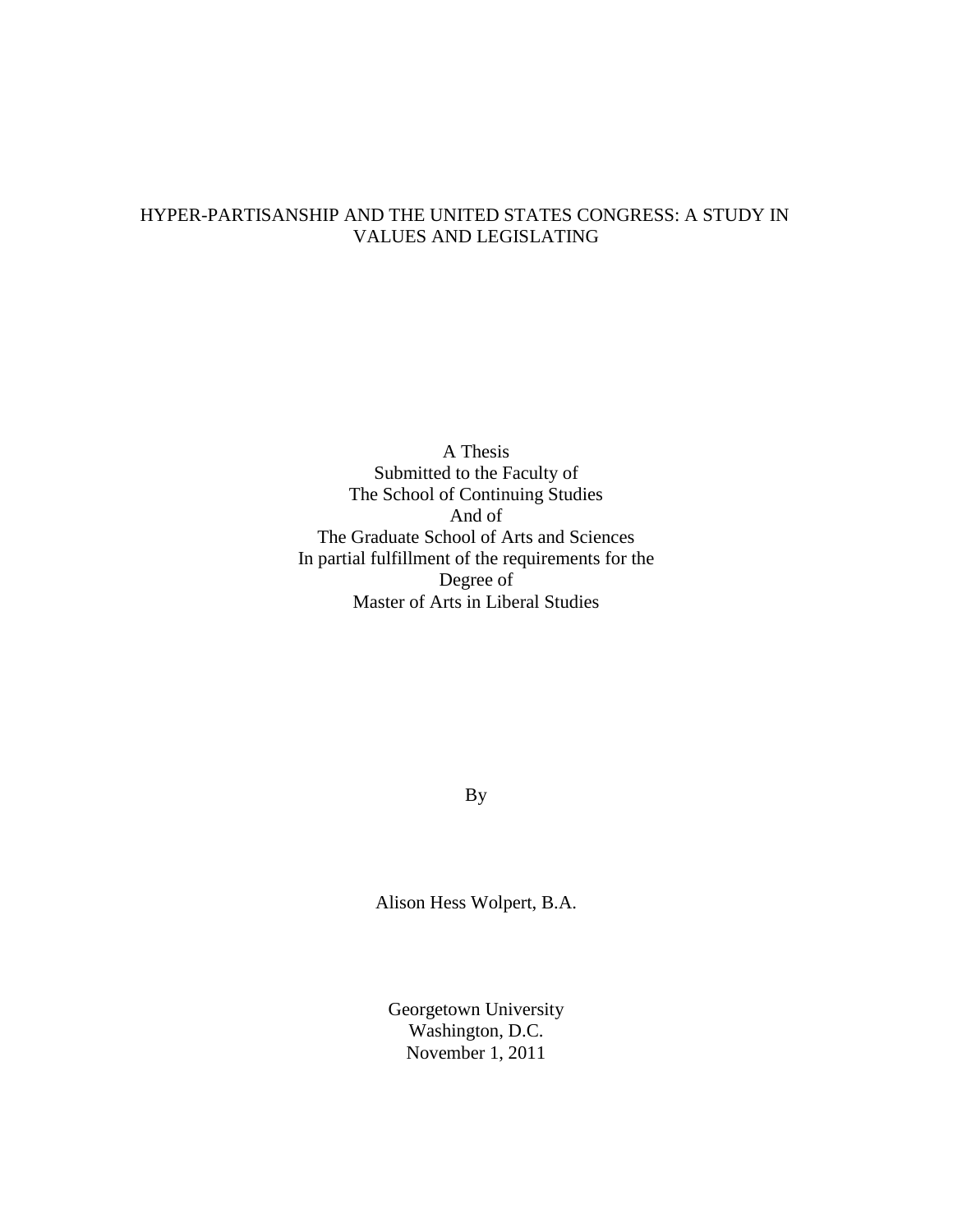Copyright 2011 by AlisonWolpert All Rights Reserved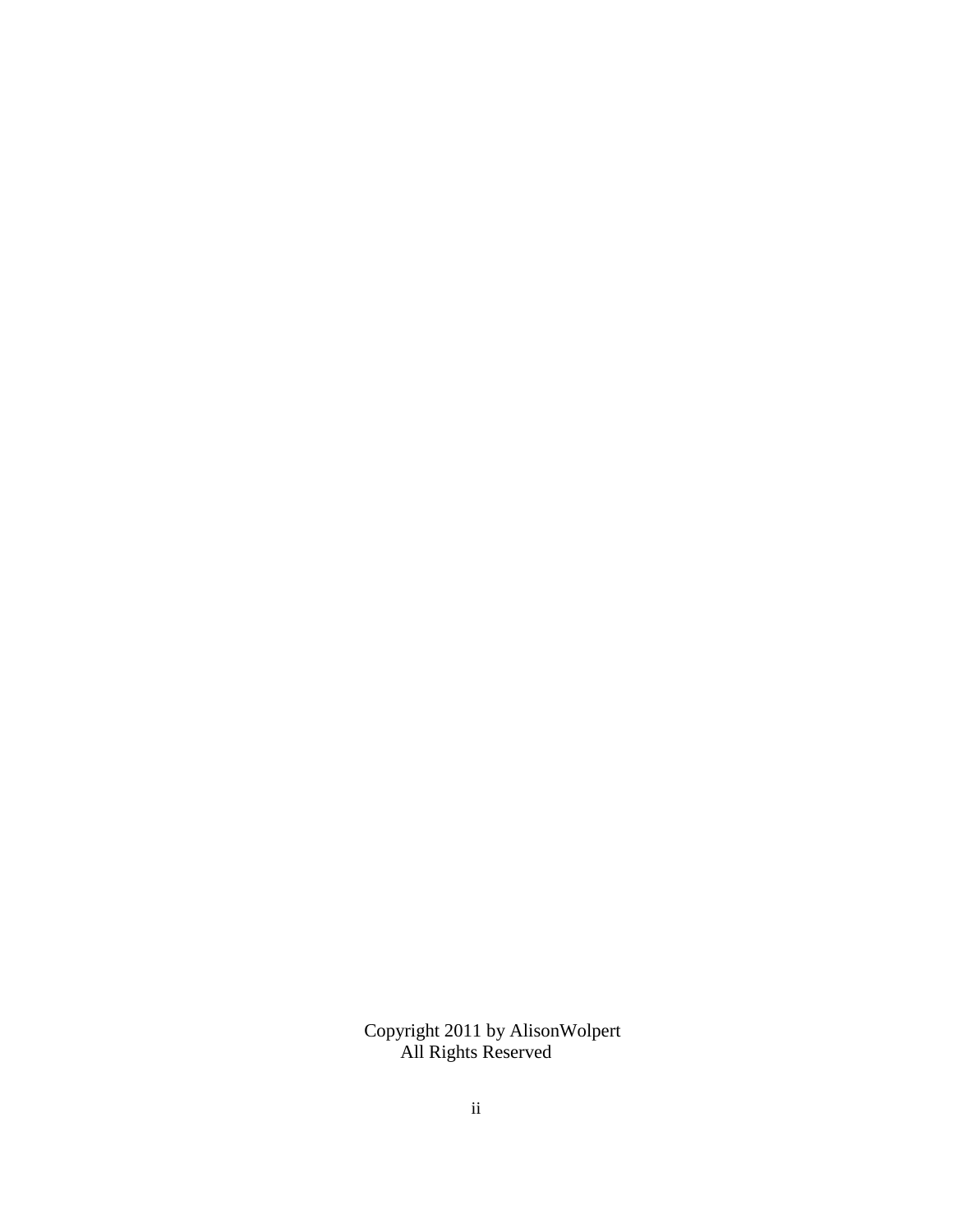## HYPER-PARTISANSHIP AND THE UNITED STATES CONGRESS: A STUDY IN VALUES AND LEGISLATING

Alison Wolpert, B.A. MALS Mentor: Dr. Nikki Krasas Castle, Ph.D.

#### ABSTRACT

This thesis examines the problem of hyper-partisanship in the United States Congress: how this political atmosphere evolved, its consequences on lawmaking, and current public reaction to this state of affairs. The underlying premise is that values, specifically conflicting values, are responsible for the rise in partisanship throughout American history.

Three works provide a framework for analysis. John Tropman"s, *American Values and Social Welfare: Cultural Contradictions in the Welfare State* establishes an overview of values, their structure and significance in society. Tropman"s work allows for identification and analysis of values and value conflicts in legislating. Milton Friedman"s *Capitalism and Freedom* represents the values of modern-day Republicans and is a frame of reference when examining specific inter-party conflicts. Walter Trattner"s *From Poor Law to Welfare State* serves as a counterpart to *Capitalism and Freedom*, representing modern-day values of the Democratic Party. Friedman and Trattner are tools to identify partisan value conflicts and their impact on the legislative process.

The thesis first examines the present-day hyper-partisan Congress, prior to tracing how Congress evolved to this state. A case study of the Dodd-Frank Wall Street Reform and Consumer Protection Act of 2010 is used to demonstrate hyper-partisan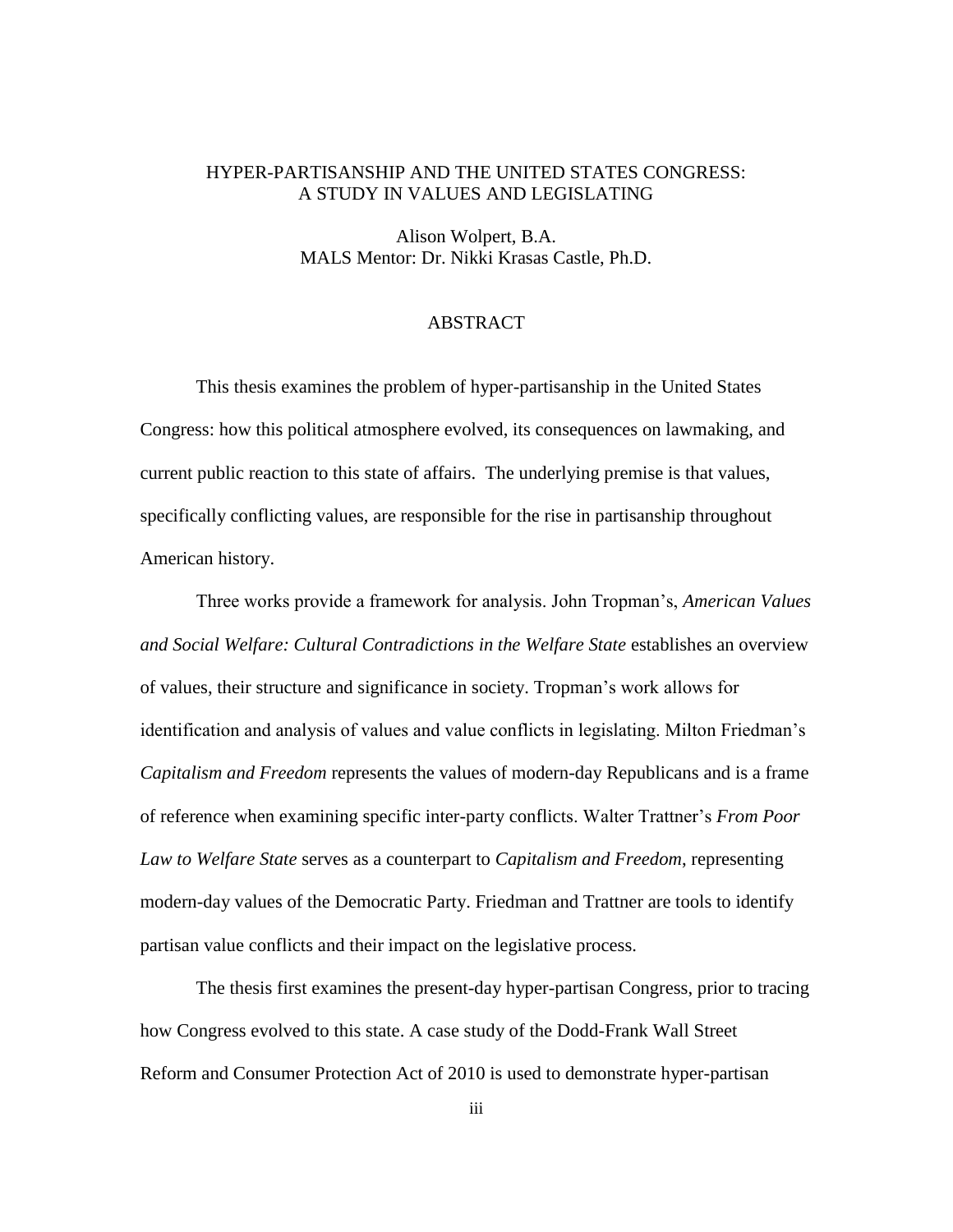legislating in recent history. Across each period of time reviewed in the evolution of partisanship, and in the case study, the value conflicts between the two political parties are identified and tied to the partisan actions of each party. Findings confirmed that partisanship has increased over time and has had a significant impact on the legislative process. The conclusion of the thesis suggests future implications and consequences of a "hyper-partisan" Congress.

Statements made by Members of Congress are used extensively in this work. Many are not available in official congressional hearing transcripts or The Congressional Record. Many were taken from congressional websites. All websites used to obtain statements made by Members of Congress as well as the news stories quoting them are included in the Reference List.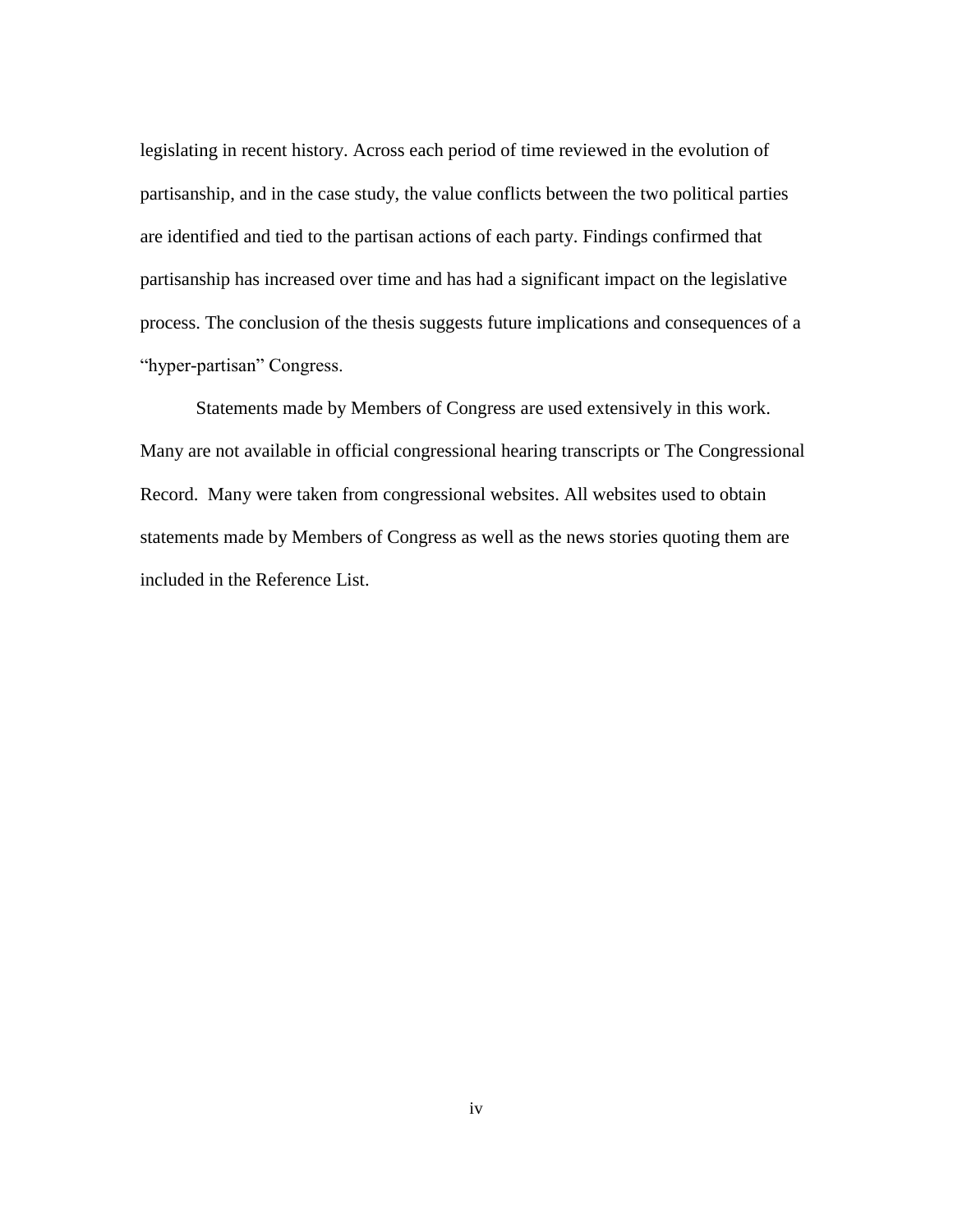# **CONTENTS**

| ABSTRACT                                                                                                                   | $\overline{111}$ |
|----------------------------------------------------------------------------------------------------------------------------|------------------|
| <b>CHAPTER 1. INTRODUCTION</b>                                                                                             | 1                |
| CHAPTER 2. INTRODUCTION TO AMERICAN VALUES AND VALUE<br><b>CONFLICTS</b>                                                   | 3                |
| CHAPTER 3. GOVERNING IN THE EAR OF HYPER-PARTISANSHIP:<br>2000-PRESENT                                                     | 18               |
| CHAPTER 4. HYPER-PARTISANSHIP: HOW DID WE GET HERE?                                                                        | 27               |
| CHAPTER 5. THE DODD-FRANK WALL STREET REFORM AND CONSUMER 52<br>PROTECTION ACT: A CASE STUDY IN HYPER-PARTISAN LEGISLATING |                  |
| CHAPTER 6. CONSEQUENCES AND IMPLICATIONS OF A<br><b>HYPER-PARTISAN CONGRESS</b>                                            | 73               |
| <b>REFERENCES</b>                                                                                                          | 85               |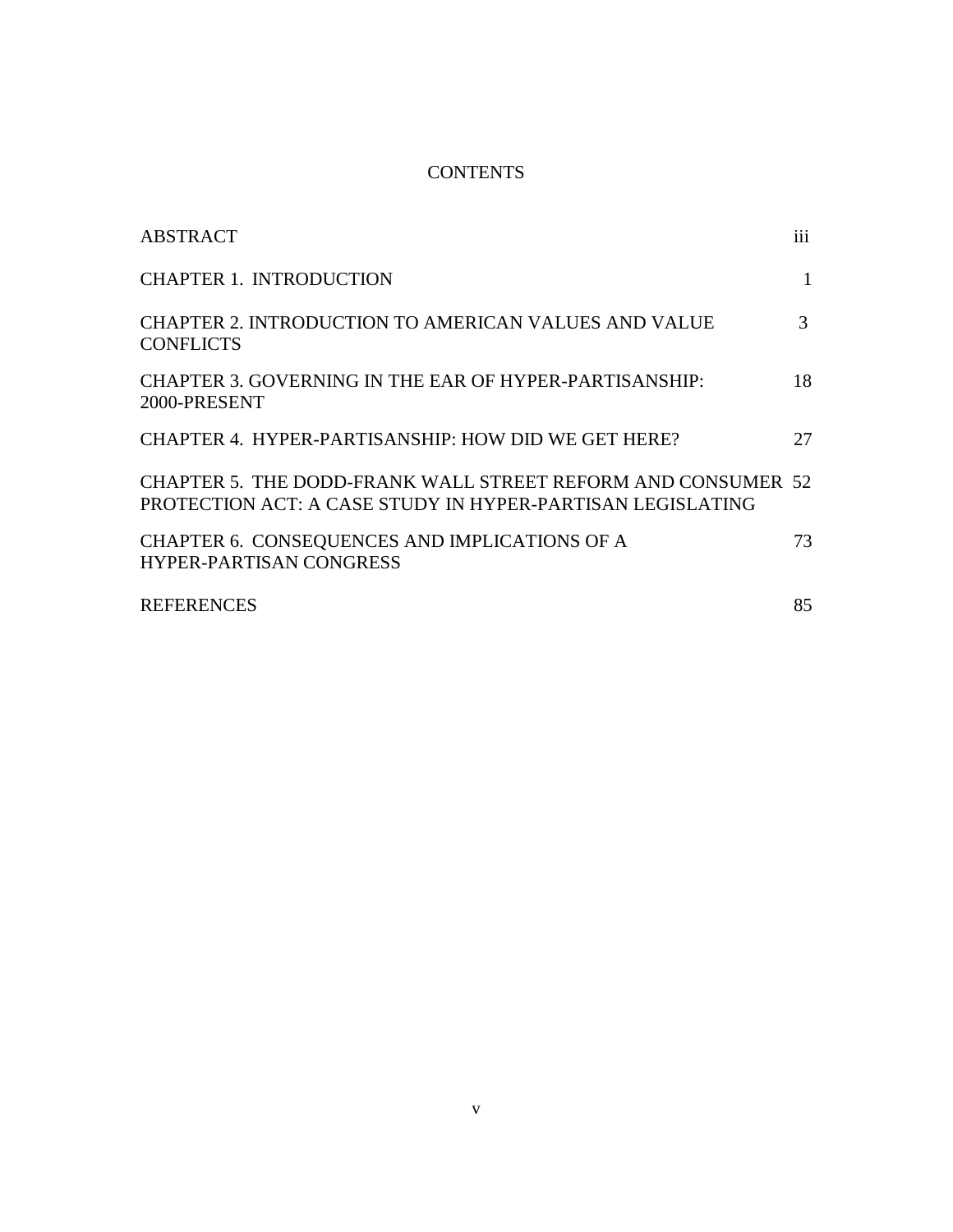# CHAPTER 1 INTRODUCTION

This thesis examines the evolution of partisanship in the United States. This examination is approached within the context of the values and value conflicts underlying American political discourse, past and present. Value conflicts are an underlying cause of the increase in partisan behavior that has, over time, brought the United States Congress to its present "hyper-partisan" state. A hyper-partisan Congress largely legislates in reflection of the majority party"s values only. It often finds itself in gridlock when the House of Representatives and the Senate are under different majorities. It does not seek to reach consensus in the legislative process by compromise and negotiation. This work demonstrates how value conflicts have given rise to a "hyper-partisan" Congress and how they dominate the present hyper-partisan Congress. It also discusses the impact hyperpartisanship has had on Congress as an institution, and the citizenry it represents.

The work begins by presenting an introduction to the nature and structure of values and value conflicts. If defines values and their importance within culture and examines one dominant American value in that light. Two works are then introduced that are demonstrative of the values espoused by the modern day Democratic and Republican parties. These works are the framework used to evaluate value-conflicts put forth in the remainder of the thesis.

Prior to answering the question of "how did we get here?" in terms of the hyperpartisan Congress, the present state of Congress is reviewed to provide examples of "hyper-partisanship." The chapter identifies and analyzes four tactics typical of the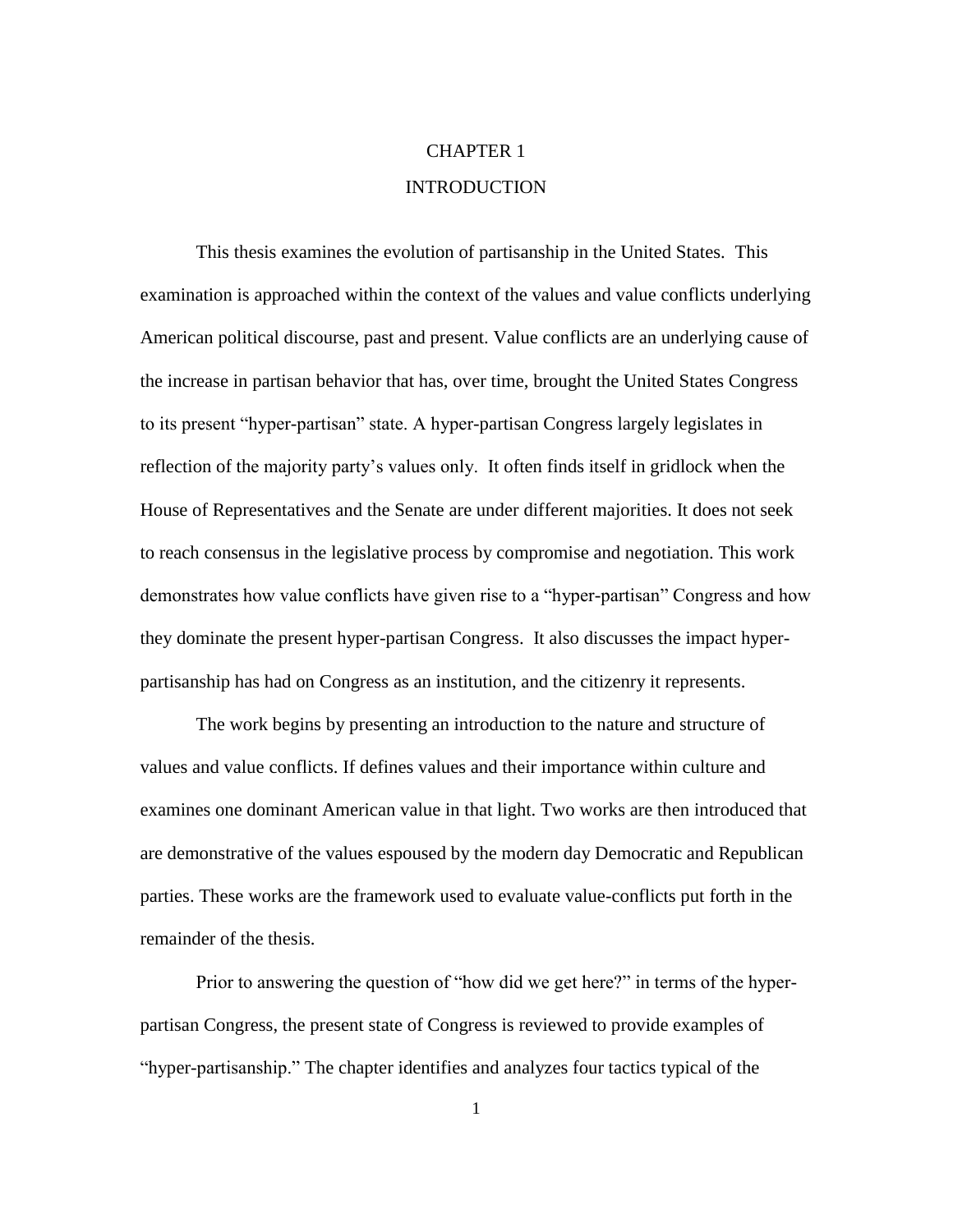hyper-partisan Congress, citing specific examples of each and relating each to conflicting values between the Democrats and Republicans. After establishing the current state of affairs, the work then traces how political parties and Congress evolved to their hyperpartisan states. This is accomplished by highlighting critical events and time periods in American history. In each defining moment or period of time, value conflicts were an underlying motivation for behaviors. From the founding of the nation to the House Speakership of Newt Gingrich, Congress has become increasingly partisan and more driven by uncompromising values.

To demonstrate how hyper-partisanship has impacted the legislative process, a case study examining the legislative history of the Dodd-Frank Financial Reform and Consumer Protection Act of 2010 is presented. The case study demonstrates a number of the very specific means by which the majority party in Congress can systematically exclude the Minority from legislative proceedings, ensuring their values are dominant in final legislation. There is also examination of the repercussions of such action.

Lastly, consequences and implications of the hyper-partisan Congress are presented in the final chapter. Specifically, it addresses how hyper-partisanship has impacted the reputation of the institution, and public participation in the political process. Additionally, future consequences are proposed as partisanship continues to evolve in the American Congress.

2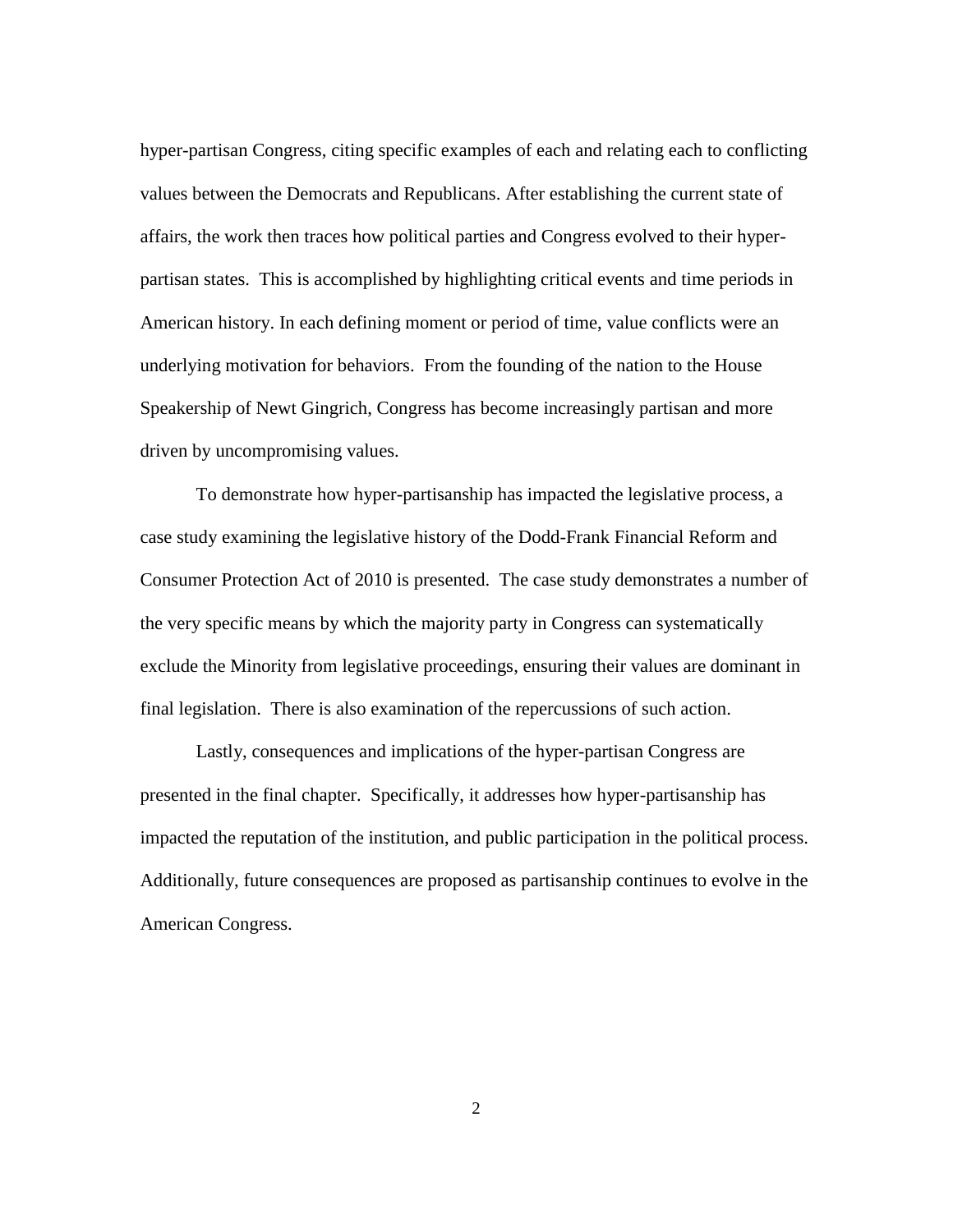#### CHAPTER 2

#### INTRODUCTION TO AMERICAN VALUES AND VALUE CONFLICTS

This chapter provides an overview of the nature and structure of values and value conflicts. It uses the work of John Tropman, *American Values and Social Welfare: Cultural Contradictions in the Welfare State,* as the framework to evaluate the values and value conflicts underpinning partisanship"s evolution. Partisan behaviors, tactics and incidents are examined in light of their motivating values. The chapter then examines "American Exceptionalism" as a "dominant" American value, held by citizens consistently throughout history. American exceptionalism is a critical value because of its omnipresence in American political discourse. It is also relatable to a number of specific policies examined in this thesis. Finally, two works are presented that denote values held by the two main American political parties, Republicans and Democrats, which often conflict with one another. *Capitalism and Freedom* by Milton Friedman represents the values held by the modern day Republican Party. *From Poor Law to Welfare State* by Walter Trattner is representative of the values of the Democratic Party. They are used in the analysis of conflicting values during key times in the evolution of partisanship. Both are also used to analyze the policy positions and values underpinning both political parties in the case study presented in Chapter 5.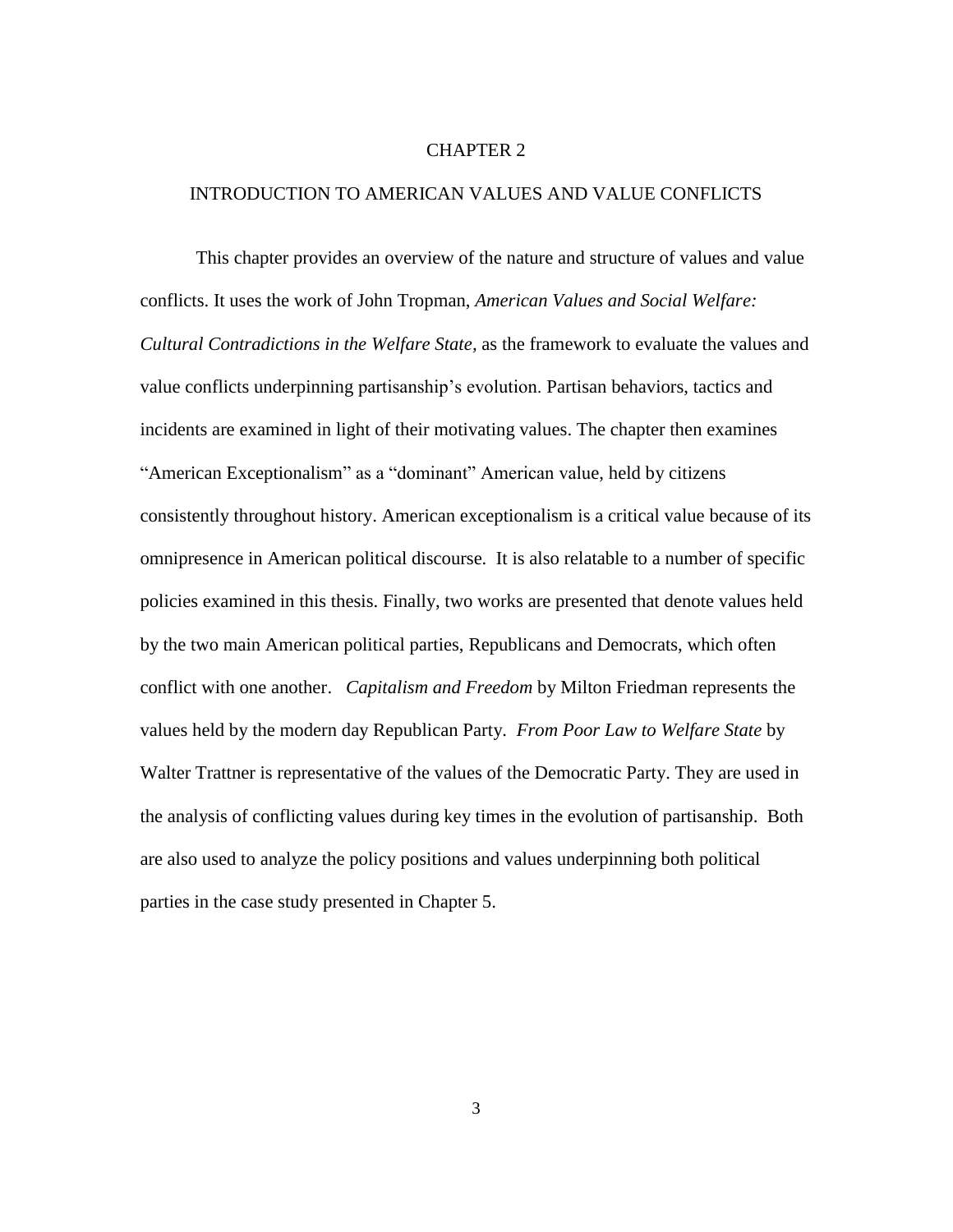#### **John Tropman: Framing the Nature and Structure of Values**

Value Structure and Value Conflict

 $\overline{\phantom{a}}$ 

John E. Tropman"s *American Values & Social Welfare: Cultural Contradictions in the Welfare State* establishes a framework for examining value systems. Tropman defines a value as "an element of a shared symbolic system which serves as a criterion or standard for selection among the alternatives or orientations which are intrinsically open" (Tropman 1989, xiv). As such, values are a key feature of cultures, and every culture has its own system of values. The values held by a culture form a "dictionary" and can be ranked hierarchically; with the most dominant values ranked at the top (Tropman 1989, 1). Tropman specifically notes that while "overall" American values may be discussed, there should be recognition that not all groups of individuals in a society hold the exact same values in the precisely the same hierarchy (Tropman 1989, 15). As a result, values included in each "dictionary" will inevitably conflict with one another, due to individual value prioritization (Tropman 1989, 1). Gender, religion, race, socioeconomic status and political affiliation may impact how values are prioritized.

Tropman lists seven dimensions of values as the basis for his work.<sup>1</sup> The list is not intended to be comprehensive of all American values, but provides a base to evaluate the influence values have on a society. Values have implications for thought and action related to any aspect of American society (Tropman 1989, 15). One can conclude that values influence governing and policymaking.

 $1$  Tropman's seven value dimensions are: Work, Mobility, Status, Independence, Individualism, Moralism and Ascription.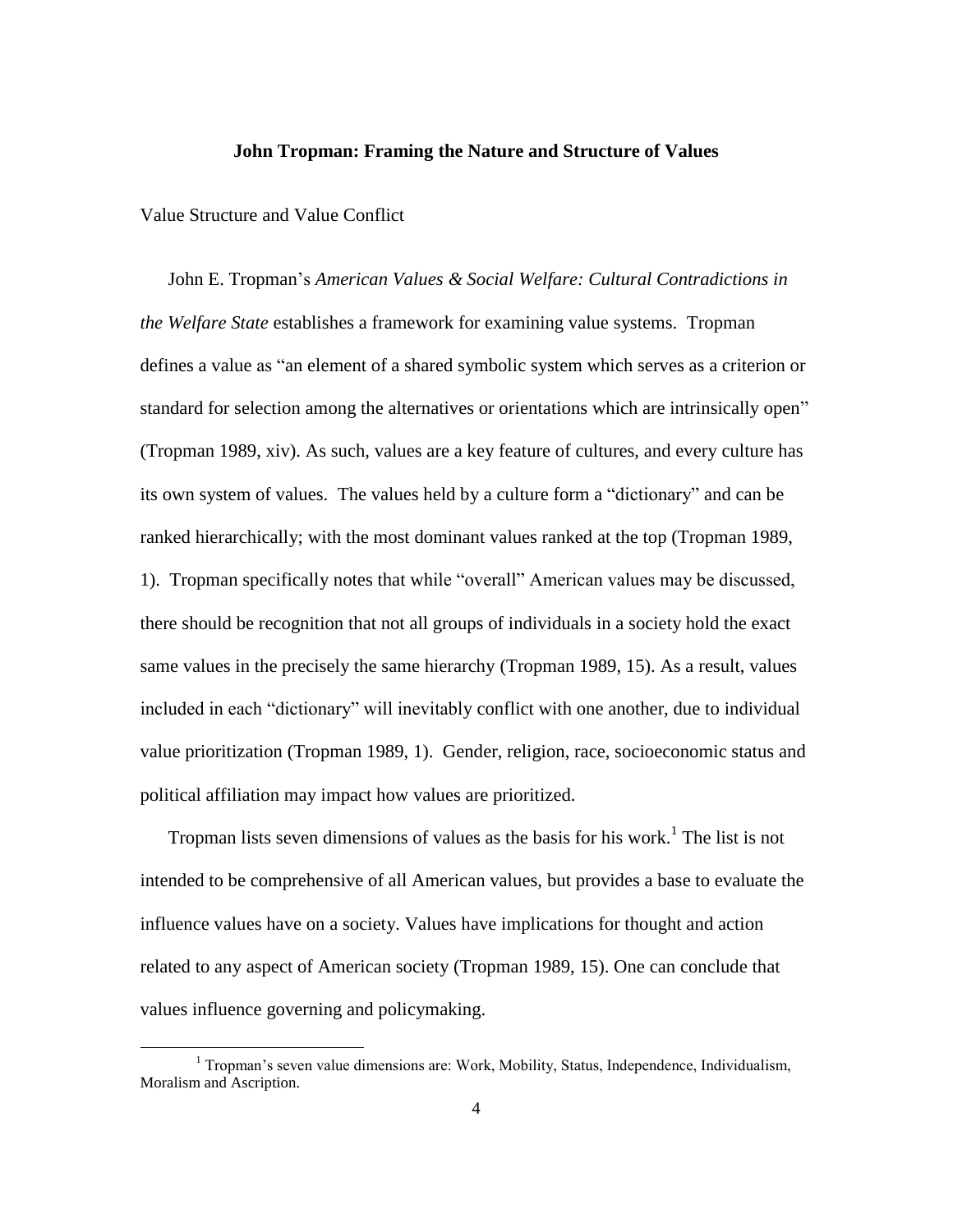Tropman also discusses the structure of values and conflicts. He notes:

It is useful to think of it (value structure) as being made up of a plurality of dimensions, with conflict between and among dimensions with conflicting value pairs within each dimension. Furthermore, both the dimensions and values within dimensions may be of different weights. Values may have broad or deep commitments from individuals and subcultures. Value conflict, then, leads to uncertainty about which value should be applied in what situation and how often or how much it should be implemented. (Tropman 1989, 20)

Nearly any value can have an opposing value, embraced just as strongly as the first (Tropman 1989, 22). The conflicting values are not necessarily of the same level of influence in a society, and therefore one value often "wins out." This is true in the United States Congress. Dominant values in the legislature at a given time can be linked to the majority political party in Congress. Generally, the majority party is able to pass laws that they deem important. Those laws demonstrate the values which that party consider important. $^{2}$ 

#### Examples of Policy Dilemmas Resulting From Value Conflicts

 $\overline{\phantom{a}}$ 

Tropman uses specific social welfare policy to illustrate how values conflict. He points to "policy values dilemmas," which drive policy preferences. Those include: "work versus leisure," "struggle versus entitlement," "equity versus adequacy," "independence versus interdependence," "personal versus family," "secular versus sectarian auspices," and "private versus public auspices" (Tropman 1989, 96-97). Each pair of conflicting values impacts one"s view on policy. Social welfare policy, including

<sup>&</sup>lt;sup>2</sup> While Tropman notes that empirical research would be required to assign appropriate "weights" to conflicting values, the concept of certain values dominating at certain periods of time is utilized in this thesis.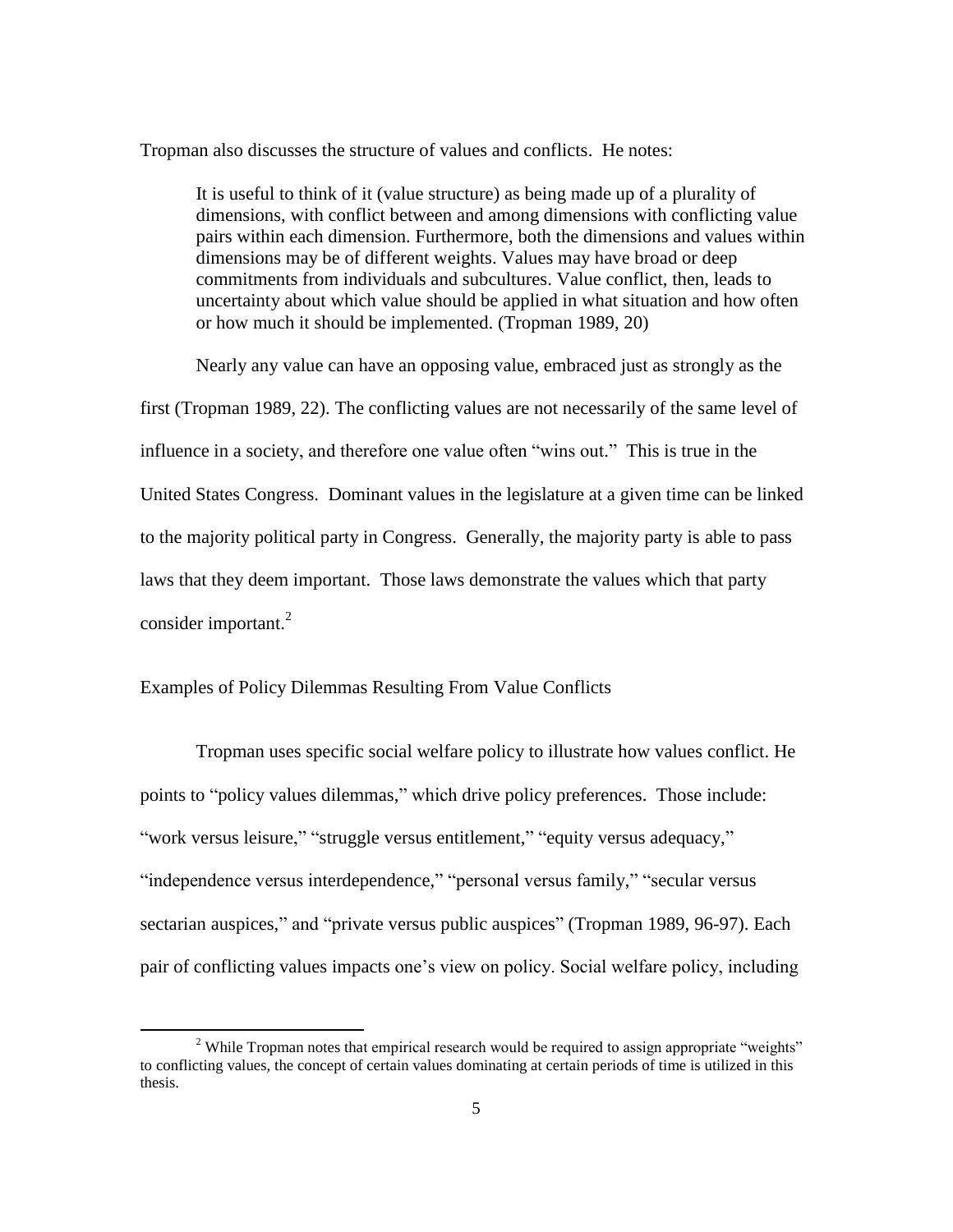the creation of government sponsored aid programs, invoke value conflicts that may be particularly controversial.

For example, within the "struggle versus entitlement" dilemma, entitlement is the belief that people have "basic rights" that ought to be met without question. An individual falling on the "entitlement" side of this conflict likely believes that every individual is entitled to certain benefits to be provided by society, and therefore, the government. On the opposite side of this conflict, "struggle" highly values competition and work in order to earn certain benefits, rather than receiving them by right (Tropman 1989, 98-99). Struggle is seen as beneficial to society and the government should not coopt this with "handouts." This value conflict is present in the social welfare policy when public funds are used to ensure that people receive services from the government to assist them.

Though conflicting, the values discussed above may result in compromises within Congress. For example, Social Security programs are entitlement programs that require contributions. Compromise is indicated by the notion that a person is guaranteed a pension from the U.S. government during retirement, however, that pension must be earned by contributing (in addition to one's employer) while in the workforce (Tropman 1989, 99). Opposing value-motivated positions, are present and defensible in each of Tropman"s dilemmas. These dilemmas are present across policy arenas, and are not specific to social welfare policy.

This work uses Tropman's assertions on value structure, conflict, and policy dilemmas as inherent to a culture and influencing individual actions as the basis for

6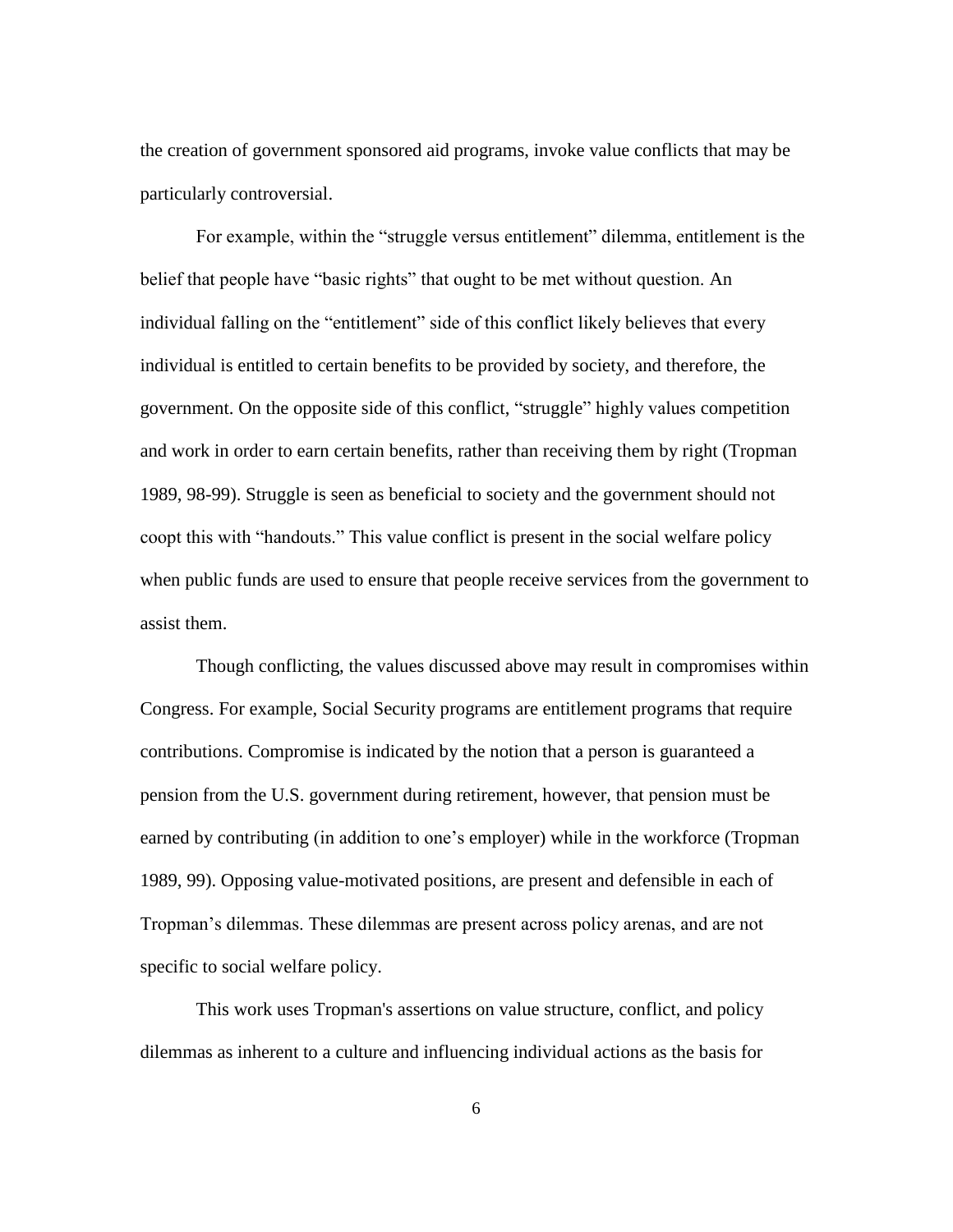denoting that value conflicts drive hyper-partisan lawmaking in the United States. Values are a key component of any culture, and influence the actions taken by a culture and the individuals that comprise it. Within a culture, individuals and groups prioritize values differently, and therefore, value conflicts are inherent to society. These conflicts spill over into the policymaking arena, often causing partisan clashes between Democrats and Republicans.

#### **American Exceptionalism: A Dominant American Value**

There are some values that can be viewed as dominant in and specific to American political discourse. One such value is American "exceptionalism," which has been consistently prevalent in American society, from the nation's founding to its present. American exceptionalism is the belief that America is inherently unique and morally superior to other countries. The concept of Americans possessing certain "inalienable rights," lends itself the view that America is superior and unique by its citizens and leaders. This concept was unique to government at the time of founding. It can be attributed to the belief by Americans that the nation is fit to act as a "world leader" in a broad range of instances; including but not limited to military conflicts, economic issues and protection of human rights. Many notable Americans have spoken of this value, rooted first in religious beliefs in the country"s founders.

7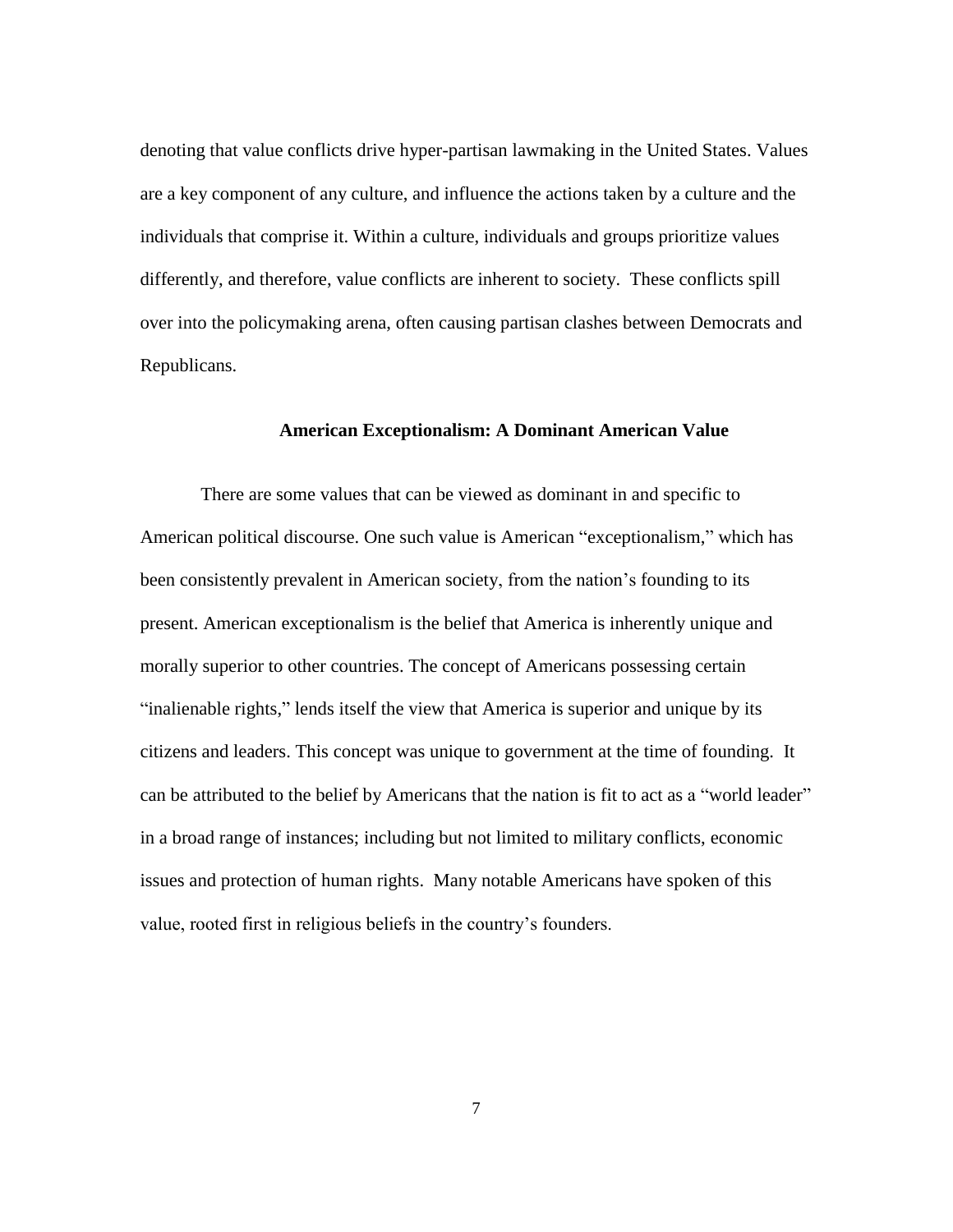#### Historical Roots of American Exceptionalism

The concept of "America as Exceptional" can be traced to John Winthrop, a Puritan leader who served as Governor of the Massachusetts Bay Colony in Salem in the mid-1600s (Baldwin 2005, 7, 19-21). Winthrop, who has been called the "first citizen of early New England" was an attorney who viewed politics as a calling "equal to ascending to the Christian pulpit" (Baldwin 2005, 9-10). Puritans were a sector of the Protestant Church that believed that the Church of England should rid itself of hierarchical strictures, ceremonies and rituals that remained from the Catholic Church of Rome (Baldwin 2005, 10). A desire to practice his religion freely and the opportunity for employment prompted Winthrop to move to the colony in New England, where he would serve as Governor of the Massachusetts Bay Colony (Baldwin 2005, 16-17).

Winthrop regularly gave Puritan-rooted sermons. His most famous was delivered aboard the Arabella, the ship on which Winthrop sailed to the Massachusetts Bay Colony in 1630. This speech is generally accepted as the foundation for "American Exceptionalism." Winthrop, taking from Bible Scripture, referred to the new land, which would become America, as a "city on a hill." The phrase was taken from Matthew 5: 14- 16, <sup>3</sup> which states: "You are the light of the world. A city built on a hill cannot be hid. No one after lighting a lamp puts it under the bushel basket, but on the lampstand, and it gives light to all in the house. In the same way, let your light shine before others, so that they may see your good works and give glory to your father in heaven" (NRSV 1989).

 $\overline{\phantom{a}}$ 

<sup>&</sup>lt;sup>3</sup> Ouote of Scripture taken from Matthew Chapter 5, lines 14-16 in the New Revised Standard Version of the Holy Bible.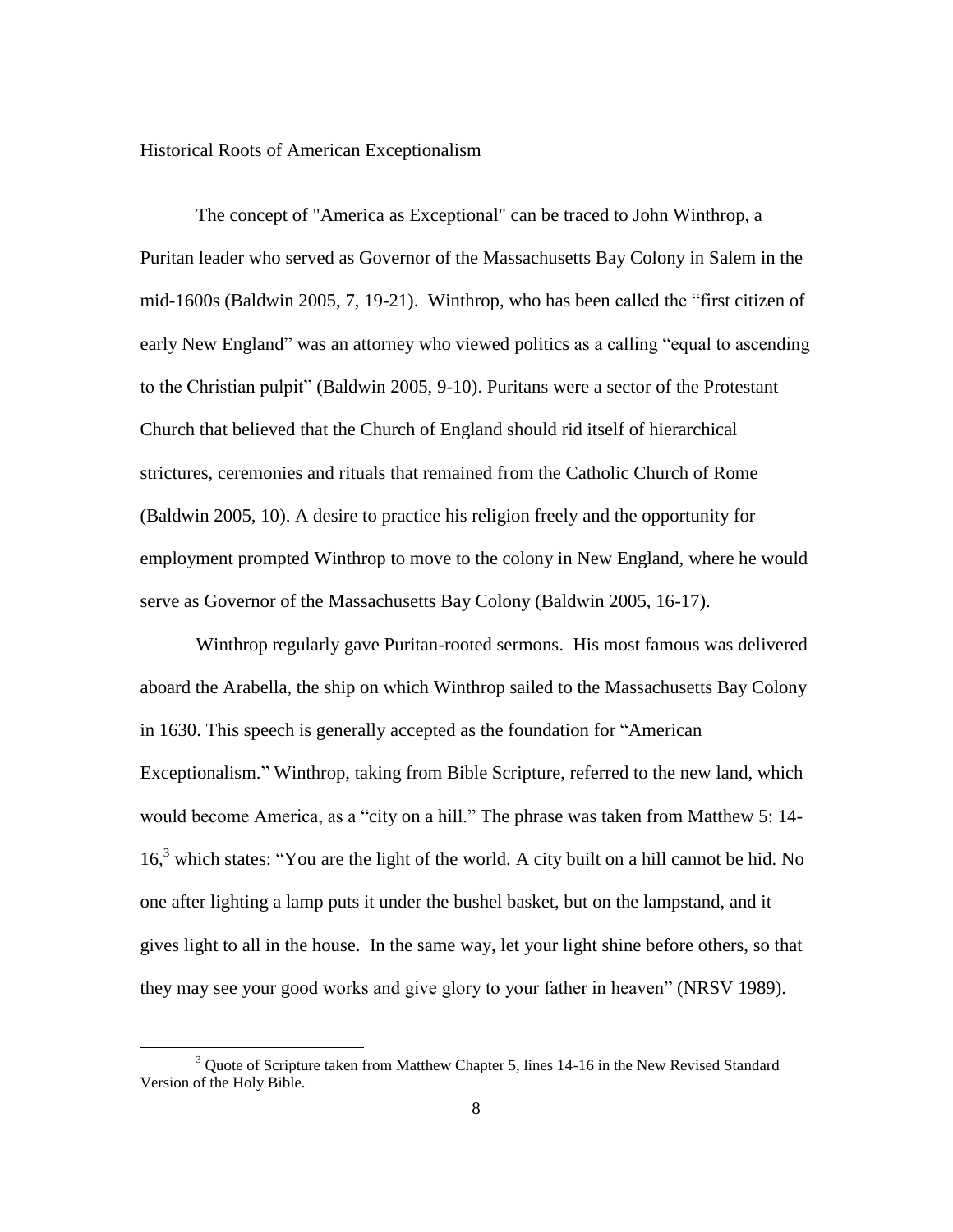Using that Matthew 5: 14-16 as his base text, Winthrop said to those aboard the ship, "Men shall say of succeeding plantations: the Lord make it like that of New England. We must consider that we shall be as a city on a hill, the eyes of all people are upon us." This statement indicated that Winthrop saw the colony as an opportunity to create an ideal community, embracing the Protestant values with political and community life (Baldwin 2005, 17). Winthrop saw membership in such a society as a privilege because of the rights and freedoms, initially religious, if afforded**.** Living in a privileged society fostered the belief by Winthrop that its citizens should "give back" or contribute to society for the privilege in living in such an exceptional community (Baldwin 2005, 21). Because of the circumstances in the colony, Winthrop saw those who were living there with him as special.

Winthrop"s perspective on America as exceptional is also evident in the Declaration of Independence,<sup>4</sup> written over a century later. It states:

We hold these truths to be self-evident, that all men are created equal, that they are endowed by their Creator with certain unalienable Rights, that among these are Life, Liberty, and the pursuit of Happiness. That to secure these rights, Governments are instituted among Men, deriving their powers from the consent of the governed.

Further affirming the belief in American Exceptionalism was Thomas Jefferson, who in an address given in 1801 referred to America as "the world's best hope" (Burstein and Isenberg 2011). References to American Exceptionalism appear in nationalistic speech throughout American history. Even today, Winthrop"s beliefs about citizenry are

 $\overline{\phantom{a}}$ 

<sup>&</sup>lt;sup>4</sup> Commonly referred to as the Declaration of Independence, the title of the document is "The unanimous Declaration of the thirteen united States of America," and is listed in References as such.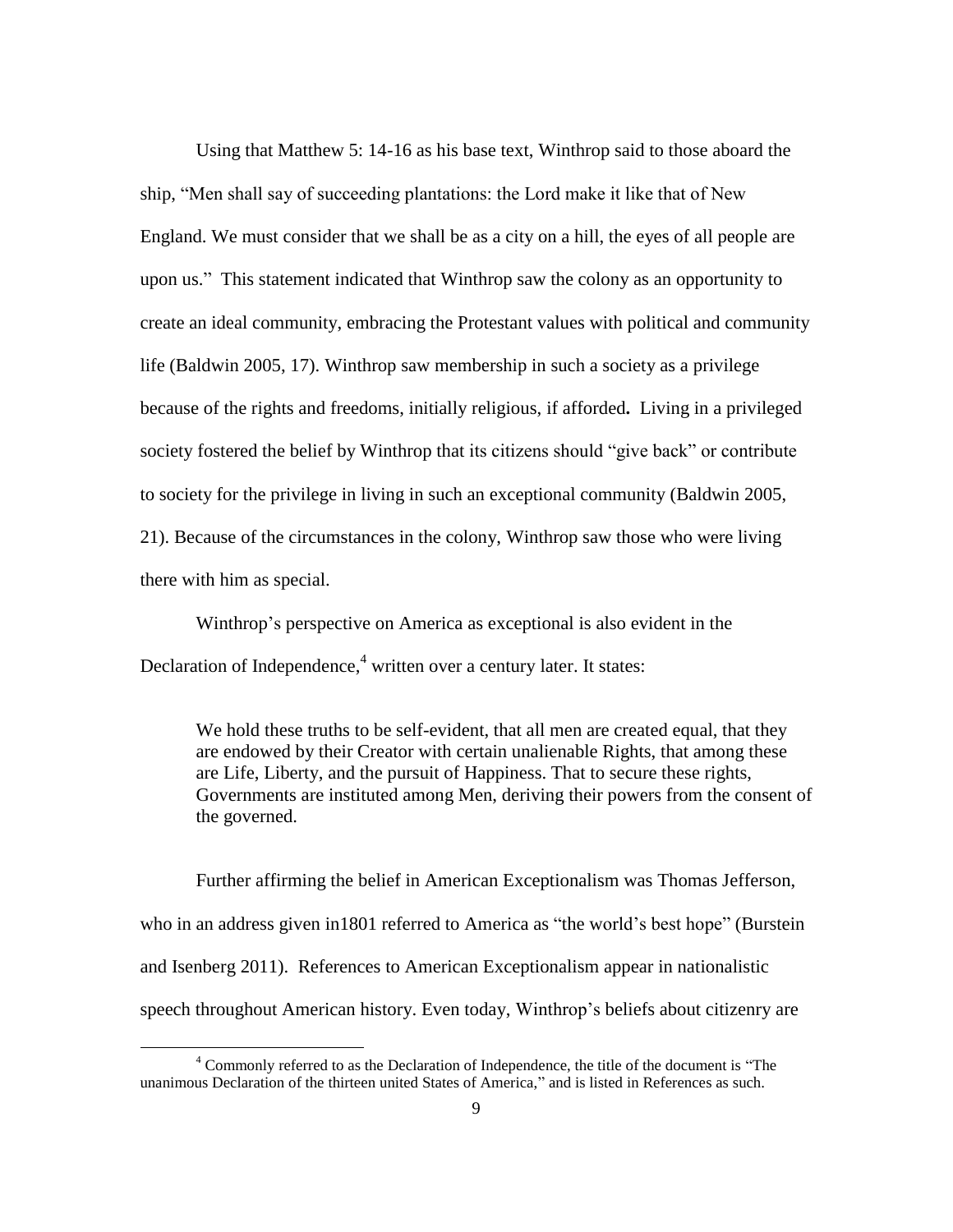important to American political discourse. When President Ronald Reagan was in the White House, he said regarding Exceptionalism, "It is used to justify involvement in foreign conflict, in policymaking regarding civil rights of citizens, and a variety of other policymaking decisions. If America is exceptional, then it possesses an unmatched authority. This has been seen as positive and negative over time, but its prevalence is undeniable" (Burstein and Isenberg 2011).

In recent years, politicians accuse one another of not subscribing to American Exceptionalism, implying a lack of patriotism. This has become a partisan tactic, mainly employed by Republicans. The *Washington Post* devoted an article on American Exceptionalism and its association with the Republican Party, published on November 29, 2010 (Tumulty 2010).

#### **Republicans and Democrats: Premises and Underlying Values**

A Present-Day Republican Value: Limited Government

John Stewart Mill in "On Liberty," published in 1859, questioned the nature and limits of power which can be legitimately exercised by society over the individual (Mill 1859, 1). Mill held that even in a democracy, there is a risk of "tyranny of the majority," whereby the will of those in power (even if elected democratically) stifle individualism and liberty (Mill 1859, 3). Mill believed that there should be protection against society"s propensity to impose its will, both through government and through social means in order to maintain individualism (Mill 1859, 4-6).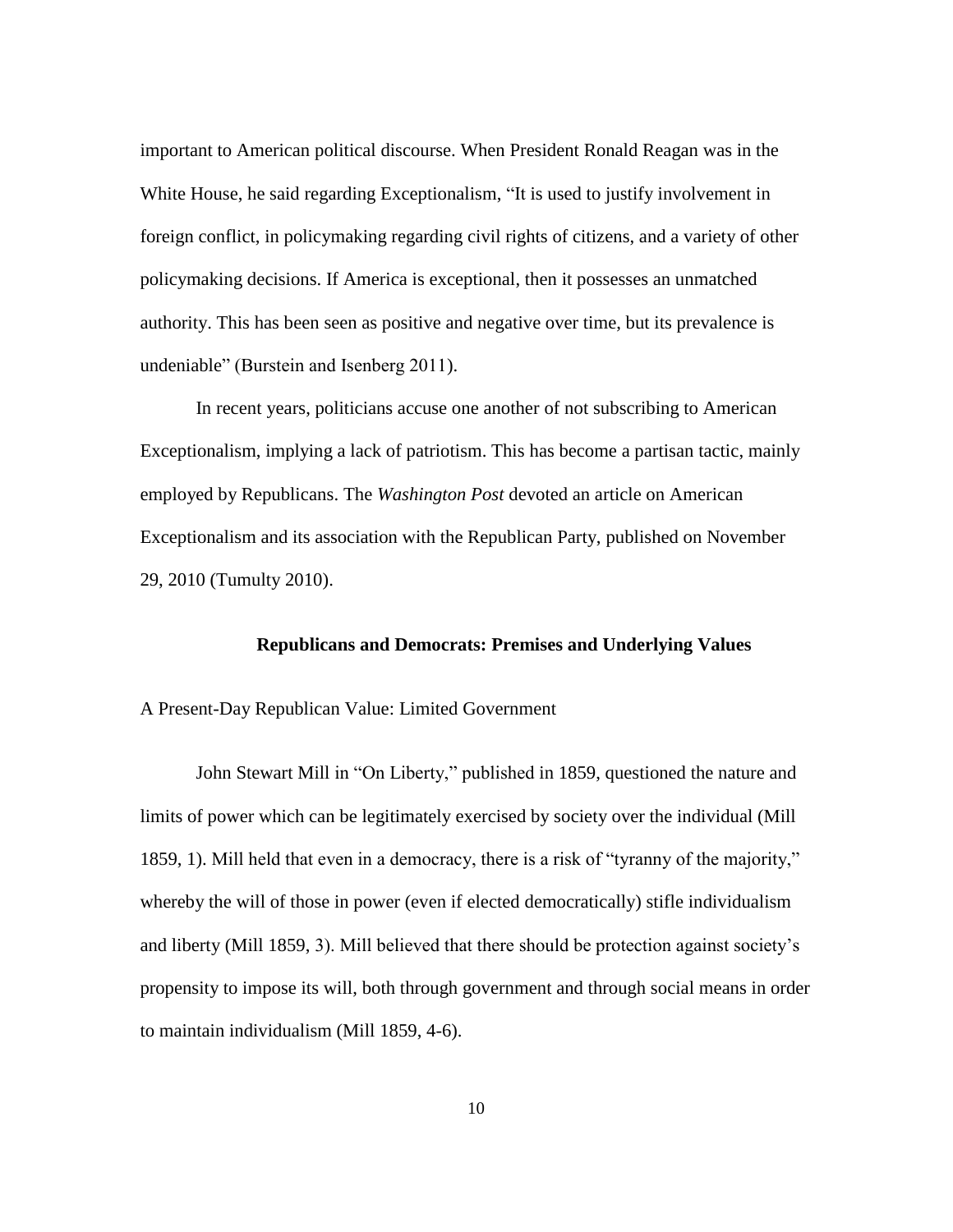In *Capitalism and Freedom,* published in 1962, over a century after *On Liberty*, Milton Friedman expanded Mill"s concepts in his assertion that a largely unfettered market place should be permitted to exist, and manage a broad range of activities. Such a scenario is preferable to having the government manage the marketplace. The premise conveyed by Friedman in this seminal work is a tenet of the present-day Republican Party*.* As such, Friedman"s school of thought is used in the analysis of events related to partisanship"s evolution, representative of the values motivating Republican positions.

Friedman states that while the government should be both a "rule maker" and an "umpire" for society, it should be involved in its day to day activities as little as possible. The government should be largely "hands off" on issues related to the economy, allowing capitalistic forces to manage its activities and much of its regulation. This implies that the government should be small in size and narrow in the scope of its activities**.** Friedman also asserts that economic freedom in and of itself is a key component of freedom overall (Friedman 1962, 9). Moreover, he contends that competitive capitalism promotes political freedom because it separates economic power from political power (Friedman 1962, 9). That is, when individuals are able to function independently and manage their own affairs within the marketplace, they are empowered as masters of their own destiny. As such, government becomes less important when it does not have power within the economy. This provides citizens greater independence and therefore political power.

Friedman"s views are particularly relevant to this thesis because the scope and role of government in the markets and in society is omnipresent in partisan conflict. According to Friedman, the government should work to maintain freedom both to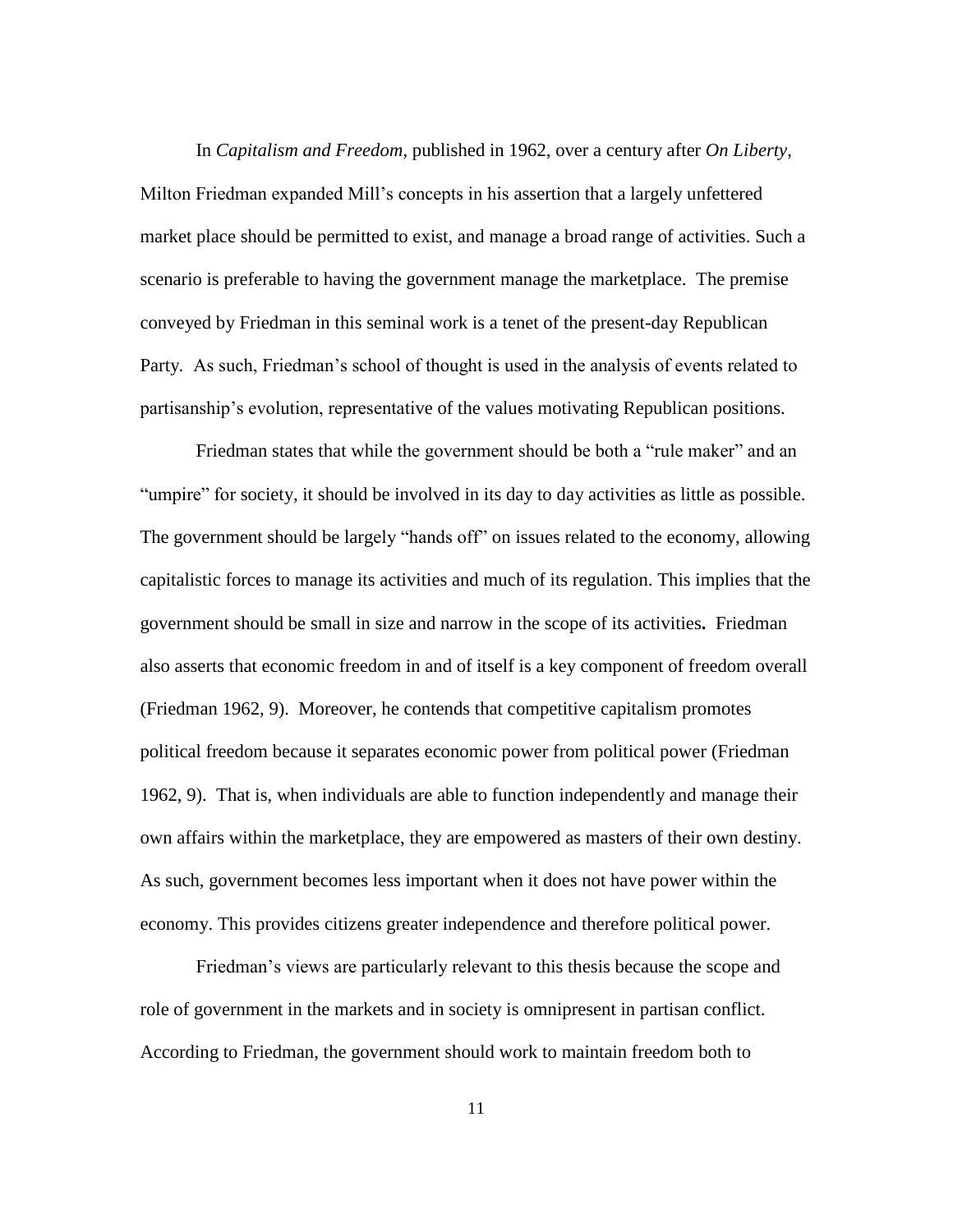combine and compete, protecting the concept of capitalism and free enterprise (Friedman 1962, 25-26).

The constitutional provision that gave Congress the right to "coin money, regulate the value thereof and of the foreign coin" allowed for it to expand into wider economic involvement, increasing the danger of enhancing the scope of government to cover activities that are not appropriate in a free society. Friedman specifically notes that detailed regulation of the banking system and regulation of industries are unacceptable (Friedman 1962, 35). Friedman also opposed establishing a "federal budget" and government spending to "prop up" an ailing economy. The creation of government programs to combat economic recession is also problematic, because in Friedman"s view these programs are difficult to eliminate once they"ve been created, and often do not come to fruition until an economic downturn has passed (Friedman, 1962, 6-7). Friedman felt these expand the government's size and scope to the detriment of its citizens (Freidman 1962, 33). This type of "over involvement leads government officials to adopt a self-righteous tone of the schoolmaster keeping unruly pupils in line" (Friedman 1962, 77).

In his conclusion to *Capitalism and Freedom*, Friedman underscores that the threat of an ever-expanding government is real stating that "there is still tendency to regard any existing government intervention as desirable, to attribute all evils to the market and to evaluate new proposals for government control in their ideal form. There is a gap between the effects of government intervention and their intended effects" (Friedman 1962, 197).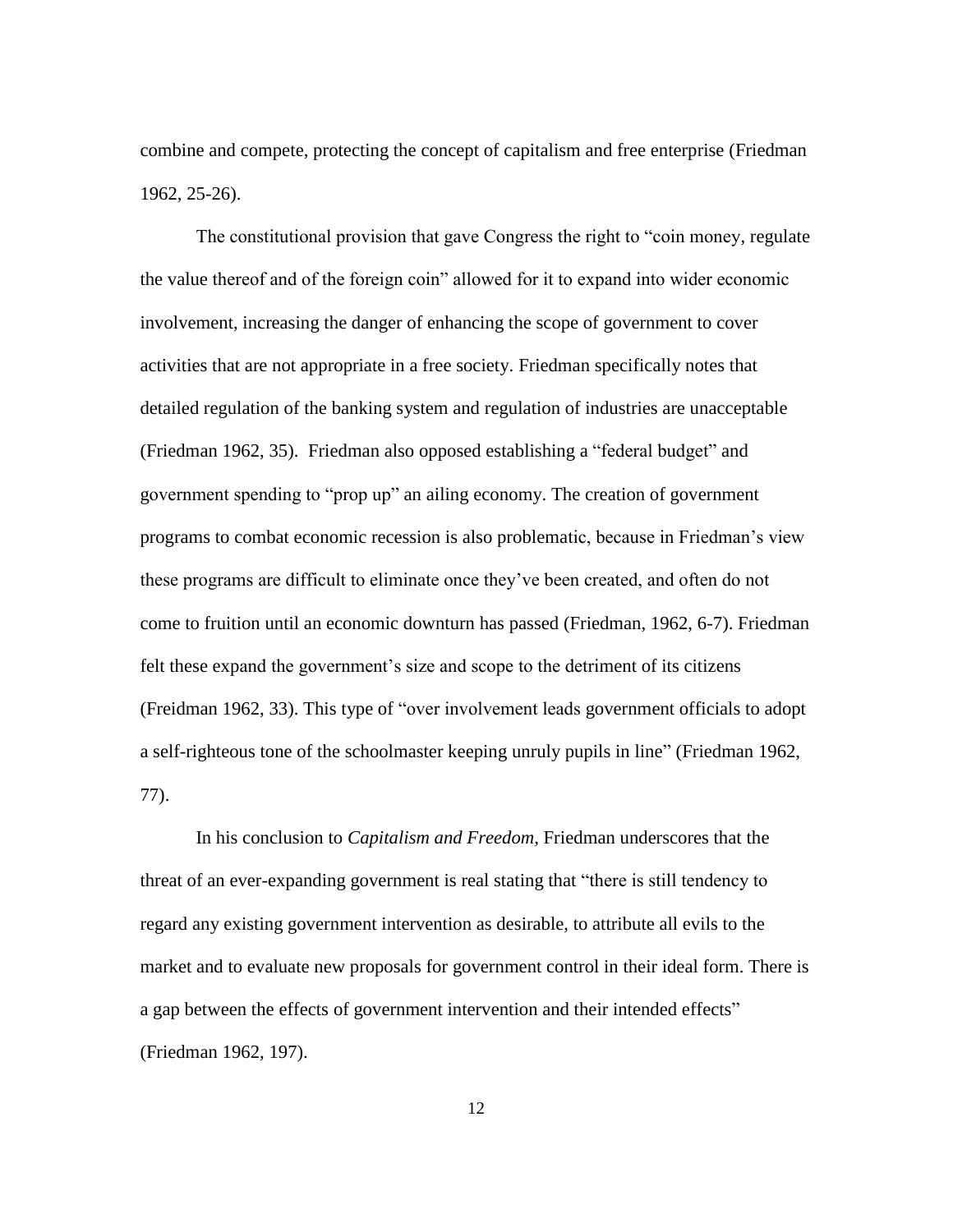In summary, Freidman contends that government in free society should have clearly limited functions and would refrain from a host of activities that are now undertaken by federal and state governments, in the U.S. and elsewhere (Friedman, p.34- 35). The values of Friedman are particularly relevant in analyzing the Republican position on economic policymaking, as Republicans tend to favor a self-regulatory economy with limited government oversight.

#### A Present Day Democratic Value: Government Intervention

Walter Trattner" s work, *From Poor Law to Welfare State*, is the basis for evaluating positions opposite those of Friedman. It is used as representative of values typically associated with the Democratic Party. Trattner speaks to the benefit of government involvement in social programs, and therefore in policies intended to assist citizens in a variety of ways.

#### *Review of U.S. Welfare Policy*

Prior to the economic crisis of the 1930s, local agencies undertook and managed charity and aid to the poor (Trattner 1999, 273). These institutions were funded and implemented by private agencies and citizens. When the stock market crashed in 1929, they rapidly became overwhelmed with the increased need for services by those impacted by the economic crisis (Trattner 1999, 273). Trattner characterizes private philanthropy at that time as "about as useless as trying to put out a forest fire with a garden hose" (Trattner 1999, 273). Because of the Depression"s widespread impact, between 1929 and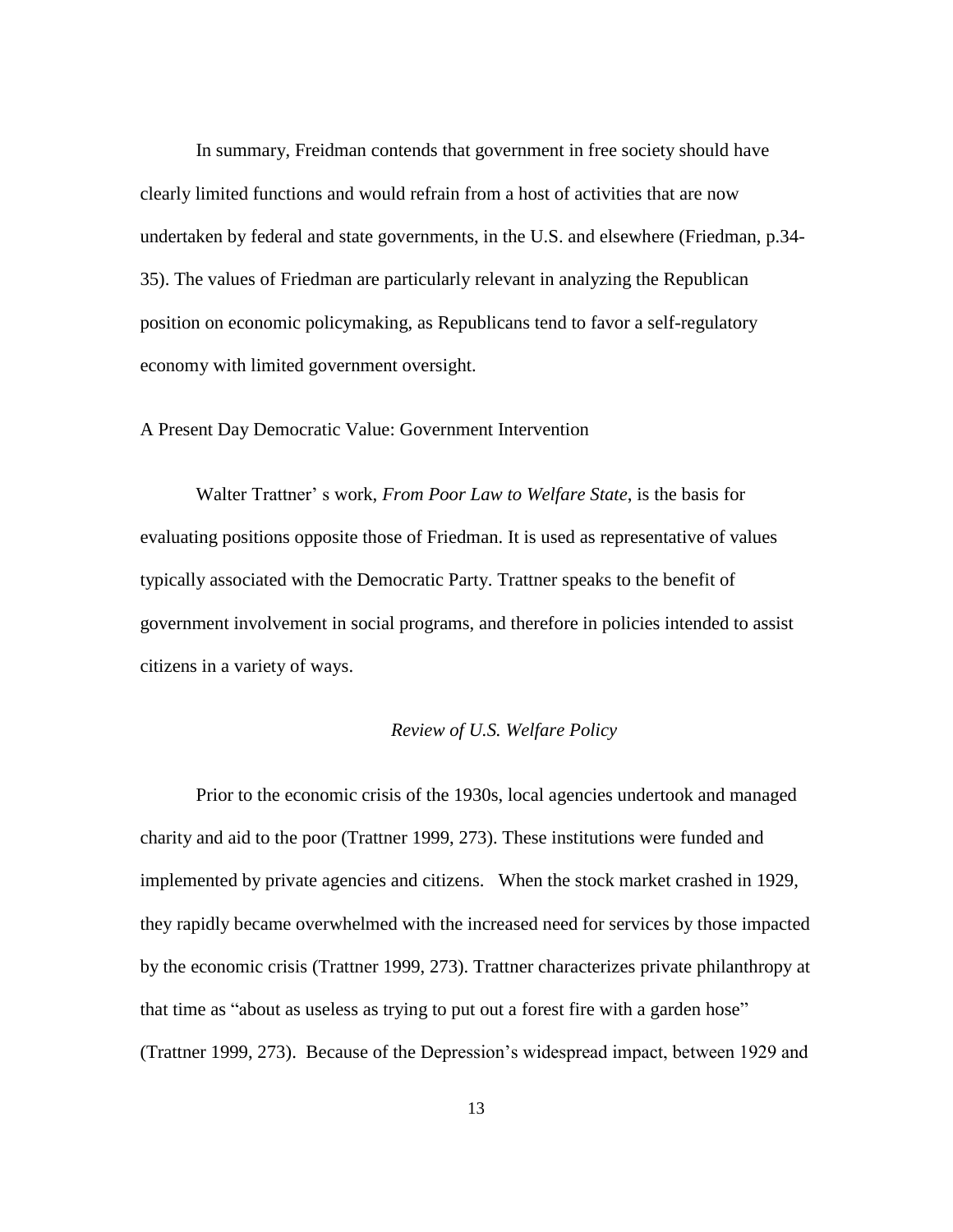1932 one third of the nation"s private agencies who traditionally provided services to those in need ceased to exist because of a lack of funding.

According to Trattner, the Depression answered the question as to whether private or public agencies should be responsible for "relief giving." The message was clear**:**  public, or government funded agencies should manage relief for its citizens (Trattner 1999, 274). The creation and funding of aid programs was an appropriate role for the government to fill. Unlike Friedman, Trattner did not view such an undertaking as inappropriate or undemocratic. The government, in Trattner"s view, was compelled to aid its citizens (Trattner 1999, 277).

A number of key inroads to the United States government overtaking social aid programs were borne during the Depression and New Deal. The State Unemployment Relief Act of New York or the "Wicks Act," enacted September 23, 1931 is seen as the first major step the toward public charity. The Act designated significant government funds to assisting the poor as a result of Depression, through monetary unemployment benefits. Trattner says, "The Act was of major significance. Among other things, it helped establish the constructive social value of adequate public relief and thus helped to break down the notion that such aid tended to pauperize and demoralize its recipients (Trattner 1999, 279). The Wicks Act was copied by twenty-four additional states by the end of the same year, demonstrating a widespread need for government aid for the unemployed (Trattner 1999, 280).

A large number of programs were created as a result of the New Deal, spanning a number of industries and vehicles for aid. For example, the Civilian Conservation Corps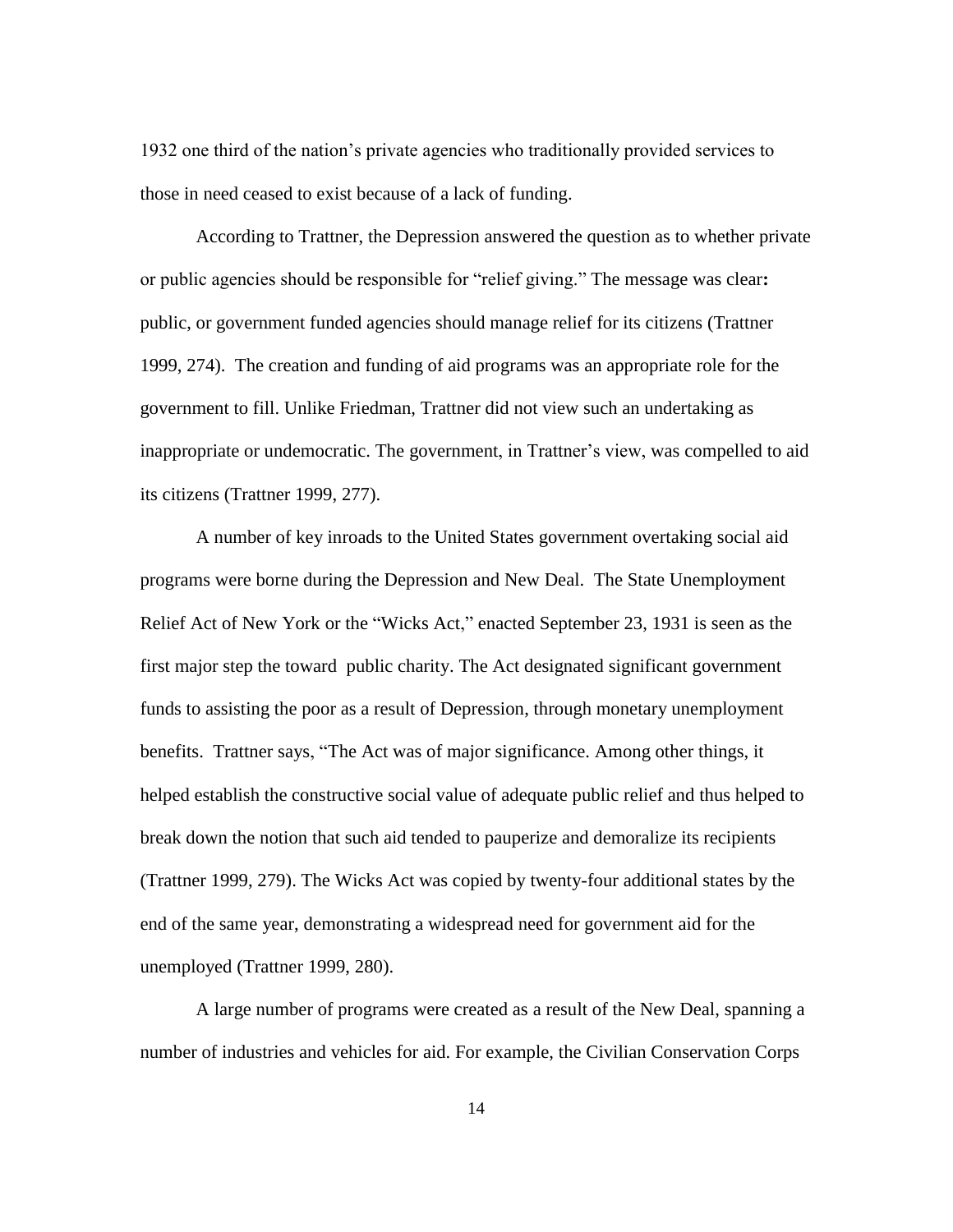(C.C.C.) put thousands of young unemployed men from rural areas and employed them to work on reforestation and flood and fire control projects. The U.S. Housing Authority provided low-interest loans to allow local governments to build public housing for the poor. Though the means of assistance were wide-ranging, two programs stand apart as pivotal in the evolution of government sponsored social aid: the Federal Emergency Relief Act and the Social Security Act of 1935.

The Federal Emergency Relief Act of 1933 (F.E.R.A.) "opened up an era of federal aid that had momentous consequences for the social welfare, made \$500 million at the outset for emergency unemployment relief, and transferring responsibility for the relief of US citizens in need to the federal government" (Trattner 19991, 284). The Act distributed grants to states to be used for unemployment relief, including emergency work programs, housing, and surplus commodities program for rural families (Trattner 1999, 285). This was a large step in transferring responsibility for social welfare programs to the federal government.

The second key program resulting from the Depression and New Deal was the Social Security Act of 1935 (S.S.A.) The Act established a system of social insurance, specifically aimed at curbing poverty among the non-working elderly. It established pensions, public assistance for the elderly, unemployment insurance for jobless, and public assistance to dependent children in single-parent families, as well as to handicapped children and the blind. "Old Age" insurance was the most significant component of the program. Through taxes on wages and on an employer"s payroll, workers were to receive retirement funds at age 65. This Act is critical because its scope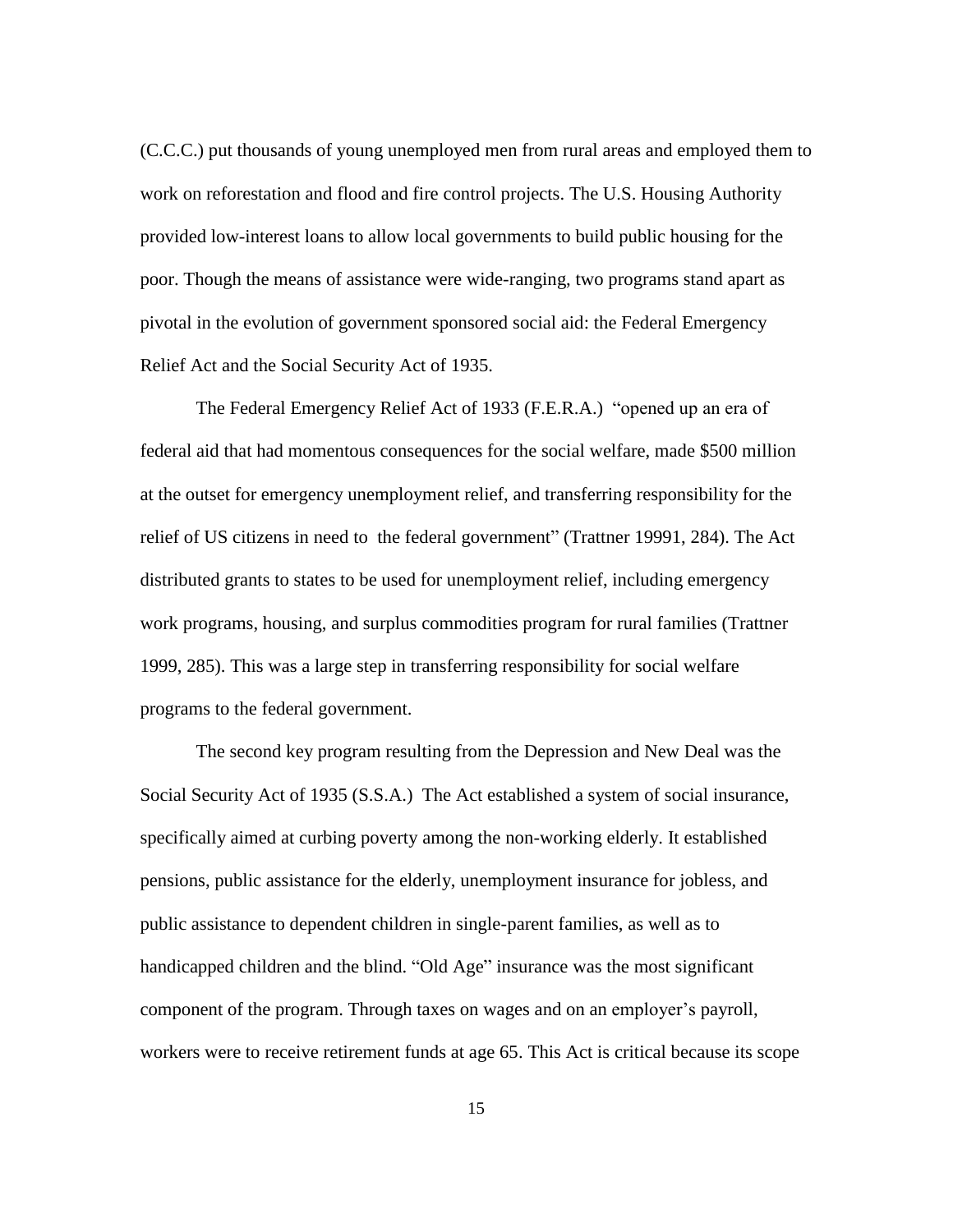has repeatedly been a vehicle for further expanding government responsibility for the welfare of its citizens.

Trattner asserts that it is the government's duty to aid its citizens, and that federal inaction to help citizens leads to discontent and can result in an uprising of citizens. He notes, "as a result of federal inaction, by the fall of 1932, the nation faced serious threat. "Disorder spread, and talk of revolution was heard" (Trattner 1999, 280). The Depression was not the only time period in which lack of government aid has led to discontent. Trattner uses the riots in the mid-60s as an example of government inaction to curb economic exploitation and unemployment resulting in discontent (Trattner 1999, 281).<sup>5</sup> As such, it can be inferred that there is a certain amount of social control associated with federal social aid programs, in that the action of the government can prevent citizens from uprising. When viewed from a social control perspective, government aid can be seen as controversial.

According to Trattner, the economy was revived in the wake of the Depression by government spending, which restored confidence in the nation"s basic institutions and avoided further disaster (Trattner 1999, 281-283). Public assistance was not a matter of charity, of justice related to an individual"s right to a minimum standard of living in a civilized society. Present day-Democrats largely subscribe to this line of thinking, and therefore hold that the government has a responsibility for the well-being of citizens, upon whom its existence rests. This value has been significant in shaping partisanship

 $\overline{\phantom{a}}$ 

<sup>&</sup>lt;sup>5</sup> A recent example of this is the "Occupy Wall Street" protests, which began in New York and spread throughout cities the United States in the fall of 2011. Those are disenfranchised by a government they feel favors the wealthy.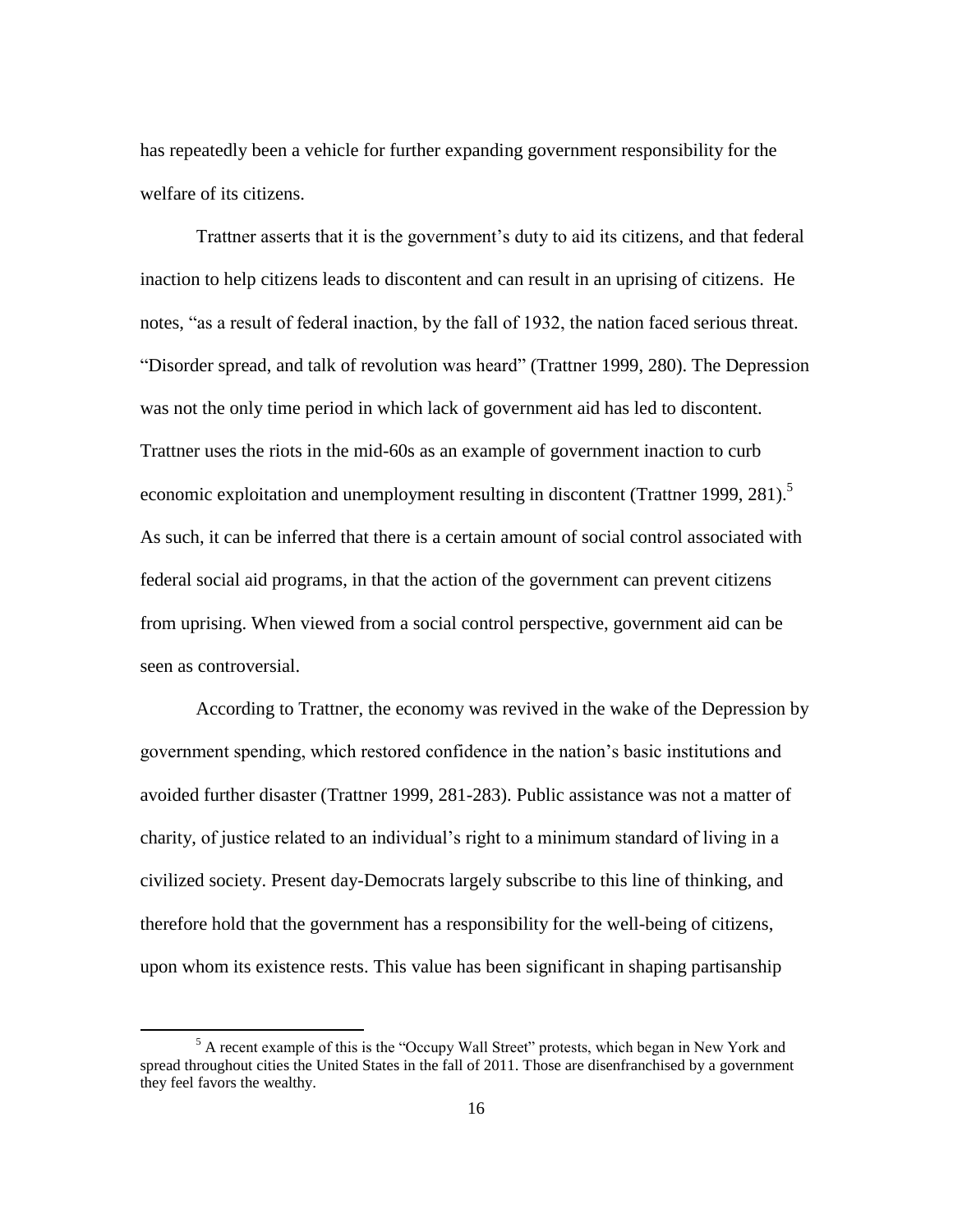and party positions throughout history. It stands in opposition to the Republican held view of a "hands-off" government under which citizens are expected to largely fend for themselves.

The works of Friedman and Trattner are representative of the divergent perspectives on the role of government held by Republicans and Democrats, and the values underpinning them. Because Republicans associate with Friedman"s view that government should have a limited role in society, they often take policy positions which promote individual independence, freedom and competition. Democrats tend to orient themselves with Trattner. They are regularly of the opinion that government can expand the size and scope of its activities if in doing so they are providing services and aid to citizens. As such, they tend to support policy positions that promote community, regulation and government protection. Over time, these values have become more sharply divergent, and less capable of compromising in order to create bipartisan legislation. Uncompromising values encourage increasingly partisan behaviors. These differing views on the role of government by Democrats and Republicans help in understanding why hyper-partisanship often drives the legislative process.

17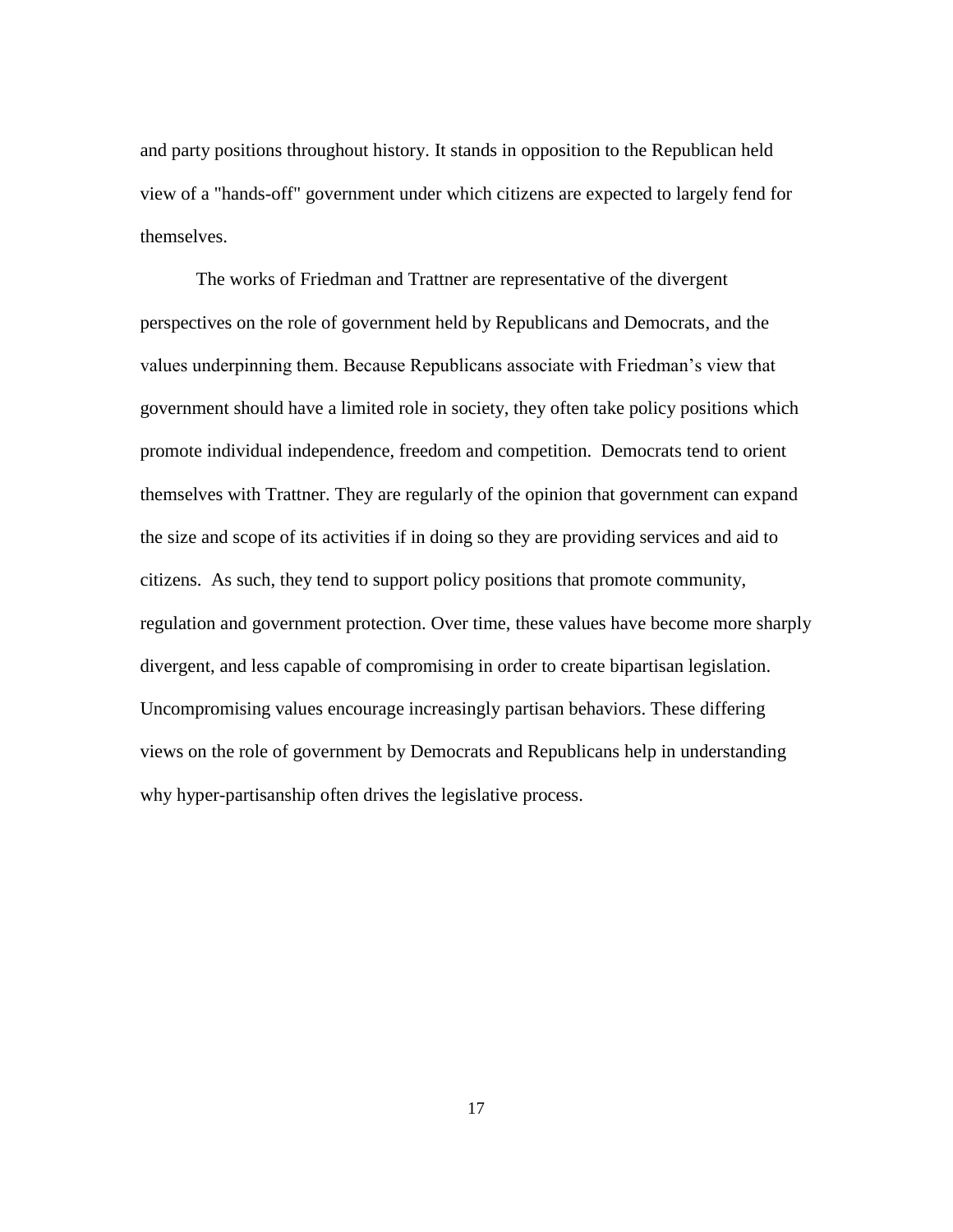#### CHAPTER 3

#### GOVERNING IN THE EAR OF HYPER-PARTISANSHIP: 2000-PRESENT

This chapter reviews some of the key characteristics and tactics of a "hyperpartisan" Congress before examining how Congress arrived at this point. Given that Congress is made up of representatives from different states, with the number of representatives per state based on population, one can expect the body to be diverse and differing in its values and priorities. As such, this body would be expected to create and pass legislation that has resulted from some amount of consensus-building. Traditionally, Congress has functioned with generally agreed upon and known procedures and practices dictated by the rules of the House and Senate, and behaving in as civil a manner as one could reasonably expect in a professional environment.<sup>1</sup> A hyper-partisan Congress is not closely aligned with of these premises.

Governing in the hyper-partisan era involves various and ever evolving tactics to exclude the opposing party from the governing process. Four features are integral to a hyper-partisan Congress, and appear time and again when examining the actions of the Congress from 2000 to the present. They are a lack of civility and respect that was historically present in the Congress, refusal to negotiate with members of the opposing party to reach consensus, manipulation of congressional processes to serve the legislative aims of a party, and adhering to what we will call a "pass-repeal" or "pass-defund" mentality regarding legislation. That is, the minority party is either excluded from or

 $\overline{\phantom{a}}$ 

<sup>1</sup> Mann and Orenstein review the "traditional" Congress in the first several Chapters of *Broken Branch,* as source utilized in this thesis for more specific information and included in the reference list.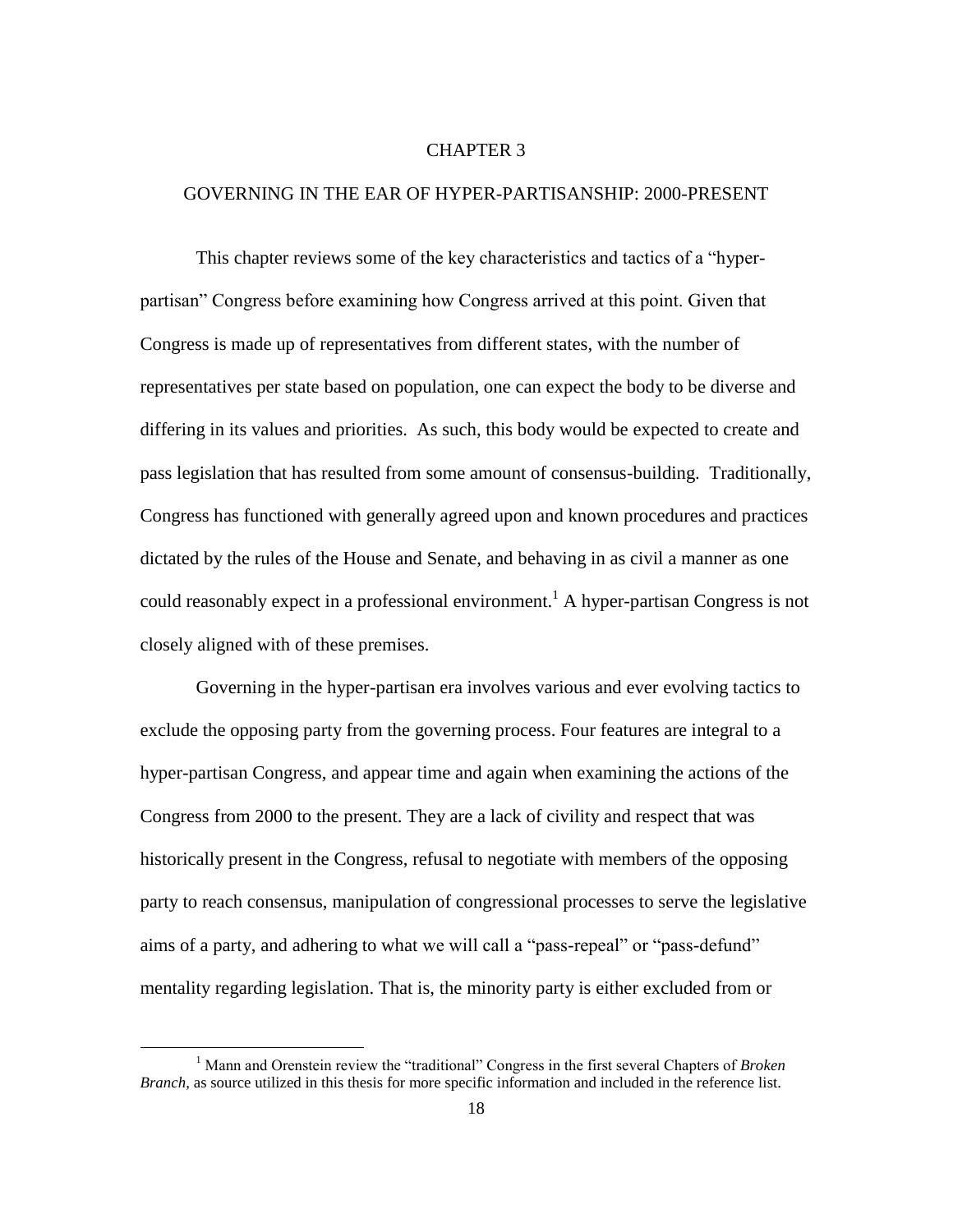refuses to participate in the legislative process on a particular bill, and attempts to repeal it or deprive it the necessary funding for implementation when they regain the majority. While these tactics have occasionally appeared in the history of Congress pre-2000, they have become dominant features of a hyper-partisan environment. They can at least in part be attributable to the uncompromising values and value conflicts between Democrats and Republicans that are pervasive in the hyper-partisan era.

#### **Lack of Civility and Respect for Tradition in Congress**

Historically, Congress has functioned by and large with respect for fellow lawmakers and respect for the Executive Branch. Conduct in the chambers of Congress reflected respect for the institution of government and its members. Mann and Orenstein review the traditional or historical Congress throughout their work, and in doing so highlight how it has changed. What was once an institution in which Members were civil to each other, if not in agreement, has changed dramatically as hyper-partisanship and value conflicts have become more influential. The way Members now behave contributes to an environment in which compromise, consensus building, and cooperative legislating is unachievable. Examples of this can be found almost daily in the *Congressional Record* and in the press. Below are several examples of such behavior.

Comprehensive healthcare reform legislation was passed during President Obama"s first term. The process that yielded the legislation was demonstrative of many hyper-partisan tactics, and highlighted the lack of civility that can prevail in a hyperpartisan Congress. Outside of the legislative process itself, one incident highlighting the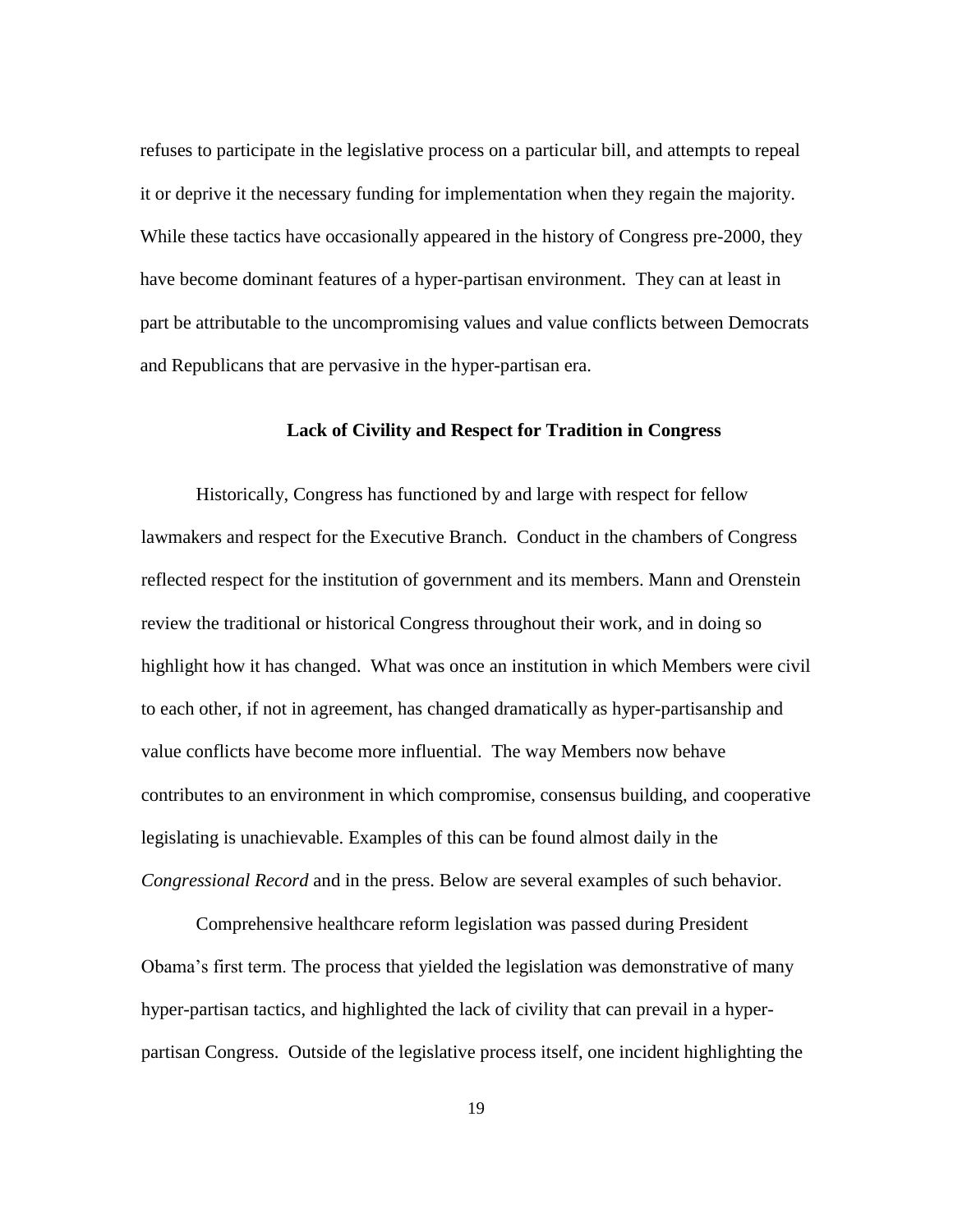lack of respect and civility in the government occurred when President Obama addressed a joint session of Congress in a televised, prime-time event. His intent was to explain the Administration"s plan for health care reform and to clarify disinformation being spread by opponents of the legislation. During the September 2009 address, Congress Joe Wilson (R-SC), a conservative Republican and previously low-profile Member yelled "You Lie!" at the president in the middle of his speech. Wilson did this when Obama stated that illegal immigrants would not benefit under the then-proposed healthcare reform plan (Scherer 2009). The incident was covered by media outlets across the nation.

*Time Magazine* reported that "the House chamber took a collective gasp. Nancy Pelosi, sitting behind Obama, tensed and scowled as if she had just witnessed a crime, her disgust unhidden. Democratic Senator Patrick Leahy (VT) was beside himself as he walked out of the House chamber. "I've been here for 35 years. I've been here for seven presidents. I've never heard anything like that" (Scherer 2009). The breach in protocol received widespread condemnation, and resulted in an apology from Wilson, who blamed the emotional nature of the debate for his outburst (Scherer 2009). The damage was however done, given the outburst occurred on live television.

Another example of a change that is demonstrative of the hyper-partisan era is the treatment of Supreme Court Justice Nominees by Congress. Traditionally, nominees to the Court were confirmed by both parties. This practice demonstrated respect for the Executive branch in its appointment of justices that would interpret the Constitution largely without partisan bias. That changed noticeably with Justice Samuel Alito, nominated by President George W. Bush in October of 2005. Alito was confirmed in a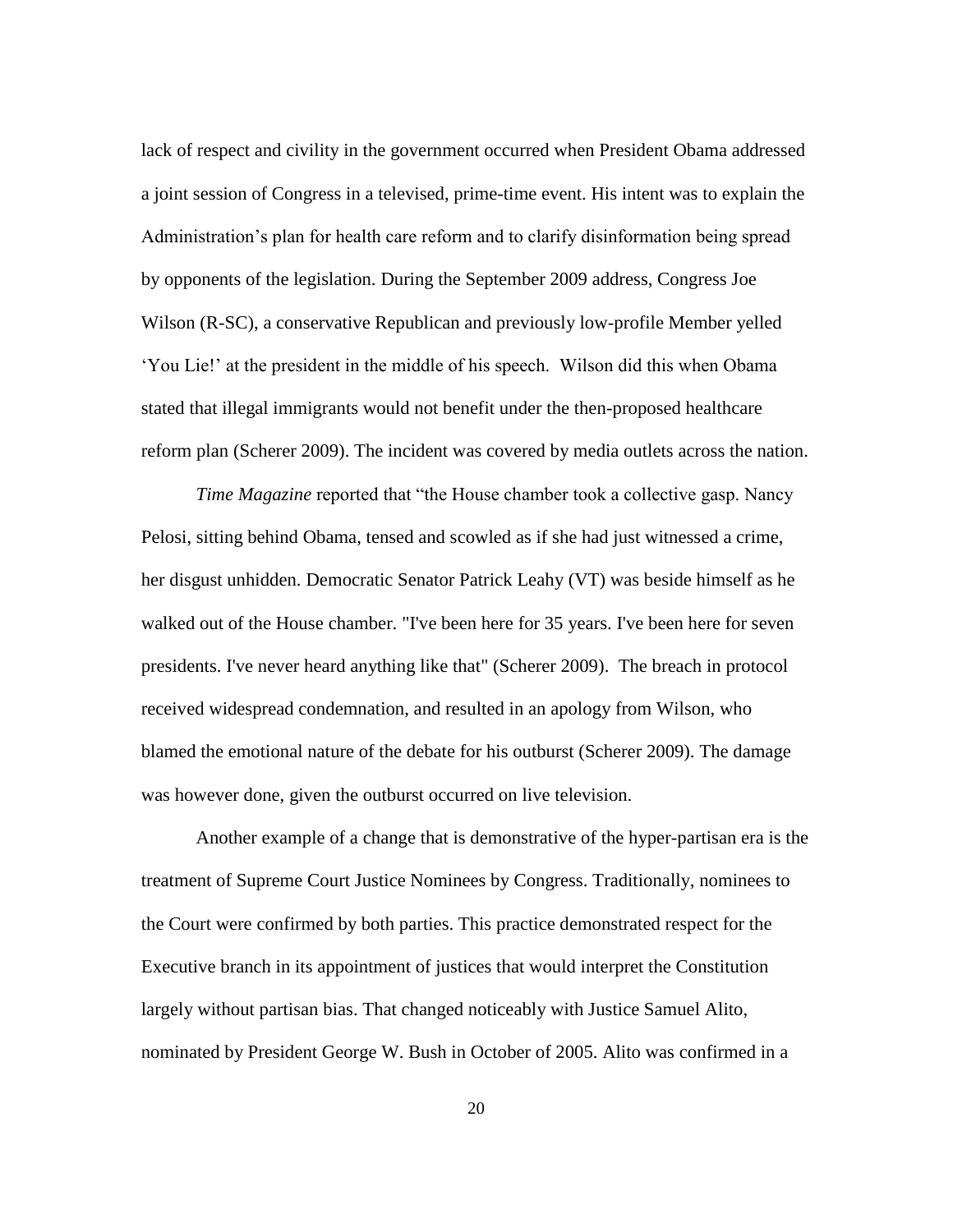58-42 vote, with only four Democratic Senators voting in favor of his confirmation. Reciprocating, Obama"s Supreme Court nominee Elena Kagan was confirmed in August of 2010 in another largely partisan vote of 63-37, with only five Republicans voting in support of Kagan (Hulse 2010). This break from tradition demonstrates a diminishing respect for Presidents of the opposing party. It also demonstrates that partisan bickering becomes a "tit-for-tat" situation in that one party seeks to reciprocate any wrongs they feel were done to them.

Finally, the vitriol present on the campaign trail for Congressional and Presidential elections is arguably unmatched in its demonstration of the lack of respect between government officials and aspiring government officials. It has become an arena in which anything goes. One demonstration of this behavior occurred when former Republican House Speaker Newt Gingrich was debating running for the White House in 2012. When discussing the reasons for running, he referred to the Obama Administration as "representing as great a threat to America as Nazi Germany of the Soviet Union once did" (Avlon 2011). To discuss a sitting President in such a manner, and invoking two of the most controversial and maligned periods in world history indicates that all boundaries have been broken in terms of respect for elected officials.

The lack of civility between Democrats and Republicans that is consistently a feature of U.S. politics demonstrates how value conflicts and partisanship influence the day-to-day functioning of the U.S. government. If compromise and consensus were encouraged in the Congress, it would seem unlikely that such vitriolic speech would be resorted to in order to convey the values of a party.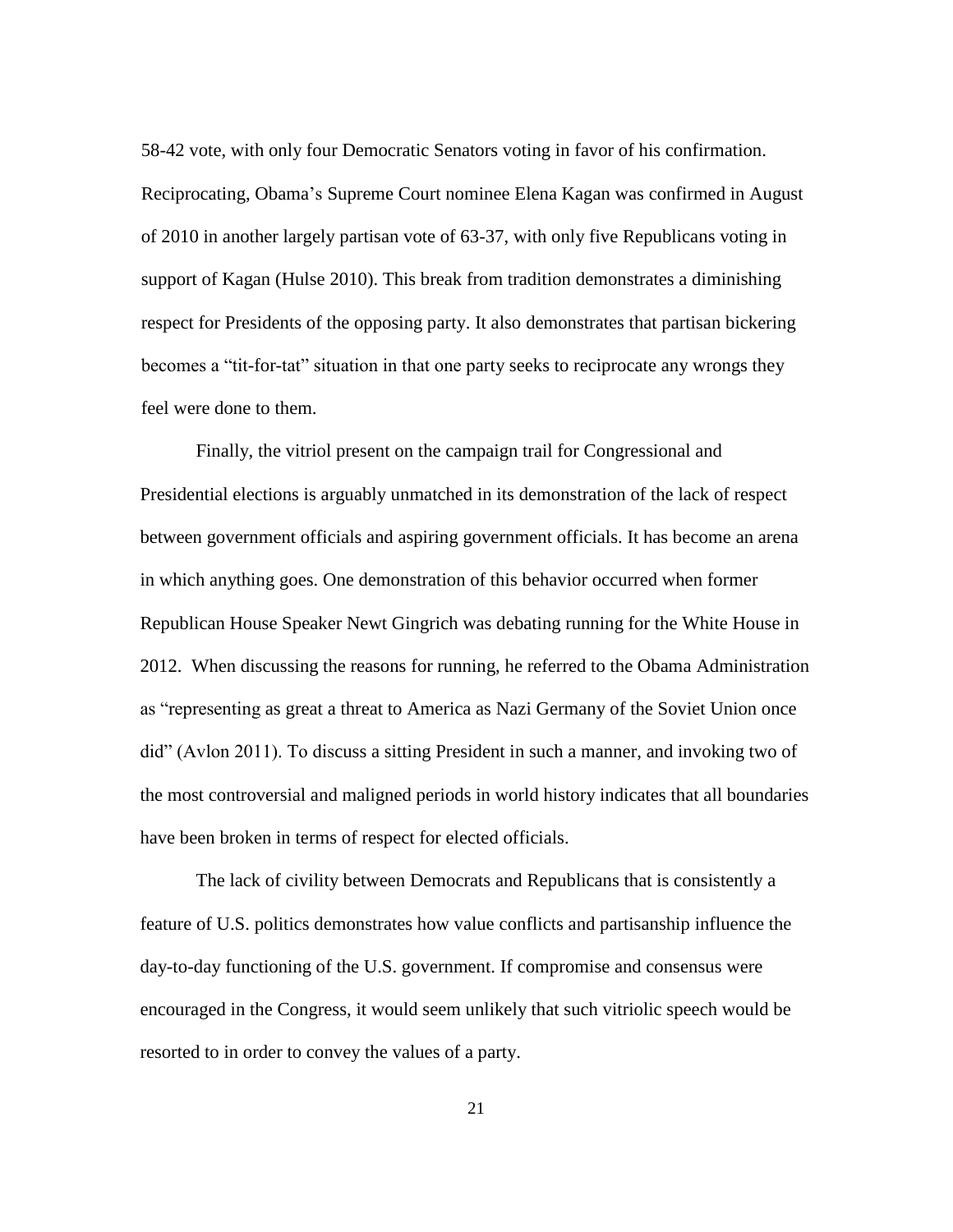#### **Refusal to Negotiate and Engage in Consensus-Building**

Refusal to negotiate is a key feature of a hyper-partisan legislature. This occurs when one or both political parties take a position on a legislative issue and refuse to alter it in any way during the legislative process in order to reach a compromise with the other party. In one iteration of the situation, the majority party does not require any or many minority votes to pass legislation. In this situation neither party is required to negotiate at any point in the process in order to pass a proposed law. However, this may also occur when Minority votes are needed to pass a proposed law. In such a situation, members of the minority party can refuse to negotiate with the Majority throughout the legislative process, until such time passage of legislation becomes of critical importance to the Congress, the public or the Presidency. In such cases the Minority may demand provisions that represent their values be included in the legislation by holding out until the "last moment" and trading legislative gains for their votes. This does not represent negotiation or compromise in a traditional sense, and is referred to as "political brinksmanship" (Goldfarb 2011). An example of this which has occurred and will be undertaken by the Congress again is the issue of the "debt ceiling."

The Debt Ceiling "Negotiation"

In August of 2011, Congress was required to pass legislation that would raise the so-called "debt ceiling," that is, the legal limit above which the United States Treasury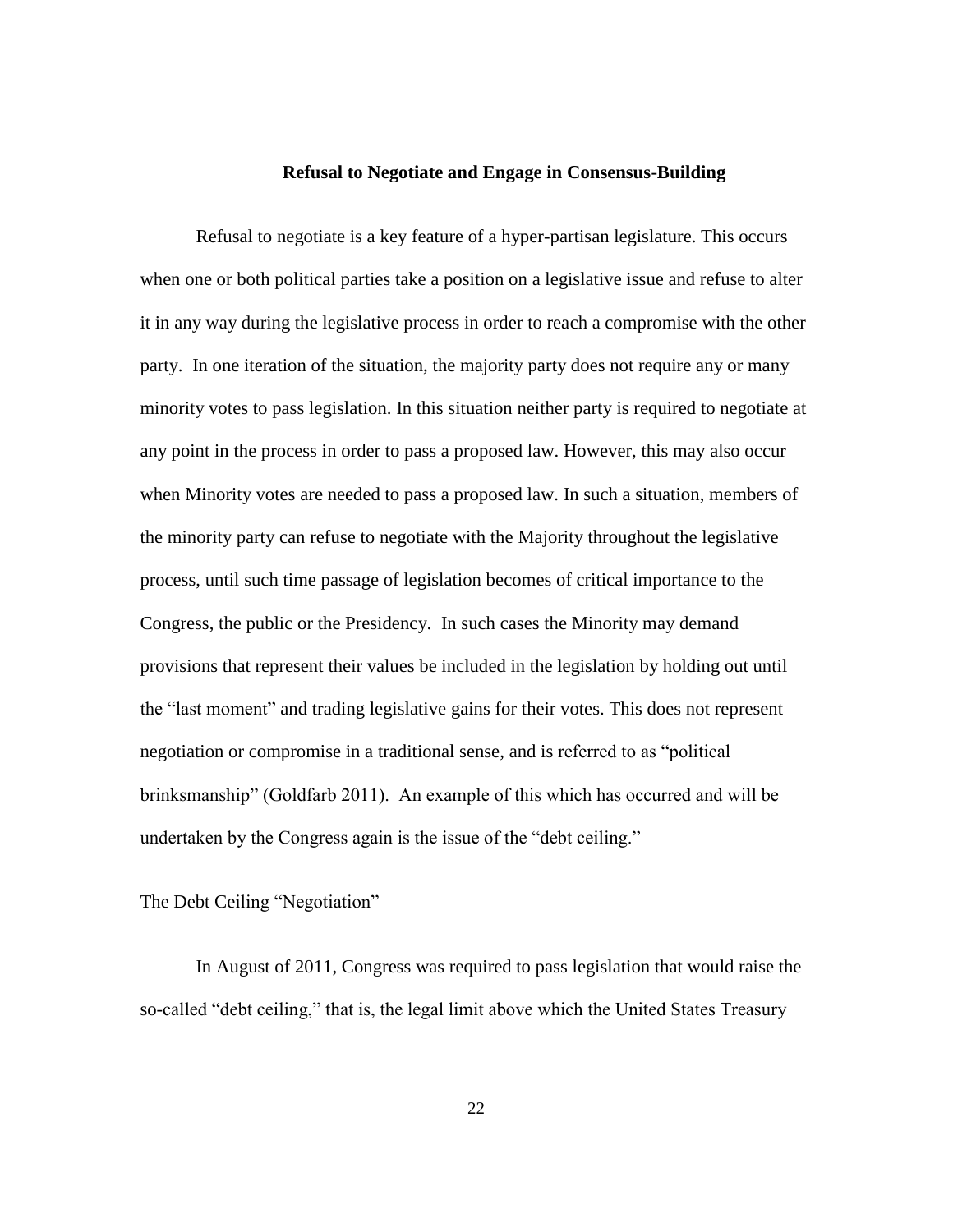cannot borrow funds.<sup>2</sup> Raising the debt ceiling becomes necessary when the current borrowing limit is nearly reached. A result of increased borrowing ability is a growing national debt. The national debt, and therefore debt ceiling, are consistently the source of controversy. Republicans particularly oppose raising the debt ceiling, as it represents excessive government spending, characteristic, in their view, of an overly expansive government.<sup>3</sup> If the U.S. can no longer borrow funds, it could then default on its loans. A default by the United States could potentially have global economic implications, given the influence of the U.S. economy on world markets. These factors make the debt ceiling a controversial endeavor, but one seen as a necessary evil. In 2011, Republicans took the position that they would not raise the debt ceiling without significant cuts to government spending to offset the raise in limit (Tumulty and Bacon 2011). Additionally, Republicans opposed tax increases as a source of revenue to offset the debt ceiling increase, also in line with the Republican value of less government involvement and individual economic independence (Cooper and Thee-Brenan 2011).

The limit was set to be reached on August  $2<sup>rd</sup>$  2011 (Goldfarb, 2011). As the deadline for raising the debt ceiling without default neared, Republican Speaker of the House John Boehner (OH) and Republican Majority Lead Eric Cantor (VA) gave the appearance of refusing to negotiate with President Obama and Democrats in Congress to reach a workable compromise on the debt ceiling (Cooper and Thee-Brenan, 2011). Republicans were offering a short-term solution in order to push for more spending cuts in the future, while Obama and Democrats wanted a long-term solution for the debt

 $\overline{\phantom{a}}$ 

 $2^2$  Forbes.com and numerous other publications describe the debt ceiling as such.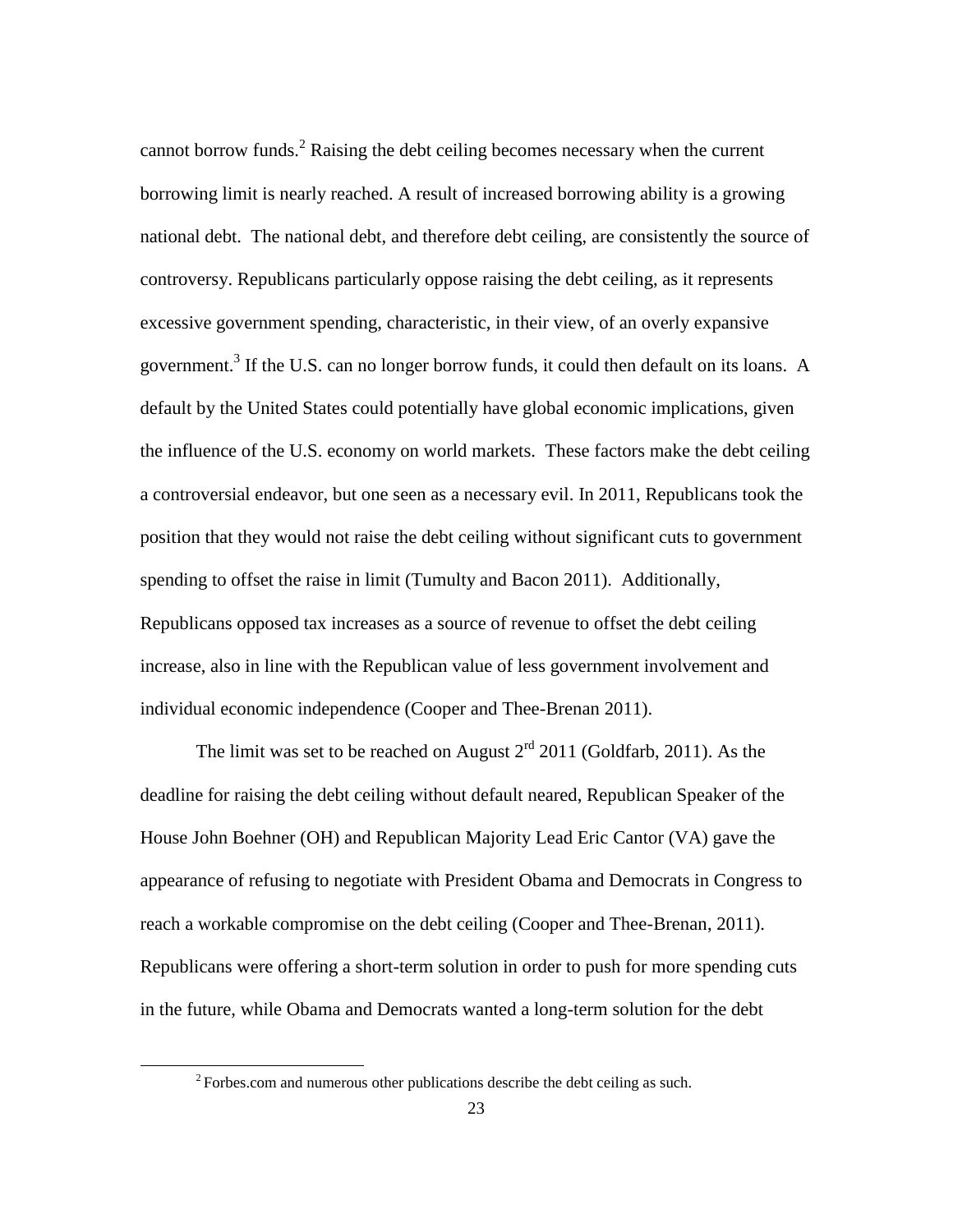ceiling issue, so that this battle would not have to be undertaken again in the near future. During a particularly contentious meeting between Congressional Leadership and the President, President Obama said to Cantor, "Eric, don't call my bluff. I'm going to the American people on this," the President said, according to both Cantor and another attendee. "This process is confirming what the American people think is the worst about Washington: that everyone is more interested in posturing, political positioning, and protecting their base, than in resolving real problems." Obama then stormed out of the meeting (Stein 2011).

The debt ceiling was eventually passed, with a last minute compromise being worked out on the eve of default. Among other components, the deal included a short term fix raise to the debt ceiling to pay immediate bills, and raised the ceiling by an additional \$500 billion to last through February 2012. The deal put in place measures that would cut the U.S. spending deficit by \$2.1 trillion over ten years. A special joint Committee comprised of twelve Representatives and Senators from both parties must recommend \$1.5 trillion in deficit reduction actions. These recommendations must be voted on by December of 2011 by the full Congress, with no amendments to the plan permitted. In the end, it could be said that by holding out, Republicans made gains in getting a short-term fix, forcing another debate on the issue at the end of 2011, and were able to demand additional cuts. In the view of Democrats who were searching for a longer term fix, this deal simply delayed the inevitable need for a bipartisan, long-term solution for the debt ceiling.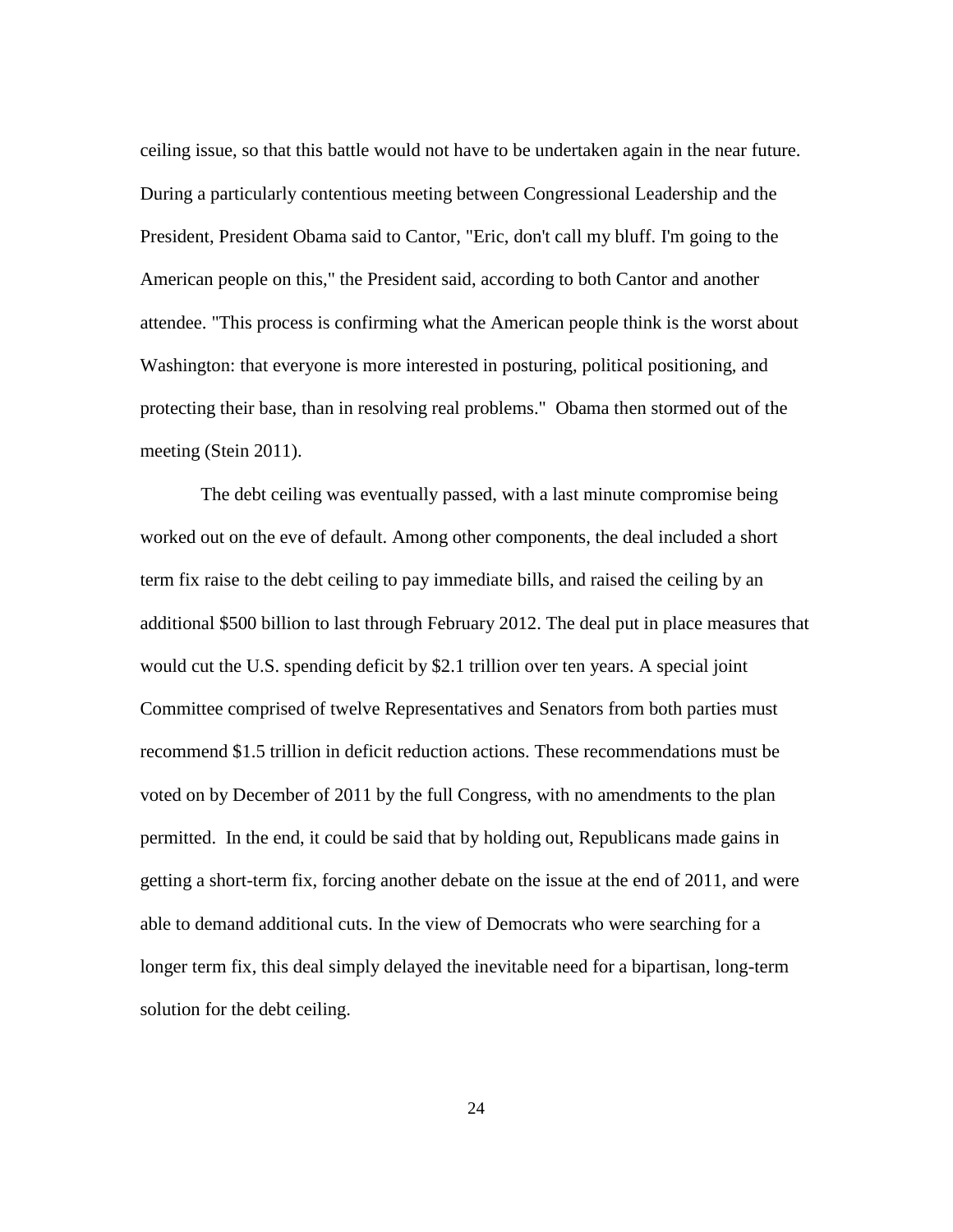The public did not react favorably to how the negotiation, or lack thereof, had taken place. In a poll taken by the New York Times and CBS News, four out of five Americans surveyed saw the debt ceiling negotiation as more about political advantage rather than the good of the economy, and the country. Three quarters said the entire debate damaged the image of the United States in the world (Cooper and Thee-Brenan, 2011). There was a 72% disapproval rate regarding the way Republicans, who held a majority in the House but not the Senate at that time, handled the negotiations and 66% disapproved of Democrat"s handling of the negotiations. Democrats held the majority in the Senate and the White House. (Cooper and Thee-Brenan, 2011). Chris Lehane, a former White House official under President Clinton, was quoted as saying regarding the debt ceiling debate that "most people in these offices want to do the right thing for the country, but you have a structural system in place that"s counter to the two parties finding the sweet spot of common ground" (Tumulty and Bacon, 2011). This occurred because the bill would have to pass out of a Republican House and a Democratic Senate, and be signed by the Democratic President to become law. As a result of what was viewed as an unsuccessful negotiation, Standard and Poors, or S&P, downgraded the credit rating of the United States, an action never previously undertaken.<sup>3</sup> In its announcement, S&P representatives said that "political brinkmanship" in the debate over the debt had made the U.S. government's ability to manage its finances "less stable, less effective and less predictable" (Goldfarb August 2011).

 $\overline{\phantom{a}}$ 

 $3$  S&P, a renowned and respected financial credit rating agency downgraded the U.S. credit rating from AAA, the highest rating possible, to AA+ in the wake of the debt ceiling negotiation.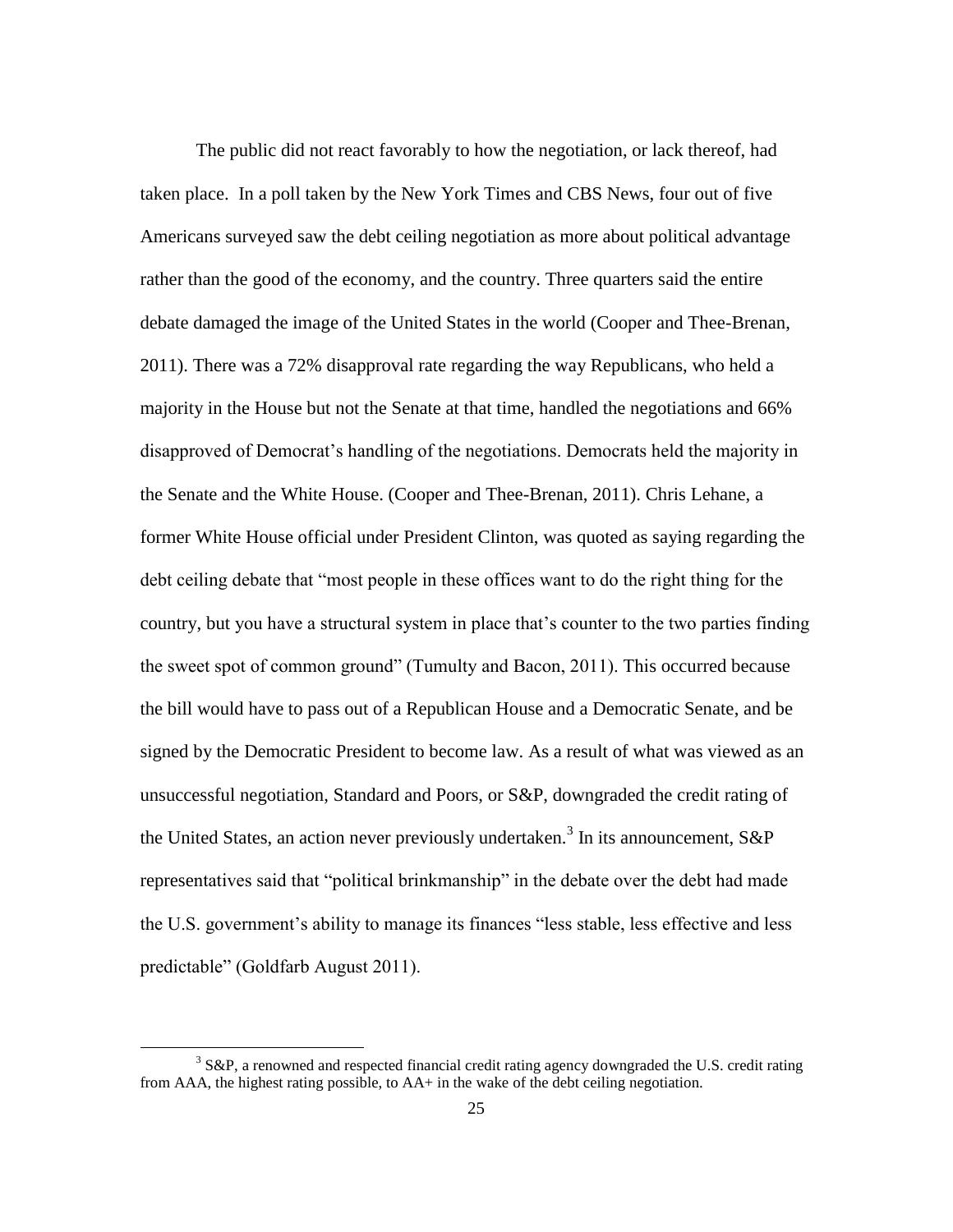The hyper-partisan tactic of refusing to engage in negotiation and compromise until the last possible moment has a clear impact on not only the legislative product yielded, but also, as indicated by the debt ceiling example, can have further reaching consequences. In this case, the inability of Democrats and Republicans to compromise the values of taxation, spending, and the size and scope of government led to a tangible impact on its economy and reputation.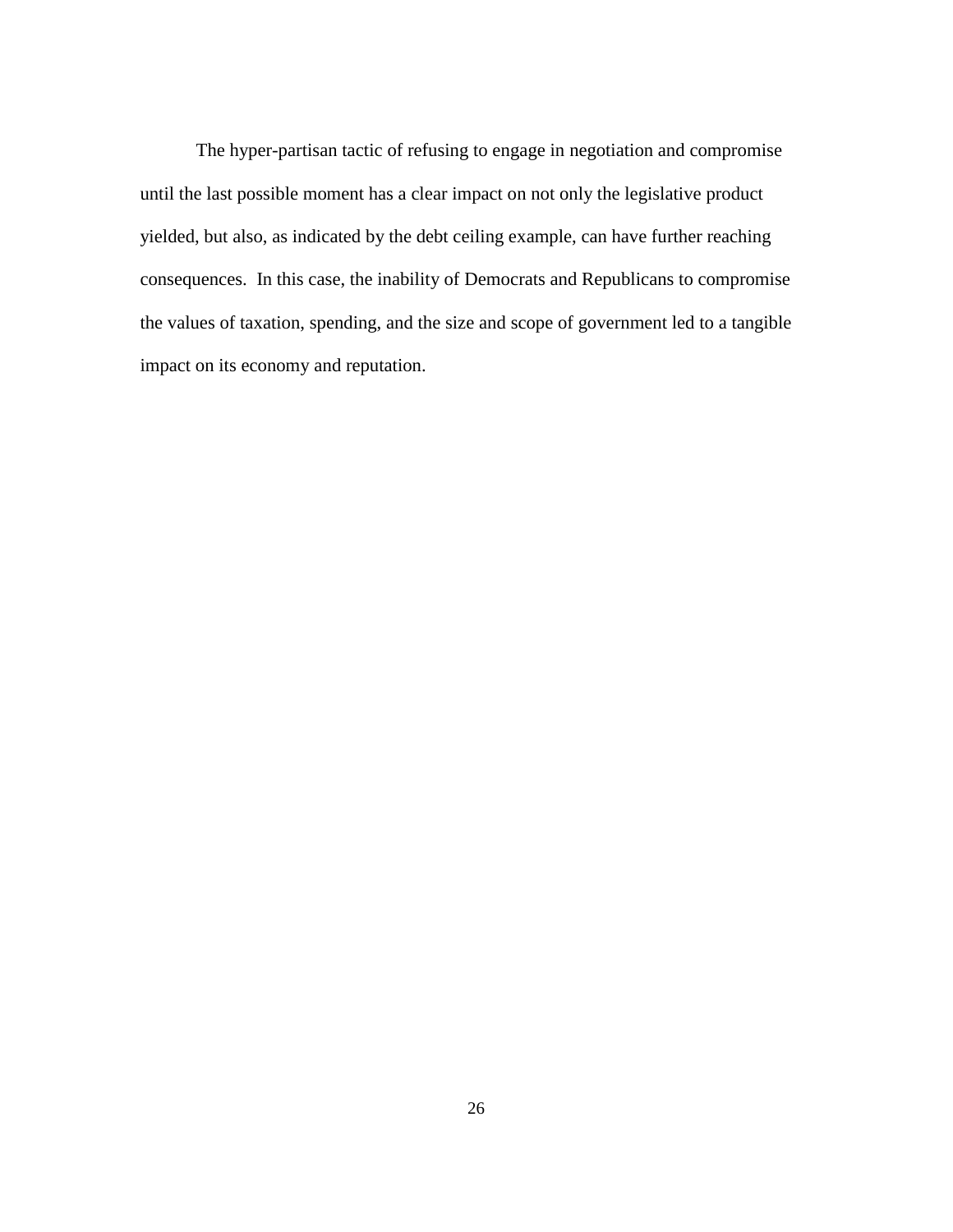#### CHAPTER 4

#### HYPER-PARTISANSHIP: HOW DID WE GET HERE?

To contextually understand how one-party lawmaking, such as the process that produced the Dodd-Frank Act, has largely replaced consensus legislating in the U.S. Congress, this chapter examines time periods critical to the evolution of partisanship. Inextricable to the evolution of partisanship to its current "hyper-partisan" state are the values espoused by political parties. Values play a critical role in driving partisan behavior and tactics, both historically and at present.

The phenomenon of hyper-partisanship is relatively new. As recently as the 1970"s, conflicts and alignments in Congress regularly crossed party lines. The legislative process was driven more by ideological and regional priorities than those dictated by national political party leadership. Seniority and status also played a large role in the manner in which Congress functioned. For example, the relationship between Chairmen and Ranking Members of House and Senate committees tended to be closer than those between the Chairman and his or her colleagues of the same party (Mann and Orenstein 2006, 50). National party leadership and agendas were not firmly centralized until the 1990"s (Mann and Orenstein 2006, 11). Despite a tradition of cross-party cooperation, a number of events influenced the evolution of partisanship, leading to the hyper-partisan behavior and lack of cross-party cooperation between that exists today. Though not always a dominant force in the political landscape, partisanship has been present since the nation"s founding.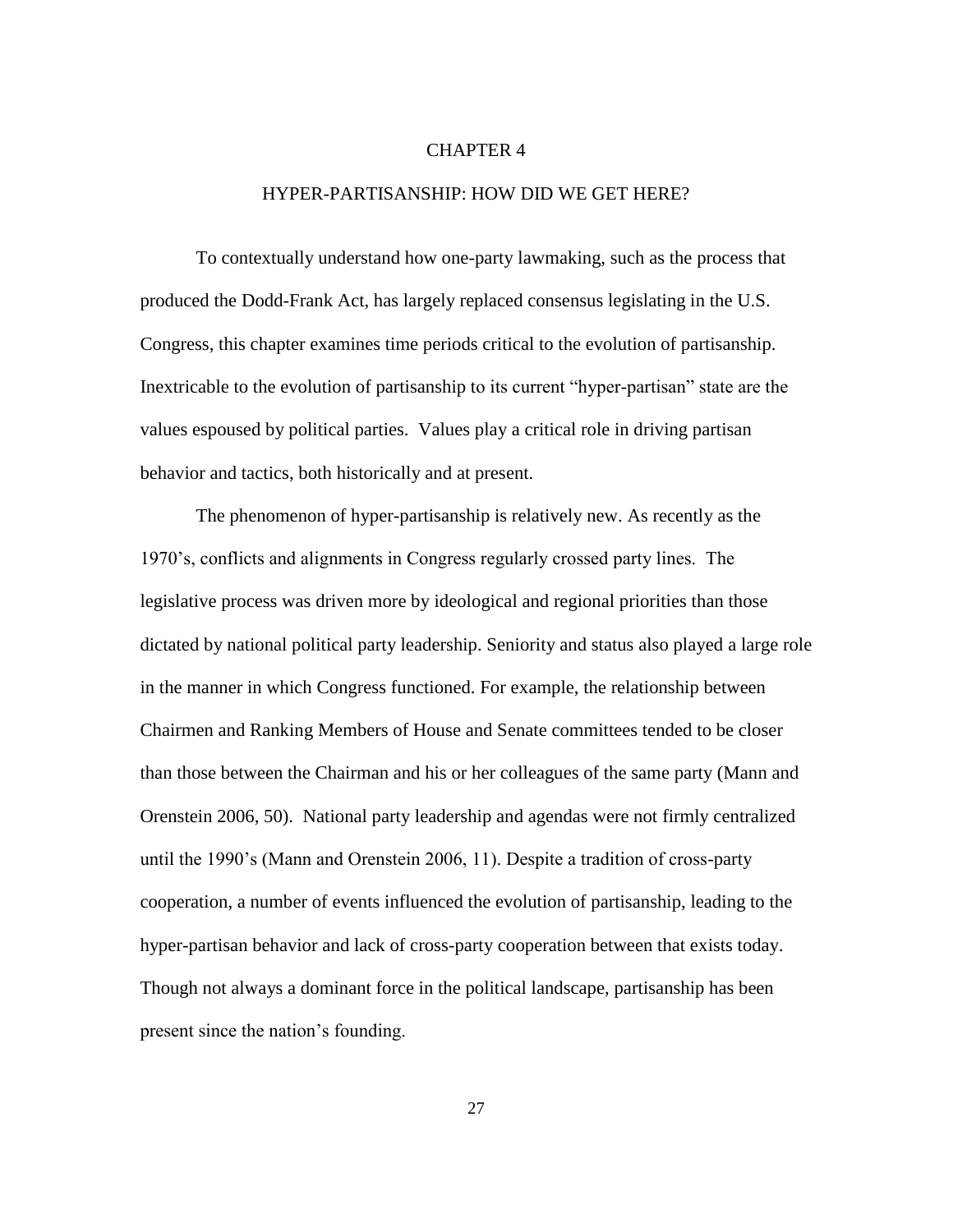#### **Roots of American Partisanship**

Political parties are not mentioned in the Constitution of the United States. The danger of "factions" within government was raised by delegates to the Constitutional Convention and in debates to ratify the document (Mann and Ornstein 2006, 24). Despite concerns regarding the impact like-minded, organized groups of individuals could have on the political process, the ratification concluded without formalizing guidelines regarding political parties.

Additionally, the Constitution does not dictate many specific rules with regard to how the Congress should function on a day-to-day basis. Such omission left many rules and procedures to execute the duties of the legislative branch to institutional discretion. This implies that rules may be changed over time, as the members of the legislature change. Both of these facts are significant in the evolution of political parties and their ability to influence the manner in which Congress operates.

The fear of "factions" within government was also raised by the first American President, George Washington, in his 1796 farewell address. Washington said:

All obstructions to the execution of Laws, all combinations and associations under whatever plausible character, with the real design to direct, control, counteract or awe the regular deliberation and action of the constituted authorities, are destructive of this fundamental principle, and of fatal tendency. They serve to organize faction, to give it an artificial and extraordinary force, to put, in place of the delegated will of the nation, the will of a party, often a small but artful and enterprising minority of the community; and, according to the alternate triumphs of different parties, to make the public administration the mirror of the illconcerted and incongruous projects of faction, rather than the organ of consistent and wholesome plans digested by common counsels, and modified by mutual interests…associations of the above description may now and then answer popular ends, they are likely, in the course of time and things, to become potent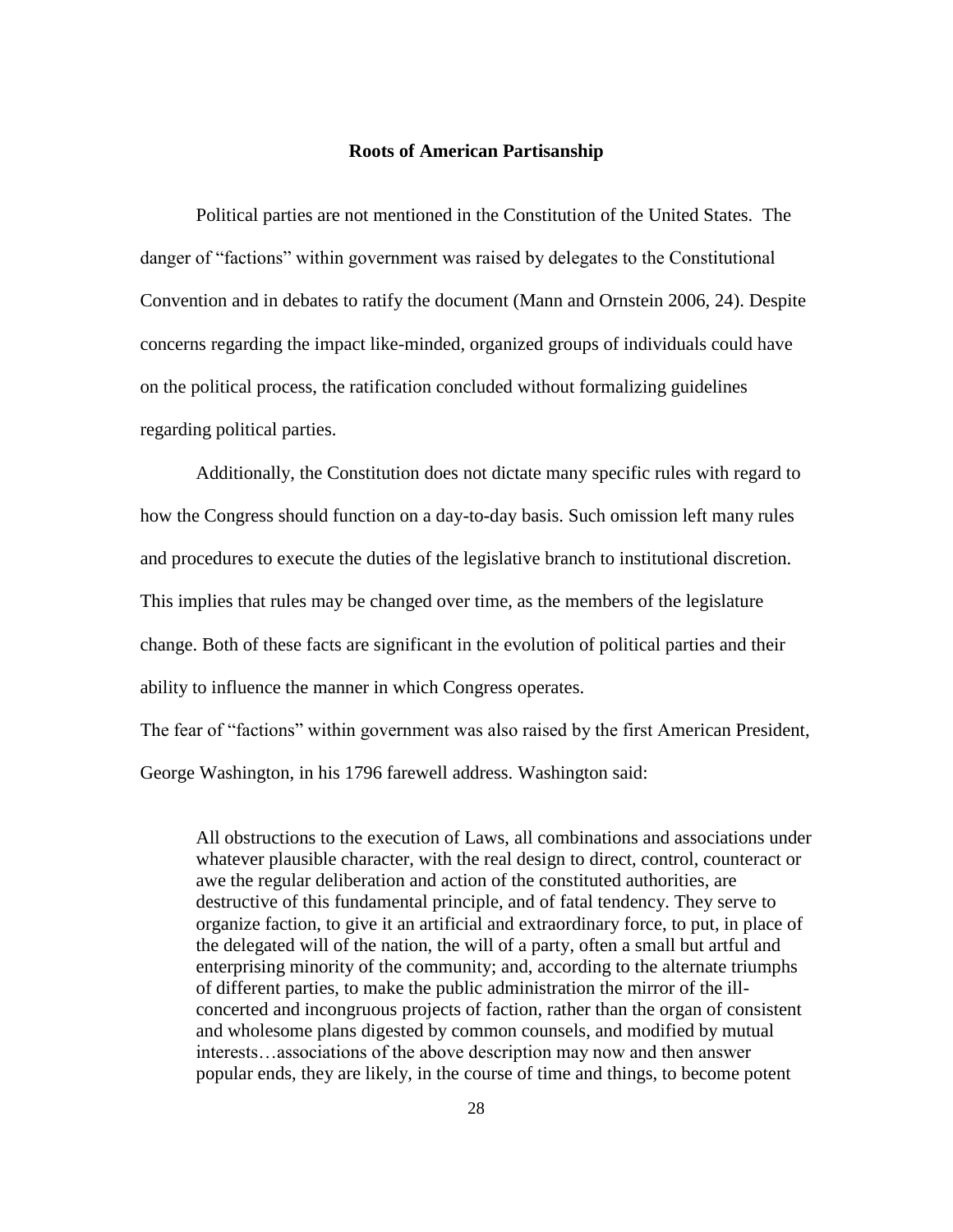engines, by which cunning, ambitious, and unprincipled men will be enabled to subvert the power of the people, and usurp it for themselves the reins of government; destroying afterwards the very engines, which have lifted them to unjust domination.

Washington"s message was clear: organized political parties were a detriment to the United States of America. Despite Washington"s misgivings, loose coalitions within the new government soon formed into more solid alliances, eventually separating into two groups; the "Federalists" and the Opposition, or "Republicans." Federalists supported the Administration and favored a strong federal government. Federalists supported commerce and manufacturing as a means of economic growth. Republicans supported state's rights, individual liberties and freedoms. Republicans favored agriculture as a means for commerce.<sup>1</sup> The different priorities between the two parties and the impact these "factions" could have on the political process became glaringly evident in the election of 1800.

## **The Election of 1800**

In the Presidential election of 1800, Thomas Jefferson, a Republican, defeated incumbent President John Adams, a Federalist. Jefferson and Adams espoused the values of their respective parties. This was the first election in which the candidates had clear, nationally defined party affiliations that voters associated.

 $\overline{\phantom{a}}$ 

<sup>&</sup>lt;sup>1</sup> John Ferling's book, *Adams vs. Jefferson: The Tumultous Election of 1800* describes the values and priorities of both the Republican and Federalist parties throughout the text. Complete information on the book is included in the Reference List.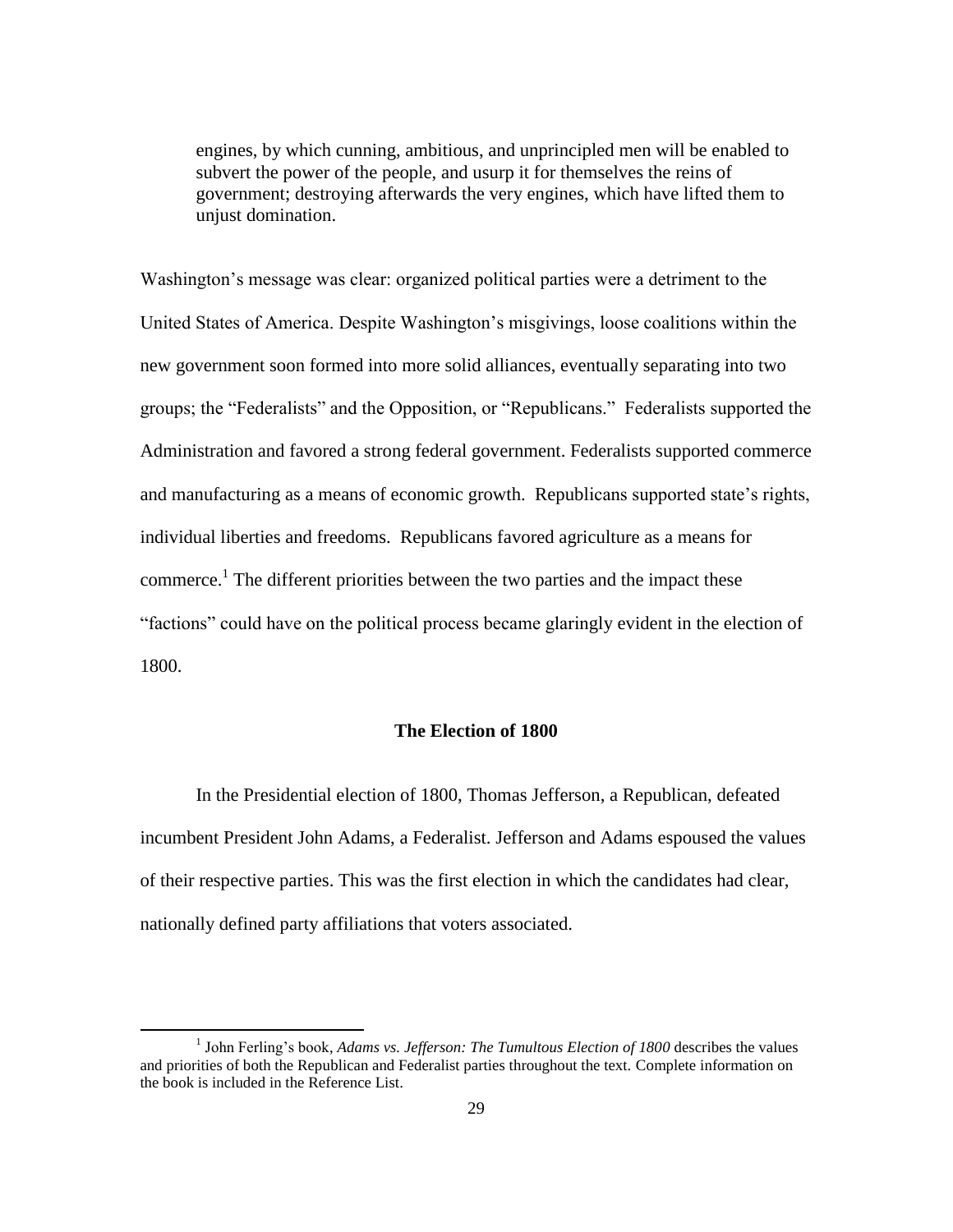Adams believed that government had the potential to foster a great amount of good and that a strong executive branch should be "nothing less than the father and protector of the nation and its citizens" (Ferling 2004, 26 30). Adams saw the President, and behind him the federal government as responsible for national security. He viewed the government as a guardian of the people (Ferling 2004, 120). As the election of 1800 neared, members of the Federalist Party were viewed by some of the working class as the party of the wealthy. The working class held the perception that Federalists were those who did not work with their hands, but rather owned property and participated in financial speculation in order to earn wealth. They represented, at that time "the advantaged few" and were perceived as keeping tight control on the money supply (Ferling 2004, 128).

On the contrary, Jefferson was of the view that individuals should be as liberated from government involvement in everyday life as possible. Jefferson held an inherent distrust in centralized government. This was typical of the Republican Party at that time. Jefferson held that a government with significant powers would inevitably become corrupted (Ferling 2004, 26). Republicans oft viewed Europe"s governments as examples of oppression and corruption, and some were supportive of elements of the French Revolution as a result. Jefferson once said with regard to the two political parties that "one which fears the people most (Federalists) and the other the government (Republicans) (Ferling 2004, 33). Other specific initiatives embraced by Jefferson and his party were reducing taxes and eliminating the existence of a national army. Finally, Republicans were supportive of freedom of religion.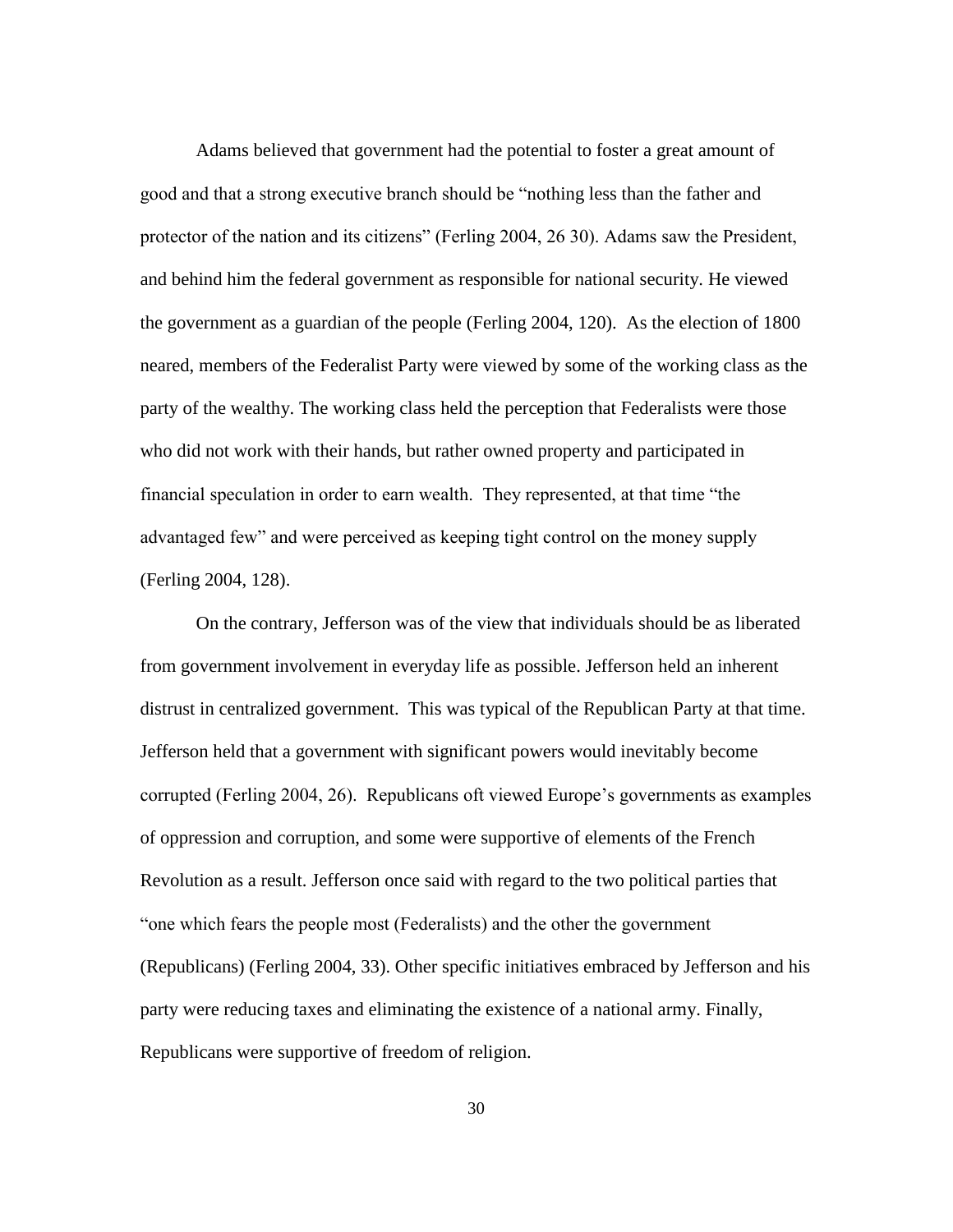As the election of 1800 approached, the parties became more organized, and both used media to purvey their messages to the public as well as to attack one another. Republicans were particularly effective in their use of newspaper and media. They developed Republican clubs and societies in many states to aid in the distribution of party literature and make their positions known (Ferling 2004, 144). Both parties engaged in negative campaigning and rumor spreading about the candidates (Ferling 2004, 151).

Eventually, Thomas Jefferson and the Republican Party won the Presidency. The participation of urban workers is seen as a contributing factor in Jefferson"s victory (Ferling 2004, 166). As previously noted, the working class disconnected with the ruling party and opted for change. The election of President Thomas Jefferson demonstrated a number of themes that have recurred since that time, specifically, the appropriate size and scope of government, different perspectives on the economy, and differing values between classes. The election of 1800 set the stage for a two-party system, with highly partisan elections. In this instance, Adams and the Federalists valued strong central government that appeared to favor the wealthy. Jefferson and the Republicans represented the working, rural class, who valued personal liberty and individual freedom over a strong central government. The tendency to use media and propaganda, and to exploit disenfranchisement with a ruling party is something seen time and again throughout the evolution of partisanship. The election of 1800 was a watershed moment in the evolution of partisanship in firmly entrenching a two-party, partisan political system. Though the specific values and priorities espoused by the two parties have changed over time, the tendency to organize two parties around shared values and goals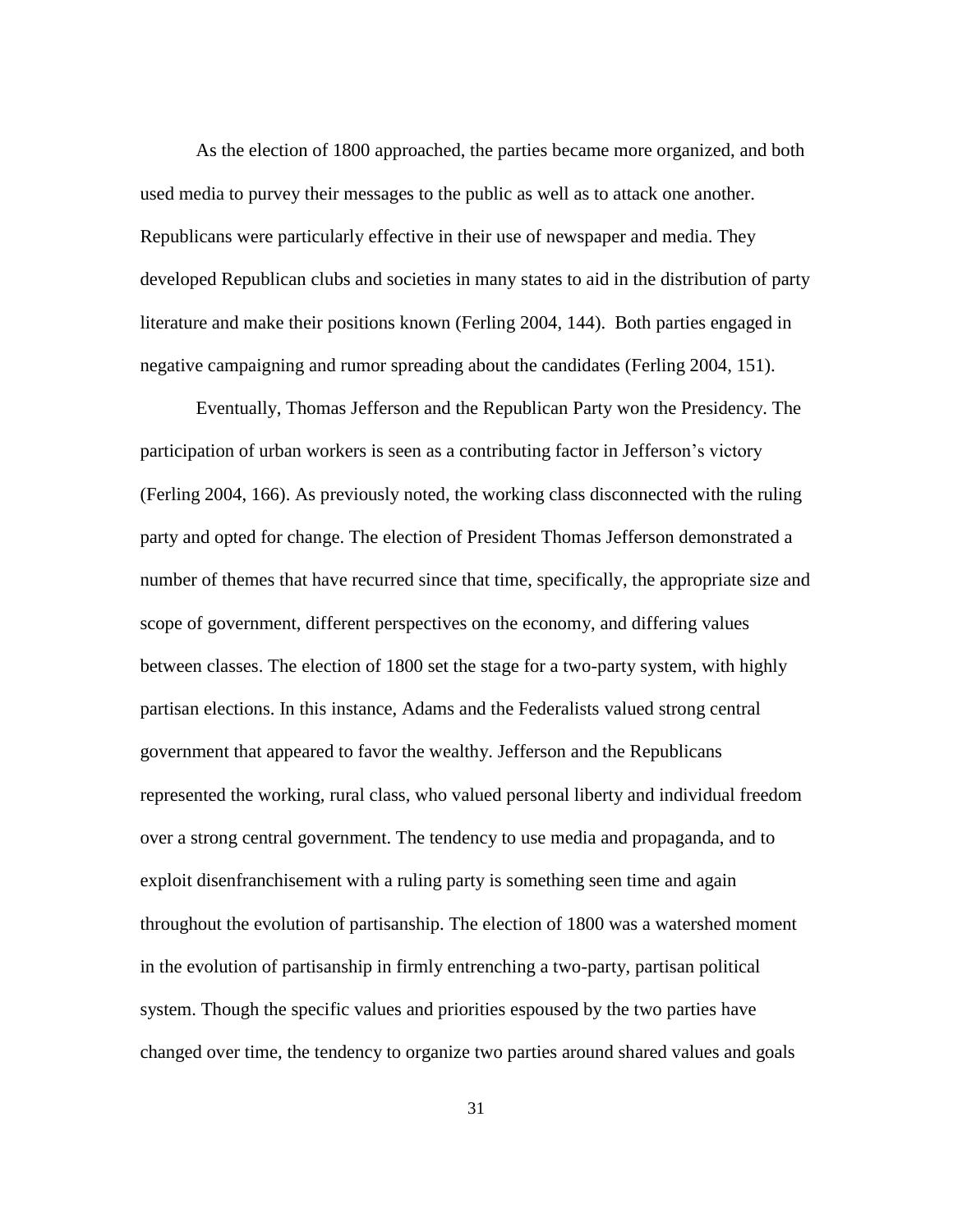was prevalent from the birth of the United States. With a two-party system firmly in place after the election of 1800, the shift in political affiliation in the American South as a result of the Civil Rights movement is the next phase examined in the evolution of partisanship.

# **Changes in the American South: Voting Rights Act and the Disappearance of the Southern Democrat**

Background and Context

A defining issue in U.S. history, and one critical to partisanship"s evolution, was slavery and its aftermath. Slavery was an issue that very much shaped the U.S. Constitution and governance design and is a key component in the development of the political landscape and partisanship in the American South. When the U.S. Constitution was being debated, the issue of slavery was raised for reasons of taxation and representation, as well as for other humanitarian reasons related to the treatment of fellow human beings. States with large populations of slaves, generally in the South, argued that slaves should count toward their populations, in terms of the number of elected Representatives each state would have in the House of Representatives. Southern slave owners did not however want to pay taxes for their slaves. Northern states were of the opinion that if slaves were counted toward governmental representation, then they should also yield tax income from those states. Out of this dispute, the so-called "Three-Fifths Clause" was born (Ohline 1971, 563-564). For every five slaves, three would be counted as "people" for purposes of taxation and representation in Congress.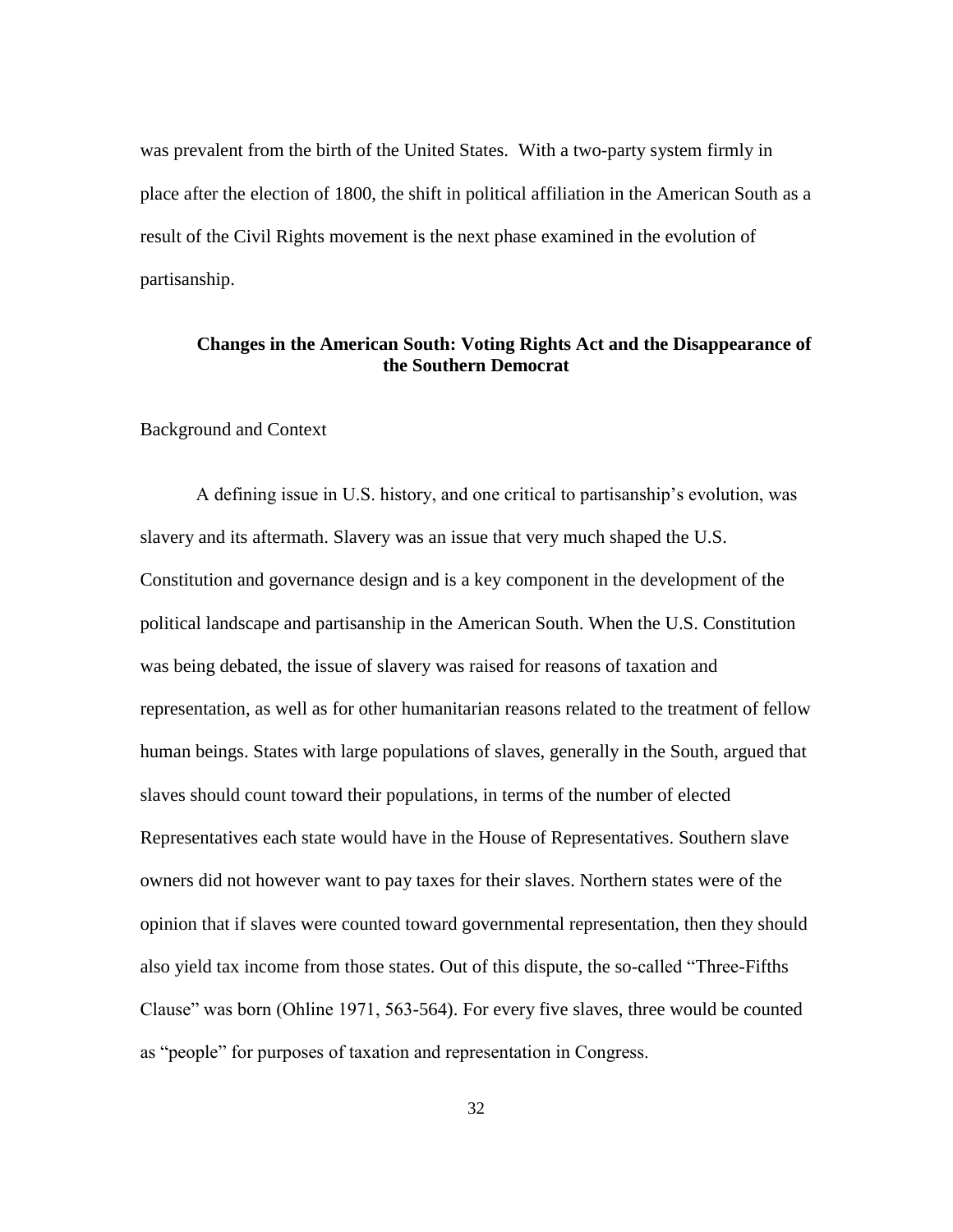Beyond the three-fifths compromise, whether slavery should remain legal, who should determine laws relating to slaves, and other issues of state's rights were divisive during the creation of the U.S. Constitution. Regional differences eclipsed partisanship at that time, but issues of Civil Rights eventually caused partisanship and regional disputes to align. Eventually, the Southern states realigned themselves with the Republican Party.

Not surprisingly, slavery made for sharp regional divides beyond the Constitutional Convention. Slavery caused deep divisions within parties and most importantly, prompted the Civil War. The War, abolition, segregation, and the Civil Rights movement that followed were incredibly divisive issues in American history. This section does not focus on the Civil War itself, but rather policies and events that impacted the partisan makeup of the south and its contribution to the hyper-partisan present. With a Northern victory, slavery was abolished in the mid-1800s. Almost exactly one century later, the practice of segregating blacks and whites in public and private places, and discouraging blacks from voting by a variety of practices was increasingly seen as unacceptable.

By the 1960"s, the Democratic Party was dominant in the southern region of the United States; however, southern Democrats were considered "conservatives" within the party (Bond and Fleisher 2004, 432). In spite of voting Democratic, their more conservative values caused the group to vacillate between party alignments on an issue by issue basis. In the post-Civil War and New Deal era, such party overlap on issues was common, as were coalitions and bipartisan cooperation. However, the 1960"s brought forth a number of social movements, including the Civil Rights movement, which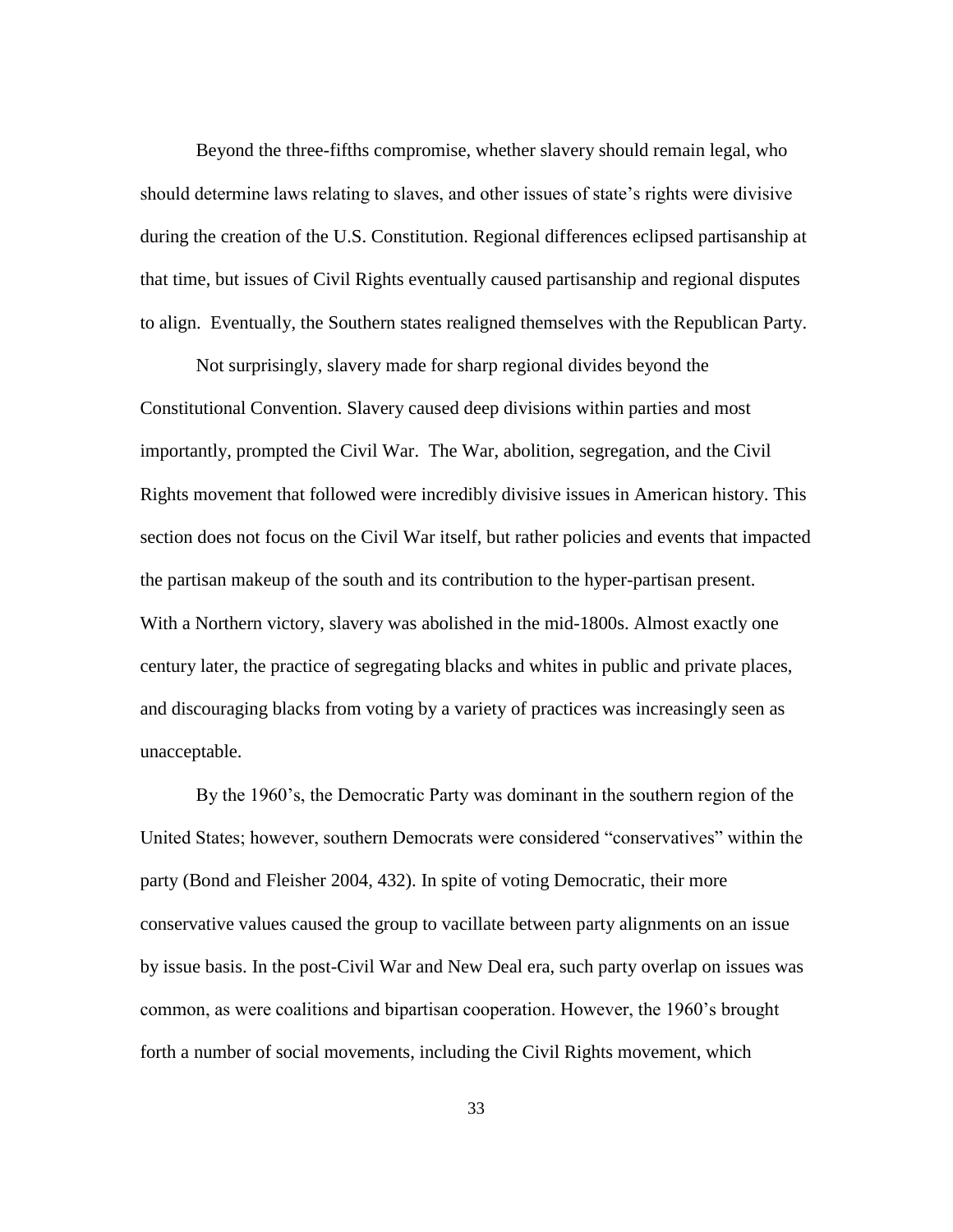realigned Republican and Democratic values at that time. This caused a sharp divide between the two parties. It was during this time that Republicans became a more formidable party in the South, resisting Civil Rights initiatives, and the Democrats became the more socially liberal party, supportive of initiatives to give blacks more rights. The Presidential nomination of Republican Senator Barry Goldwater in 1964 highlighted the changing tide of partisan affiliations in the South and is a critical point in partisanship"s evolution.

# The Goldwater Campaign

Goldwater was a five term Senator from Arizona. He ran for President on a platform of issues that included opposing racial integration and other Civil Rights related legislation as unconstitutional. As reported by the *Washington Post* upon Goldwater"s death in 1998, he also espoused the traditional, and previously identified Republican values of standing in opposition to high taxes, unbalanced budgets and "anything else he thought threatened individuals or free enterprise" (Barnes 1998). Senator Goldwater was an "avowed spokesman for traditional Republican views" (Crespi 1965, 530). He was more popular in the South than in the Northern and Eastern states as a result.

Goldwater did not win his bid for the presidency. Despite being defeated by Lyndon Johnson, the candidacy of Goldwater and his selection as the Republican nominee was very significant in the partisan makeup of the South, where he enjoyed support from whites and vehement opposition from blacks (Barnes 1998). With his unwavering positions on the aforementioned topics, Goldwater "consciously sought to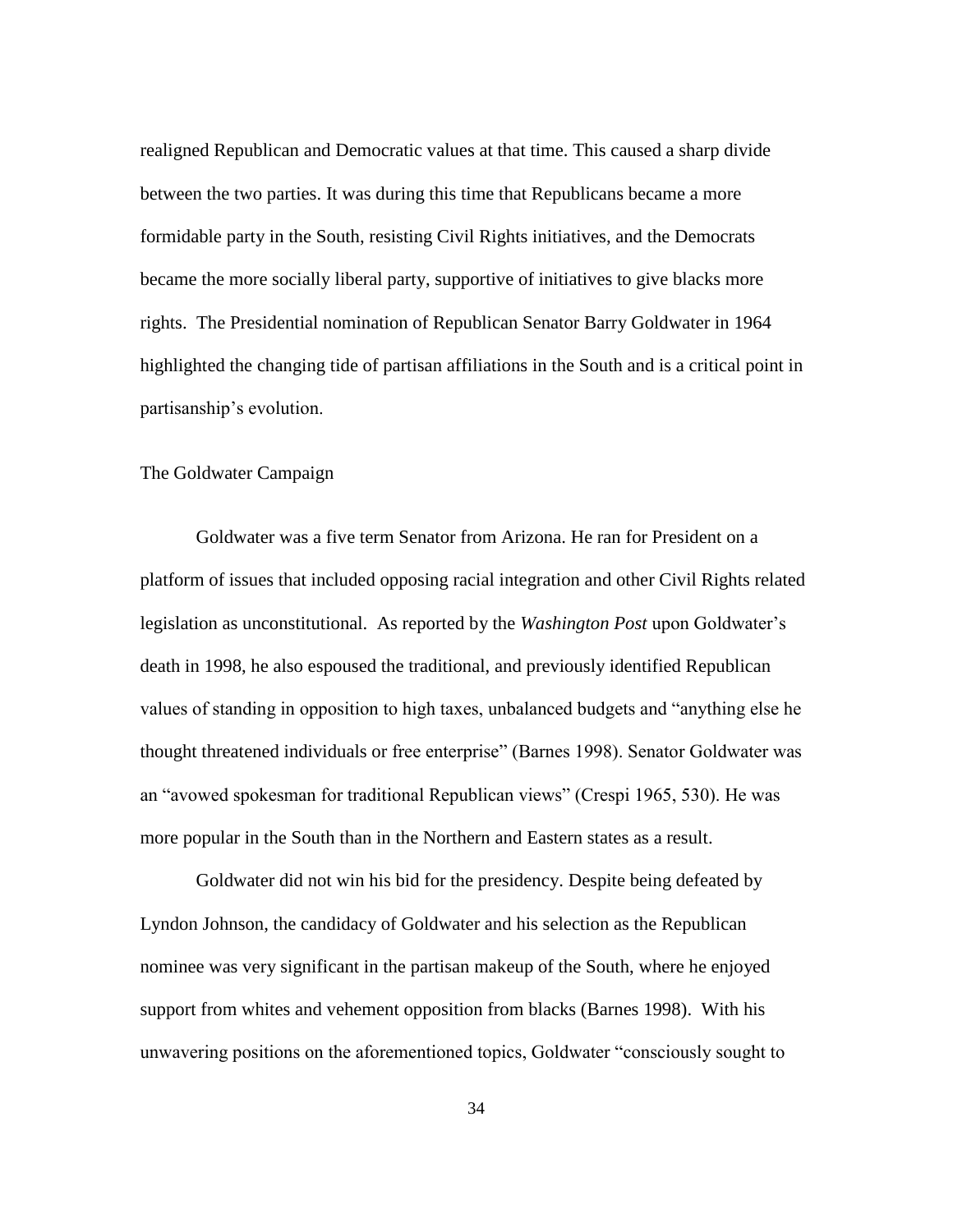clarify and widen ideological differences between the parties" (Castle 1990, 103). In the race between Johnson and Goldwater, voters could see very clear divides on policy issues between the Democratic and Republican parties, and as a result aligned their own "partisan loyalties" according to who they agreed with on the issues of most importance to them.

At the time of Goldwater"s bid against Democrat Lyndon B Johnson, bills relating to Civil Right were being debated by Congress. These bills would afford blacks more rights and protections under the law. As a result, Civil Rights were a key issue for voters. Legislation regarding Civil Rights was far reaching, with the intent of expediting desegregation, enforcing the right to vote by banning discriminatory practices by federal state and local governments, ending discrimination in the workplace, and secure equal access to public accommodations and public facilities. These laws were very controversial in their challenge to the status quo (Castle 1990, 106). The Civil Rights movement deeply divided the Congress and the electorate, arguably as much as slavery itself had.

How did Goldwater's candidacy and the issues of the day impact the partisan makeup of the country? From 1945-1964, Democrats scored lower than Republicans on issues of favoring racial liberalism. This was at a time in which Southern representatives to Congress were predominantly Democratic. During the election of 1964, Republicans gained influence, which increased voter turnout in the South. There was a 24.2% increase in voter turnout as compared to the election of 1960 in the Southern United States. Particularly remarkable was the increase in voter turnout in Mississippi, which had a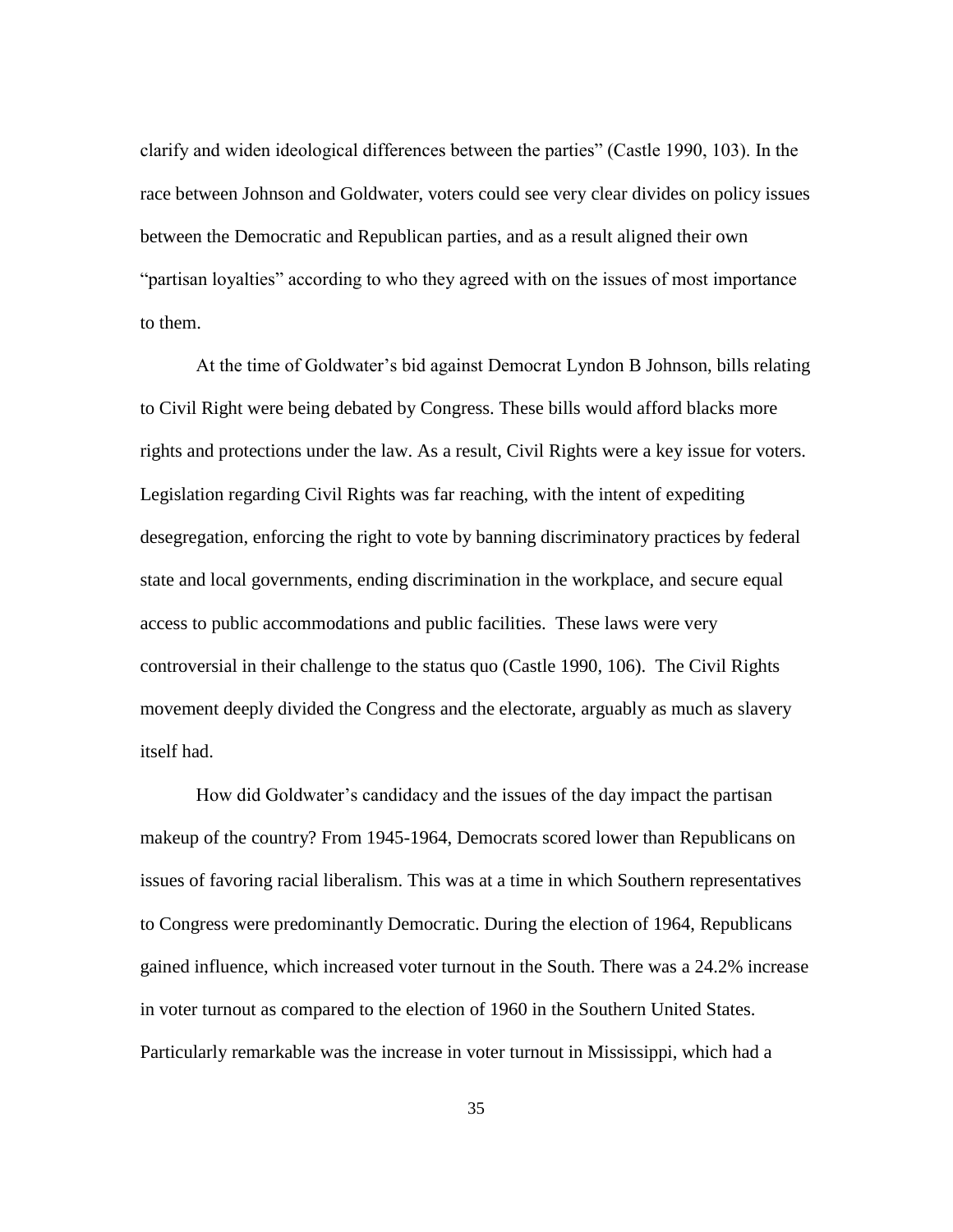125%, increase, as were the 55% increase in Georgia, and the 40% increases in Arkansas and Louisiana. The rest of the nation saw a drop in voter turnout during that time period (Castle 1990, 109). In 1964 and beyond, competitive races for Representatives increased with conservative Republicans challenging Democratic incumbents in the southern states. Alabama, Georgia, Louisiana, Mississippi, and South Carolina all had conservative Republican challengers to congressional seats in 1964 (Castle 1990, 108). This is significant given that from1946-1962 only 35.9% of House elections in the 11 southern states were two-party races, and from 1964-1984, 68.9% were two-party competitions (Castle 1990, 109).

It cannot be said for certain that it was Goldwater, Johnson, or a combination of factors that spurred Southern political alignment. However, is undeniable that the values of maintaining the status quo among segregated states and Republican fiscal values were incompatible with support of Civil Rights legislation. This effectively eliminated the South as a stronghold for Democrats, and deepened partisanship between the parties and regions in which they were favored.

With a loss of strongholds in the South, the Democratic Party focused its efforts on the more socially liberal sectors of the Northeast and West. As noted above, the number of Republicans elected to office in the South increased significantly post-1965 (Bond and Fleisher 2004, 432). The Republicanism that took over in the South was indicative of a more value-driven partisanship (Nivola and Brady 2006, 20) in that it focused on preventing government intervention to aid the black population, arguing, like Goldwater, that it was unconstitutional for the government to involve itself in such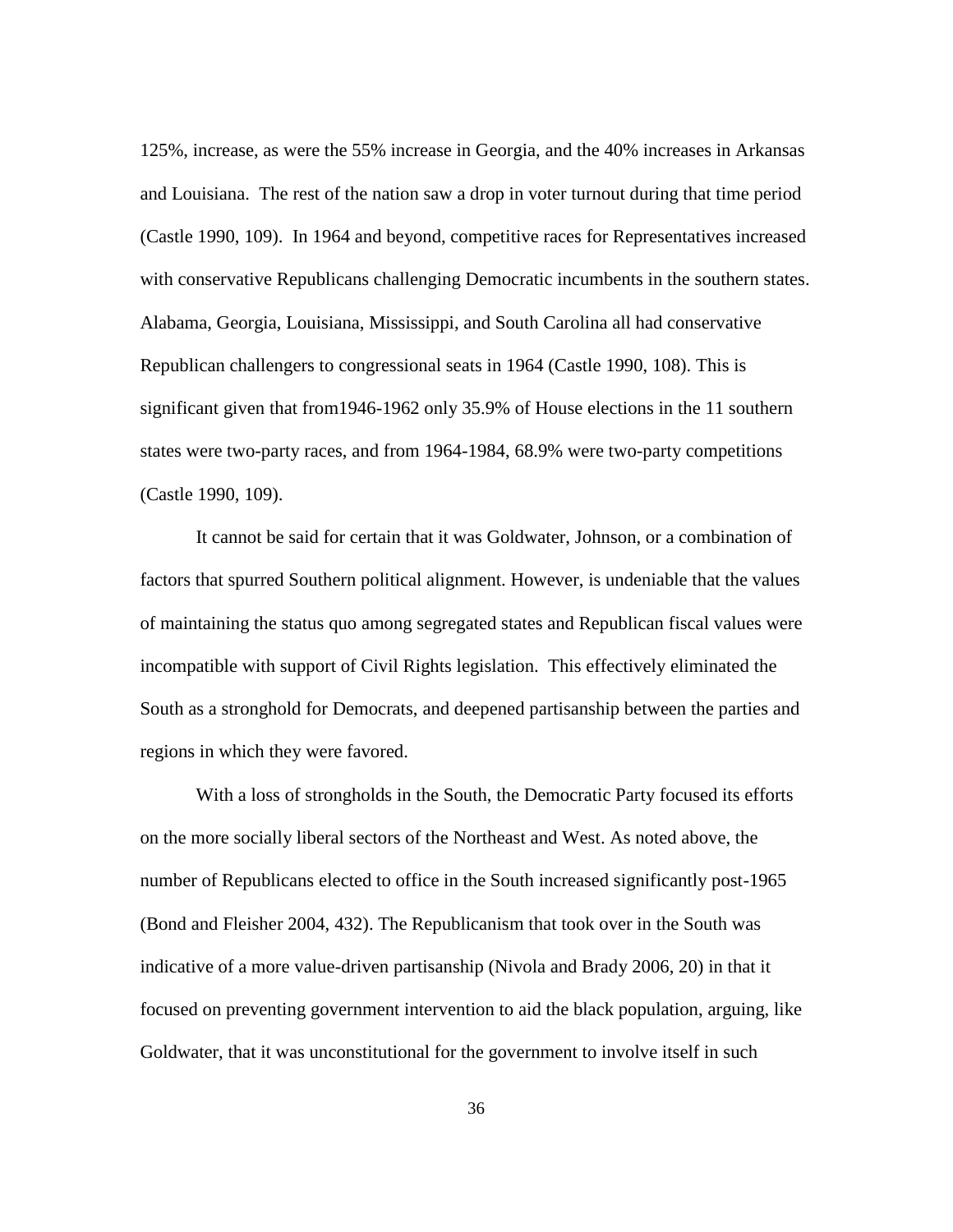matters. The Southern United States remains a Republican stronghold to this day. The deterioration of Democratic dominance in the South can be attributed to the Civil Rights movement. It was exacerbated by the candidacy of Senator Goldwater and the election of 1964. This was critical in the evolution of American partisanship. Democrats and Republicans strongly opposed one another on the issues most important to voters at that time. As a result, voters supported the Party that represented their view on a divisive issue. This has continued as a trend driving hyper-partisanship. Though Democrats lost their stronghold in the southern United States, they were able to attain the Majority in Congress for decades, which further entrenched partisan practices in the Congress.

# **Decades of Democratic Majority in Congress**

Another critical factor in encouraging partisanship to increase to its present hyperpartisan state was the decade"s long majority held by the Democratic Party in Congress. From 1955-1981 and from 1987-1994, Democrats held a majority in the United States Senate. The Democratic Party also held a majority in the United States House of Representatives from 1955-1994. Democrats became accustomed to setting the agenda and largely controlling the activities of Congress because they controlled of at least one house of Congress for nearly forty years. As a result, this period fostered practices in Congress that marginalized the minority party, Republicans, in order for Democrats to pursue a legislative agenda advanced their values. Without change in control for decades, the majority and minority status of each party likely seemed permanent.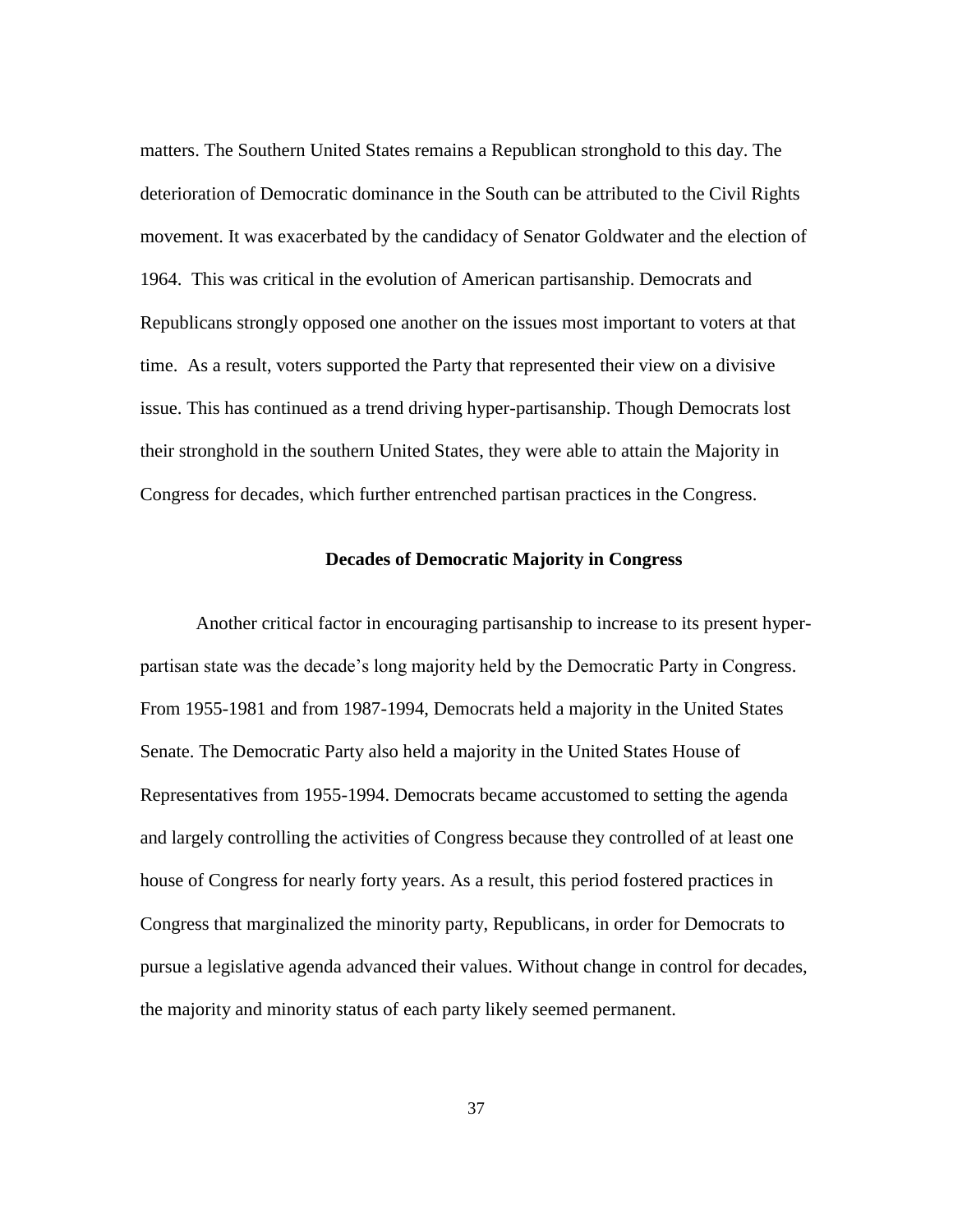As previously noted in this chapter, the rules under which Congress functions are largely determined by the leaders of the institution itself. Given their long-term majority, Democrats had time to enact procedural rules in Congress which facilitated the movement of their legislative agenda. Tactics utilized by the Democratic congressional leadership included the promulgation of rules that limited debate and amendments on the House floor, so that the Majority could move more quickly to pass legislation, stunting the ability for the Republican opposition to state their views. Democrats frequently created and passed enormous "omnibus" bills, $\frac{2}{3}$  which were effective in burying provisions that Republicans could oppose. Such practice inhibited transparency in the legislative process (Mann and Orenstein 2006, 7). During this time there was little discernable motivation on the part of Democrats to engage or compromise with their Republican counterparts. In retrospect, one can infer that the Democratic Party at that time did not consider the long-term implications of such practices, particularly if they were to lose their majority to the Republicans.

The Democratic majority in the House became significantly narrower after the 1980 elections, with a loss of over thirty seats to Republicans. The Senate majority was lost to Republicans that year, but was later regained by Democrats. Rather than working in a bipartisan fashion with growing Republican representation in Congress, Democrats increasingly took advantage of House procedures to advance the Democratic agenda. For example, Democratic leaders manipulated House rules to increase their numbers on key congressional committees. They did this in order to maintain a workable majority so that

l

 $<sup>2</sup>$  Omnibus bills are defined by dictionary.com as including or dealing with numerous items at</sup> once.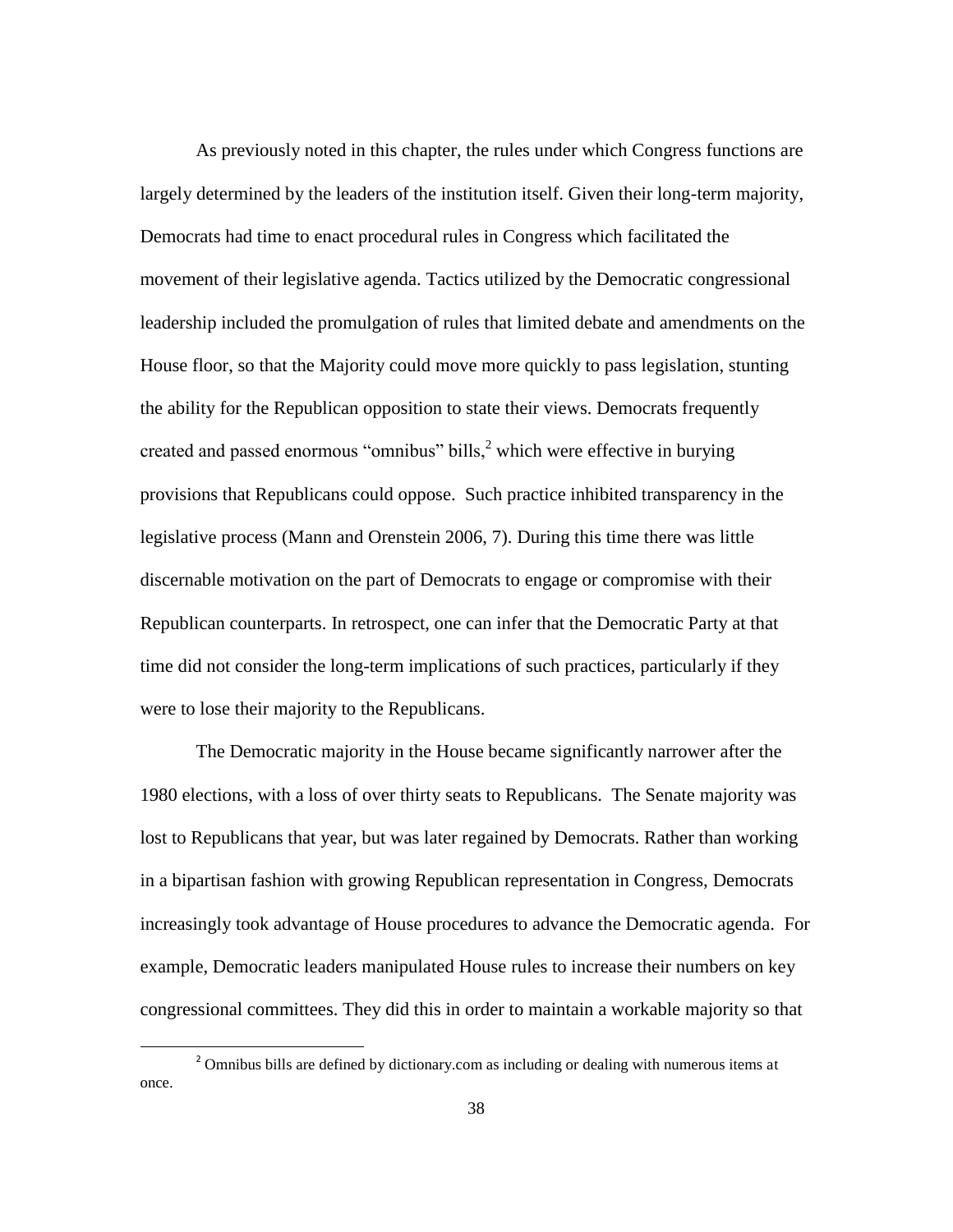important legislative initiatives would pass a vote in those committees without Republican support. This ensured their ability to pass bills out of committees even if there were some Democrats who strayed from official Democratic position on legislation (Mann & Ornstein 2006, 69). The longstanding Democratic majority was critical in the development of hyper-partisan behavior because of the tactics employed by the Majority. It highlights the growing aversion to bipartisan work, even when representation of parties was becoming more balanced. This period arguably set the stage for Republicans to behave in a similar manner once they regained a majority in Congress.

Democratic Initiatives and Values in the Majority

 $\overline{\phantom{a}}$ 

During the time of Democratic control of Congress, government spending grew consistently in order to create a variety of new government sponsored programs intended to assist and protect its citizenry in a variety of manners. The Democratic Party subscribed to the belief that government should responsible for the welfare of its citizens, and should ensure they are provided through the government.<sup>3</sup> Though government spending does not necessarily indicate mal-intent, this practice created a significant spending deficit and national debt during their tenure in the majority. Working toward protectionist values and support of public welfare created as a bi-product, a central issue for Republicans to campaign against the Democrats with: too much government spending, and too much government involvement in the lives of everyday citizens,

<sup>&</sup>lt;sup>3</sup> This is in line with Walter Trattner's view on the role of government, reviewed in Chapter 1.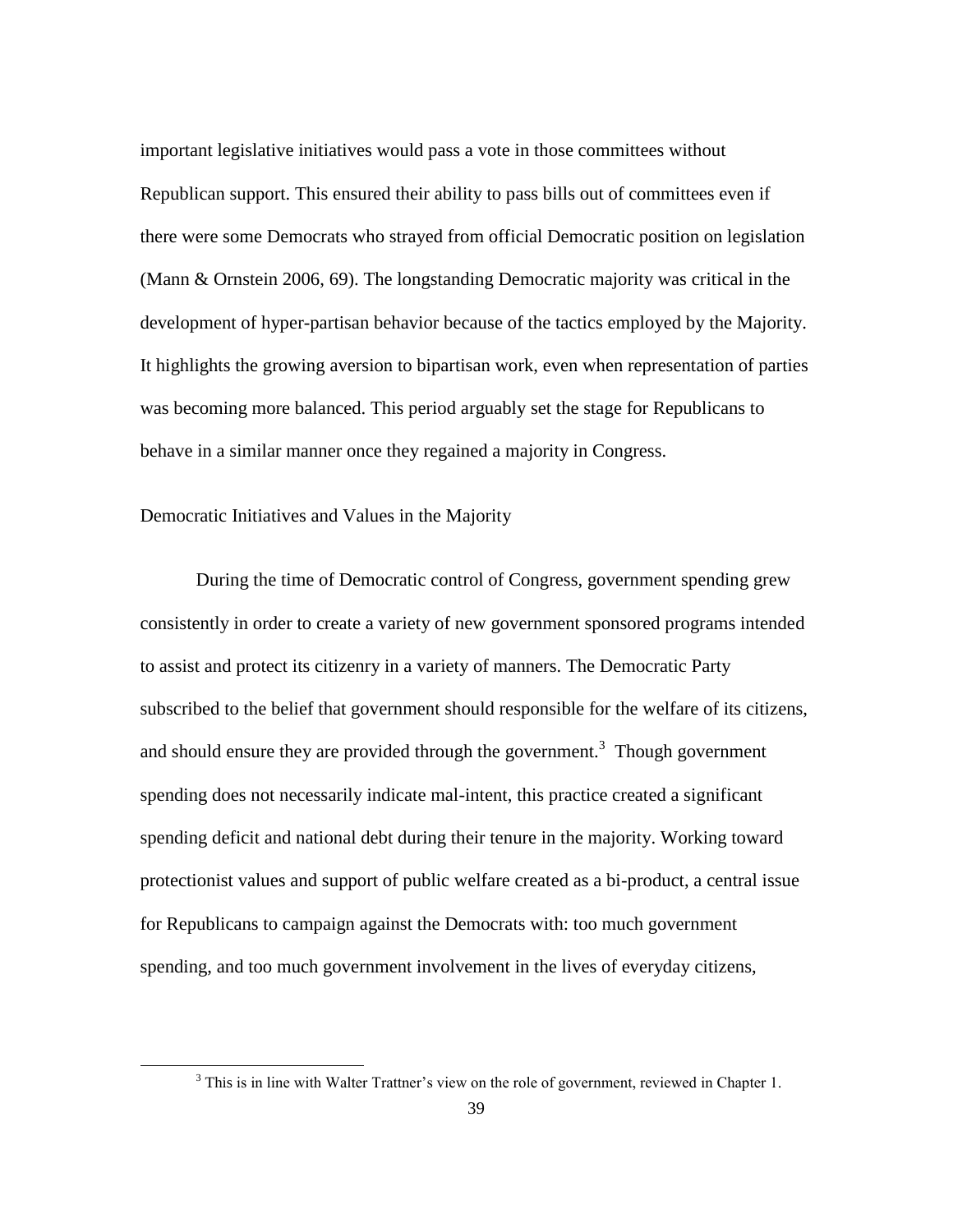hallmarks of the Republican value system. Republicans tend to favor smaller government, self-sufficient population, and lower taxes.<sup>4</sup>

The size and scope of government is viewed very differently between differently citizens, and in particular between the accepted political discourse of the Democratic and Republican parties. During a time of extended majority, Democrats had the opportunity to pursue their values, while the Republicans were sidelined. When Republicans gained the majority, they practiced many of the same tactics as Democrats, yet with different values underpinning their legislative agenda. As a result of increasing partisanship, moderates in the Democrat and Republican parties began to disappear around the 1980"s, constituting the next critical period in hyper-partisanship"s emergence.

# **The Disappearing Middle**

The 1980s were a time when moderates within the two main political parties, commonly referred to as the "middle," began to disappear. This period coincided with the last decade of the longstanding Democratic majority in Congress. Moderates, or "the middle," are those who belong to a party, but don"t strictly adhere to partisan policy positions. They are generally less extreme in their views and less rigid in their voting behavior. Republican gains in Congress during the 1980s threatened the Democratic majority, and as such, the Democratic legislative agenda. There became increasingly less room for diverging views within the Democratic Party because of a narrower majority. If Democrats were to vote against key democratic initiatives, a bill could fail to pass,

<sup>&</sup>lt;sup>4</sup> These are the values represented in Milton Friedman's work reviewed in Chapter 1.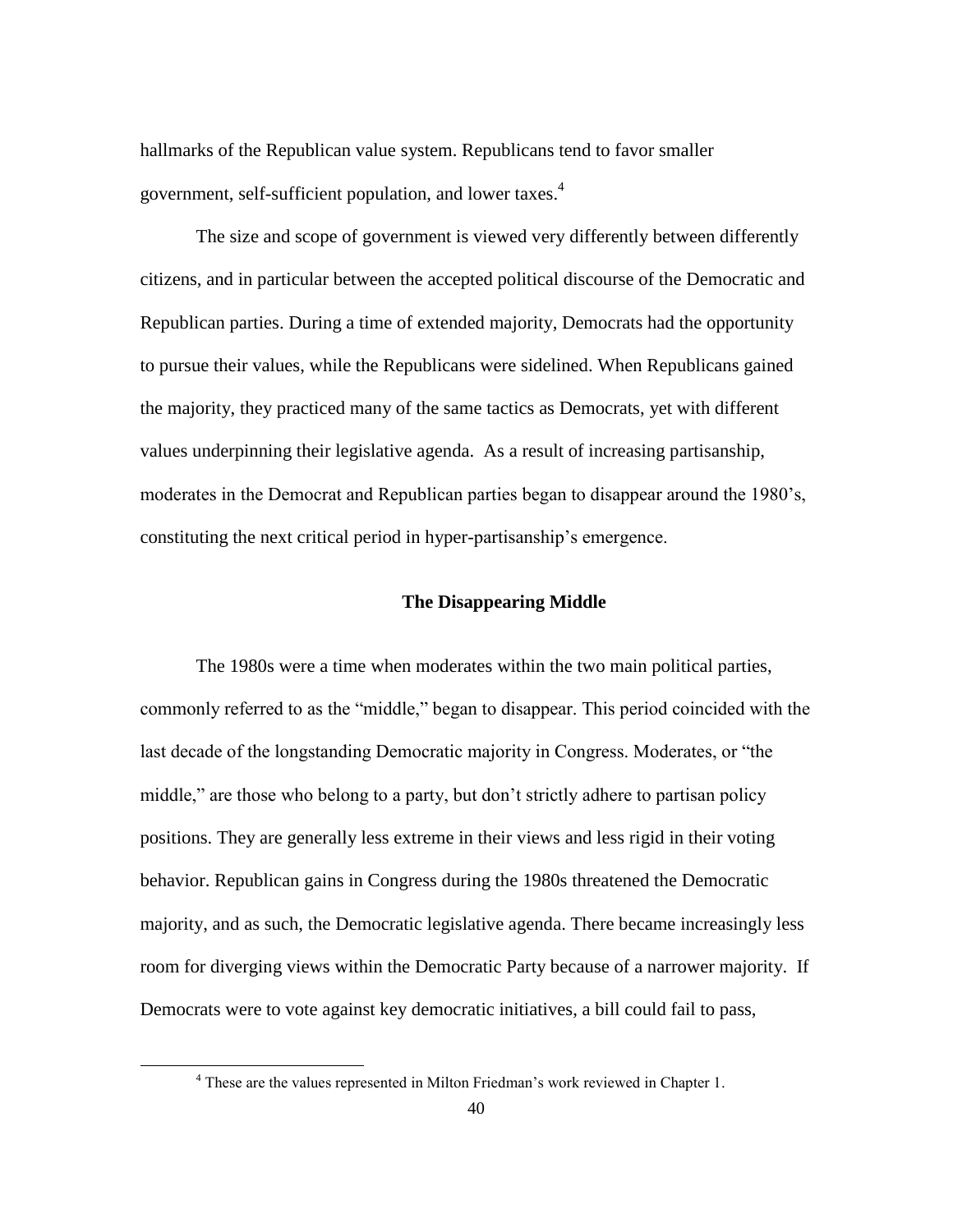whereas when they held a large majority, some dissent was possible without losing a vote. So too was the case with Republicans. If Republicans voted as a united block to oppose Democratic measures, and were fortunate enough to have a few Democrats join their side, they could achieve the outcome they desired on a particular vote, whereas in the past they had very little chance of doing so. As control of the Congress became less secure, party unity became more important.

Also during the 1980"s congressional districts produced more homogenous constituencies (Bond and Fleisher 2004, 431). Majority one-party districts ensured that the Representatives from those districts could espouse partisan values and policy agenda while adequately representing their constituents. Research by Richard Fleischer and John Bond indicates that moderates were increasingly replaced by more partisan members of their party rather than becoming more partisan themselves. They also assert that during the 1980s and 1990s, the probability of another moderate winning an open House seat was cut nearly in half to 36% for Democrats and 21% for Republicans. In the Senate, the number of moderates elected to open seats fell to 8 percent for Democrats and 25 percent for Republicans. Also, moderates became less likely to lose elections to other moderates, and more likely to lose to partisans (Bond and Fleisher 2004, 445). Reasons for this trend toward extremism include some change in the way parties selected their candidates, attracting more partisan candidates. It is also indicative of a change in voter preferences for candidates, as they elected more partisan representatives to Congress. Regardless of the reason, more complete alignment with party views became an increasing priority.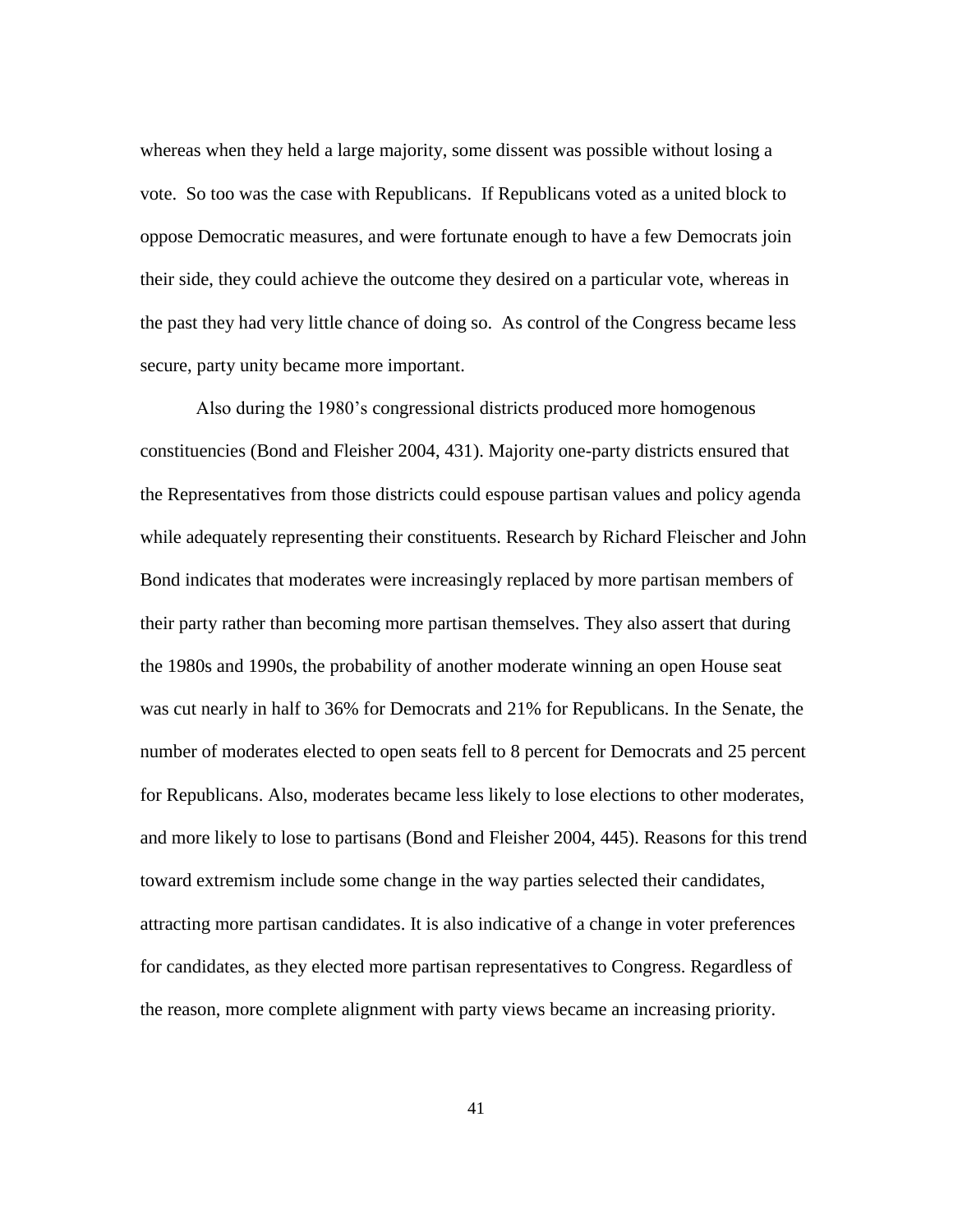Polarization assuredly exacerbated value tensions already present between the two parties. The disappearing middle signified values becoming more extreme, uncompromising, and conflicting after decades of Democratic rule. The values embraced by Republicans and Democrats held less room for consensus and compromise. Had the Democrats attempted to work in a bipartisan fashion with Republicans when in the majority, hyper-partisanship may not have evolved as it did. The Democratic majority and disappearing middle set the stage for the last major event to bring the United States Congress to its present hyper-partisan state: the rise of Newt Gingrich and the congressional elections of 1994.

# **Newt Gingrich – The Hyper-Partisan Speaker**

Gingrich and his supporters ushered in the modern era of hyper-partisanship, in which Republicans and Democrats legislate independently of one another, refusing to compromise and form consensus. The values underpinning Gingrich's agenda remain critical to the Republican Party.<sup>5</sup> Gingrich's campaign tactics were those of a hyperpartisan. The legislative agenda he represented and values underpinning them were quintessentially Republican, and made him a key figure in value-conflict driven lawmaking.

 $<sup>5</sup>$  Gingrich's rhetoric and policy objectives also mirror those demonstrated be Friedman in</sup> *Capitalism and Freedom*.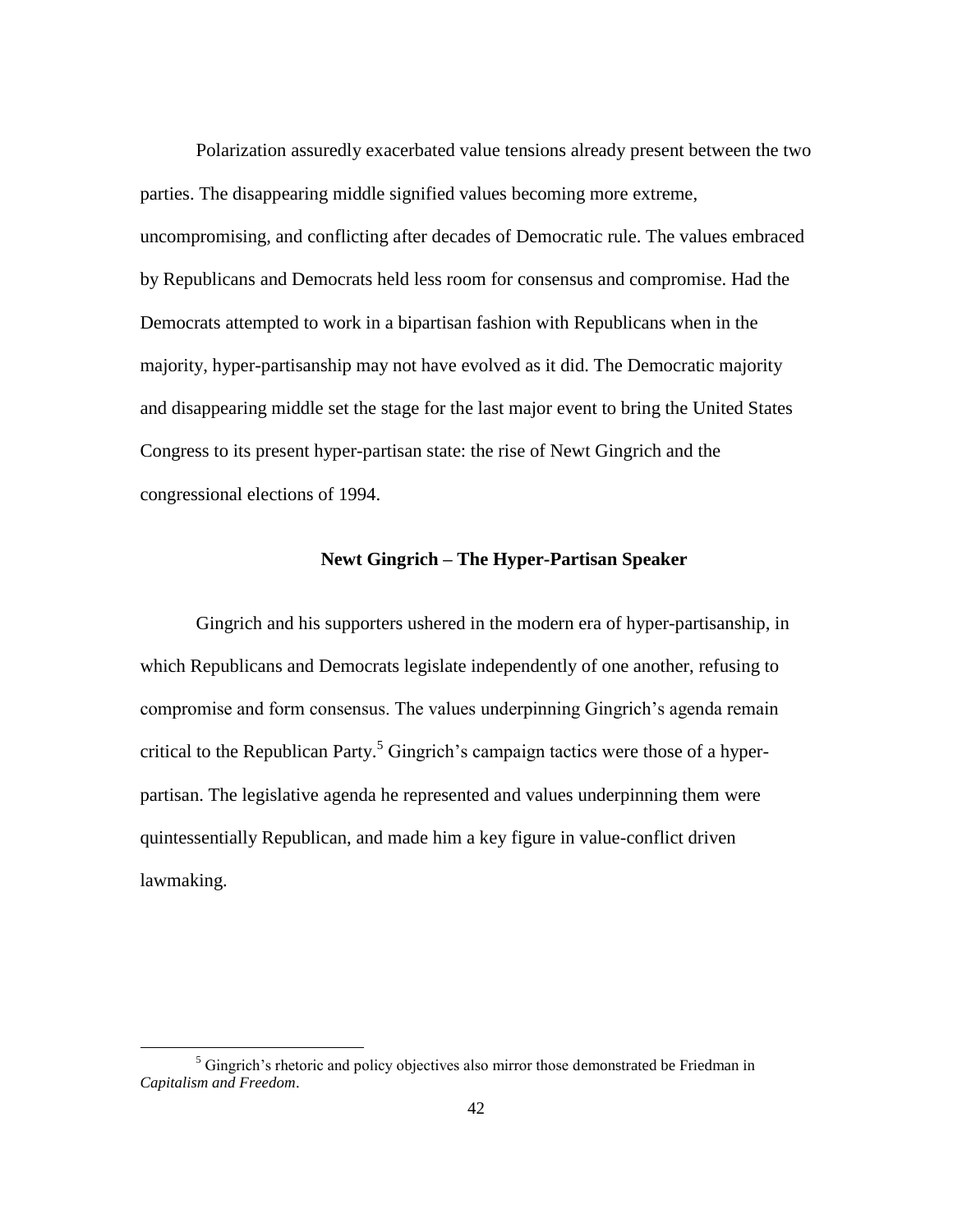Gingrich on the Campaign Trail: The Contract with America and the Republican Political Action Committee

Gingrich became Speaker of the House of Representatives in 1995, attaining the highest leadership position for a Member of the House. Gingrich held a number of leadership positions within the Republican Party prior to becoming Speaker. As Minority Whip<sup>6</sup> and leader of the National Republican Congressional Committee (NRCC), he gained a foothold within the party, and used his position to push the concept that Republicans should have a united message of policy goals and values. His efforts to achieve this and gain a Republican majority in the House are as notable as his actions as Speaker, and demonstrate the work of a true hyper-partisan. One of the major initiatives Gingrich employed to achieve party unity prior to the election of 1994 was the famous "Contract with America."

The Contract with America was a written statement crafted by Gingrich listing the policy goals of House Republicans. The Contract also clearly delineated the values underpinning the Republican agenda. Gingrich made the Contract public in a ceremony held on September 27, 1994 on the steps of the Capitol building, at which Gingrich introduced the initiative as over 300 members of his party looked on. The Contract was signed by 367 Republicans (Gillespie and Schellhas 1994, 6). There were specific policy goals included in the Contract, such as balancing the budget, cutting taxes and strengthening the U.S. military. Additionally, Republican values were clearly denoted in

<sup>&</sup>lt;sup>6</sup> Republican Whips assist the Minority Leader or Speaker in counting and obtaining votes and generally managing the Party"s legislative agenda on the House Floor, per the House of Representatives website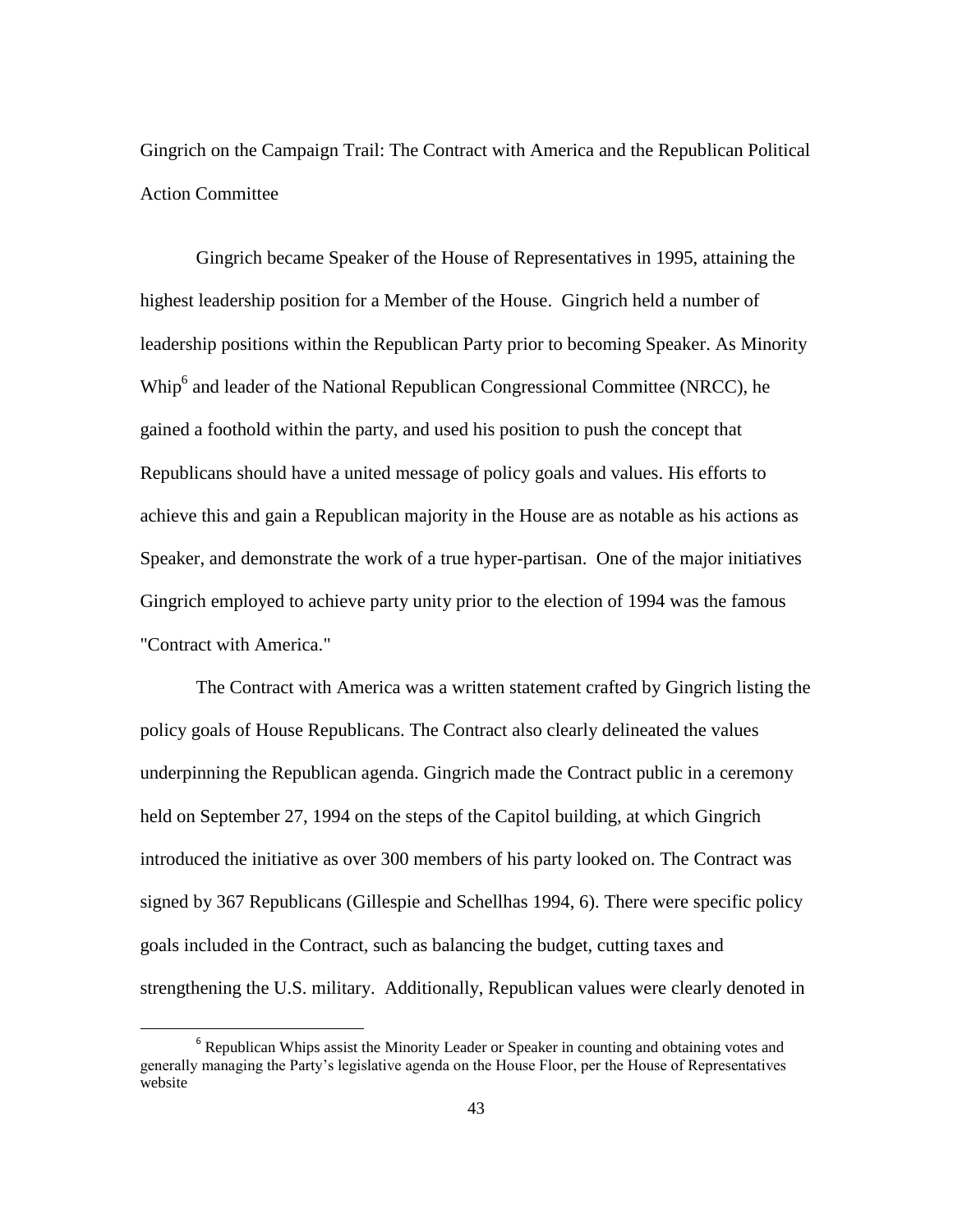the document, and were a critical component demonstrating Republican Party unity. The introduction to the Contract stated that it was intended to "restore the bonds of trust between people and their elected officials" and "end government that is too big, too intrusive, and too easy with the public's money." The introduction goes on to say that the Contract "begins with Congress and respects the values and shares the faith of the American family."

When the National Republican Congressional Committee (NRCC) eventually published the Contract, it added the introductory note said that the Contract was based on a number of key tenets of American civilization that House Republicans agreed upon at a retreat they had held. They were: individual liberty, economic opportunity, limited government, personal responsibility, and security at home and abroad (Gillespie and Schellhas 1994, 4). The Contract introduction further notes that the purpose of the document was as follows:

Renew the American Dream by promoting individual liberty, economic opportunity, and personal responsibility, through limited and effective government, high standards of performance, and an America strong enough to defend all her citizens against violence at home or abroad.<sup>7</sup>

The Contract is important because it demonstrative of how values are invoked in the political process. In addition to making public a unified message on Republican values and political goals, it served as a morale booster for candidates as the 1994 congressional elections approached. Then-Congressman J.D. Hayworth (R-AZ) said, "The Contract was

<sup>7</sup> Many of those goals are key tenets of Friedman"s *Capitalism and Freedom*, again demonstrating his alignment with the present-day Republican Party. The Contract is a strong example of how Friedman"s assertions appear in Republican rhetoric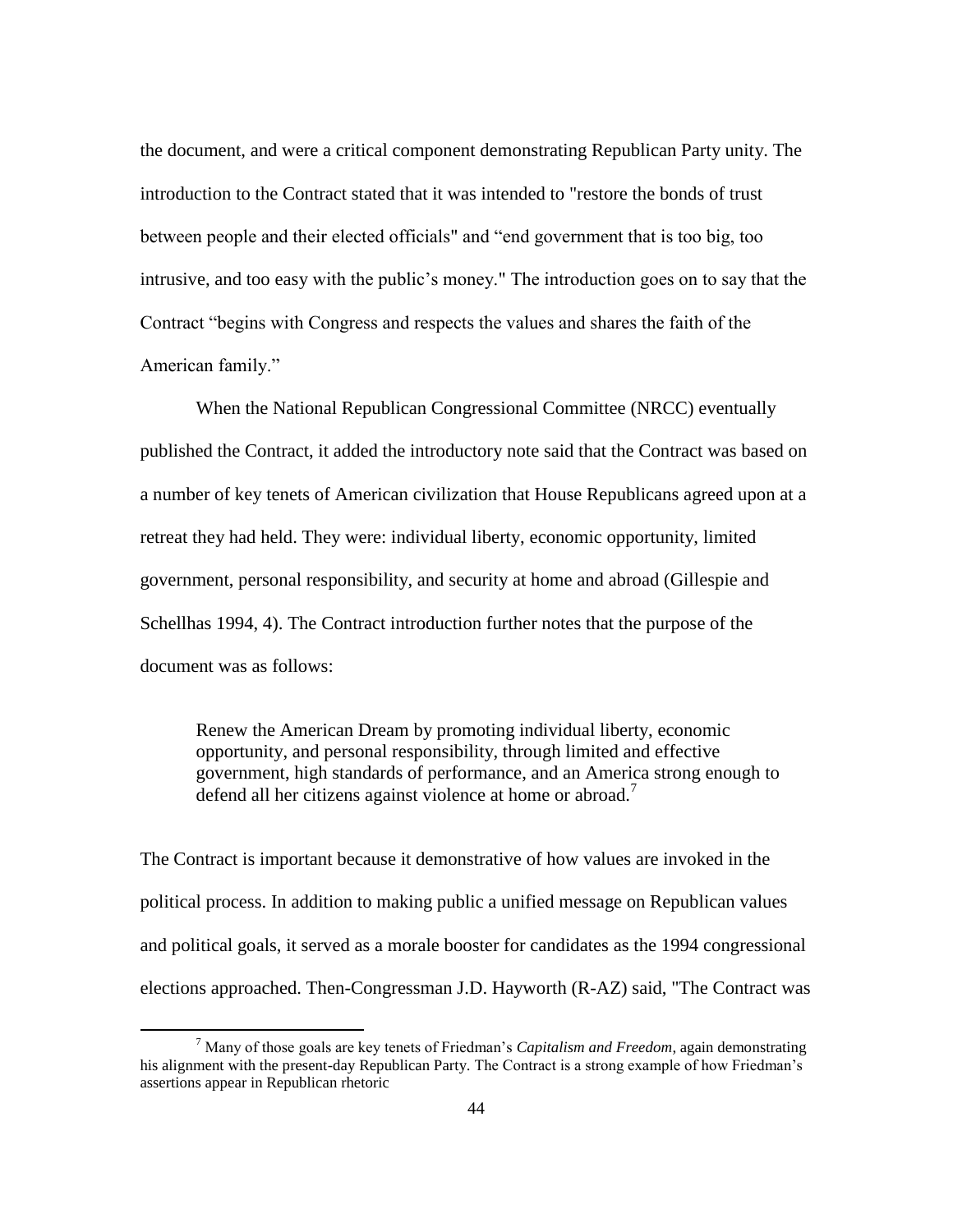a great high, we were coming in with a unity of purpose, and I can"t begin to explain how gratifying and emotionally satisfying that is" (Gillon 2008, 125).

The Contract was not Gingrich's only means of nationalizing the Republican agenda and congressional races. Gingrich had been planning a Republican takeover of Congress for years before the Contract was signed. In addition to his position as Whip and his involvement with the NRCC, Gingrich began leading the Republican Political Action Committee, called GOPAC. He transformed GOPAC into an apparatus critical to the training of Republican candidates on partisan messaging, speech, tactics and strategy. Though GOPAC existed before Gingrich took control of it in 1986, he greatly expanded its reach. Gingrich utilized GOPAC"s funds to travel the country recruiting, training, and campaigning for candidates. In advance of the 1994 elections, GOPAC hired marketing professionals to determine the types of tactics and speech that would resonate the most with the voting public (Gillon 2008, 58). Gingrich, through GOPAC, sent candidates videos and cassettes monthly to reinforce their training. It was described as "like subscribing to a motivational course" (Gillon 2008, 59 Mann & Orenstein 2006, 100). The tapes were used to develop a vocabulary of positive words for candidate"s to describe Republican initiatives, and encouraged the use of words like liberty, truth, freedom, and opportunity. The tapes also included negative words for Republican candidates to use when discussing Democratic initiatives on the campaign trail, including decay, corrupt, permissive, and pathetic (Gingrich, 1996) Gingrich spent more than \$8 million of GOPAC"s funds identifying the strongest potential Republican challengers and ensuring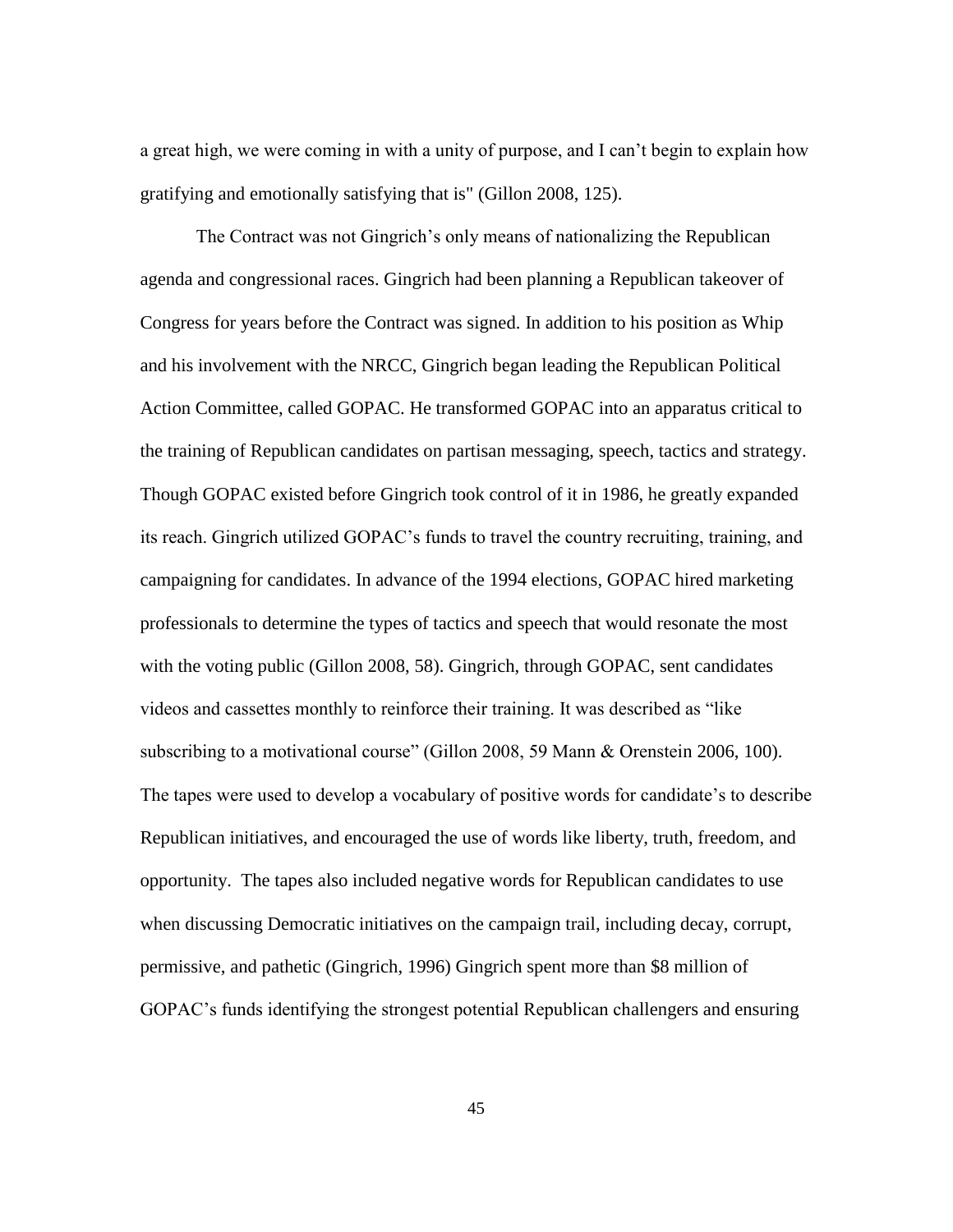that they were trained on GOPAC"s messaging and tactics to be used against Democratic opponents (Gillon 2008, 125).

In addition to his other efforts, Gingrich also engaged interest groups, think tanks and corporate sponsors who supported the Republican agenda, and leveraged their networks and influence to gain additional support for Republican candidates in advance of the 1994 election (Gillon 2008, 58).

### Election of 1994: Results and Implications

The congressional election of 1994 was an undeniable success for Gingrich and partisan campaigning. Voters gave the Republican Party extremely large gains in Congress, with an unprecedented seventy four new Republican members of the House. Republicans held a majority of Members of the House of Representatives for the first time in 40 years. They also held the majority in the United States Senate. From the Republican perspective, and as noted in the introduction to the published Contract for America, "Voters sent a clear and undeniable message. It wasn"t just about throwing out incumbents; it was about throwing out Democrats. Not a single incumbent Republican Congressman, Senator or Governor lost their elections" (Gillespie and Schellhaus 1994 3). As a result, Republicans felt they had been given a "mandate" to lead the legislative process. This is often the situation in landslide elections (Jones 1999, 95).

As a result of Gingrich's devotion to the congressional elections and all of his work to get Republicans elected to the House, Gingrich had strong relationships with many of the freshman members of Congress. The Republican majority was a "new" one,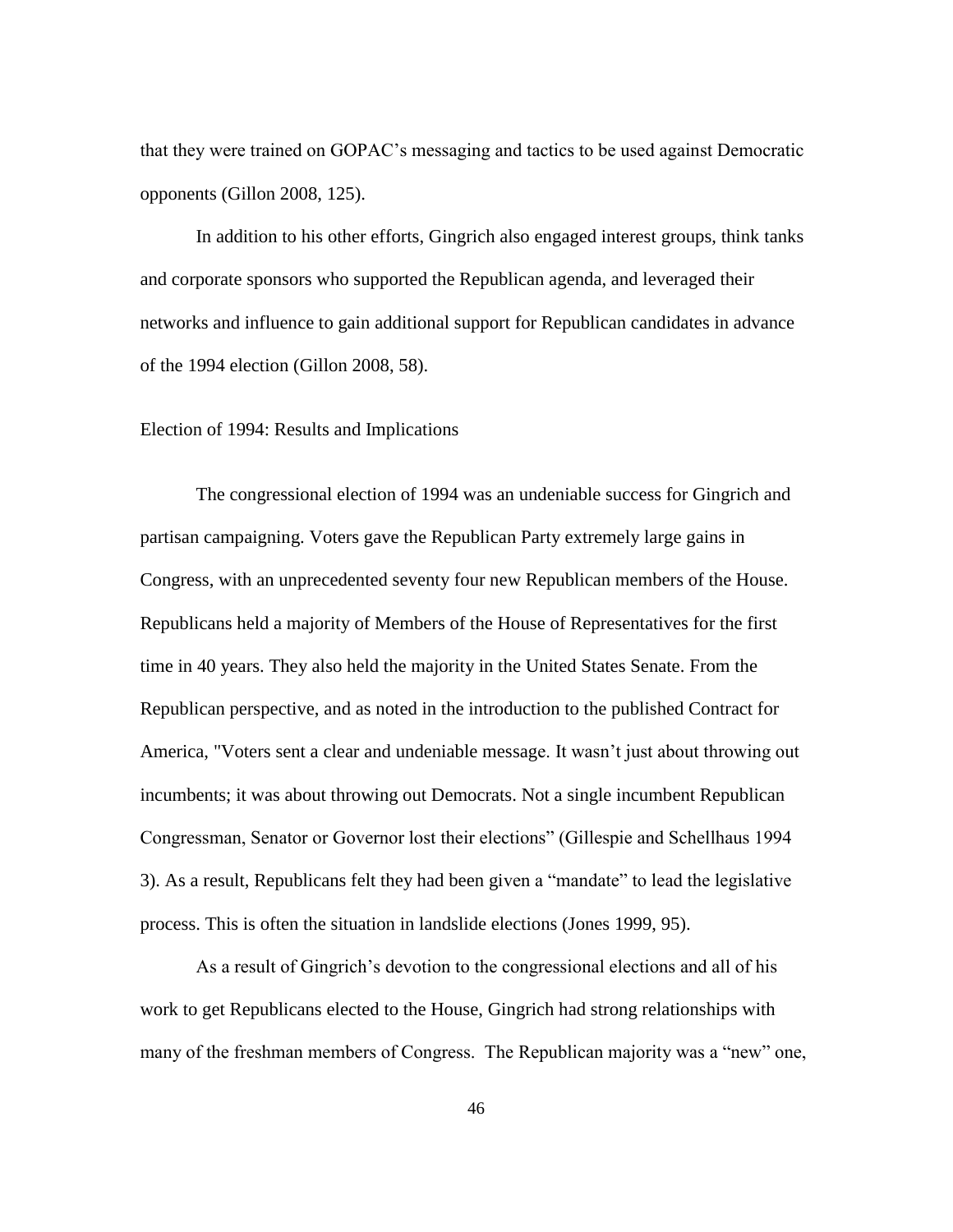with 53% of Republican Members in their first or second term. They were called Gingrich"s children or Gingrich"s army. These loyal allies would help Gingrich implement the promises of the Contract and promulgate laws in line with Republican values (Gillon 2008, 129 and Jones 1999, 113). As expected, they elected their campaign leader as Speaker of the House for the start of the  $104<sup>th</sup>$  Congress.

The first hundred days of Gingrich"s speakership were critical in the evolution of partisanship. Gingrich had pledged to pass an enormous amount of legislation as promised by the Contract with America within the first 100 days. As Congress began, Gingrich's feelings on consensus building with the minority party became clear. Gingrich was quoted as saying regarding the Contract, "We're open to working with everyone…We will cooperate with anyone, and we"ll compromise with no one" "Cooperation, yes, compromise, no" (Jones 1999, 114). With that statement, Gingrich ushered in an era of flagrant hyper-partisanship, where policy and the values they represented would be dictated by the Majority. Gingrich used the media extensively during his first hundred days to convey his initiatives and the values they represented to the public. Gingrich was not afraid to speak to the issue of partisanship.

Addressing the partisanship issue head on, Gingrich was quoted in an article written by David Broder in the *Washington Post*:

Our government operates on the party system. We are a team. And we"re offering you a contract on what our team will do. This is sound proposition. People need to be reminded that Congress writes the laws in a partisan setting…in which the opposing parties divide, not just for spite, but on philosophy, program and principle. (Jones 1999, 108)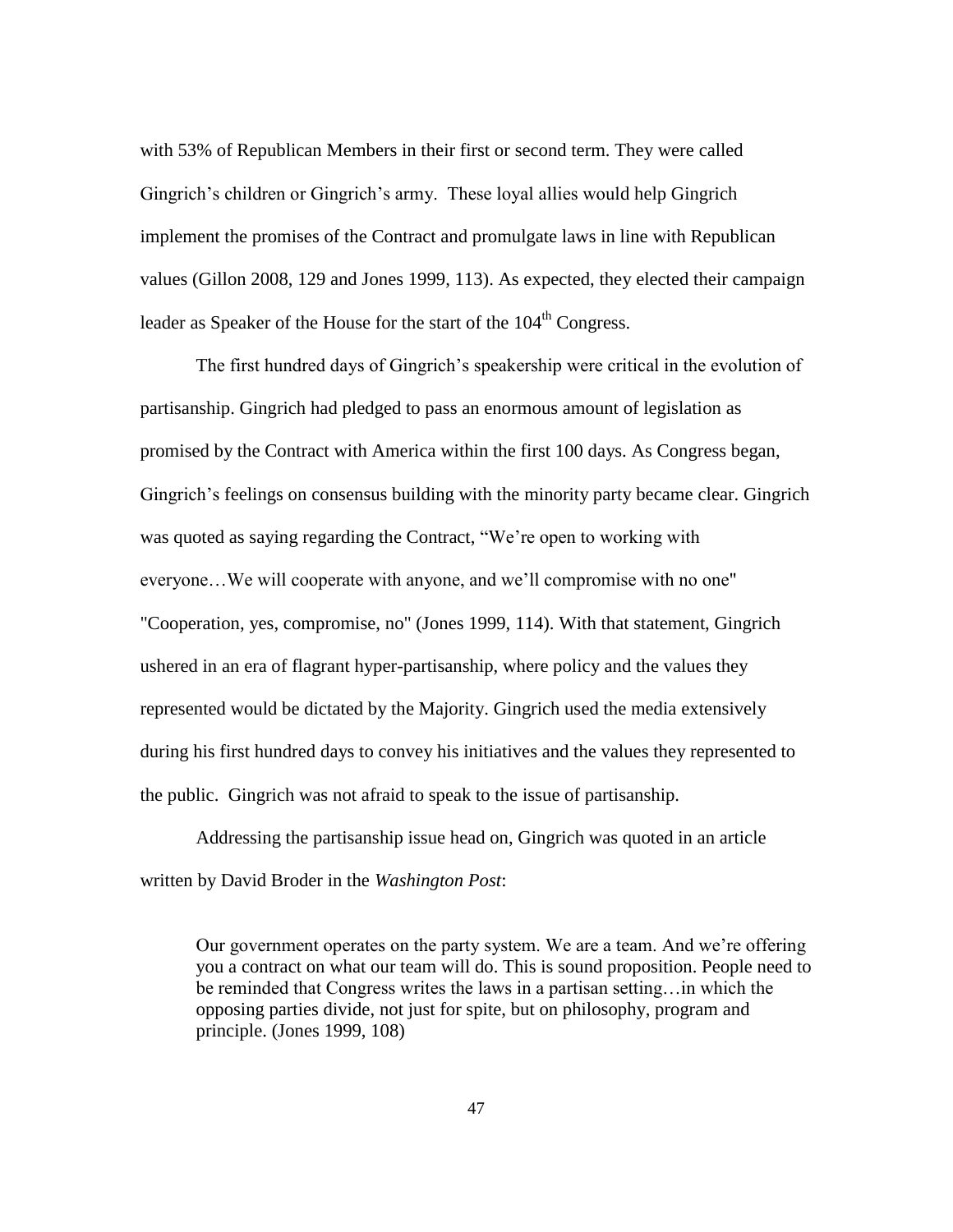With the Republican majority, Gingrich was able to pass all but one of the initiatives he had promised in the first 100 days of Congress with little or no help needed from the Democratic minority (Jones 1999, 119). Gingrich then turned to the key focus of his agenda, which was largely fiscal in nature, focusing on balancing the budget and cutting taxes (Mann and Orenstein 2006, 96). These were quintessential Republican agenda items. From a values perspective, initiatives related to balancing the budget and cutting taxes imply limiting government"s role, and giving individuals more control over their finances. With less tax revenue and an inability to spend beyond a predetermined budget, Republicans sent the message that government should be limited in its size and its involvement in the lives of citizens. This agenda signaled that the "market place" could handle a broader range of activities that are not appropriate for the government.

Gingrich was able to achieve such significant legislation due to his nearly unwavering partisan support. After some legislative success with smaller legislative items, Gingrich announced that Republicans would introduce a budget proposal that would have the national budget balanced by 2002 (Mann & Ornstein p. 104). The House voted 238 "yay" and 193 "nay" on the budget resolution to pass, with just eight Democrats voting for the budget. Next, Gingrich turned to his second major partisan project, cutting taxes. Tax cuts are seen as another "signature political issue for the Republican Party," once again falling in line with the promises of the Contract (Strahan and Palazzolo 2004, 98). Gingrich pursued tax cuts knowing that it would garner limited Democratic support. When the tax cuts were passed by the House, only 11 Republicans

48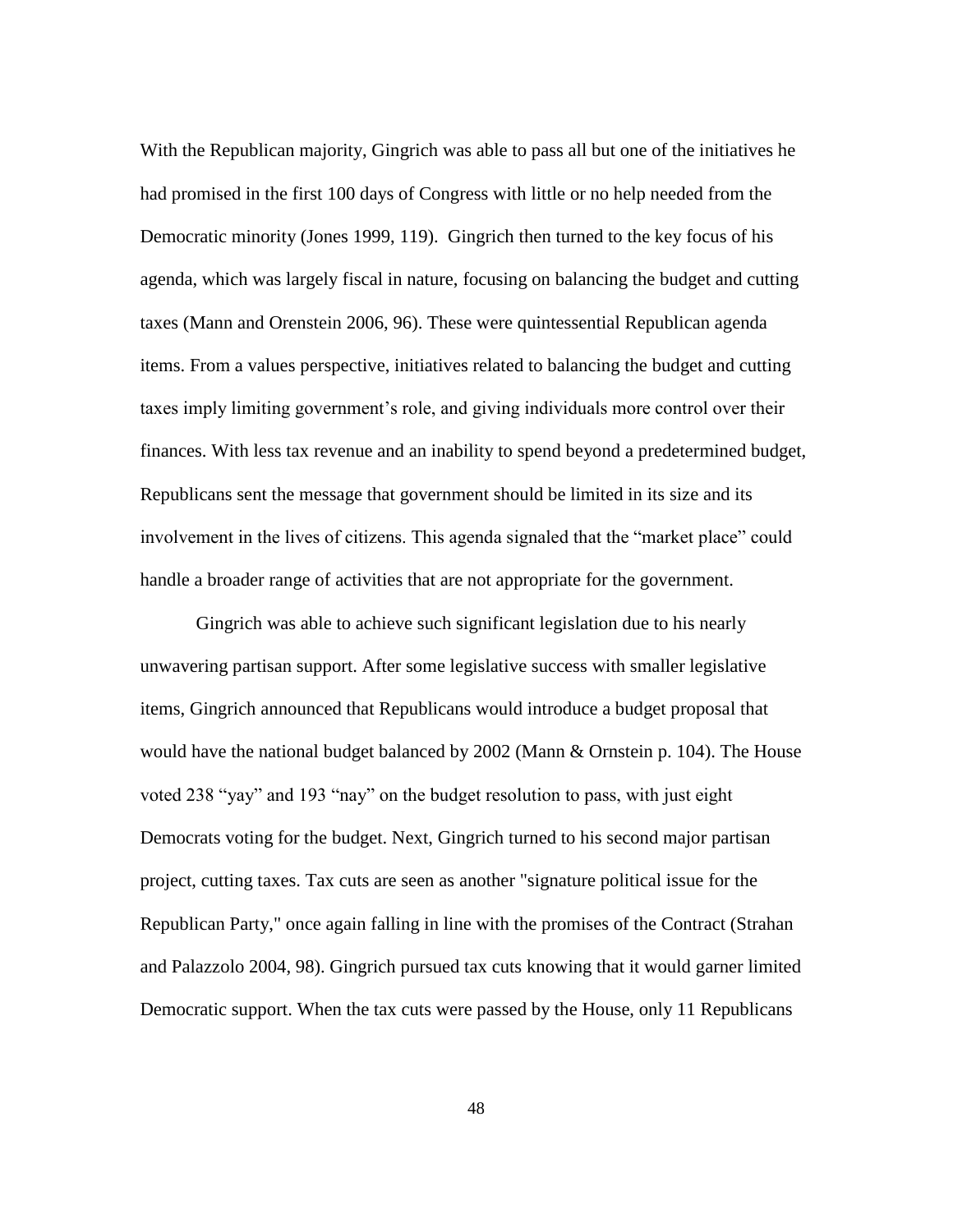voted against the package. Party unity behind the Republican agenda and values were critical in passing these two legislative packages.

In addition to using his own party to promote Republican values, Gingrich used the media in an unprecedented fashion to make public his agenda as Speaker, taking the spotlight from President Clinton in some cases. "He was everywhere. The president had to search for his place in the politics of the day" (Jones 1994, 94) CSPAN, which broadcasted House floor proceedings, also came into existence during Gingrich"s tenure, giving him a platform to reach the public nearly twenty four hours a day, seven days a week.

Given the manner in which Gingrich led his party through the election of 1994, and the large number of new Members as a result, it is not surprising that party unity and partisanship were extremely strong during Gingrich's speakership. In the 104<sup>th</sup> Congress, House Republican Party unity reached unprecedented levels, averaging 91% during the 104th Congress (Strahan Palazzolo 2004, 99). Consensus was not valued and compromise not sought during this Congress. There was a dramatic shift in agenda setting from the White House to the Congress. Gingrich promoted party responsibility, "eschewing the compromise that is ordinary and essential to the workings of the separated system" (Jones 1999, 95).

In sum, the tactics Gingrich employed both during the campaign for the 1994 congressional elections and his tenure as Speaker of the 104<sup>th</sup> Congress, demonstrated an era of promoting Republican initiatives and values in an uncompromising fashion. Smaller government, lower taxes, and more personal responsibility are key tenets of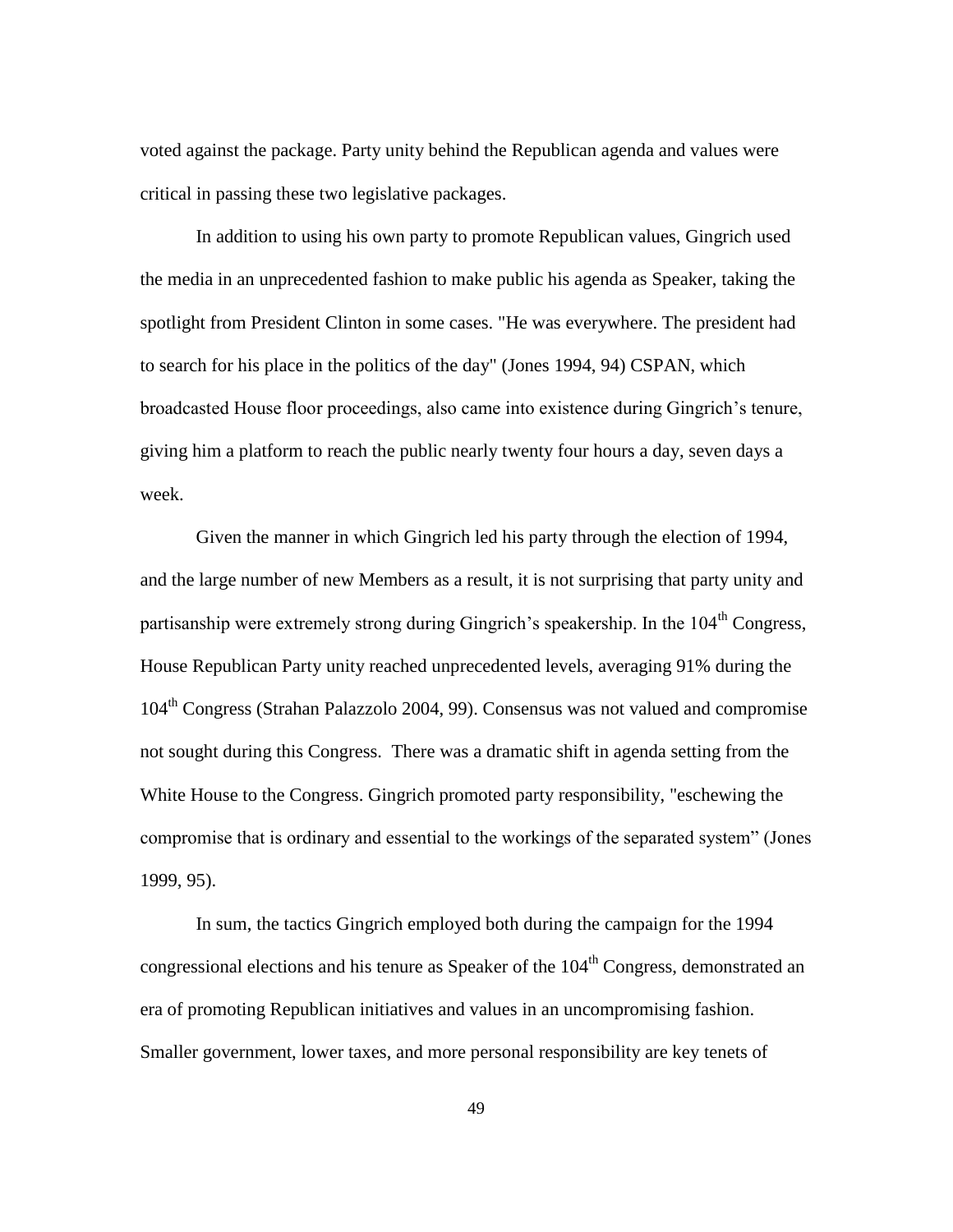modern Republican values,<sup>8</sup> and prevailed during this period of Republican majority. Little value was placed upon input from the Democratic Party, marginalized during this period. These factors combined make the era of Gingrich critical to the evolution of partisanship, by institutionalizing hyper-partisan legislative practices in order to promote party values.

# Conclusion

 $\overline{\phantom{a}}$ 

As demonstrated by this chapter, partisanship is not a new feature of the U.S. political system. It has, however, evolved over time in such a way that at present a hyperpartisan state is in place, in which Democrats and Republicans are unwilling or unable to compromise their policy positions and the values they represent. From the founding through the Speakership of Newt Gingrich, key periods of time and events have driven partisanship in this direction. With each event, the beliefs of each political party became more firmly entrenched, and legislators less able to build consensus to legislate in a bipartisan manner. Both parties are guilty of engaging in hyper-partisan behavior, and many of the events reviewed in this chapter have underlying conflicts regarding the appropriate size, scope and role of government as related to its citizens.

Time and again, Republicans have stood behind Friedman"s assertions of limited government, and Democrats have sought to protect and aid citizens through the work of its government. The next chapter presents a case study in hyper-partisan legislating,

<sup>8</sup> And key tenets of Milton Friedman"s work, as discussed in Chapter 2.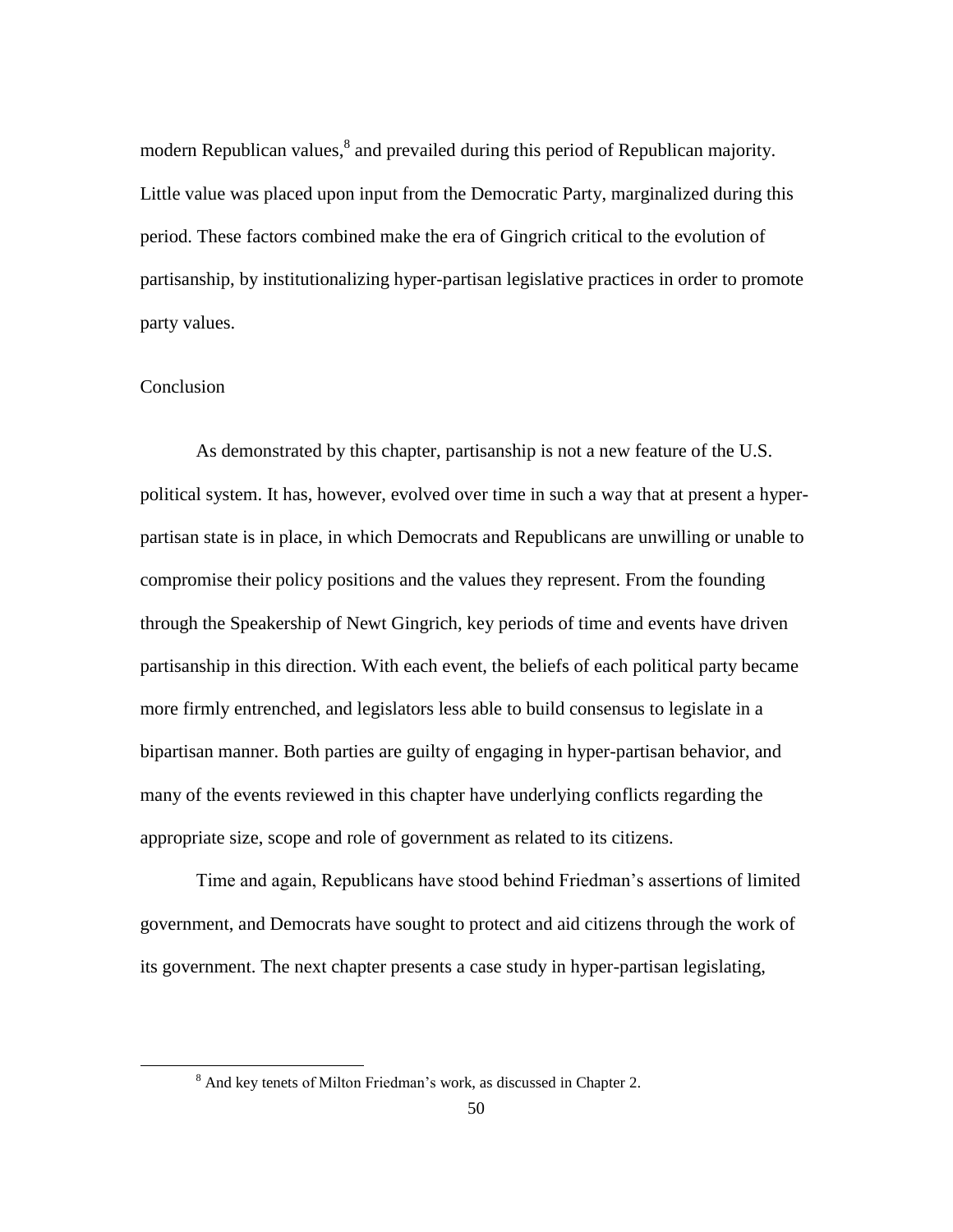where this value conflict is once again raised, and plays a significant role in driving the legislative process, precluding bipartisan and consensus-driven lawmaking.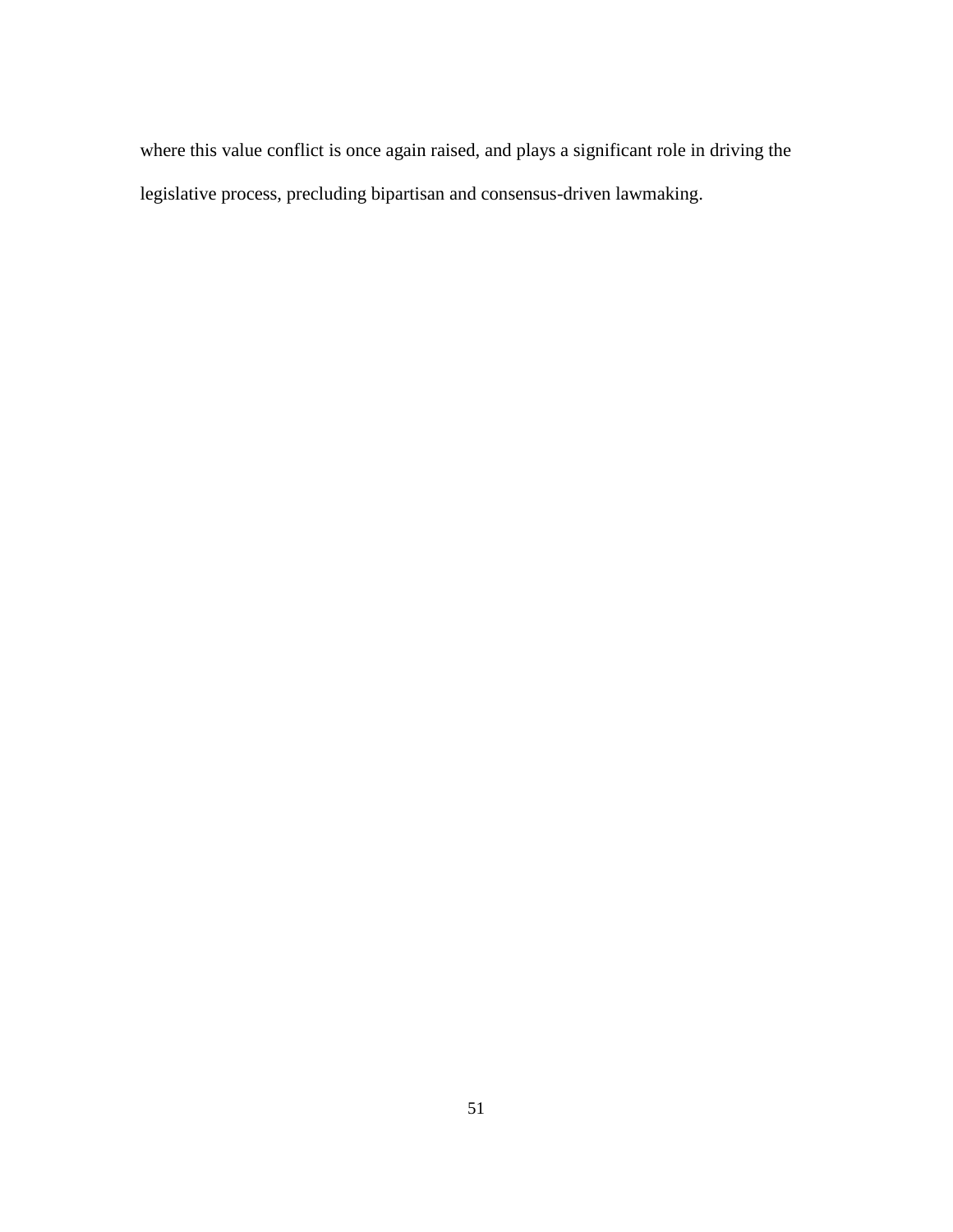### CHAPTER 5

# THE DODD-FRANK WALL STREET REFORM AND CONSUMER PROTECTION ACT: A CASE STUDY IN HYPER-PARTISAN LEGISLATING

This chapter provides a descriptive analysis of the legislative history of the Dodd-Frank Wall Street Reform and Consumer Protection Act of 2010 ("Dodd-Frank"), to be used as a case study in hyper-partisan lawmaking. The underlying values motivating action taken during the bill"s creation are denoted, and represent a broader value conflict present in American political discourse. Specifically, this case study highlights value conflicts that exist between Democrats and Republicans regarding the appropriate size and scope of government, which propagates hyper-partisanship and one-party legislating. This was the case in Dodd-Frank's legislative history. When the Dodd-Frank bill was passed by the Congress, it was a partisan bill; meaning the bill was authored and supported almost solely by the Democratic Members of Congress. The conflict regarding the appropriate role of government in the U.S. economy is largely responsible for the lack of Republican support for the bill. It is important to clarify that Republican support was not necessary to pass legislation due to the large majority held by Democrats in the House of Representatives and the Senate during the  $111<sup>th</sup>$  Congress.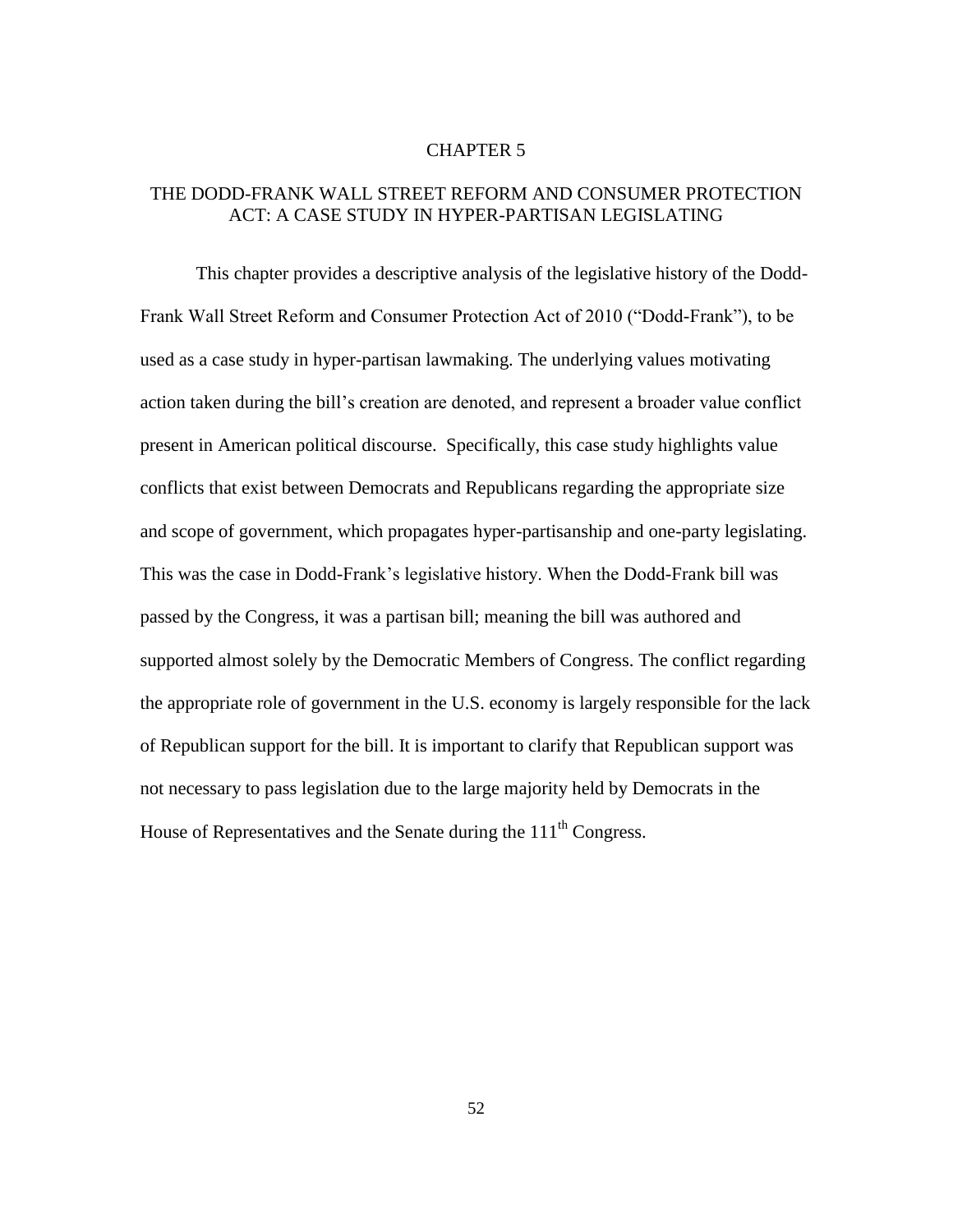#### **Background and Context**

### The Financial Crisis of 2008

The Dodd-Frank Wall Street Reform and Consumer Protection Act, or Dodd-Frank Act, was created and passed as a reaction to crisis. This is common practice in legislating. In this case, a series of destabilizing economic events in 2008 prompted Congress to enact legislation reforming regulation of the U.S. financial markets. Had the crisis not taken place, this legislation may not have been prioritized by the Congress and the Bush and Obama Administrations. The "2008 Financial Crisis" is referred to consistently in statements by relevant players during the Dodd-Frank legislative process. It is commonly held that the crisis prompted regulatory reform legislation to become a national priority.

In March 2008, Bear Stearns, a world-renowned investment bank and securities brokerage house, was on the brink of filing for bankruptcy. The *New York Times* reported that after internal deliberation and consultation with government officials and industry representatives, Bear Stearns announced it would be sold to JP Morgan Chase for \$2 a share on Sunday, March 17. The decision was apparently at the urging of both the U.S. Federal Reserve and U.S. Treasury Department, in order to avoid further crisis in the global financial system (Sorkin and Thomas 2008). The sale price of \$2 per share represented a 93% discount to the closing stock price on Friday, March 15 on the New York Stock Exchange, demonstrating how serious Bear Stearns" troubles were. Bear Stearns had been in existence for 85 years, during which time it endured the Great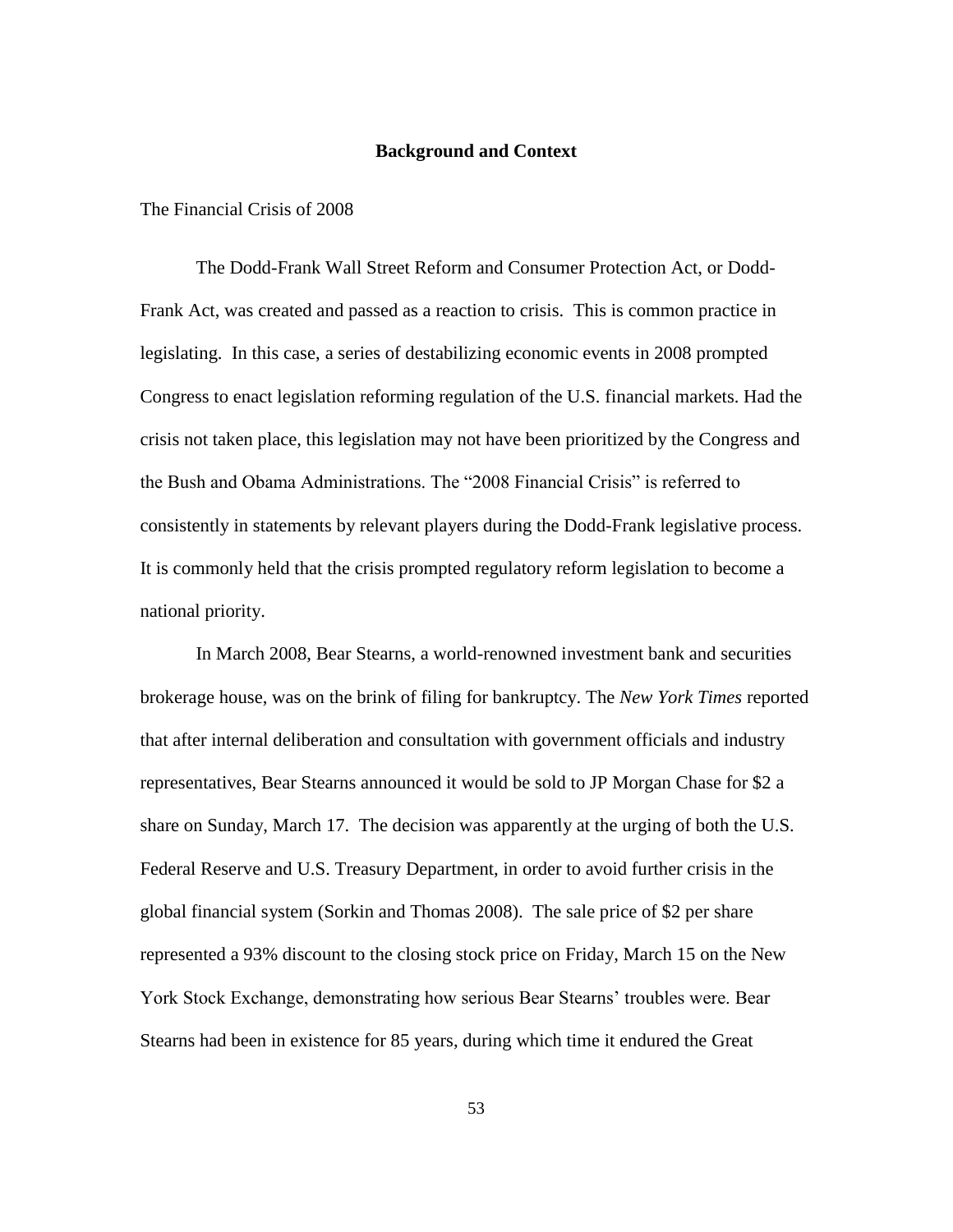Depression and periodic economic recessions. The failure of Bear Stearns was significant, and demonstrated a deepening credit crisis in the U.S.

On March 30, 2008, the U.S. Department of Treasury released a "Blueprint for a Modernized Financial Regulatory Structure;" a project that had been undertaken over a year before it was released (Lajara Hoffman 2008). The "Blueprint" was released in the last year of the Bush Administration, at which time the Department was under the leadership of Secretary Henry Paulson, a Republican. The plan proposed a broad overhaul of the domestic financial regulatory structure. It was criticized immediately by consumer groups, Wall Street institutions, and in the press (Cho, Irwin, and Johnson 2008). In Congress, legislators leading the committees of jurisdiction from both parties opted not to take strong positions publicly on the Blueprint.<sup>1</sup>

In the fall after the Blueprint was released, another wave of economic events occurred. Lehman Brothers, a renowned Wall Street institution, filed for bankruptcy on September 15, 2008. At nearly the same time, Merrill Lynch, a third Wall Street brokerage house, agreed to be sold to Bank of America for a discounted price due to its financial woes. Arguably the most significant failure associated with the 2008 crisis was the failure of AIG (American Insurance Group). This failure was so remarkable because

l

<sup>1</sup> House Financial Services Chairman Barney Frank (D-MA) said "you"ve got the Secretary of the Treasury, the former head of Goldman Sachs, acknowledging that regulation is good for financial markets and it"s not going to kill them. That"s very significant." Senate Banking Chairman Chris Dodd (D-CT) stated that its earlier inaction under Republican leadership was responsible for the problems of the time "regrettably, the Administration"s Blueprint, while deserving of careful consideration, would do little, if anything to alleviate the current crisis which was brought on by a failure of will." House Financial Services Ranking Member Spencer Bachus (R-AL) said "I commend the Administration and Secretary Paulson for regulatory restructuring and reform that is very comprehensive in its potential impact," but stopped short of outright support for a proposal that would give the government significant new powers over Wall Street. Senator Shelby declined to comment.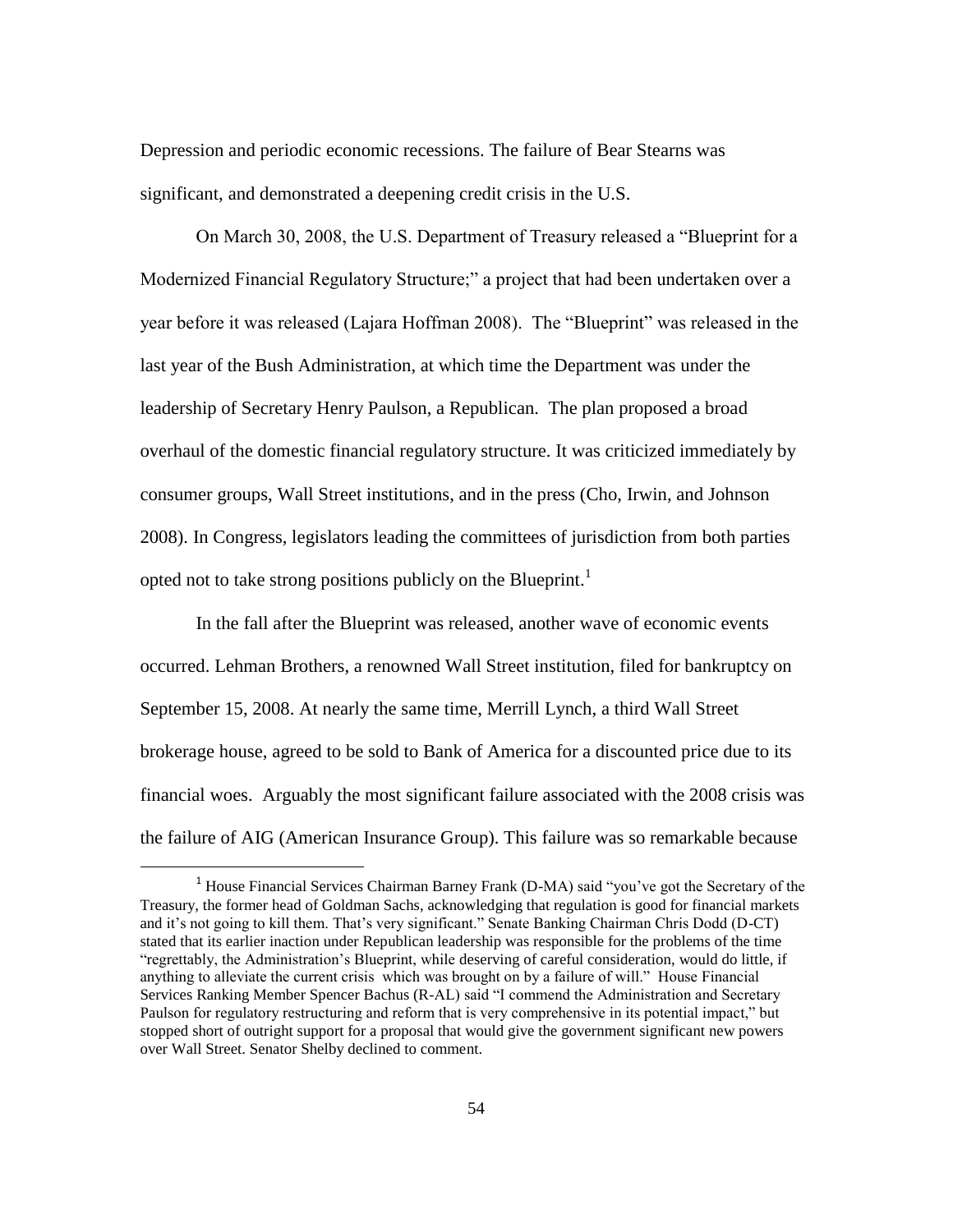AIG sought and received \$40 billion dollars from the Federal Reserve to cover its losses, as *Bloomberg* reported on September 14, 2008 *(*Son 2008). These events brought fears that both the U.S. and global economy were on the brink of collapse. In remarks given in Miami and reported by *Washington Post* on September 18, 2008, then-candidate and Senator Obama said:

We are facing one of the most serious financial crises in this nation"s history. The events of the last week – from the failure of Lehman to the bailout of AIG to the continued volatility of the market – have not just threatened the trading floors and high-rises of Wall Street, but the stability and security of our entire global economy.

Congress convened for an emergency weekend session to author and pass the Emergency Economic Stabilization Act of 2008 (EESA), which included the Troubled Asset Relief Program, or "TARP," among other provisions. Per factsheets posted on the websites of both the Federal Reserve and the U.S. Treasury, TARP provided government funds to support entities also experiencing credit crises as a result of the AIG, Lehman, and other bank failures. The goal of the EESA overall was immediate economic stabilization and prevention of further institutional failures in the near-term. Because of the state of emergency caused by the string of failures the vote to pass EESA was supported by members of both parties.<sup>2</sup>

The events of 2008 prompted a reaction from the public and the Congress. The government and therefore taxpayer funded bailout of "Wall Street" became maligned by

<sup>&</sup>lt;sup>2</sup> EESA passed with a 74 to 25 vote in the Senate, and a 263 to 171 vote in the House of Representatives.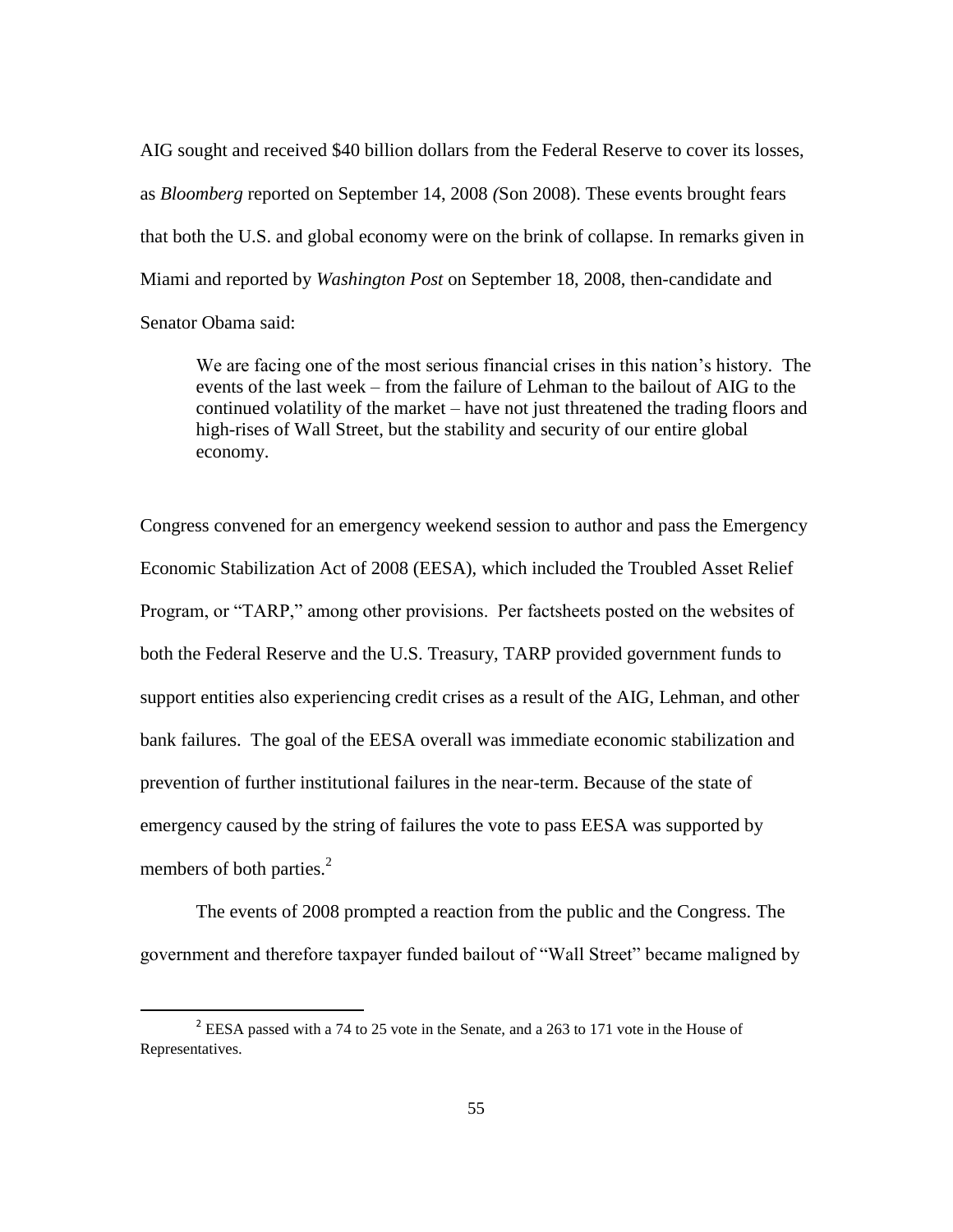the American public. As such, it was in the interest of elected officials to avoid taking comparable action in the future. Perhaps more significantly, there remained the larger issue of how these institutions, critical to the financial stability of the nation, were able to reach the point of failure unnoticed by regulators. It was clear that the markets, regulators, or both, were not functioning properly as the failures of Lehman Brothers, Bear Stearns, Merrill Lynch and AIG occurred with little to no warning. With these factors combined, the time was optimal for Congress to undertake regulatory reform of the financial markets.

In November of 2008, Barack Obama was elected to the United States presidency. During his candidacy, Obama blamed Republican policy for the crisis. In a statement released on September 16 of 2008, while he was on the campaign trail, Obama said, "eight years of policies that have shredded consumer protections, loosened oversight and regulation, and encouraged outsized bonuses for CEO"s while ignoring middle-class Americans have brought us to the most serious financial crisis since the Great Depression" (Hunt 2008). Once in office, it was common practice among the Administration and other Democrats to depict the "2008 Crisis" and its aftermath as something inherited from the Bush Administration and therefore, Republicans. *The Washington Post* reported that the Obama Administration spoke about the "inherited fiscal disaster" frequently during his first months as President. The article quoted Lawrence Jacobs, a political scientist at University of Minnesota as saying, "the trick (for Obama) is how do you shift blame to George Bush and retain any credibility on the idea that you are looking past partisan warfare. This looks like doubling down on a very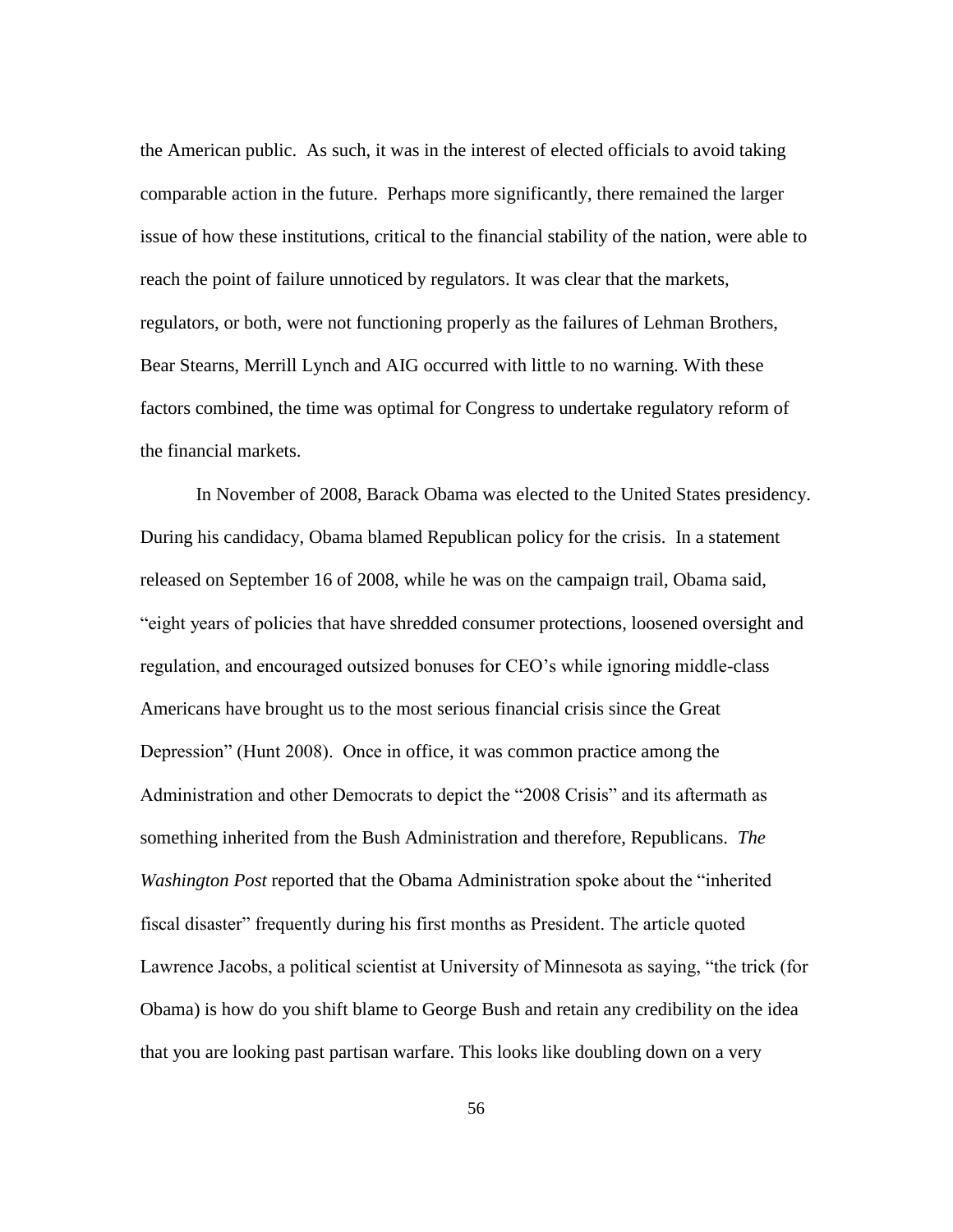partisan approach" (Wilson 2009). Democrats pointed to the Republican value of less interference and regulation in the marketplace as responsible for the crisis. With this assertion, the seeds of hyper-partisan behavior were planted before the legislative process began.

The newly inaugurated Obama Administration was heavily engaged in financial regulatory reform from its inception to its completion, demonstrating the belief that government is obligated to protect its citizens. Under the leadership of Treasury Secretary Timothy Geithner, the Obama Administration released its own revised draft regulatory reform bill that was published in June of 2009. The draft served as a basis for drafting the bill in Congress**.** Given the Administration"s views on Republican economic policy, this further encouraged hyper-partisan behavior during the legislative process.

# **Congressional Leadership During Regulatory Reform**

As the leaders of the two main committees of jurisdiction, the Senate Banking Committee Chairman Chris Dodd (D-CT), and the House Financial Services Committee Chairman Barney Frank (D-MA), were logical choices for sponsoring the legislation. The Obama Administration made clear that completing this legislation was a top priority, and tasked the Chairmen with leading the process. Dodd and Frank had an enormous amount of influence on the legislative process. The Chairmen possessed the authority to call and lead hearings on topics related to the bill, invite various guests to present to the committees, and conduct "markups" amending draft legislation within the committees. They would also oversee the conference committee proceedings that produced the final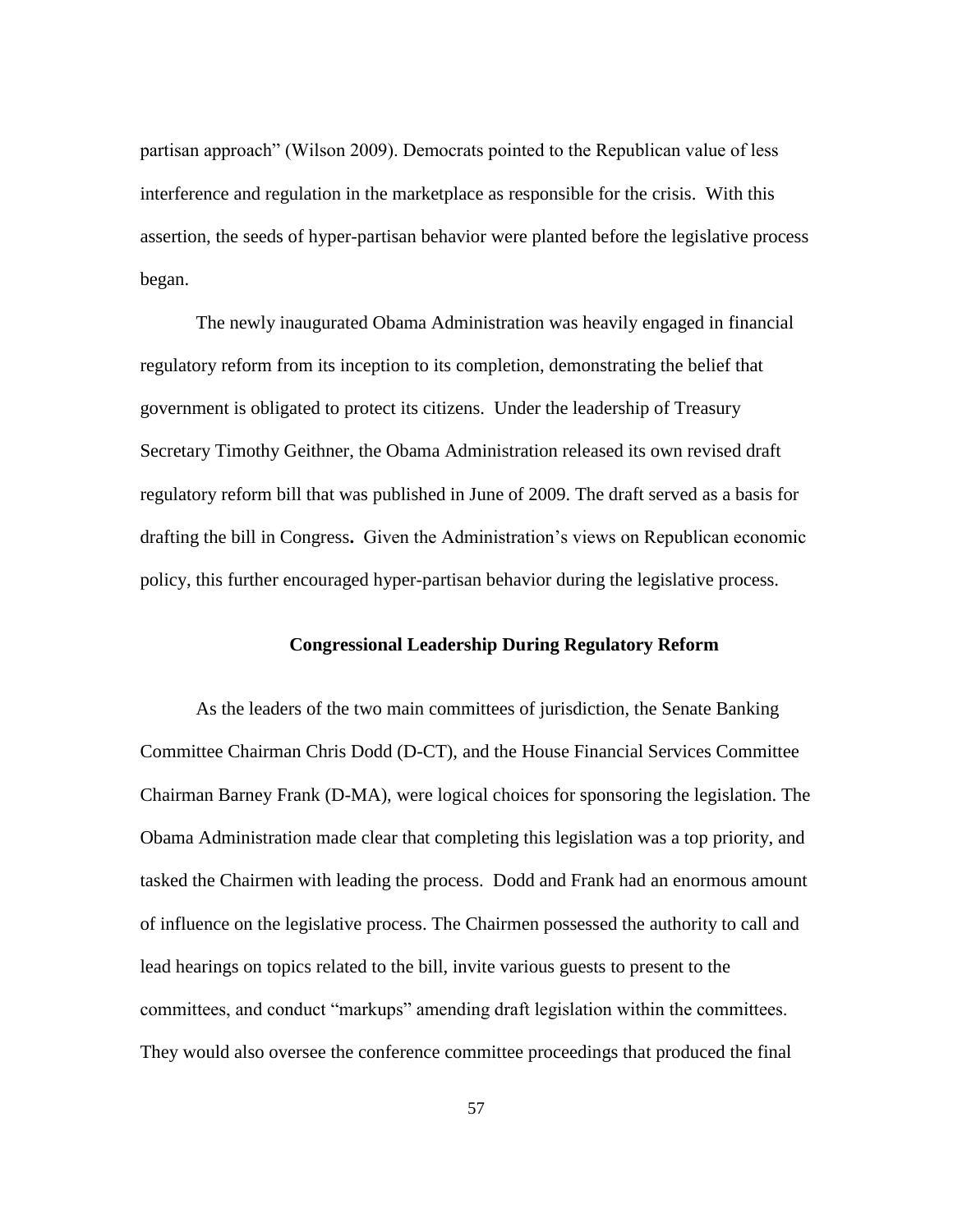version of the bill. During the legislative process, both embraced the value of governmental protection of its citizens. Expanding its regulatory powers to restore public faith in the economy was a desired outcome of the process. The Democratic prioritization of protecting citizens is demonstrated consistently throughout the legislative history of Dodd-Frank, and by the widespread support the final bill received from members of the Democratic Party.

Both Chairman Dodd and Chairman Frank demonstrated specific objectives in support of that value from the outset of the legislative process. They conveyed these priorities in media interviews, opening statements at congressional hearings, and statements made on the floor of the Senate and House of Representatives, respectively.<sup>3</sup> In their efforts to reform and expand government oversight of the financial markets, the Chairmen placed high priority on protection of consumers and restoring trust in the economy by the creation of a consumer protection-focused agency. They favored increased accountability by way of increased capital requirements for market participants and a requirement that large financial institutions have in place orderly liquidation, or "funeral" plans in case of a future failure to ensure a crisis would not impact the average American taxpayer. Dodd and Frank also supported increased reporting requirements, so that the government could have an eye into the markets and warn against future crises. Expansion of government and its involvement in the lives and citizens was an acceptable outcome in achieving that goal.

<sup>&</sup>lt;sup>3</sup> Statements can be found on the Committee websites, Congressional Record, and various media outlets, listed in References.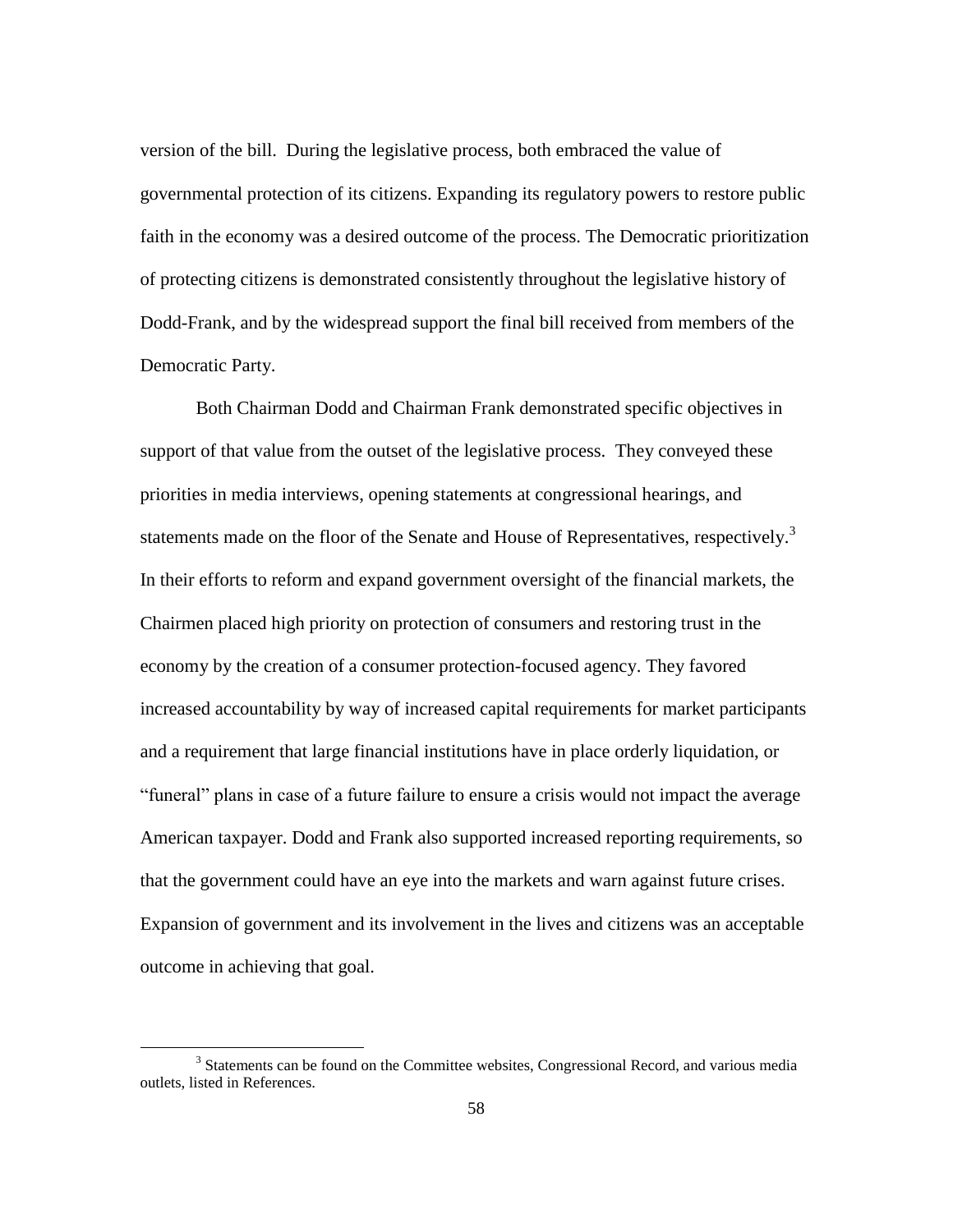Chairman Dodd"s view on the legislation can be summarized in a statement he released and posted on the Senate Banking Committee website at the opening of conference committee proceedings in June of 2010: "The central question that we must address in this bill is how we restore the faith of the American consumer. The core strength of the American economy is that people have faith in the system. That faith was shattered in this crisis, and we must do our best to bring it back" (Dodd, 2010). Earlier in the process, Chairman Frank said in letter to constituents posted on his House of Representatives website on October 11, 2008, "the major factor (in the crisis) is the lack of regulation. It led to the crisis, and that is why I am determined to fight for increased regulation going forward." Restoring public faith via increased government regulation of the financial markets was the legislative objective of both Dodd and Frank. As such, the Chairmen favored a larger, more prescriptive regulatory overhaul bill than their Republican counterparts, who favored a more self-regulatory approach to overseeing the financial markets.

Senator Richard Shelby (R-AL) and Congressman Spencer Bachus (R-AL) were the Republican leaders, or "Ranking Members" of the Senate Banking and House Financial Services Committees, respectively. They were not sponsors of the bill, nor did they vote for its passage, however, as the counterparts to Mr. Dodd and Mr. Frank, they were equally as engaged and extremely influential within their own party throughout the bill"s legislative history. While not able to control the legislative process as Dodd and Frank were, Bachus and Shelby were opposed to many aspects of the processes and policy positions undertaken by Chairmen Dodd and Frank. The values underpinning their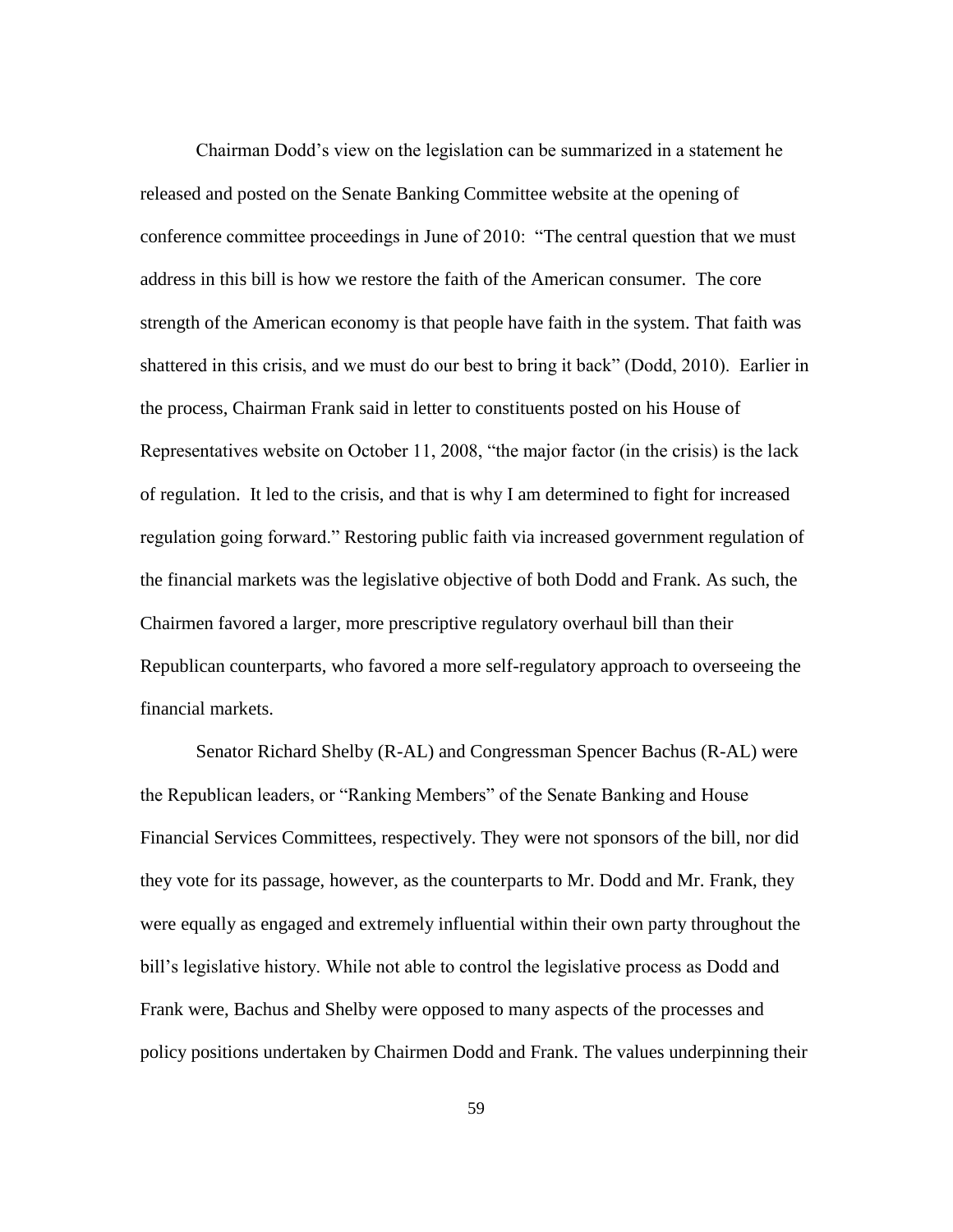opposition included support for free markets, a belief in limited government, and a fear of stifling America"s competitive edge and ability to innovate as a result of additional regulation. The belief that innovation in the United States could be stifled by regulation is also demonstrative of belief in American exceptionalism. Republicans proposed legislative language throughout the process were in support of those values and opposed proposals by Democrats. Specifically, Republicans opposed the creation of a new government agency to protect consumers, the institutionalization of any process by which the government can provide funds to failing institutions (called "bailouts"), and repeated calls for a more deliberative, due process in creating the bill to avoid unintended consequences in the future.

On May 6, 2010, Senator Shelby said in a statement posted on his House of Representatives website, "perhaps the most troubling aspect of their (Democrats) approach is that it assumes that consumers need benevolent bureaucrats to make decisions for them. In another statement Shelby made and posted on his website on July 15<sup>th</sup> 2010, he said "this bill serves only to expand federal bureaucracy and government control of private sector activities…it will lower availability of credit, raise its cost, and hinder economic growth." Both statements speak to Republican values.

Ranking Member Bachus, at the opening of the conference committee for Dodd-Frank, on May 10, 2010, said in a statement that was posted on the Republican House Financial Services Committee website:

The legislation we are considering is not based on the tradition of opportunity, innovation, competition and personal responsibility that made this the strongest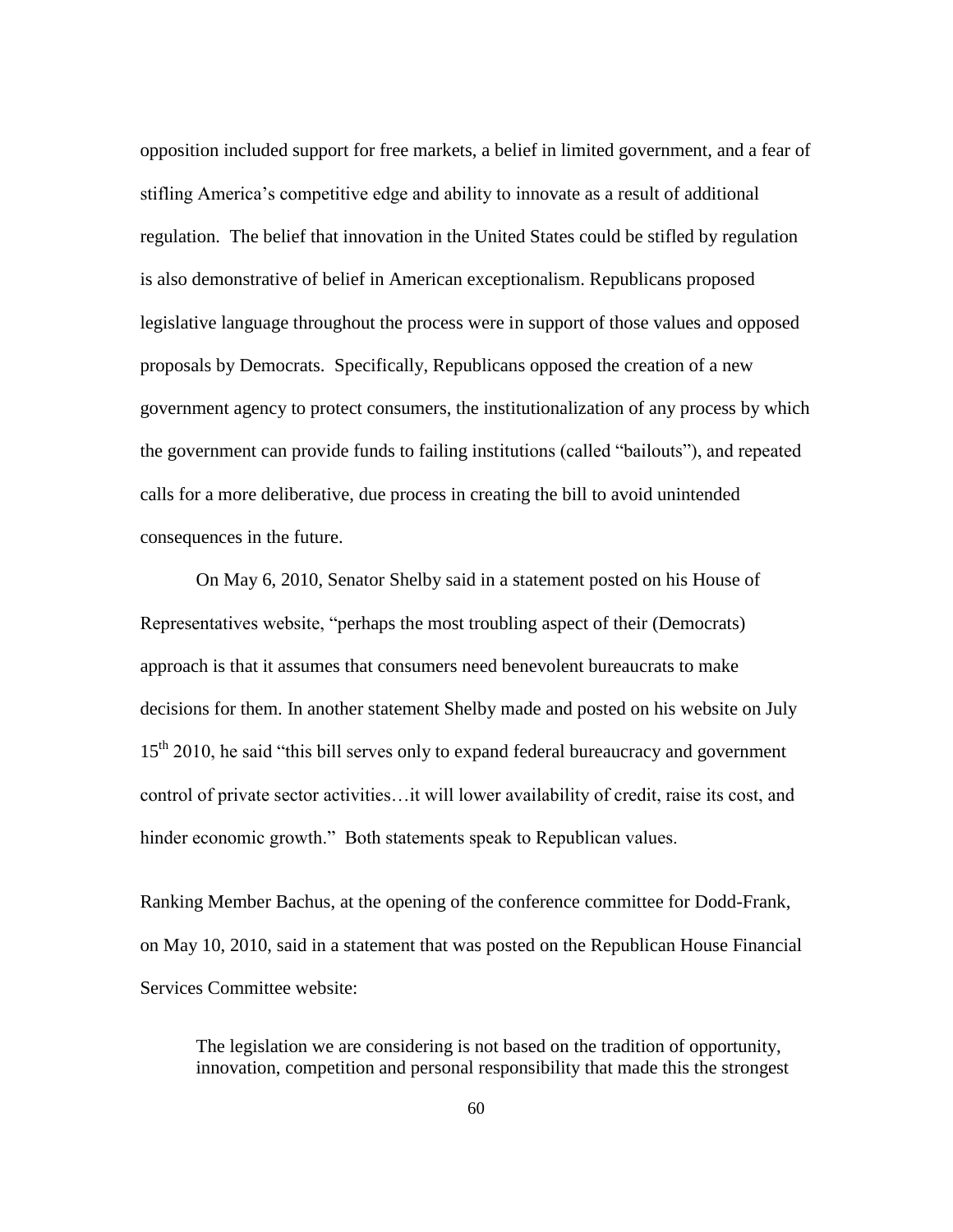and most resilient economy in the world." He went on to say "Republicans oppose these bills because we want to stand up for Main Street and American values that made this country a pillar of economic strength.

These statements are all indicative of the values underpinning Republican participation in the Dodd-Frank process.

In sum, these four individuals were critical in the process that yielded Dodd-Frank. The values motivating their actions resulted in value-conflict driven, hyperpartisan, legislating. The root value conflict throughout the Dodd-Frank legislative process is the size, scope and role of government in the lives of its citizens. All of the specific conflicts between the parties during the process can be traced back to that root value conflict.

# **Overview of Hearings on Financial Regulatory Reform**

The process that eventually yielded Dodd-Frank began with a series of hearings held by committees of jurisdiction. Dozens of hearings were held between the House Financial Services and Senate Banking Committees, with topics covering a wide berth of issues related to the financial system. Hearings were held on consumer protection, derivatives regulation, systemic risk, bankruptcy, and the role of the Federal Reserve. The types of guests, called witnesses in the *Congressional Record*, asked to present at the Committee were telling. Obama Administration officials, including Federal Reserve Chairman Ben Bernanke, Secretary of Treasury Timothy Geithner, Securities and Exchange Commission Chairman Mary Schapiro and Commodity Futures Trading Commission Chairman Gary Gensler appeared on multiple occasions to present, and were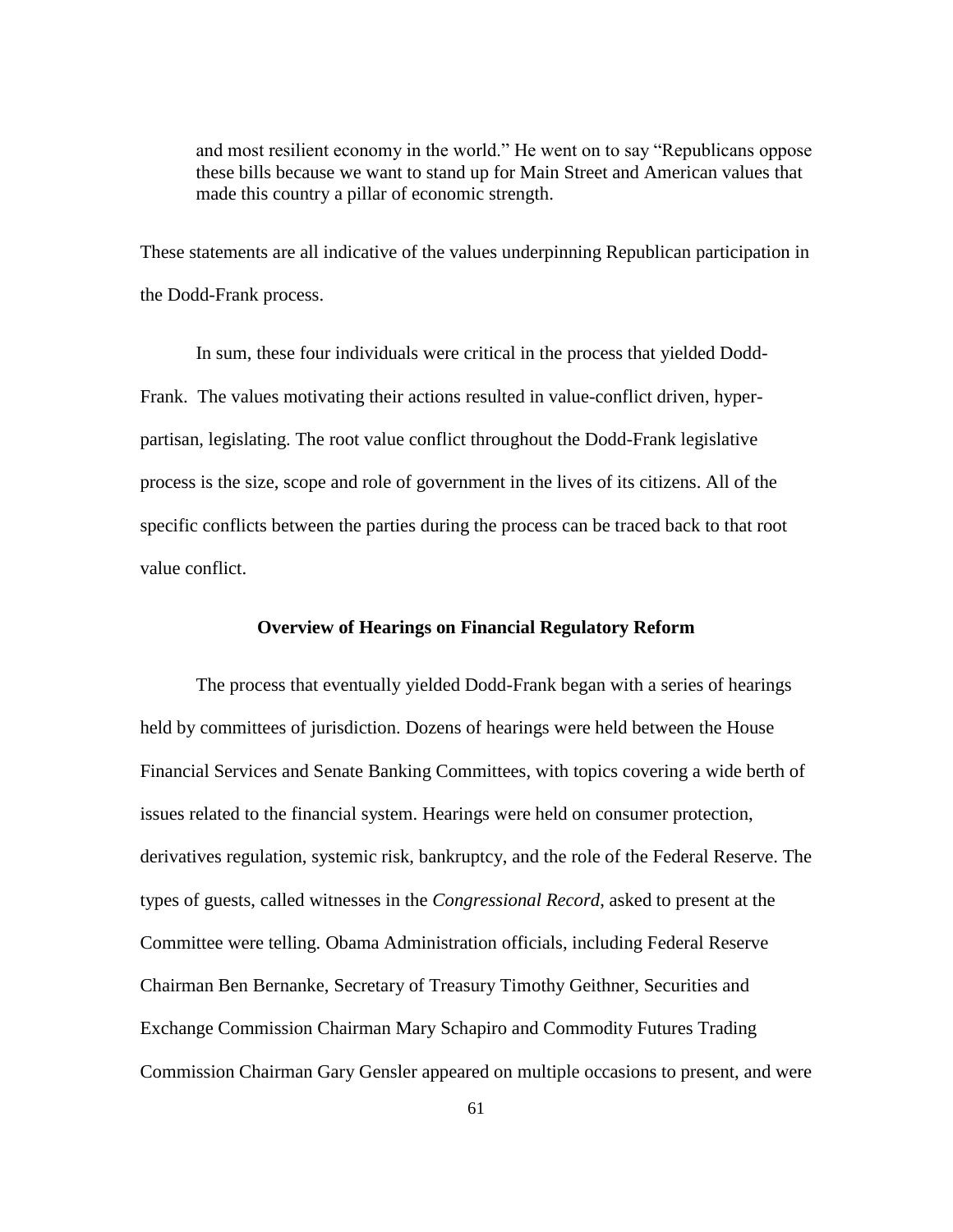all generally in favor of the regulatory reform bill. By and large, the regulators favored an expanded role for their agencies to protect citizens from future financial crises. New regulatory duties would entail additional staff and additional funds to execute them, assuring an expansion in government. Association representatives and academics and many others testified to the need for regulatory reform. Witnesses in opposition regulatory reform were far fewer.<sup>4</sup>

In addition to selecting witnesses for the hearings, the manner in which the hearings were conducted by Chairman Dodd and Chairman Frank, and the type of participation by Ranking Member Shelby and Ranking Member Bachus are representative of party values. Congressional hearing proceedings traditionally begin with the Chairman and Ranking Member delivering opening statements. After the statements are made, the witnesses read their presentations. A question and answer period between committee members and the presenters typically follows the presentations. The opening statement portion of hearings held during Dodd-Frank were critical in expressing the values of the leaders from both parties. So consuming was the desire to make known their opinion on what should or shouldn"t be included in the legislation, the opening statement period became expanded. Debates between Dodd and Shelby or Frank and Bachus were commonplace. This practice truncated the other components of the hearing. In the House, Ranking Member Bachus used his opening statements to rail against Republicans being left out of the process. He attacked the specific policy positions taken by Frank, and how he led the committee procedurally. Chairman Frank often used

<sup>4</sup> Witness lists can be found on committee websites, listed in References.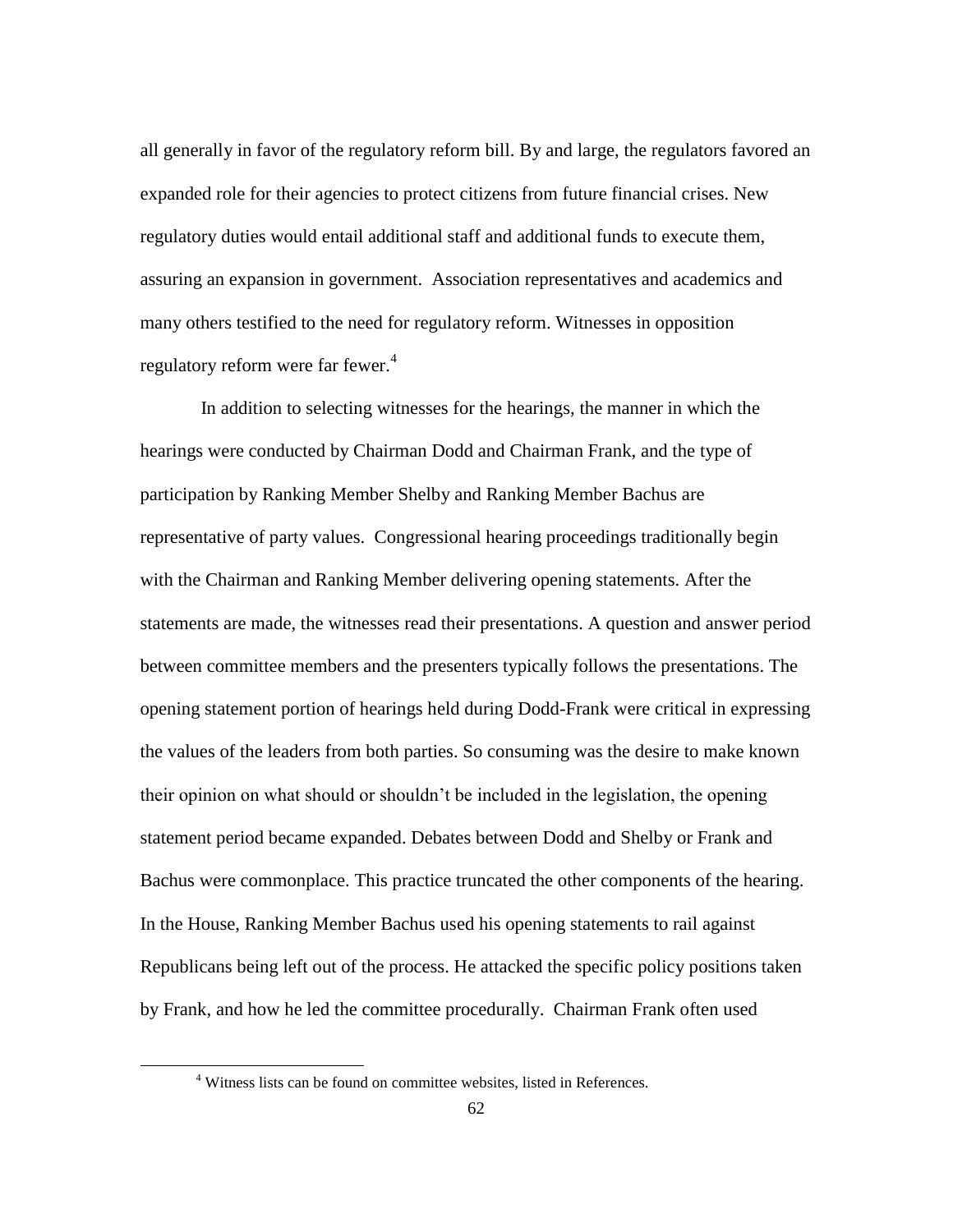opening statements to debate Bachus, with the two sparring on specific issues. One such incident occurred between Frank and Bachus at a hearing held in the House Financial Services Committee on October 1, 2009 at which Federal Reserve Chairman Ben Bernanke was testifying on *"Federal Reserve Perspectives on Financial Regulatory Reform Proposals."* Bachus said after an argument between himself and Chairman Frank, "I guess you didn"t know you were being invited to a debate between the Chairman and me. I would like to get back to your testimony." The debates demonstrated increasingly disparate values and priorities between the two Parties. Frank consistently favored more prescriptive and far reaching legislation and Bachus continuously warned of the potential negative impacts regulatory reform legislation could have on the economy.

The Senate hearings were less vitriolic than those in the House, but the conflicting goals and values no less significant in its proceedings.In the fall of 2009 a stalemate was reached between the Majority and Minority members of the Committee. To keep the process moving forward, bipartisan working groups were designated by Dodd to draft different titles, or sections, of the legislation.<sup>5</sup> The concept was in the spirit of consensus and bipartisanship. However, it did not turn out to be a practicable solution. All but one of the teams all reached an impasse, and in the end, Democratic team members authored their assigned titles with little agreement or input from their Republican counterparts. The value of consumer protection and restoring faith in the economic system through increased regulation with those defending innovation, competition and keeping

 $\overline{a}$ 

<sup>5</sup> *Politico* reported that Senator Bob Corker (R-TN) and Mark Warner (D-VA) were tasked with "systemic risk and resolution authority for failing banks," Senator Chuck Schumer (D-NY) and Senator Mike Crapo (R-ID) took on "executive compensation and corporate governance," Senator Jack Reed and Judd Gregg was tasked with the "regulation of the derivatives markets," and Dodd and Shelby worked on the "consumer protection and prudential regulation of banks" (McGrane 2009).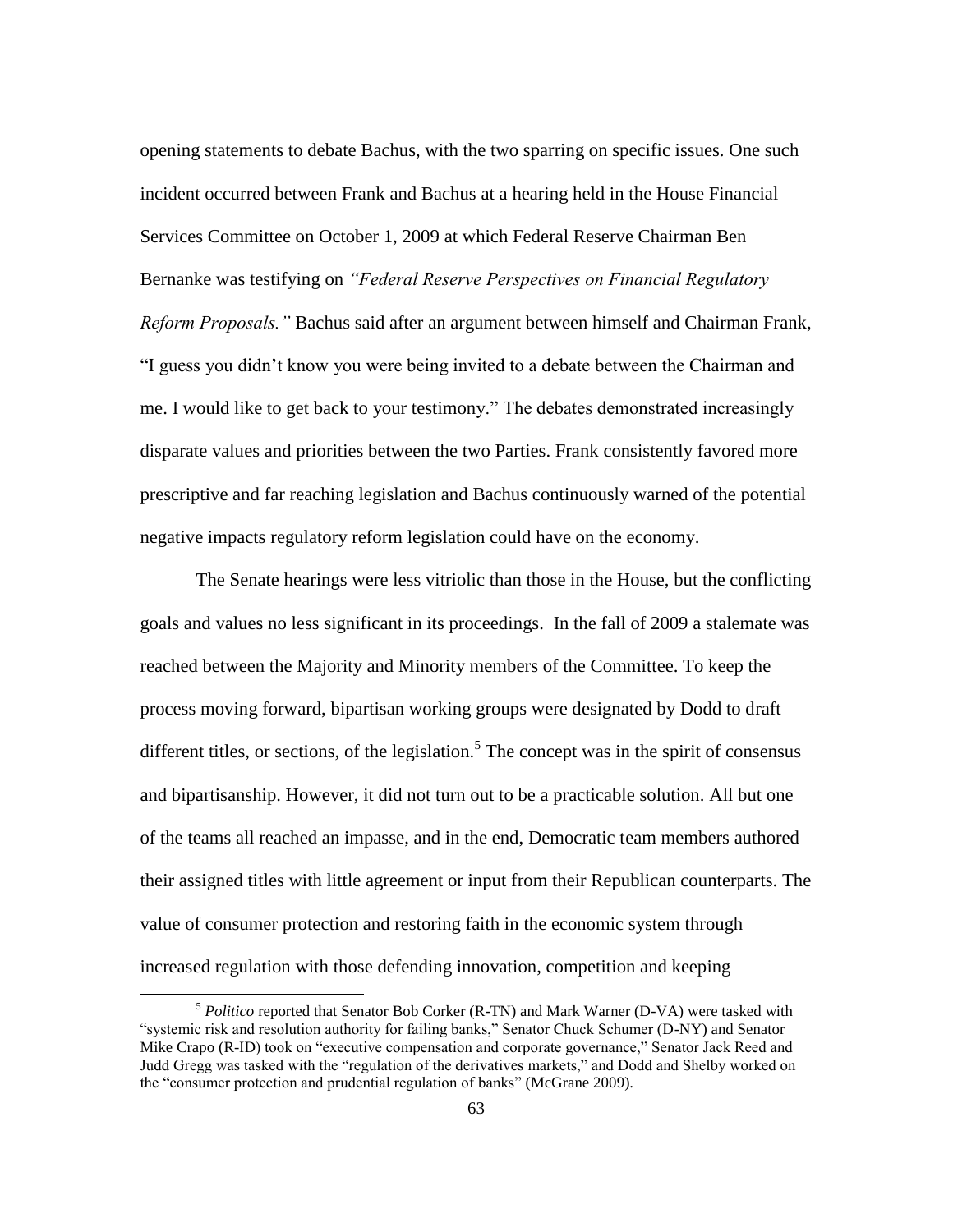government out of the economy were in this case irreconcilable. Consensus could not be reached in order to jointly author the bill. Shelby offered his own version of the legislation to the Banking Committee, which represented Republican values of selfregulation and eliminating the prospect of government bailouts of financial firms. The Republican version was not expected to, nor did it pass by the Committee.

### **Markups and Passage**

After hearings are held on a legislative initiative, the next phase of the process is for the committees of jurisdiction to hold "markups" of draft legislation. This is a time in which the bill can be amended within the committees. A committee then will typically hold a vote on the bill, and if passed, the bill moves to a full vote by the Senate or House of Representatives, depending on where it originated. Both houses of Congress must pass a version of the same or similar legislation in order for it to move forward in the legislative process. The manner in which draft legislation was distributed within the House and Senate committees of jurisdiction was demonstrative of one-party, hyperpartisan legislation. The drafts were, in the view of Republican leadership, authored by Democratic committee staff in consultation with Democratic regulators. Time and again in statements released to the press and on his website, Ranking Member Shelby complained that Republicans did not sufficiently participate in the conference (Shelby 2010). The drafts, all more than two thousand pages, were released to Republican members of the committee hours or less prior to "markups" to debate and amend the draft legislation prior to putting it up for a vote. Proceeding in this fashion provided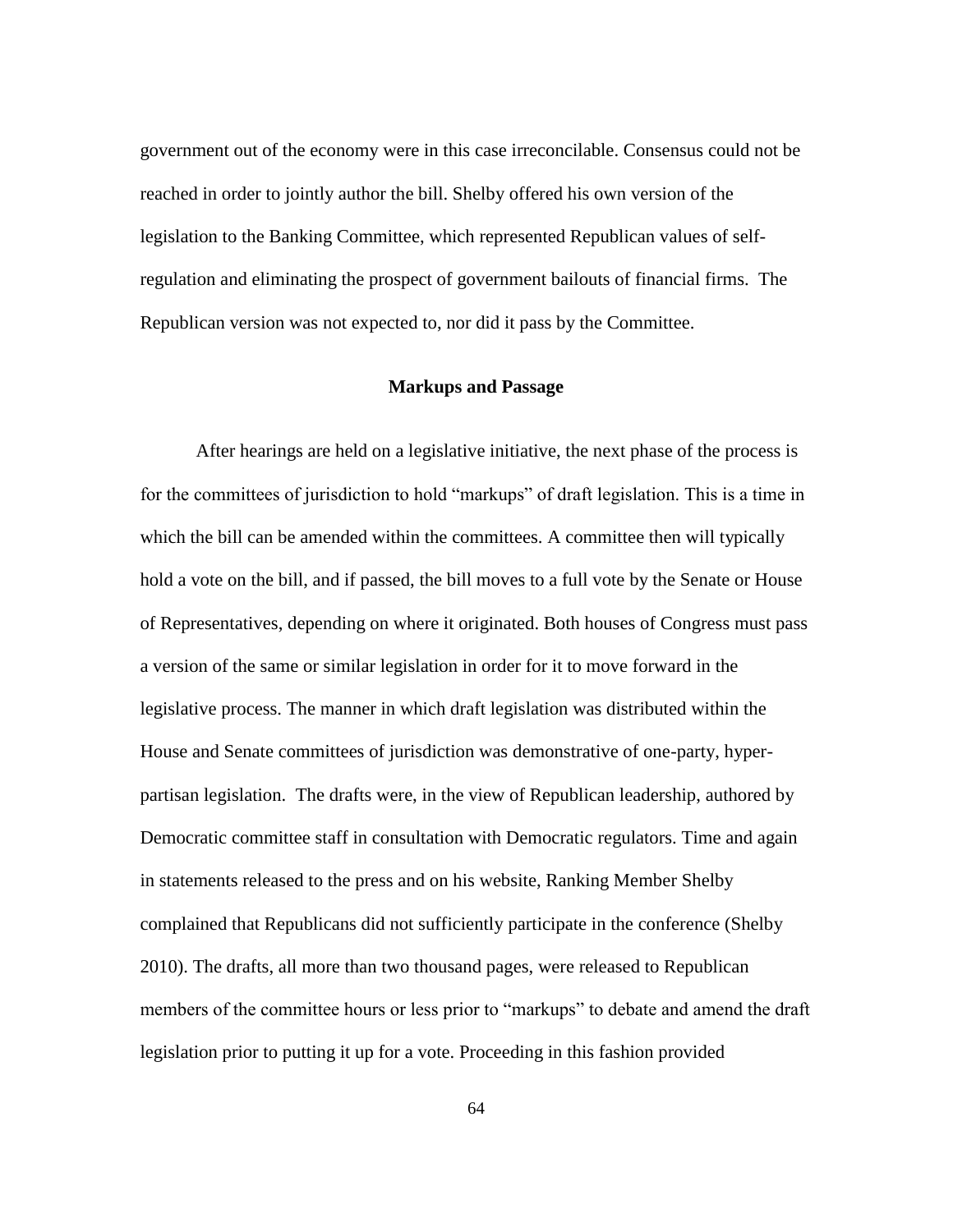Republican members of the committees and their staff minimal time to read and analyze the drafts before markups of the legislation. Both Dodd and Frank stood by the practice, demonstrating their commitment to move expeditiously to complete the legislation within the timeframe dictated by the Obama Administration.

This timeframe limited Republican"s ability to effectively participate in debating and amending the legislation. The legislative process was in their view, truncated by Democrats. Republicans did not feel they were afforded due process in creating the legislation. To that point, Bachus asked in a letter he sent to congressional leaders on May 6, 2010 that the legislation be made public and available for 30 days prior to its consideration by the full House of Representatives, allowing Members and constituents sufficient time to review it and convey their thoughts. This did not occur. Strikingly few Republican amendments were included in the version of regulatory reform legislation that passed in the House with a 223 – 202 vote (Sorkin 2010). No Republicans voted for the House bill and just over 20 Democrats joined them. The Senate version of the same legislation was authored by the Democratic majority given the breakdown of bipartisan working groups. The bill passed with a 59 - 39 vote. Four Republicans voted for the bill and all but two Democrats voted for the bill.

The bills passed by both houses of Congress mandated the creation of a Consumer Financial Protection Agency, and an Office of Financial Research. Both bills vastly expanded the powers of existing regulators including the Securities and Exchange Commission (SEC), the Commodities Futures Trading Commission (CFTC), the Federal Depository and Insurance Corporation (FDIC) and Federal Reserve, among others. The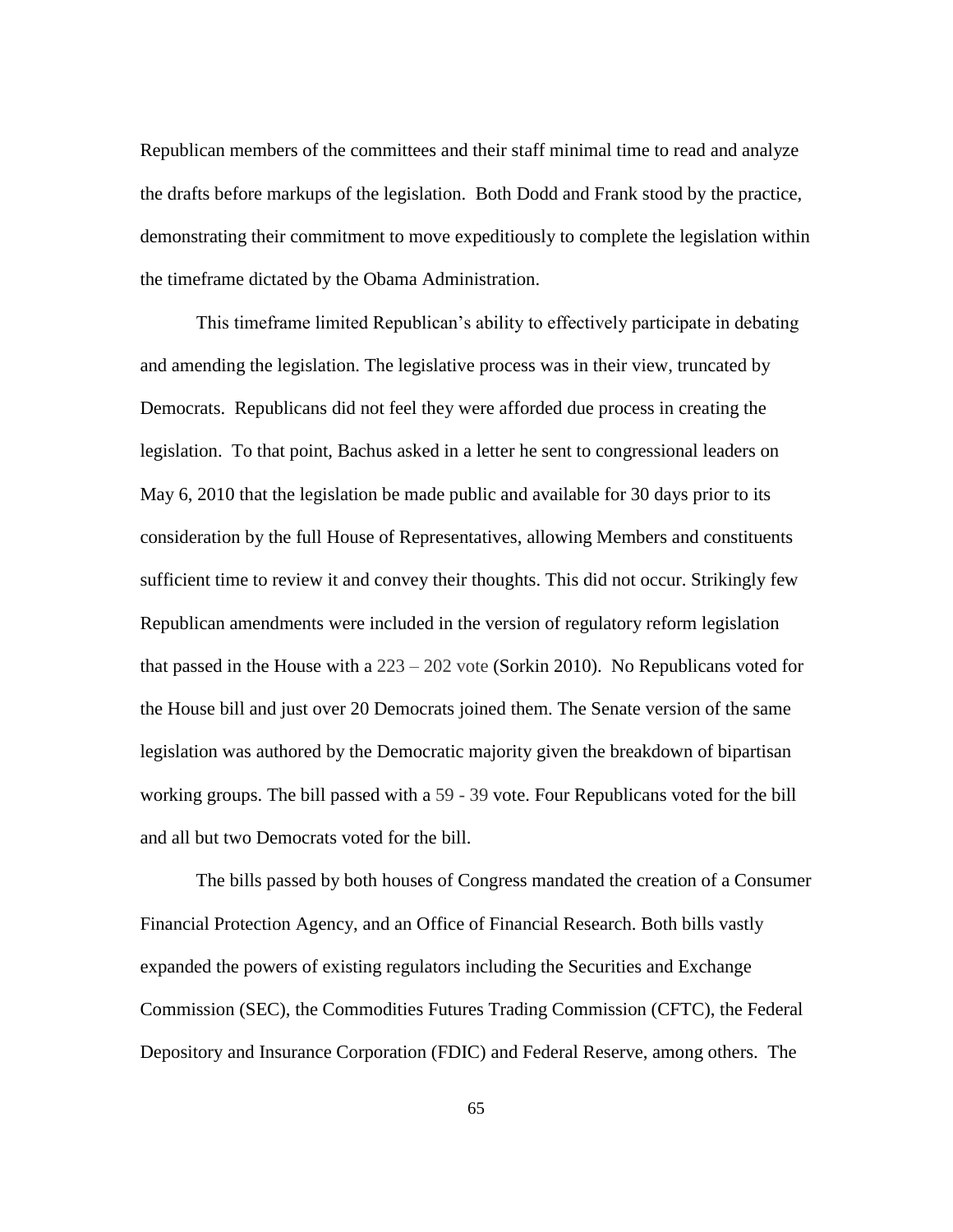bill required market users and banks meet higher capital standards and increase reporting to regulators in order to participate in financial markets as well as a host of other new regulatory requirements. In the view of Democrats, the legislation would restore public faith in the financial system and the regulators overseeing it. The law would achieve their goal from the outset of protecting consumers from harm with more oversight of and increased transparency for the financial markets. From the Republican perspective, the bills passed would hinder U.S. competitiveness in global financial markets, and harm the U.S. economy. The bills would, from a Republican perspective, inappropriately increase the role of government in the lives of citizens and expand the size and scope of the government through new regulations. Finally, Republicans feared that a final bill that resembled the House or Senate versions would result in unintended consequences due to a lack of due process in its creation.

# **Conference and Final Bill**

The bicameral conference is the next step in the legislative process. It is at this phase that a selected group of members of the House and Senate committees of jurisdiction meet to reconcile disputes, correct any technical errors, and agree upon a final piece of legislation. In this case the committee members were taken from the House Financial Services Committee, the Senate Banking as well as the leadership of the Senate and House Agriculture Committees from both houses of Congress. The full Congress must pass the so-called "conference report," reflecting those changes. Once this is passed, the bill is sent to the President for signature. In theory, the result is a bill that combines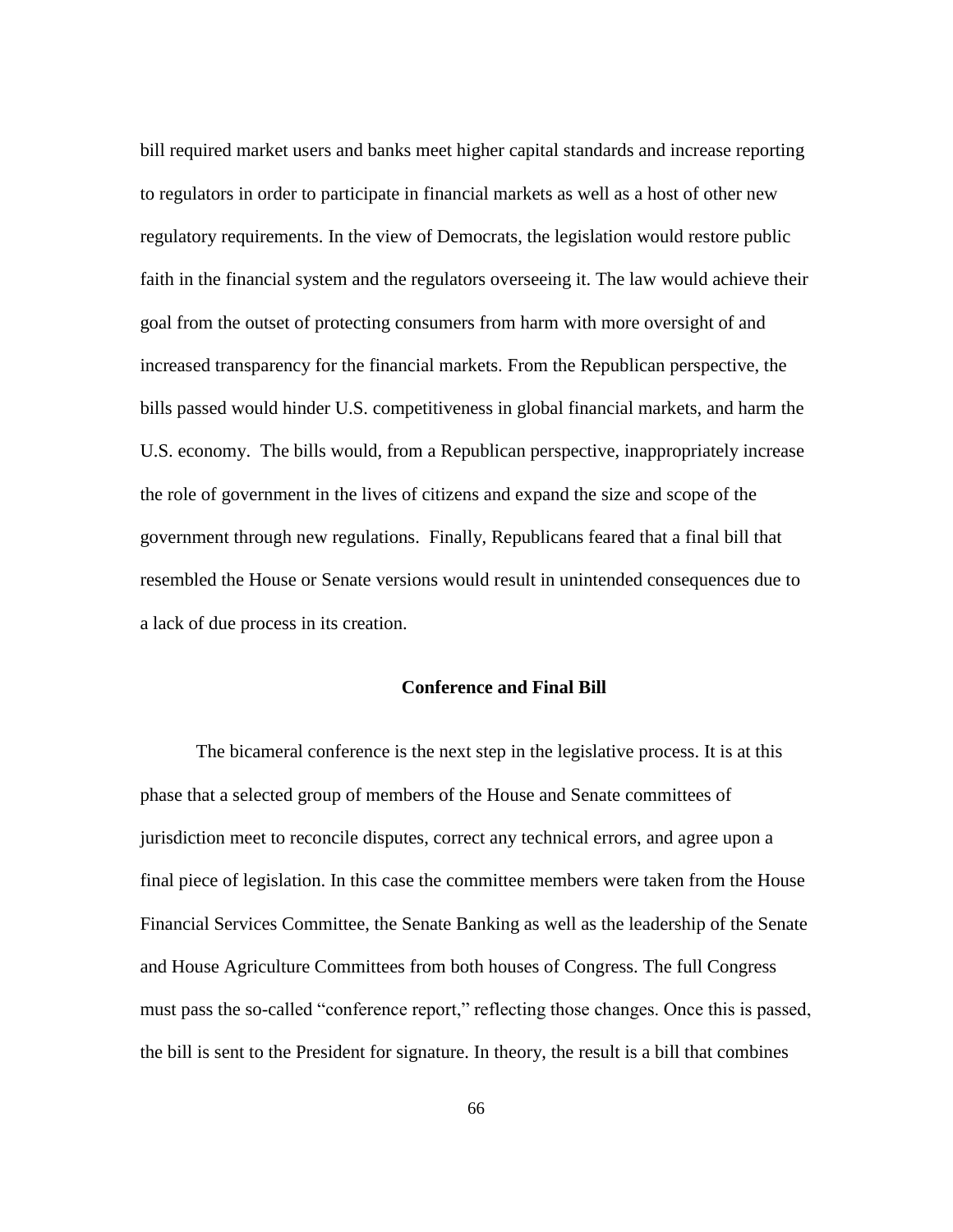the Senate and House versions through debate, compromise and consensus. Legislation is not amendable once it goes to the full Congress for a vote, making this was last chance for a bipartisan bill with Republican support. As a result, the conference was highly contentious (Leonatti 2010). The conference committee for Dodd-Frank engaged in two weeks of committee sessions before completing their work.

From the outset, Ranking Member Bachus was adamant about procedures for the conference, making numerous public statements and sending formal letters to leadership of the House and Senate as well as Chairman Dodd and Chairman Frank. One such letter, dated June 10 2010 and posted on his House of Representatives website, included specific requests regarding the conference proceedings to ensure Republicans were able to influence the process despite being the minority party. Among Bachus" specific requests were:

1. A written set of procedures for the committee, and asked that CPSAN cover the conference committee"s meetings

2. That the committee consider how costs of the Senate bill, which per Bachus" estimation would cost \$19.7 billion over ten years, would be offset

3. That the conferees be told what the procedure for deciding between the House and Senate language on specific issues

4. That the Minority be given at least 48 hours in which to review the proposed House position and draft amendments to it before debated by conference

5. A specific process for amendments process and time limits on deliberation

6. That the Minority be told if and when Republican non-conferees would be able to address the conference, since Frank had said that Democratic non-conferees would be able to address the conference.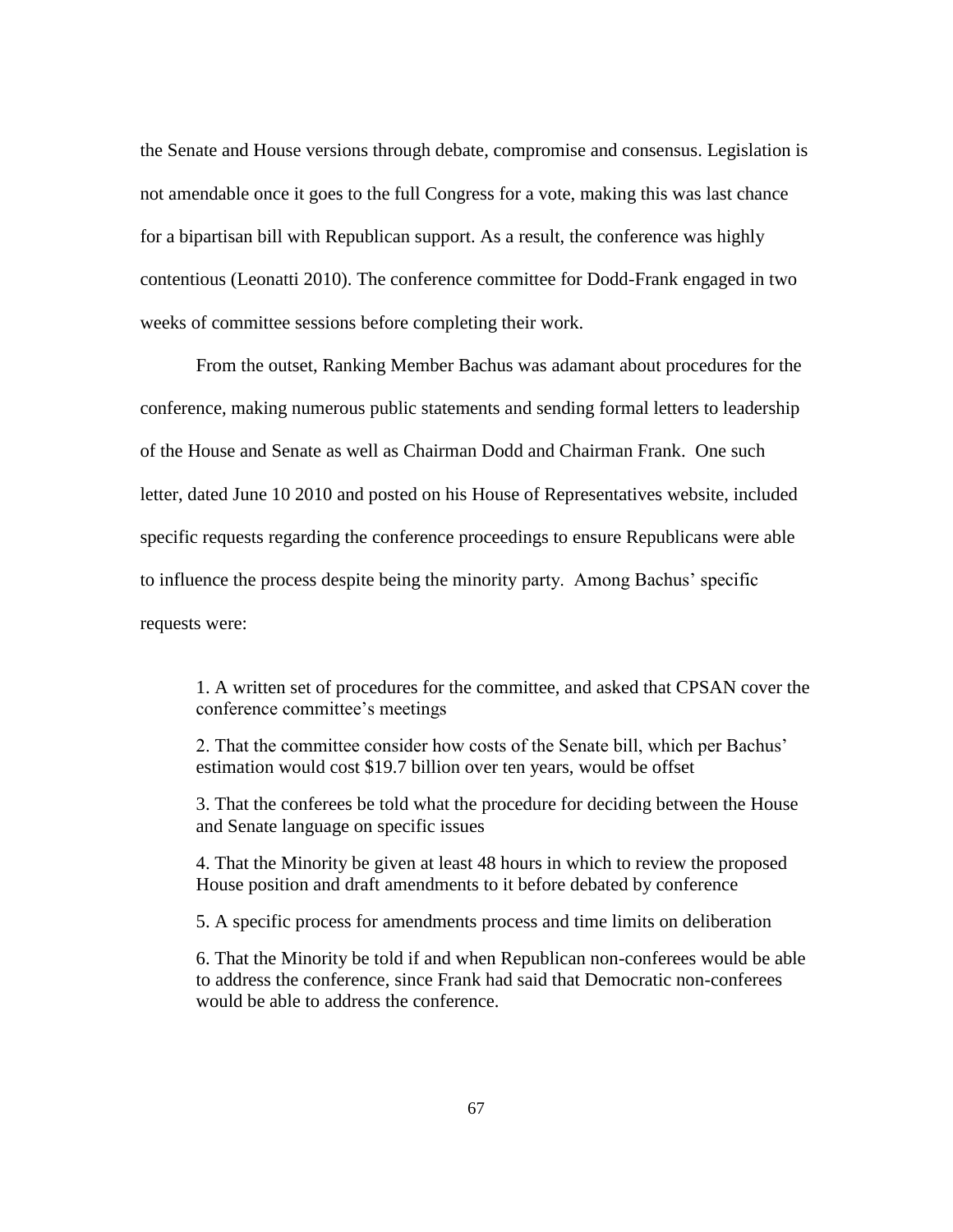Fourteen Republican members of the committee signed the letter with Bachus. In the end, few of the demands were met. Congressman Frank, who served as the conference chair, dictated the process. Republican votes were not necessary to pass the legislation. Resolving issues within the Democratic Party to ensure they could pass the legislation likely took priority over gaining Republican support.

On the Senate side, Ranking Member Shelby said at the opening of the conference in a statement that was later posted on his Senate website that the House and Senate versions of the bill required significant changes, but noted:

Unfortunately Chairman, it (the conference) appears that we are off to a rocky start because the base text before the conference was negotiated and compiled behind closed doors without any Republican participation. In fact, we only received it about 2 ½ hours ago…I suspect there have been a number of private meetings where legislative language has been coordinated and drafted without any public access or Republican input. At this point that only facet of this conference what will be public is when the Republicans get our one and only chance to amend what has already been decided by our Democrat colleagues behind closed doors.

Whereas a joint hearing of the House and Senate committees is traditional during prior to final deliberation by the conference committee and vote, no such hearing took place. Bachus said in a statement released to the press and posted on his congressional website in July of 2010 that "the American people are sick and tired of back room deals and secret manipulations of the economy to benefit political cronies at the expense of taxpayers."

On June 30, the House voted on the conference report. The report passed with 237 yay votes and 192 nay votes. Three Republicans voted for the bill and 19 Democrats voted against it. On July 15, the full Senate voted on the conference report. The vote was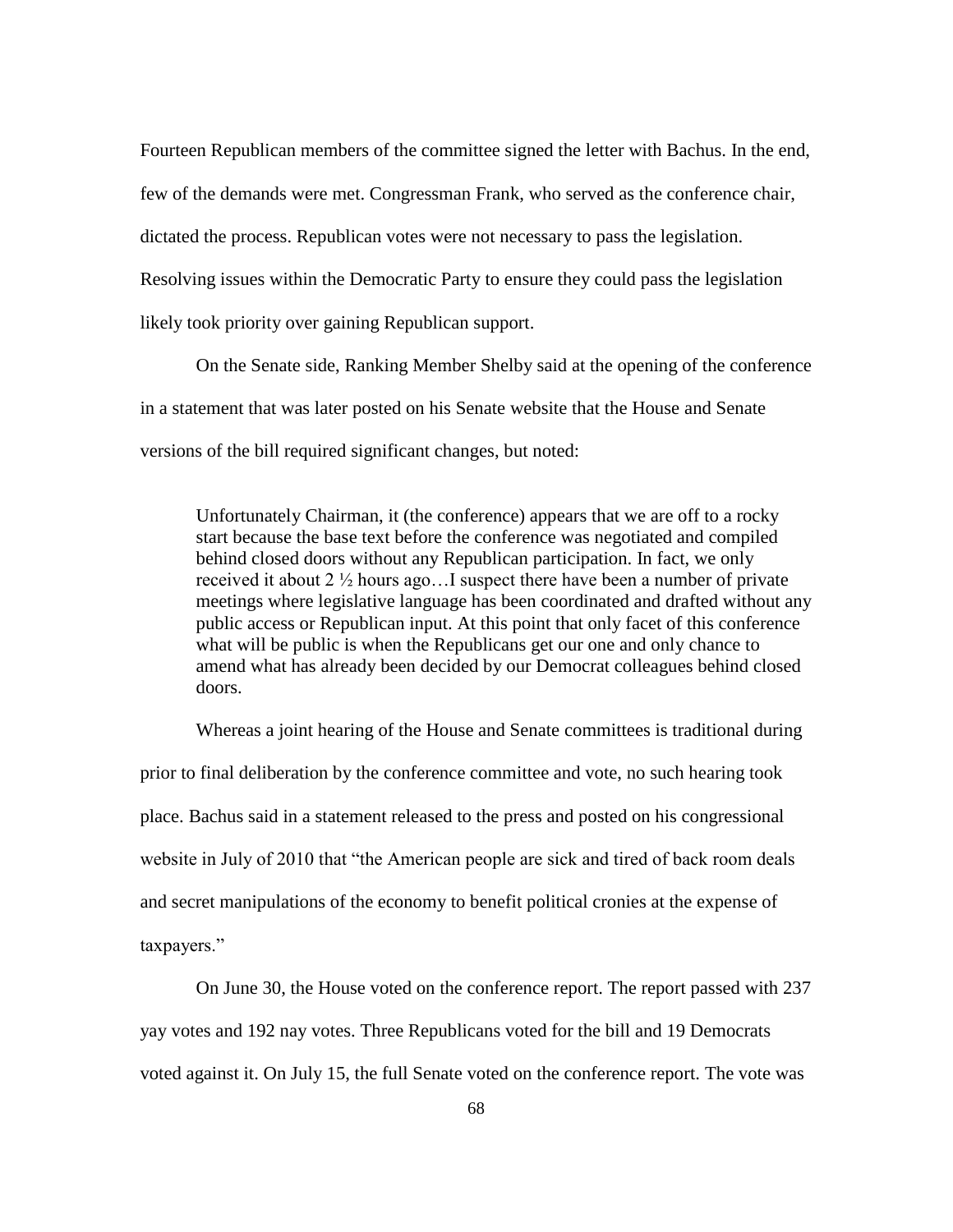split 60 in favor and 39 against. Three Republicans voted for the bill and one Democrat voted against. The bill was signed into law by President Obama on July 16. At the time of the final vote, Frank reportedly did not expect any Republican support for the bill (Leonatti, 2010). Ranking Member Bachus made a statement released to the press and posted on his website immediately following the Senate passage of the conference report, saying that the Democrats "had institutionalized "too big to fail," hurt Main Street, and killed jobs." He asserted that Republican legislation would have ended bailouts, protected investors, taxpayers and consumers and made Wall Street responsible. With passage of the Dodd-Frank Wall Street Reform and Consumer Protection Act of 2010, Democratic values of consumer protection and expansion of regulatory oversight of the financial markets prevailed. Additionally, the priority of passing legislation as soon as possible won over due process in how the legislation was created and passed. Republicans felt marginalized, and that Democrats truncated the legislative process in an effort to push their own agenda.

#### **The Aftermath: The Attempted Undoing of Dodd-Frank**

Despite being enacted into law, Republicans continued efforts to undercut the Dodd-Frank Act. Because they felt that they did not participate in the legislative process, once passed, a number Republicans turned their efforts to repealing the entire Act, repealing sections of the Act, amending the Act, or to delaying its implementation. In both the House and the Senate, Republicans proposed legislation that would, if passed, achieve those goals. Senator Jim DeMint (R-SC) introduced a bill on March 31, 2011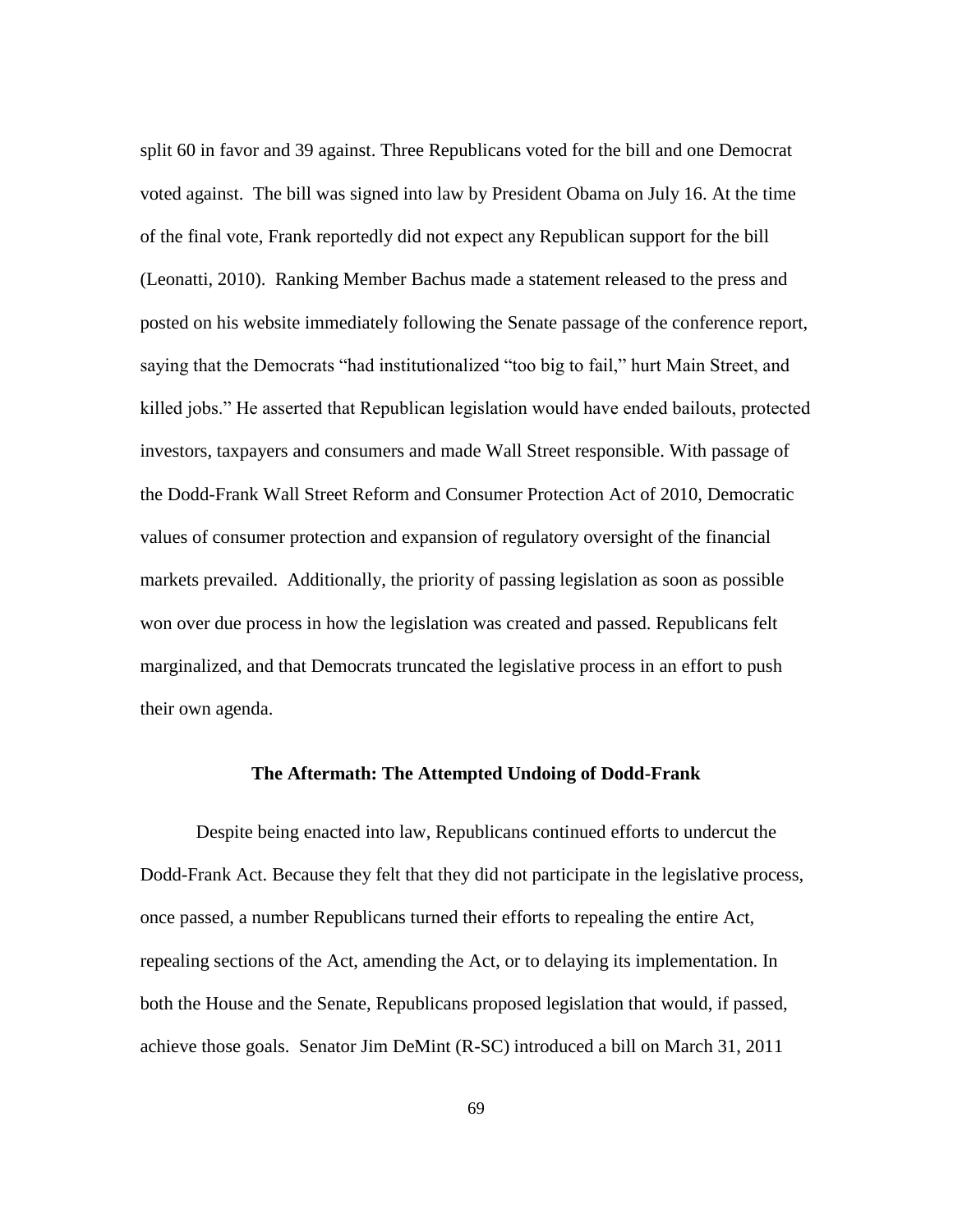that would repeal Dodd-Frank, S. 712, or "The Financial Takeover Repeal Act of 2011."<sup>6</sup> DeMint was able to secure co-sponsorship of the bill by eighteen fellow Republicans in the Senate, including Senate Minority Leader Mitch McConnell (KY), Minority Whip Jon Kyl (AZ), Republican Conference Chairman Lamar Alexander (TN) Policy Committee Chair John Thune (SD) and National Republican Senatorial Committee Chairman John Cornyn (TX). Support by Republican leadership in the Senate was demonstrative of their united opposition to the bill. In a statement released by DeMint and reported by the *Wall St. Journal* said the bill would:

Stop burdensome regulations, spur job growth and ensure that "too big to fail" bailout policies are not permanent...we must repeal the Democrats' takeover of the financial markets that favors Wall Street corporations, over-regulates small business with massive new bureaucracy that hurts consumers. The financial takeover will strangle our economy and move jobs overseas unless it's repealed.

DeMint's statement echoed Republican sentiment and values throughout the process.

In April of 2011, Senate Banking Ranking Member Richard Shelby (R-AL) also proposed to repeal Dodd-Frank with the introduction of S. 756 called "The Dodd-Frank repeal Act." This bill had twenty five Republican cosponsors in the Senate. The Senate remained in Democratic control after the 2011 election, and therefore the bill had little hope of passage. The bill was a statement of their discontent, and could be revisited if Republicans won a Senate majority in an upcoming election.

The House of Representatives evolved into a different situation than the Senate. After the congressional election of 2010, Republicans regained a significant majority in

 $\overline{\phantom{a}}$ 

 $6$  The bill text can be found on<http://www.opencongress.org/bill/112-s712/text>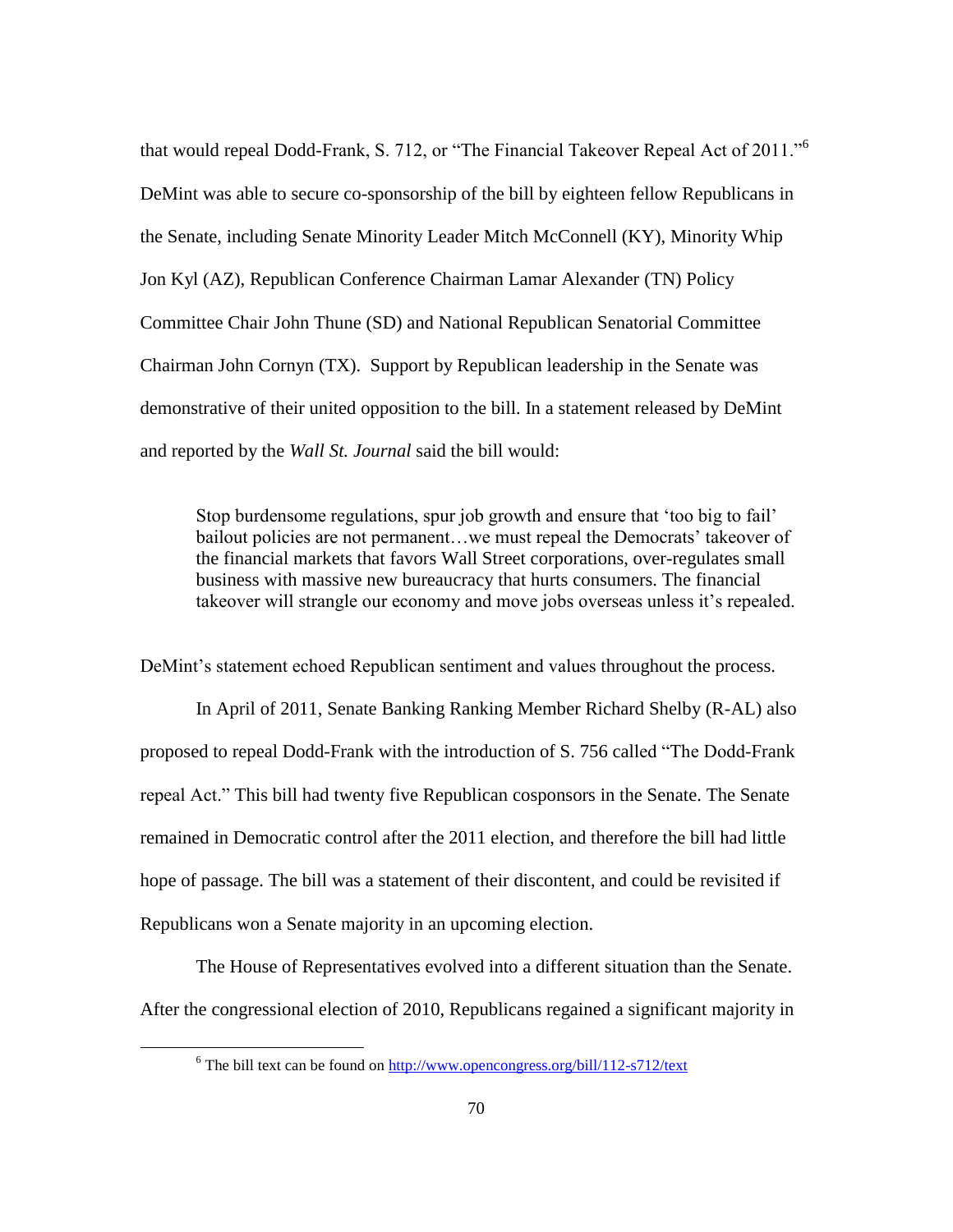the House, with 242 Members. Democrats held 193 seats. This gave Republicans the option of passing legislation without Democratic support. Specifically, Republicans could pass legislation impacting the Dodd-Frank Act, and did so. The House focused less on full repeal bills but considered delays in implementation, bills that would mandate costbenefit analyses and bills that would significantly alter portions of the bill. Seven such bills were passed out of the House Financial Services committee (North 2011, 3-4).

The problem remained the Democrat-controlled Senate, which was unable to pass such legislation without Democratic support. Such legislation would need passage by both chambers of Congress to be considered by the President. If Republicans gained a majority in the Senate, and the House remained Republican, it could be passed by Congress and sent to President Obama or his Republican opponent, after the 2012 elections. As a result, the fate of Dodd-Frank as passed remains uncertain, with partisan efforts ongoing. It is important to note that a significant amount of time and effort spent on Dodd-Frank related Republican bills with knowledge that there was little to no hope that they would be passed in the  $112<sup>th</sup>$  Congress. Hyper-partisanship impacts how Members of Congress are spending their time and efforts during their tenure, rather than working on consensus-driven legislation that had hope of becoming law. This is one of the impacts hyper-partisanship has on the legislative process in the United States.

#### Conclusion

The value-conflict regarding the appropriate role of government in the economy dominated debate between Democrats and Republicans during the legislative history of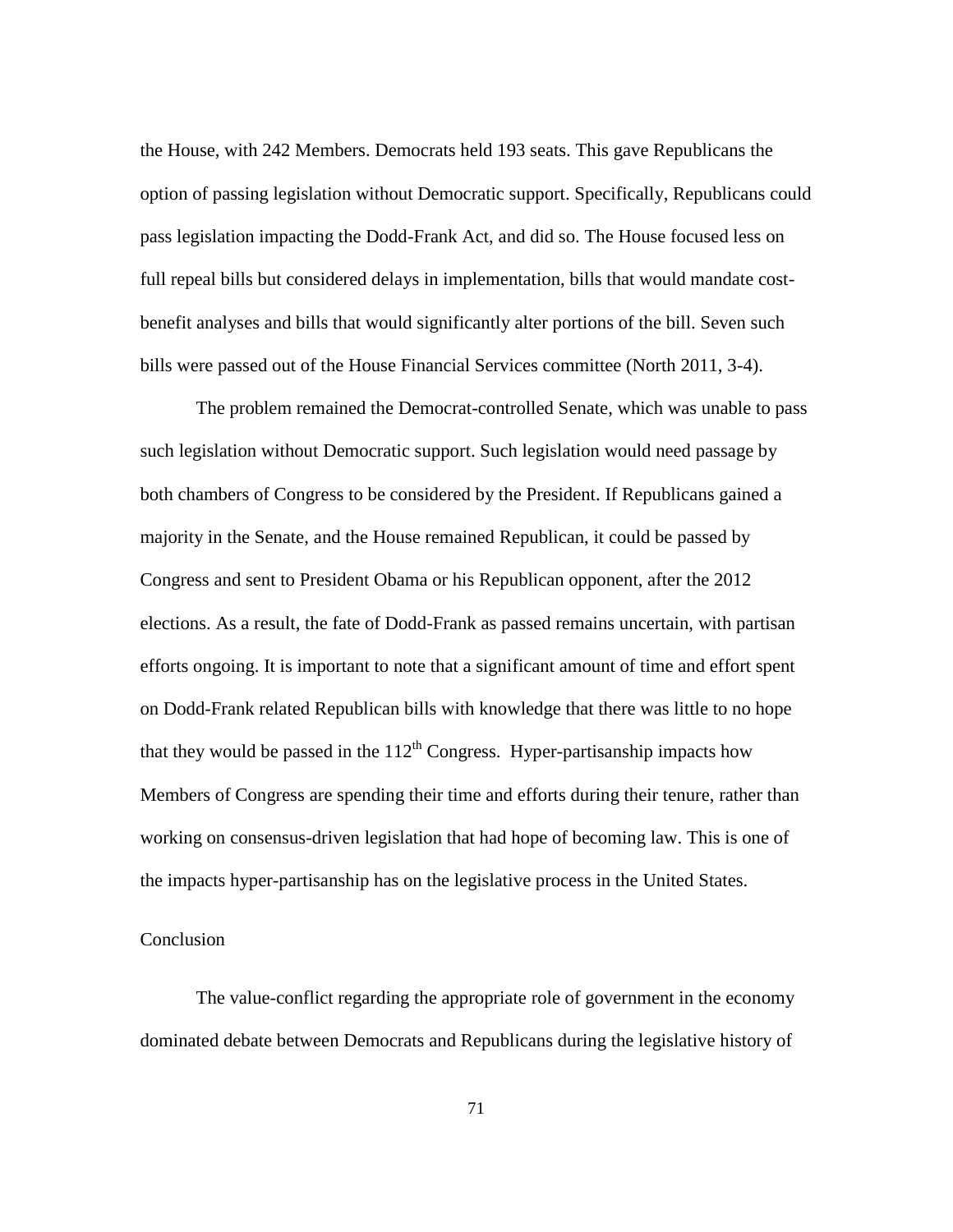Dodd-Frank. Republicans lost the day due to their minority status in both Houses of Congress. Since consensus was not necessary to pass legislation, the Democratic majority did not make it a priority. As a result, the Dodd-Frank bill was partisan and representative of Democratic values solely. The legislative history of the Dodd-Frank Wall Street Reform and Consumer Protection Act is an example of how conflicting values can impact the legislative process, by truncating certain aspects of it, and marginalizing the minority party. The result was a bill created and passed by one party, and therefore representative of that party"s values alone.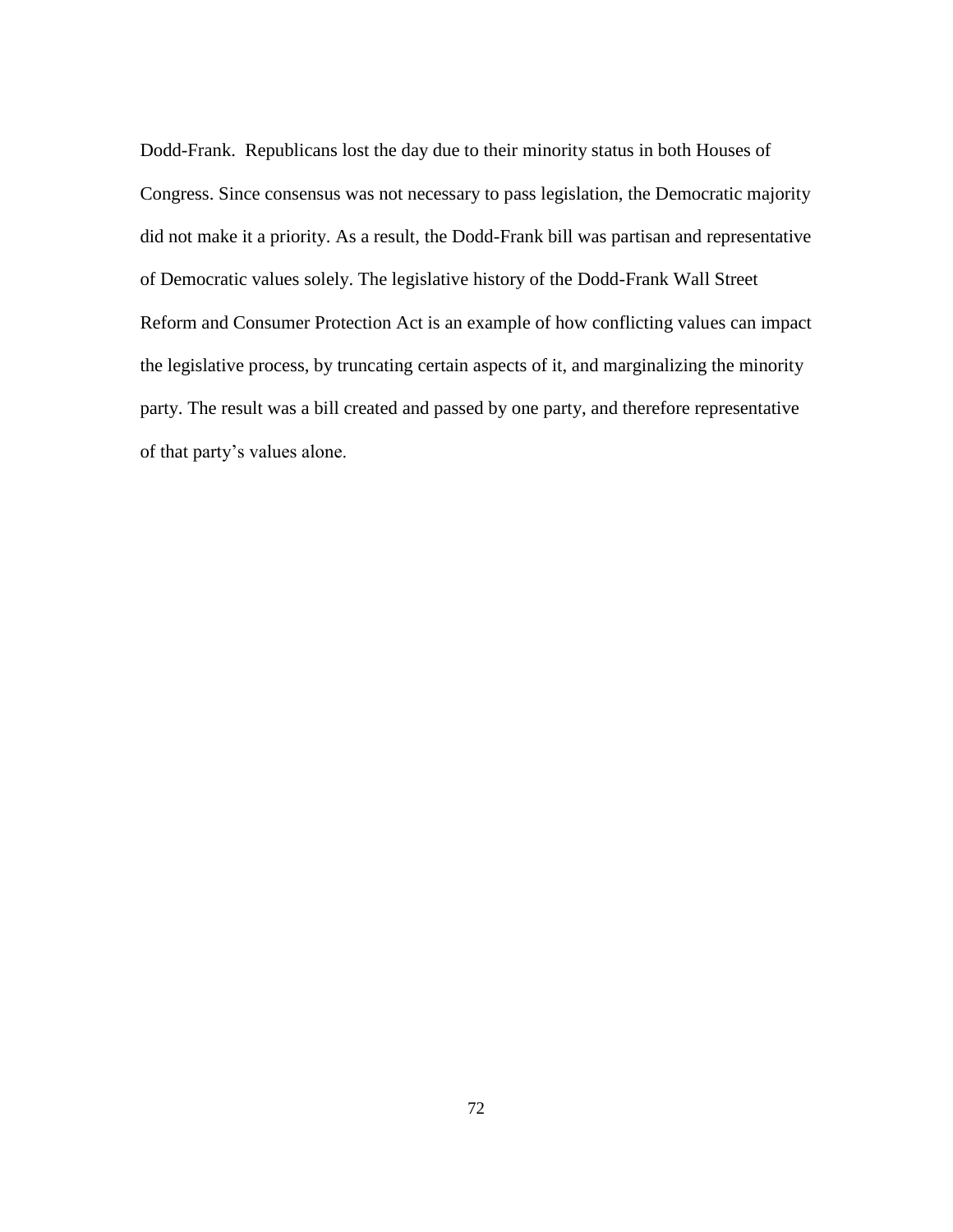#### CHAPTER 6

# CONSEQUENCES AND IMPLICATIONS OF A HYPER-PARTISAN CONGRESS Introduction

This chapter examines the consequences, implications, and potential future impact of a hyper-partisan Congress. First, the chapter examines the impact the hyper-partisan Congress has had on the public. It asserts that the public has become more cognizant of and involved in the political process. Specifically, increased partisan ties and partisan voting tendencies are presented as indicators that the public is indeed more involved and more aware of the political dynamics of Congress. The next section looks at public opinion of Congress in light of its increased awareness of the institution. The last section of the chapter presents several possible long-term consequences of hyper-partisanship that may arise in the future.

## **Political Awareness: An Implication of the Hyper-Partisan Congress**

## Increased Visibility of Congress

What, if any, impact does a hyper-partisan Congress have on the American public? Hyper-partisanship is representative of underlying value conflicts between political parties that one can presume are present in the public at large. A polarized Congress, due to their vastly differing views on the role of government and persistent conflict on specific legislative issues, raises its visibility with the public in a number of ways.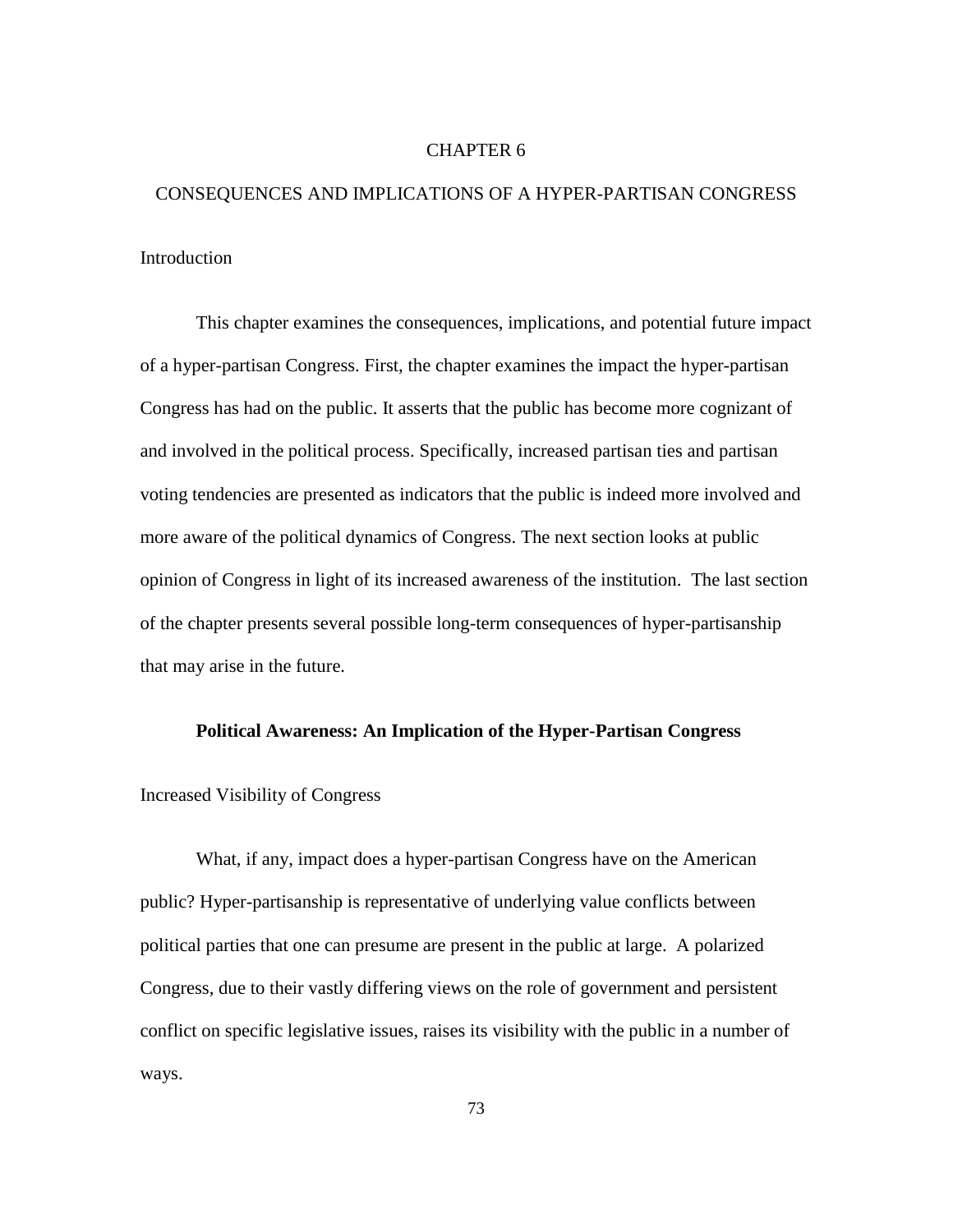Beyond activities within congressional proceedings, parties self-promote in order to entice voters to support them. Parties are likely to contact potential voters in a number of ways, including email, phone calls, and increasingly through use of social media platforms such as Facebook and Twitter (Dodson 2010, 447). Third parties such as print and online media can also raise political awareness in their coverage of partisan battles in Congress (Ramirez 684, 2009 and Kimball 73, 2005). They also raise awareness on the specific issues of the day in Congress. A Congress wrought with conflict and drama is certainly more newsworthy than a Congress that deliberates, compromises, and builds consensus legislation.

If issues brought to the public"s attention are interpreted as important to the values they espouse, and sharply divergent positions exist between Republicans and Democrats on those issues, the stakes are raised. This may encourage voters to "pick a side," and increase public awareness of and involvement in politics (Dodson 2010, 444-447). An increase in the public"s awareness of and attention to politics leads to the next point demonstrating a consequence of hyper-partisanship and value conflict driven lawmaking: increased partisan loyalties and identification.

## Increased Partisan Loyalties and Identification

In his research regarding partisanship and voting behavior, Larry Bartels indicates that "partisan loyalties in the American public have rebounded significantly since the mid-1970s, particularly among those individuals who vote in elections(Bartels 2000,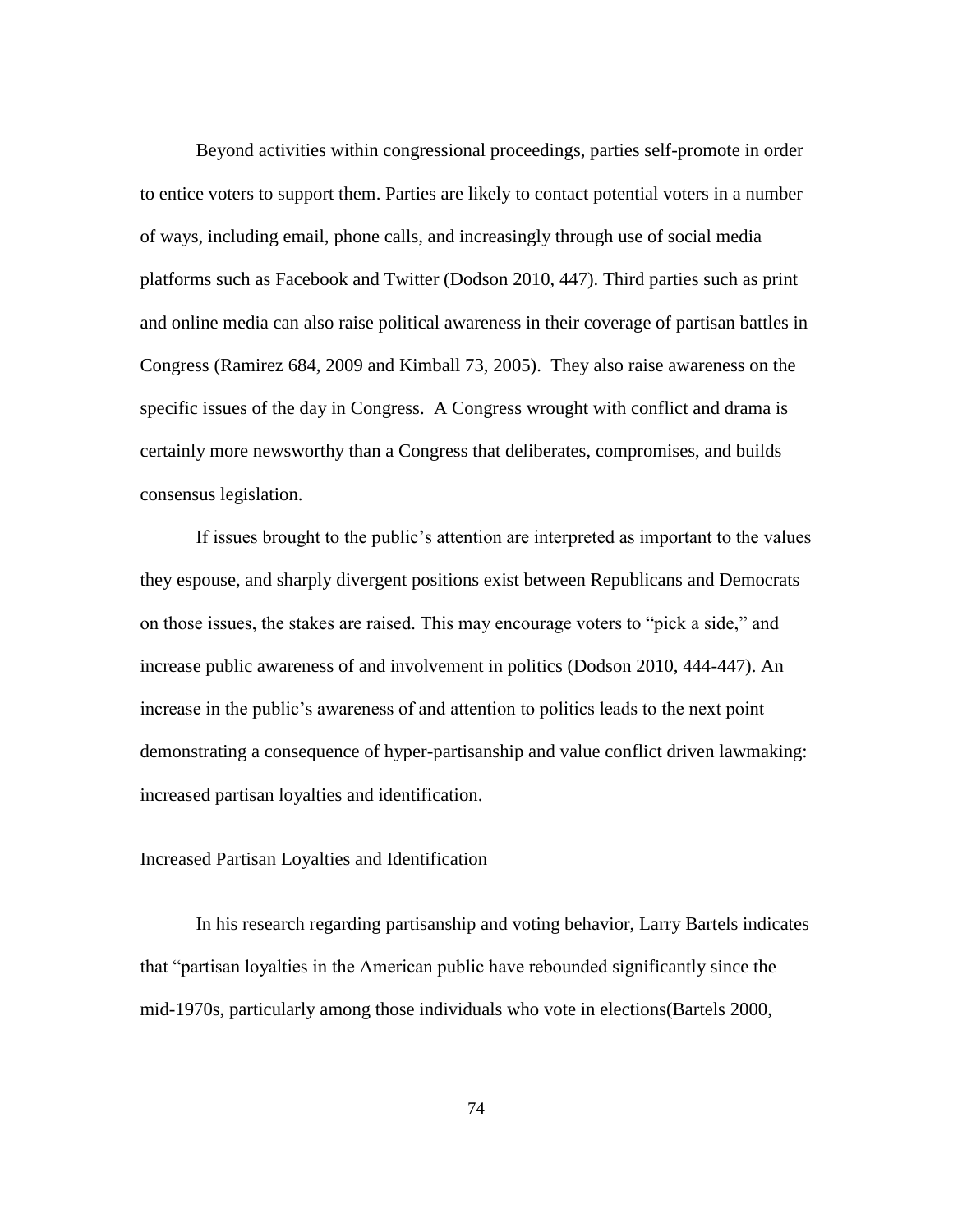$35$ ).<sup>1</sup> As previously established, conflicting values and policy positions between Democrats and Republicans prevail in Congress. The public can identify with the conflicts between parties, compare with their own value prioritization, and select a party with which to become affiliated.

A clear delineation of values between Democrats and Republicans combined with more readily available information on candidates and parties allows for less involved and politically sophisticated individuals to become knowledgeable of the political agenda and the beliefs of each party. This could motivate individuals to associate themselves with a party. In the past, learning about legislative objectives and underlying values of political parties required further investment in time and energy on the part of the citizen (Hetherington 2001, 623-642 and 629).

## Increased Voter Turnout

 $\overline{\phantom{a}}$ 

The most traditional manner in which the public can participate in the political process is by voting in elections. Eligible individuals can have a say in what values are advocated for by their Members of Congress through voting. With lines more clearly drawn between the policy priorities of each party, it would seem logical that voters would increasingly go to the polls to ensure their values are being advocated.

Statistical evidence does not presently demonstrate that increased turnout is a consistent outcome. Recent elections suggest that when either party feels it may have

<sup>&</sup>lt;sup>1</sup> Kyle Dodson, in his paper published in *Sociological Perspectives* regarding Party Polarization and the Voting Behavior concludes much of the same as Bartels. Dodson"s worked is included in "References".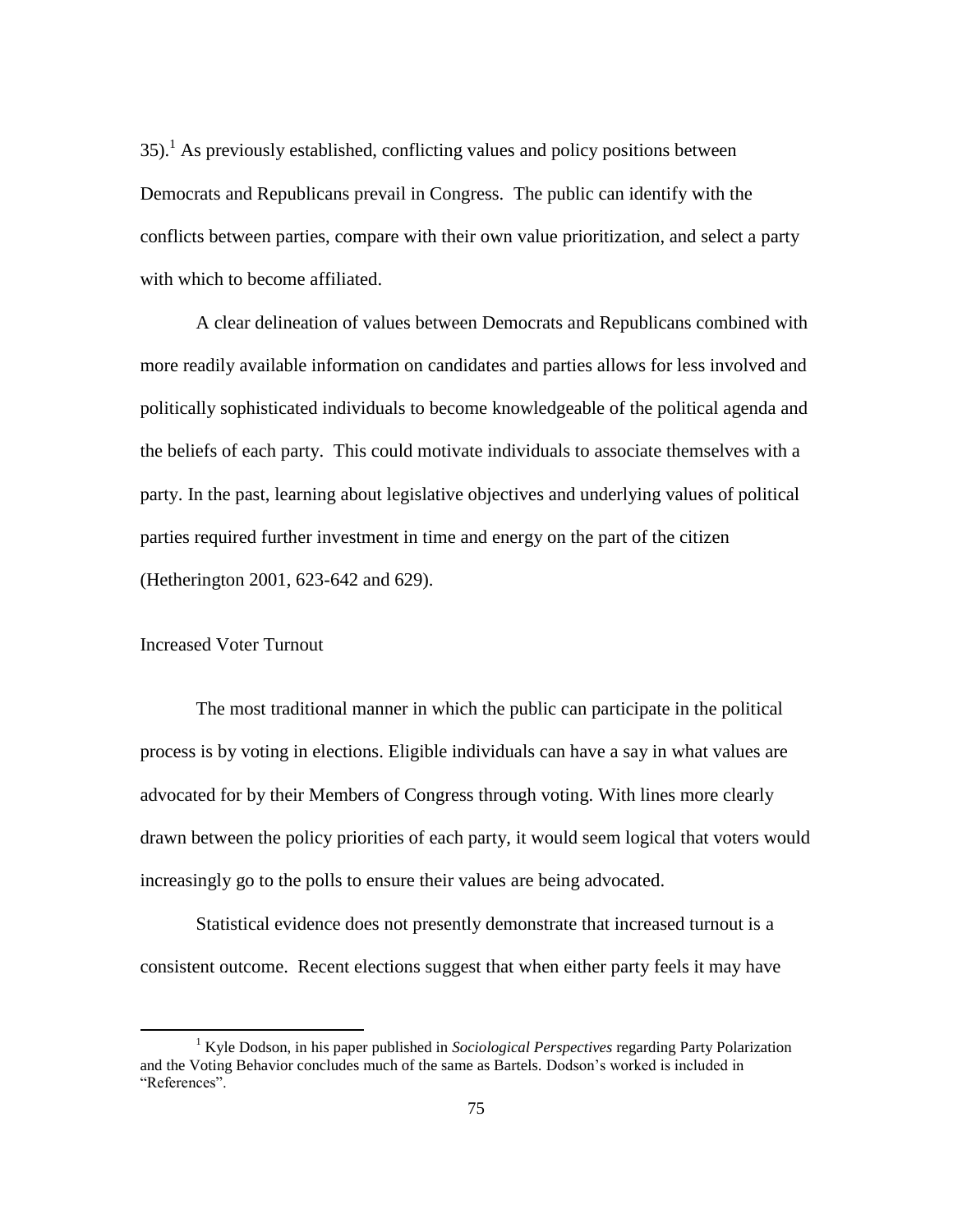something to gain, be it the Presidency or a majority in the House and/or Senate, the party"s supporters show up at the polls. For example, *Bloomberg* reported that in 2008, 9 million more Democratic voters came out to support Barack Obama for President after eight years of George W. Bush"s Republican presidency than in the previous election, whereas Republicans saw a 3 million drop in voter turnout in 2008 (Prybyla 2008). The same article reported that 130 million people voted in the election, up from 122 million when Senator John Kerry ran against President George Bush in 2004 (Prybyla, 2008). Democrats likely believed their party had a chance to ensure an Obama presidency. They turned out at the polls to help reach that goal. As a result, those same individuals largely voted for Democratic congressional candidates while at the voting booth, resulting in a strong Majority in Congress as well.

Just two years later, in the midterm congressional elections of 2010, Republicans saw an opportunity to make gains in both houses of Congress, largely as a result of dissatisfaction with the economic situation that prevailed during that period. Democrats were not nearly as motivated to vote, having secured the presidency for four years (Nichols, 2010). A study conducted by Curtis Gans of American University shortly after the election indicated that Republicans had a 2.1 % increase in turnout, whereas Democrats saw a nearly 5% drop in turnout for the midterm election (Gans 2010). The Republican base of support was likely more motivated to come out and vote for Republican candidates to serve as a counterbalance to the Democratic values being advocated for by the Obama Administration as well as the Democratic House and Senate.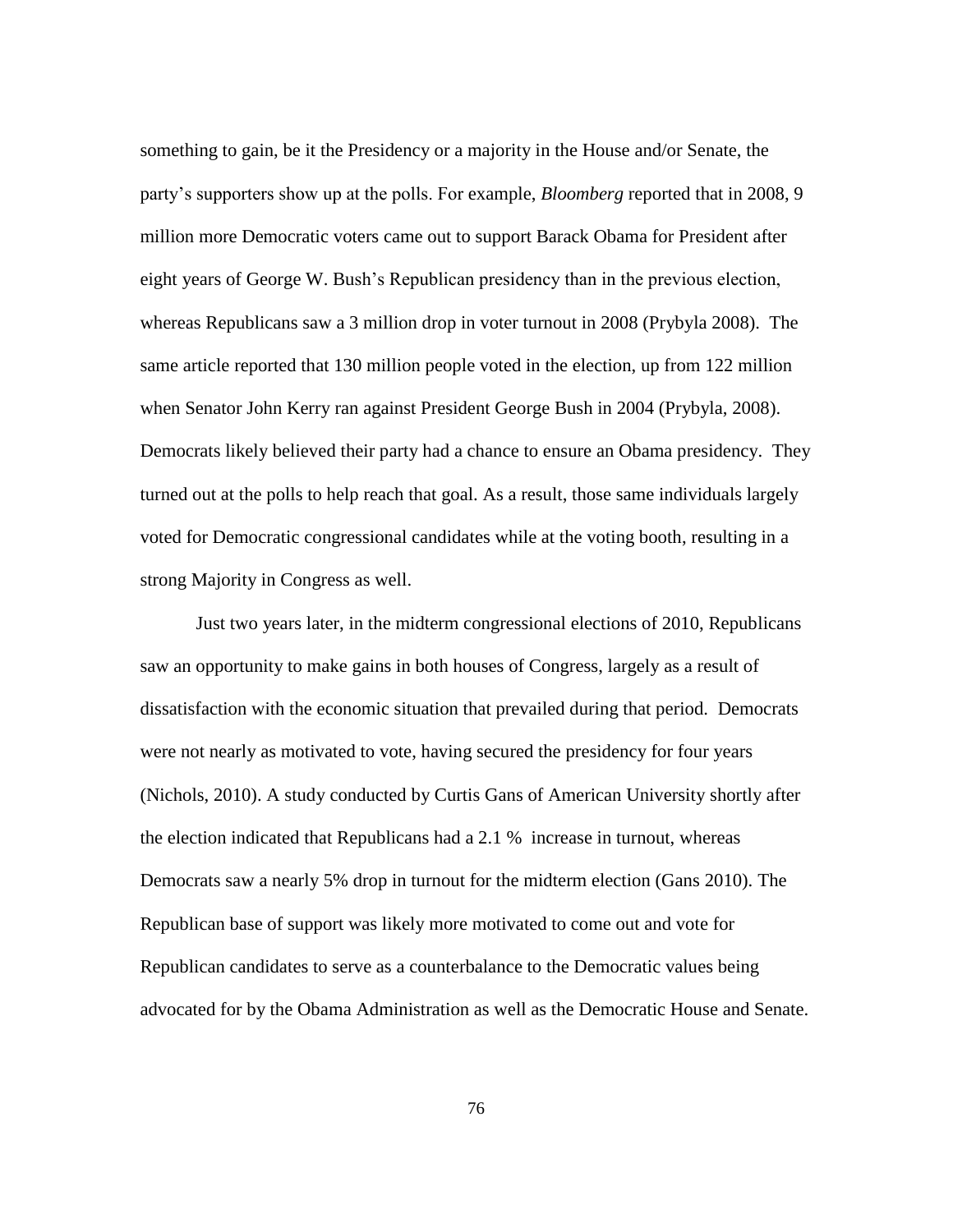Even with this modest shift in turnout, the result was a historic 63 seat gain in the House, and a 5 seat gain in the Senate.

#### **Public Opinion of Congress as an Institution**

With increased visibility of political parties, identification of individuals with a party, and voter turnout reflecting partisan motivation for participation in elections, what opinion does a more involved public hold of the hyper-partisan Congress? Research consistently indicates that the American public views partisan fighting as counterproductive to the nation"s well-being, irrespective of which side of the political spectrum they might fall. Ramirez notes in his article in the *American Journal of Political Science* on "The Dynamics of Partisan Conflict on Congressional Approval" that, "public cynicism toward government and Congress is partly a function of their dislike for partisan behavior and conflict" (Ramirez 2009, 682). His research also indicates that the American public associates partisanship with biases, rather than thoughtful evaluation of policy positions with respect to the best interest of the nation and their constituents. To that point, the public believed that political parties yield a disproportionate amount of power with Members and demand too high a loyalty from them (Ramirez 2009, 683).

After the debt ceiling debate, a poll indicated that because of the manner in which the debate and negotiation were held, overall approval ratings for the Congress reached an all-time low. As of August of 2011, the New York Times reported that congressional disapproval was at 82% (Cooper and Thee-Brendan, 2011). Additionally, in a poll jointly conducted by the *Washington Post* and *Pew Research Center,* respondents were asked to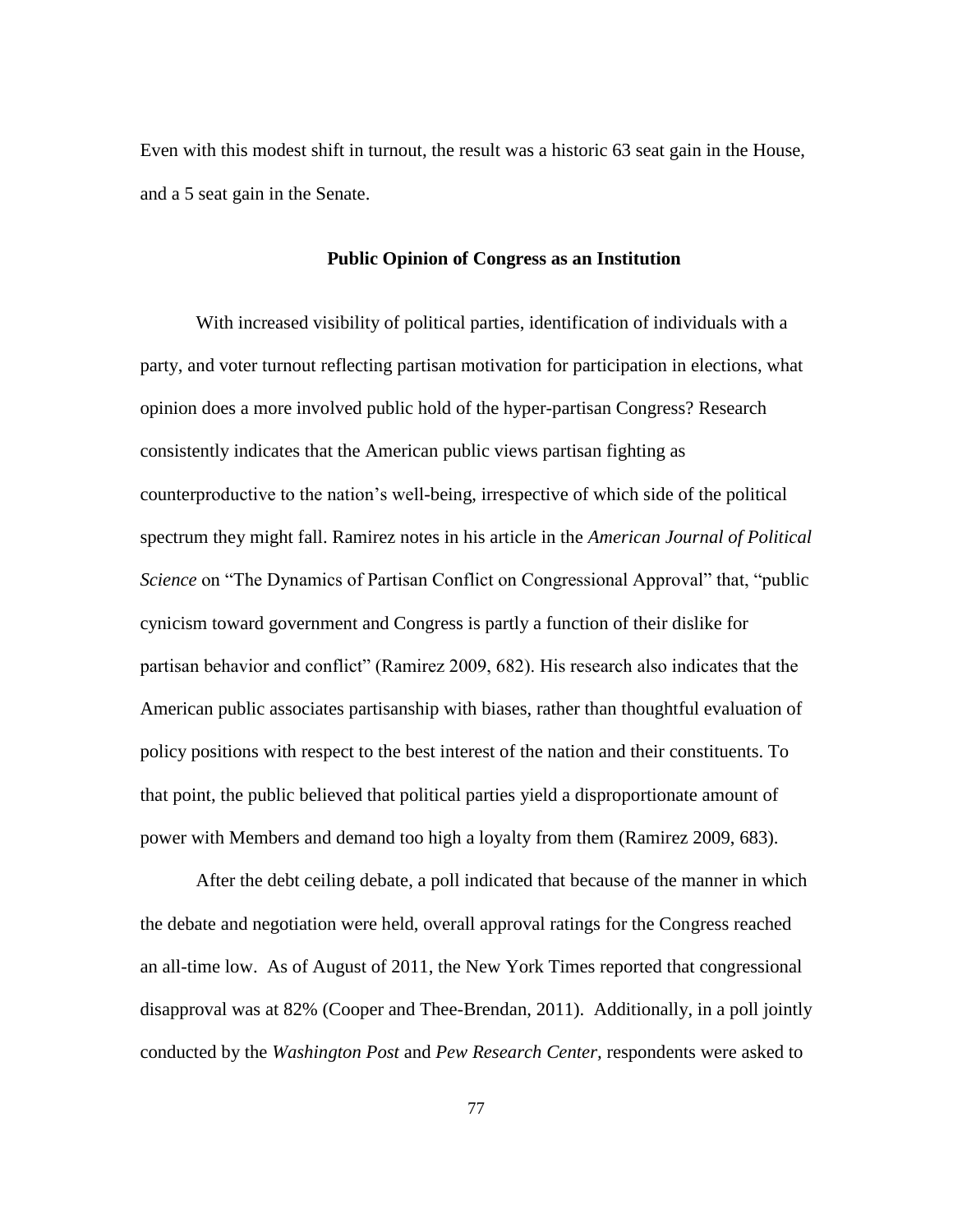use a single word to describe the debt ceiling negotiation between Democrats and Republicans. Nearly two thirds of the respondents answered with derisive words such as "ridiculous, disgusting and stupid".<sup>2</sup> Though congressional visibility has increased, and the public is more engaged in politics, Congress is a widely unpopular institution in the hyper-partisan era.

#### **Implications for the Future of Congress**

The hyper-partisan era in Congress has already yielded a reaction from the American public, and consequences have emerged. What could consequences of hyperpartisanship mean for the future of the institution, assuming hyper-partisanship remains the dominant feature of the institution?

## High Turnover

 $\overline{\phantom{a}}$ 

One logical possibility is that high turnover of the individuals making up the United States Congress may be a likely result of disenfranchisement with the institution. With low popularity, Members of Congress may not opt to run for reelection and endure a grueling campaign, spending time and money only to lose their seat or continue in a job where they are viewed as part of a dysfunctional and maligned institution. To that point, those Members who run for reelection may be increasingly "voted out" either in the primary election challenges within their own party or replaced by a member of the other

 $2$  The Washington Post-Pew Research Poll can be found at: [http://www.people](http://www.people-press.org/2011/08/01/public-sees-budget-negotiations-as-%E2%80%9Cridiculous%E2%80%9D-%E2%80%9Cdisgusting%E2%80%9D-%E2%80%9Cstupid/)[press.org/2011/08/01/public-sees-budget-negotiations-as-%E2%80%9Cridiculous%E2%80%9D-](http://www.people-press.org/2011/08/01/public-sees-budget-negotiations-as-%E2%80%9Cridiculous%E2%80%9D-%E2%80%9Cdisgusting%E2%80%9D-%E2%80%9Cstupid/) [%E2%80%9Cdisgusting%E2%80%9D-%E2%80%9Cstupid/.](http://www.people-press.org/2011/08/01/public-sees-budget-negotiations-as-%E2%80%9Cridiculous%E2%80%9D-%E2%80%9Cdisgusting%E2%80%9D-%E2%80%9Cstupid/)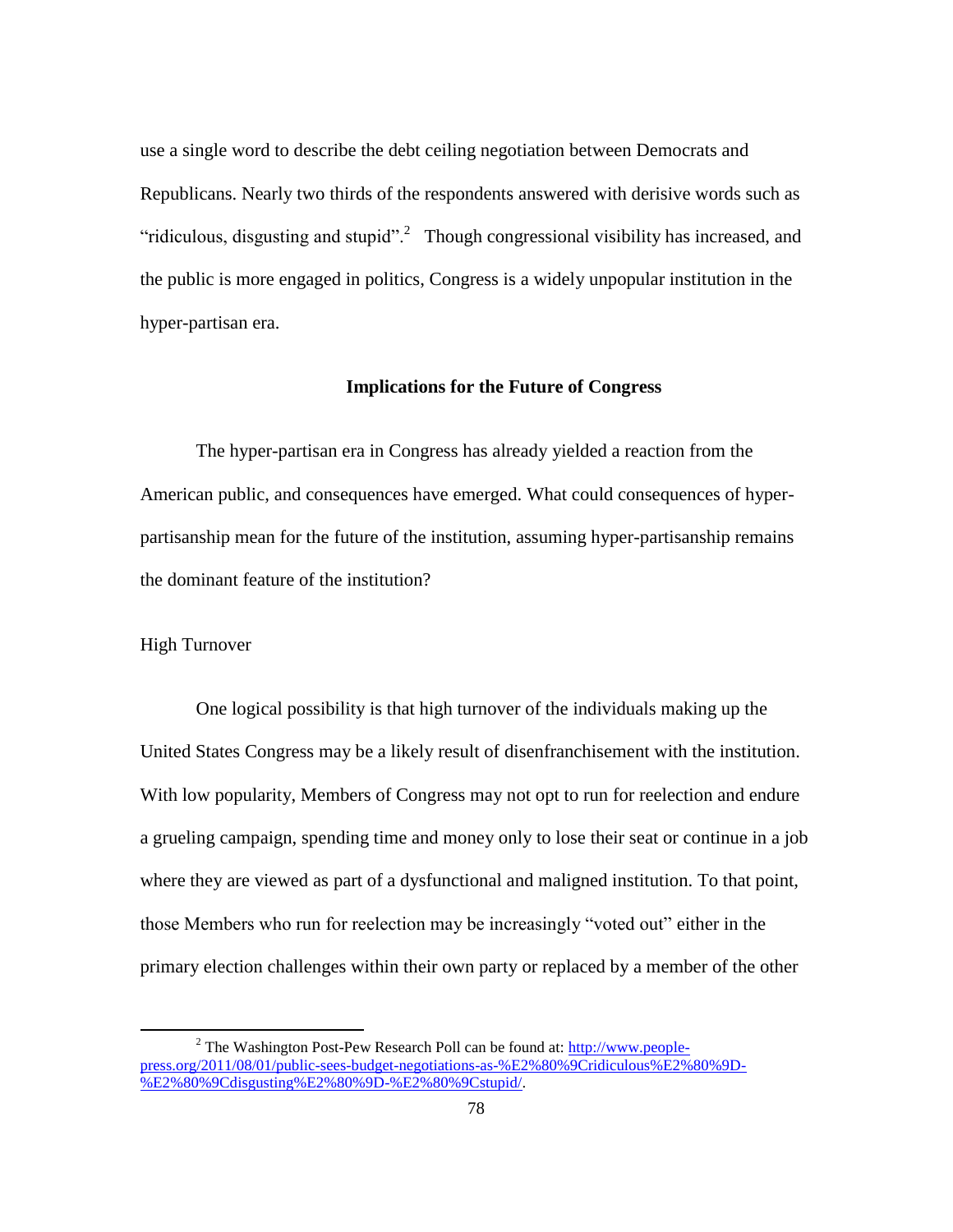party in general election. The more unpopular the Congress, the more likely voters are to seek changes to it (Ramirez 2009, 692).

One implication of high congressional turnover is a Congress in which there are few or no senior Members. With a loss of senior Members, who have been part of the Congress for a significant period of time, there would be a loss of institutional knowledge. This would certainly impact the manner in which Congress functions, as deference is given to senior Members of each party in terms of leading congressional committees and designating other positions of importance within the institution. Senior Members are also legislative experts on subject matter related to their Committee assignments and constituents. While new Members may come from different backgrounds, careers, and experience, few come to Congress possessing expertise in the workings of the Congress itself, nor in the legislation they must consider and vote on.

From another perspective, a constant replacing of Members of Congress could bring fresh perspectives and ideas to an institution that has clearly become dysfunctional. While new ideas may permeate a consistently "freshman" or Junior Congress, certainly legislative expertise and institutional knowledge that is ostensibly of value would be lost as a result. Diverse experience is certainly desirable in an institution as diverse as Congress. This helps provide new perspectives on issues. However, if the all senior Members are removed from the institution as a reaction to hyper-partisanship, who would bring a Congress of new Members "up to speed?" Certainly the institution would change significantly given this situation.

79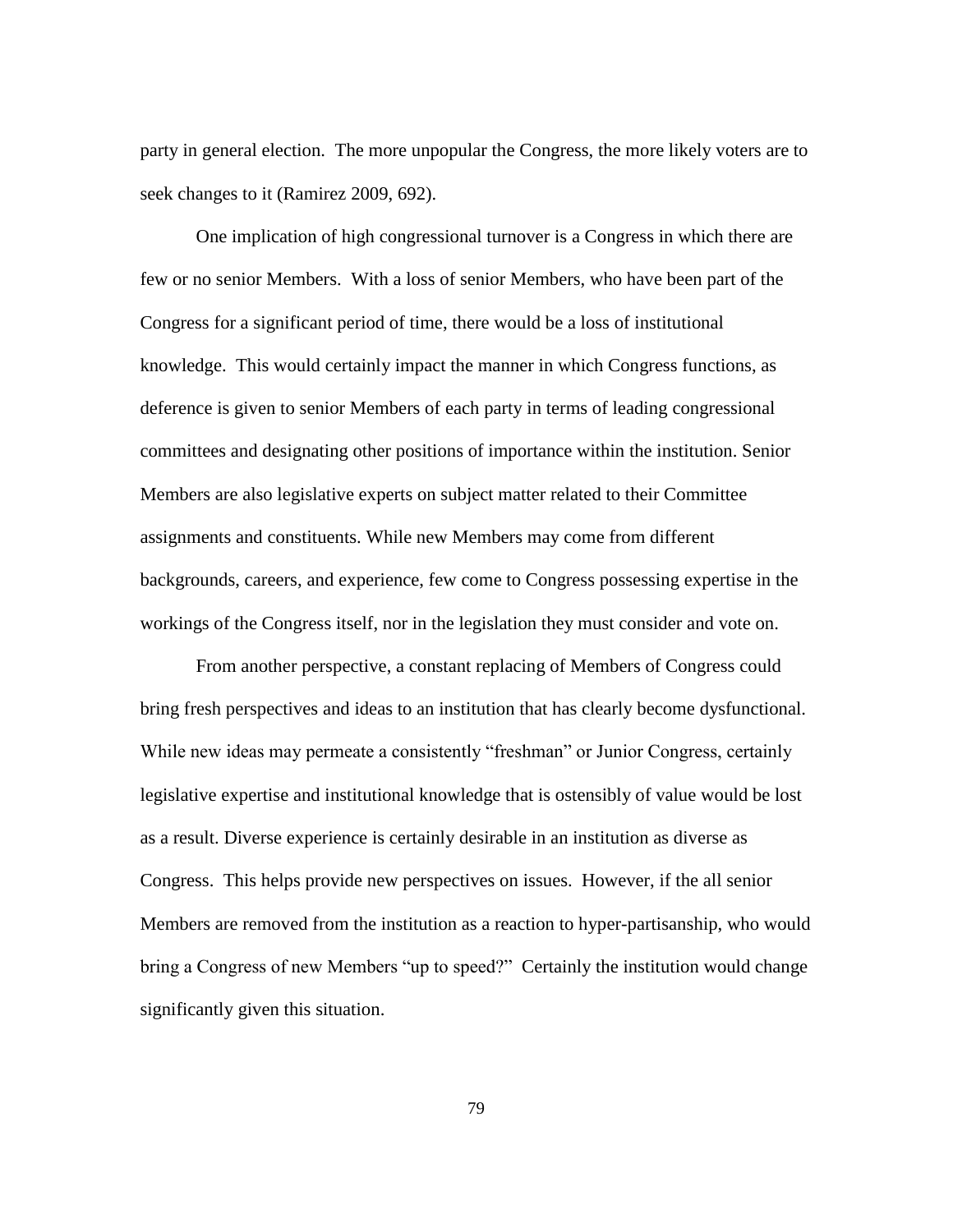The End of the Two-Party System

Another possibility for the future of congressional politics is the emergence of alternatives to the two-party system. As Democrats and Republicans are increasingly extreme in their positions and value-representation, less people may identify with one party or the other. If increased political cognizance and desire for participation continues, individuals finding themselves without a party to identify their own values with may seek other options for representation in the legislature. When parties are as divided and polarized as they are on the current hyper-partisan state, it is unlikely that every citizen will fall within one of the two categories provided by the current system. This combined with the knowledge that neither side will compromise on their positions to provide for legislation that represents a cross section of values lessens the impetus to choose one of the two dominant political parties with which to affiliate. There is a possibility that additional parties or political affiliations may emerge. This is already occurring in several ways.

First, the Tea Party movement emerged around the 2008 presidential and congressional elections. As noted on one of the Tea Party websites<sup>3</sup>, the Tea Party favors an extremely hands off government, devoted to cutting spending and reducing the deficit by what others may consider drastic means (Brill 2011). In the 2008 election, the Tea Party was an affiliate of the Republican Party. However, unlike more traditional Republicans, they do not favor a traditional capitalist society in which free market principles rule and allow for a wide gap between the rich and the poor. In the 2010

 $\overline{\phantom{a}}$ 

<sup>3</sup> www.teapartypatriots.org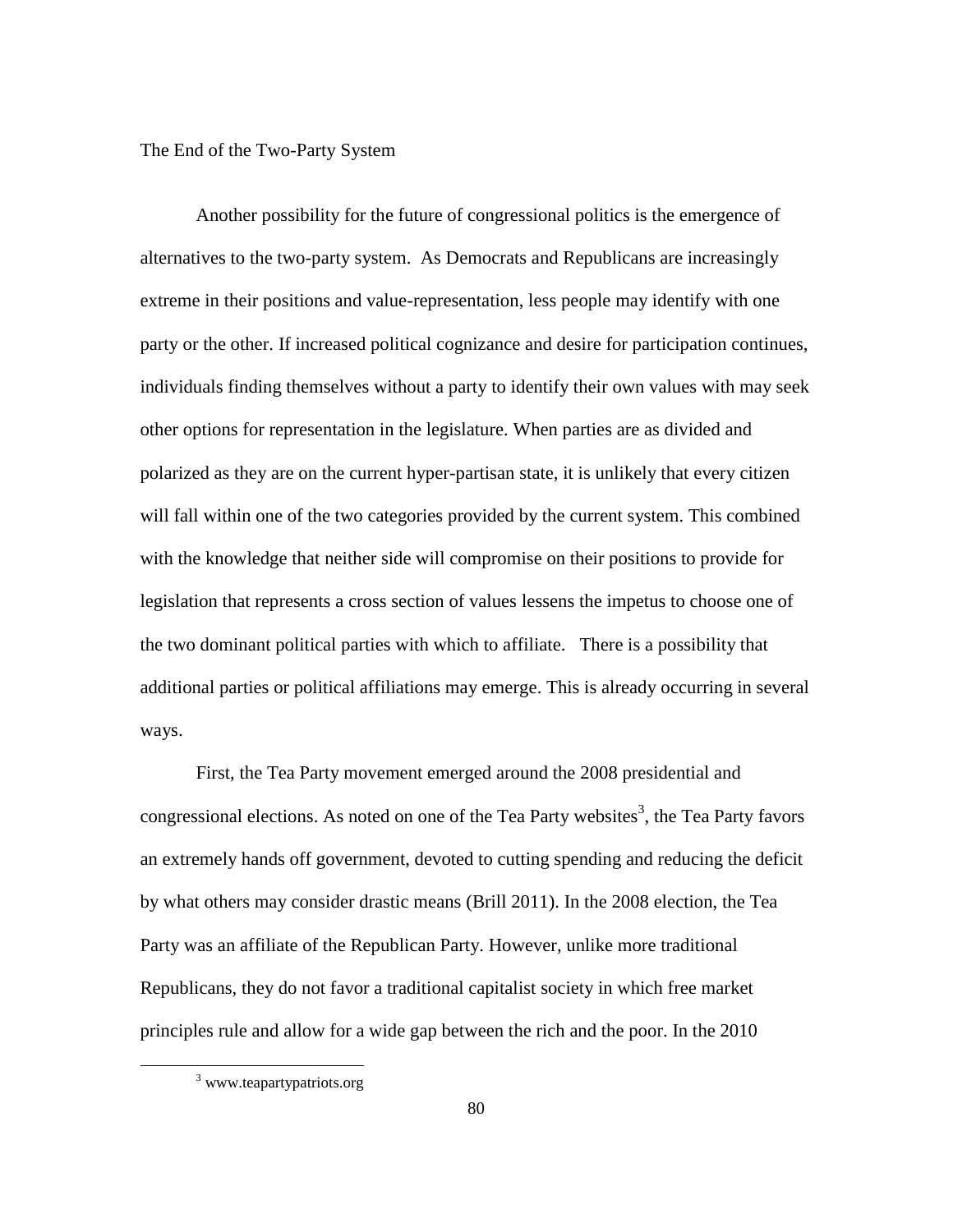election, a number of Republican candidates who affiliated themselves with the Tea Party were elected to Congress. As the 2012 presidential election approaches, Michelle Bachman (R-MN), a member of the House of Representatives and Tea Party-supported candidate, is running for the Republican nomination. The Tea Party is not expected to have its candidate receive the Republican nomination. This new faction of the Republican Party has emerged and has become prevalent in a short number of years. As Tea Party members continue to be divided with the Republican party-line, they could decide to officially break off into their own third party.

Even more parties could emerge as hyper-partisanship between the two parties continues and approval ratings remain low. Though not a political figure in the traditional sense, television personality Jon Stewart sponsored a rally in Washington DC in October of 2010.  $T<sub>1</sub><sup>4</sup>$  he so-called "Rally to Restore Sanity" was a mockery of some of the conservative rallies that had taken place that same year. 5 The message of the rally was essentially that politics, and the media coverage of them, had gotten completely out of control and out of touch with the average citizen. Stewart asserted in remarks made at the rally that most citizens are not rabid partisans who fear and vilify people with views different than their own.<sup>6</sup> Estimates of attendance were at  $250,000$  people, as reported by the *Huffington Post*, citing CBS news as a source. Both the emergence of the Tea Party

 $\overline{a}$ 

<sup>4</sup> Jon Stewart is the host of "The Daily Show", a program on *Comedy Central* that frequently satirizes American politics and media coverage of it.

<sup>&</sup>lt;sup>5</sup> Particularly, Conservative media personality Glenn Beck held a "Rally to Restore Honor" on the Washington Mall earlier in the year that was the subject of Jon Stewart's derision.

 $6$  Stewart's remarks at the rally can be viewed at: http://www.comedycentral.com/videos/index.jhtml?videoId=363864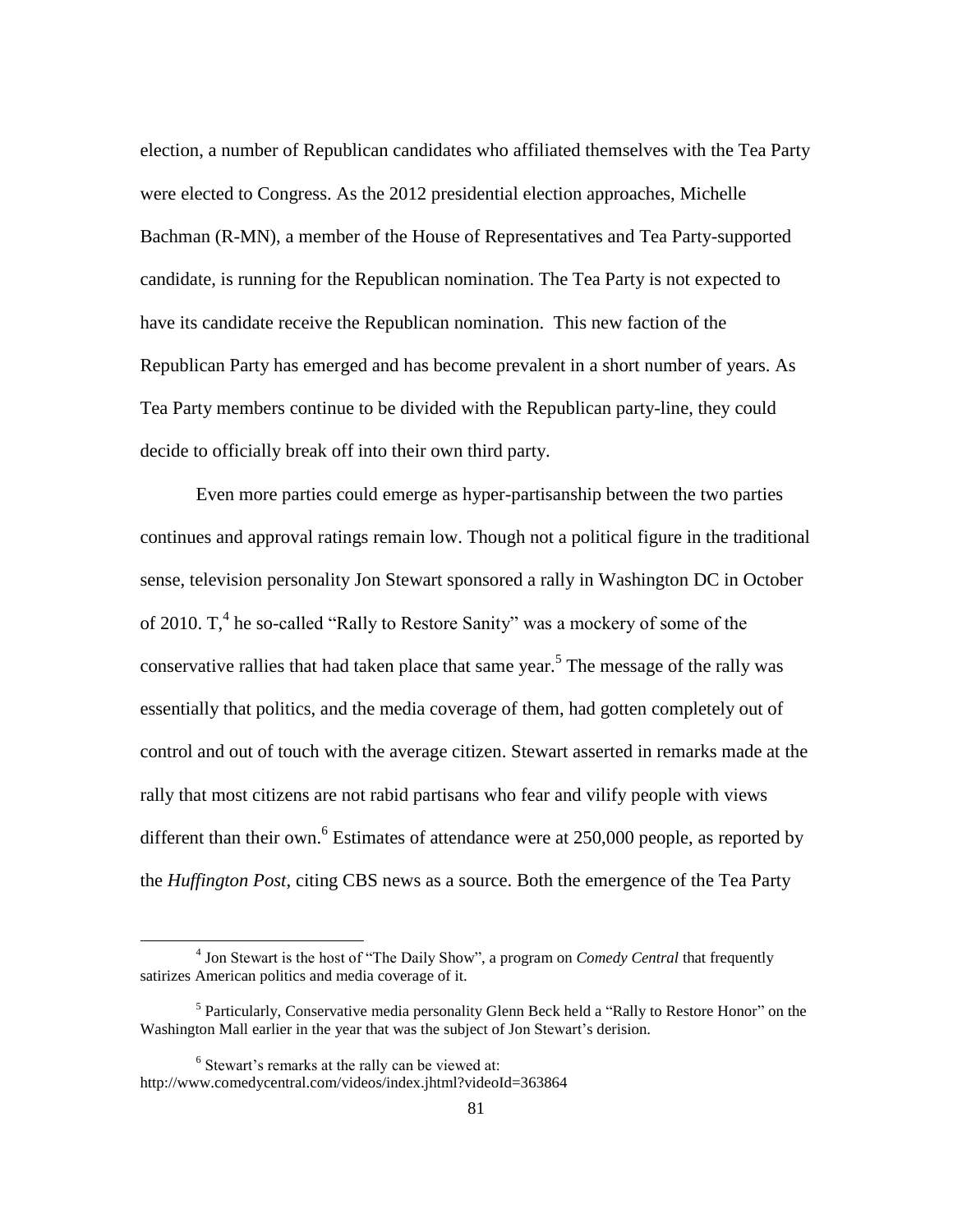and the wide attendance for the Stewart rally demonstrate that a considerable segment of the population do not fit into the hyper-partisan two-party model.

Campaign contributions are another manner in which people may increasingly exhibit dissatisfaction with the hyper-partisan Congress. In an article published by the *Financial Times* in 2011, it was reported that the CEO of Caterpillar, which according to its website is a "manufacturer of construction and mining equipment, diesel and natural gas engines, industrial gas turbines, and a wide offering of related services," led a campaign to withhold reelection funds from corporate political action committees and individual campaign contributions from industry leaders due to frustrations with the "widening gap between Republicans and Democrats" and their inability to agree on debt reduction measures. Caterpillar is an extremely significant entity in the American manufacturing sector. Over 100 business leaders joined the campaign, including Duncan Niederauer of NYSE Euronext, Walter Robb of Whole Foods, and Myron Ullman of JC Penney. While the focus was on the debt reduction negotiation, this particular campaign also cited fear that consensus would not be reached on trade agreements and measures to build infrastructure in the United States. Fear among business elites is that Congress will not be able to pass legislation critical to the U.S. economy due to the uncompromising values of the hyper-partisan Congress (Weitzman, 2011). If this trend continues, the impact to congressional campaign funding could be significant.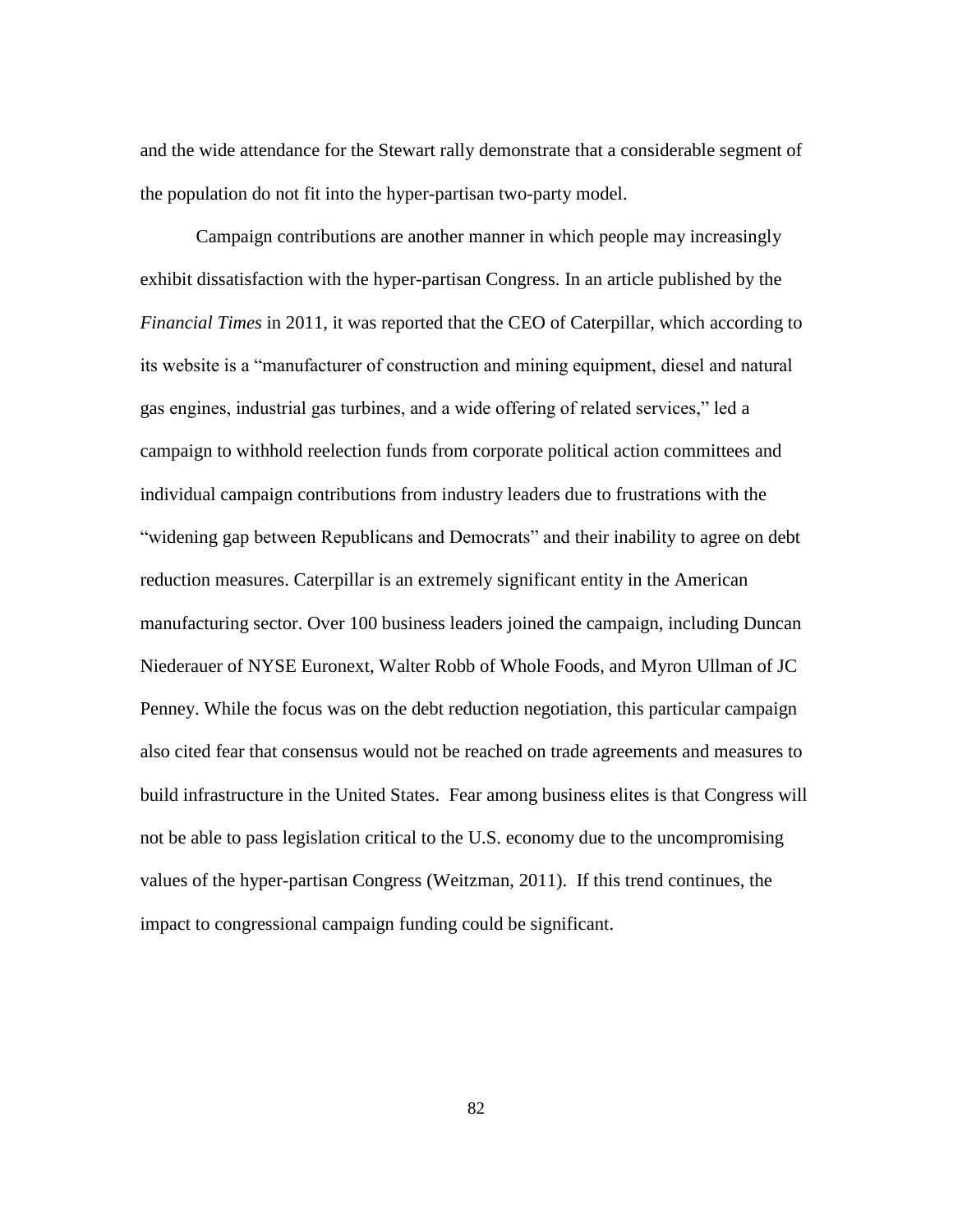## Conclusion and Final Thoughts

The hyper-partisan Congress has not gone unnoticed by the public. Increased partisan affiliation, partisan voting, and historical disapproval ratings of Congress and its conduct make this clear. Reactions to hyper-partisanship have begun, and barring a change in the status quo, will likely continue. High turnover in Congress with few senior Members increasingly becomes possible as the public continues its disenfranchisement with the institutions. Campaign finance could evolve as a tool to decrease hyperpartisanship as demonstrated by the effort undertaken by American business elites. Finally, the emergence of alternative political affiliations by the public have begun and have been successful. The end of the two-party system for a more parliamentary system could be the long term result of hyper-partisanship.

It is important to note that hyper-partisanship would not garner such a reaction from the public if its values were not such a significant component of human nature. As examined throughout this work, values are a critical component to society, and as such, play an integral role in the governance of nations. Events and periods of time throughout American history have brought us to the present, in which polarized values are associated with Democrats and Republicans. These values are largely uncompromising within the legislative process, and individuals and their value systems are increasingly unlikely to mesh completely with Republican or Democratic values given their inflexibility.

Though the "hyper-partisan" era has been in place just over a decade, reactions to it are increasingly emerging. Hyper-partisanship"s hold on the Congress is likely to either slacken in response to a dissatisfied public, or the two-party system that has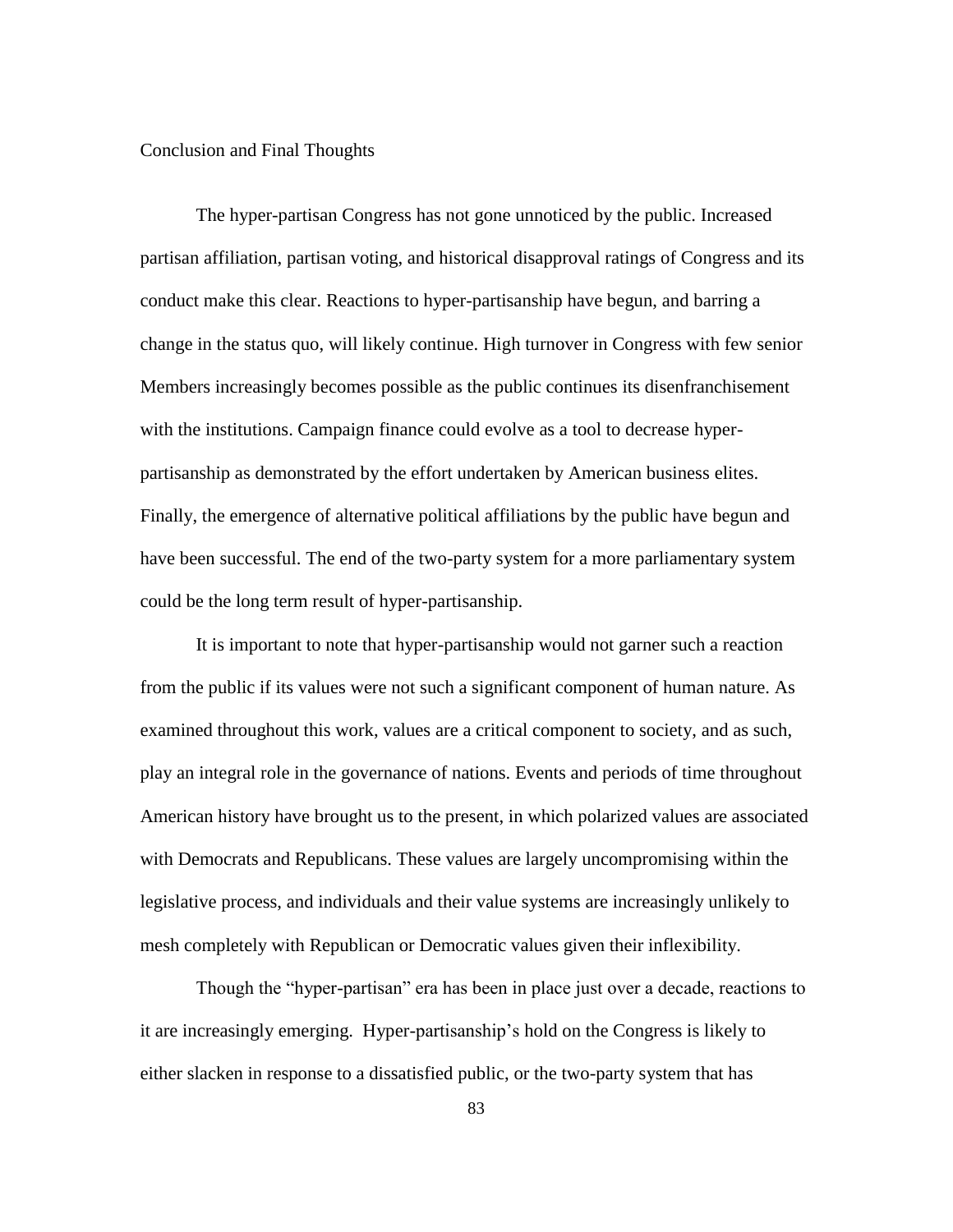dominated American politics for hundreds or years may be altered in favor of a system in which a broader range of value priorities are represented in Congress.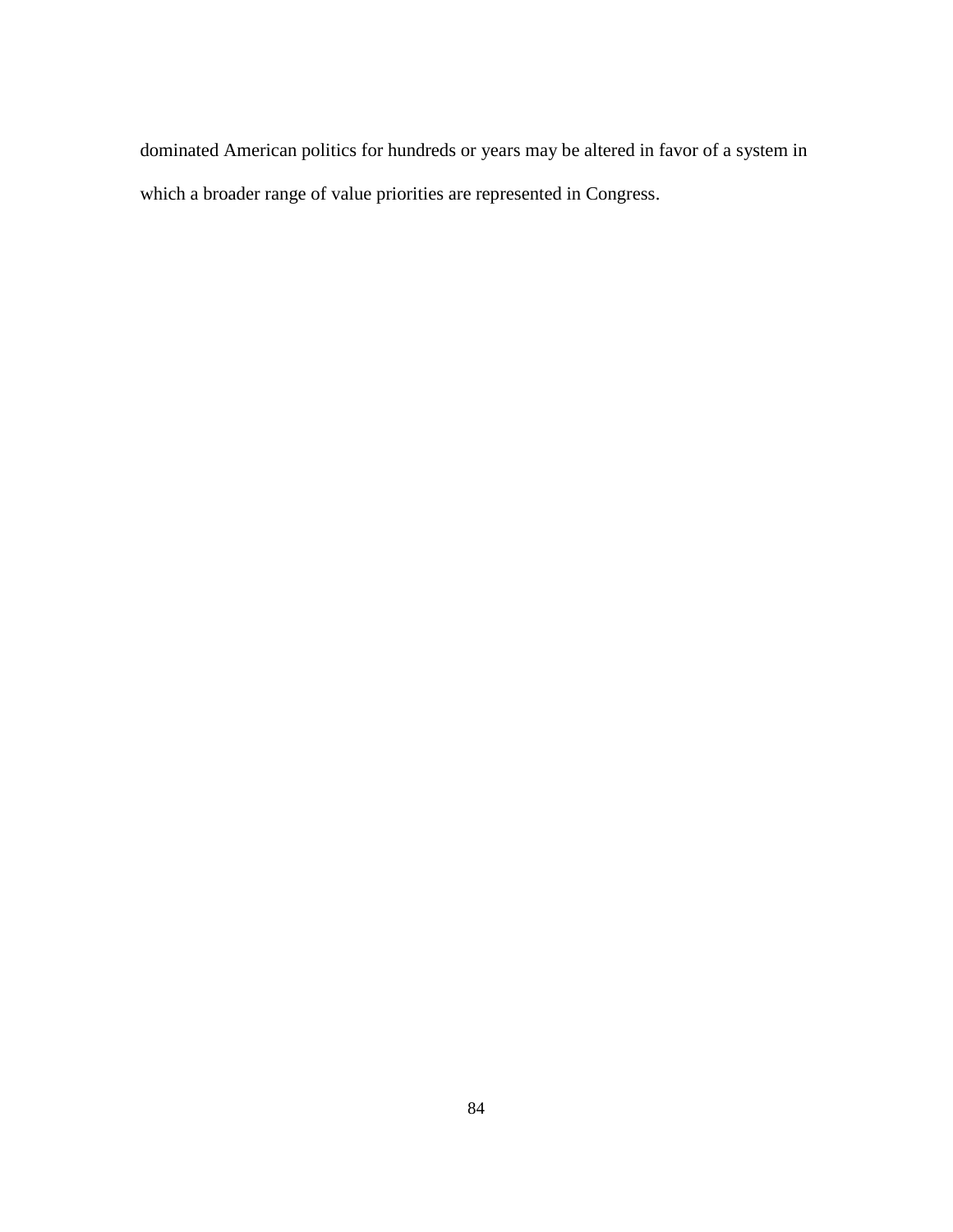#### REFERENCE LIST

Avlon, John. 2011. Newt Gingrich: From GOP Intellectual to Pandering Hyper-Partisan. March 4. [http://www.thedailybeast.com/articles/2011/03/04/newt-gingrich-from-gop](http://www.thedailybeast.com/articles/2011/03/04/newt-gingrich-from-gop-intellectual-to-pandering-partisan.html)[intellectual-to-pandering-partisan.html](http://www.thedailybeast.com/articles/2011/03/04/newt-gingrich-from-gop-intellectual-to-pandering-partisan.html) (accessed September 30, 2011).

Baldwin, Neil. 2005. *The American Revelation.* New York: St. Martin"s Press.

Banfield, Edward. 1991. *Here the People Rule.* Washington D.C.: A.E.I. Press.

- Barnes, Bart. 1998. Barry Goldwater, GOP Hero, Dies. *Washington Post.* May 30. <http://www.washingtonpost.com/wp-srv/politics/daily/may98/goldwater30.htm> (accessed September 6, 2011).
- Barr, Andy. 2008 Turnout Shatters all Records. *Politico.* November 5.
- Bartels, Larry. 2000. Partisanship and Voting Behavior, 1952-1996. *American Journal of Political Science* 44, no 1 (January): 35-50.
- BBC News. 2011. The U.S. Debt Deal: A Simple Guide. August 2. <http://www.bbc.co.uk/news/business-14371097> (accessed October 5, 2011).
- Becker, Bernie. 2010. Vote Ratings Show Partisan Divide. *New York Times: The Caucus.*  February 26. [http://thecaucus.blogs.nytimes.com/2010/02/26/vote-ratings-show-partisan](http://thecaucus.blogs.nytimes.com/2010/02/26/vote-ratings-show-partisan-divide)[divide](http://thecaucus.blogs.nytimes.com/2010/02/26/vote-ratings-show-partisan-divide) (accessed on January 31, 2011).
- Bond, John, and Richard Fleisher. 2004. The Shrinking Middle in the US Congress. *British Journal of Political Science* 34, no 3 (July): 429-451.
- Boyd, Roddy. 2008. The Last Days of Bear Stearns. *CNN.com.* March 31. [http://money.cnn.com/2008/03/28/magazines/fortune/boyd\\_bear.fortune/](http://money.cnn.com/2008/03/28/magazines/fortune/boyd_bear.fortune/) (accessed February 1, 2011).
- Brill, Alex. 2011. Reform, Don"t Raise, The Debt Limit. *Forbes.* January 19, 2011. [http://www.forbes.com/2011/01/19/debt-limit-economy-treasury-opinions-contributors](http://www.forbes.com/2011/01/19/debt-limit-economy-treasury-opinions-contributors-alex-)[alex-b](http://www.forbes.com/2011/01/19/debt-limit-economy-treasury-opinions-contributors-alex-)rill.html (accessed October 15, 2011).
- Brownstein, Ronald. 2009. The Parliamentary Challenge: Legislators Face Enveloping Pressure to Stand with Their Side on Every Major Issue. *National Journal Daily.* September 12.
- Burstein, Andrew, and Nancy Isenberg. 2011. What They Really Mean by "American Exceptionalism" *salon.com.* April 8. [http://www.salon.com/2011/04/08/obama\\_american\\_exceptionalism/](http://www.salon.com/2011/04/08/obama_american_exceptionalism/) (accessed on April 11, 2011)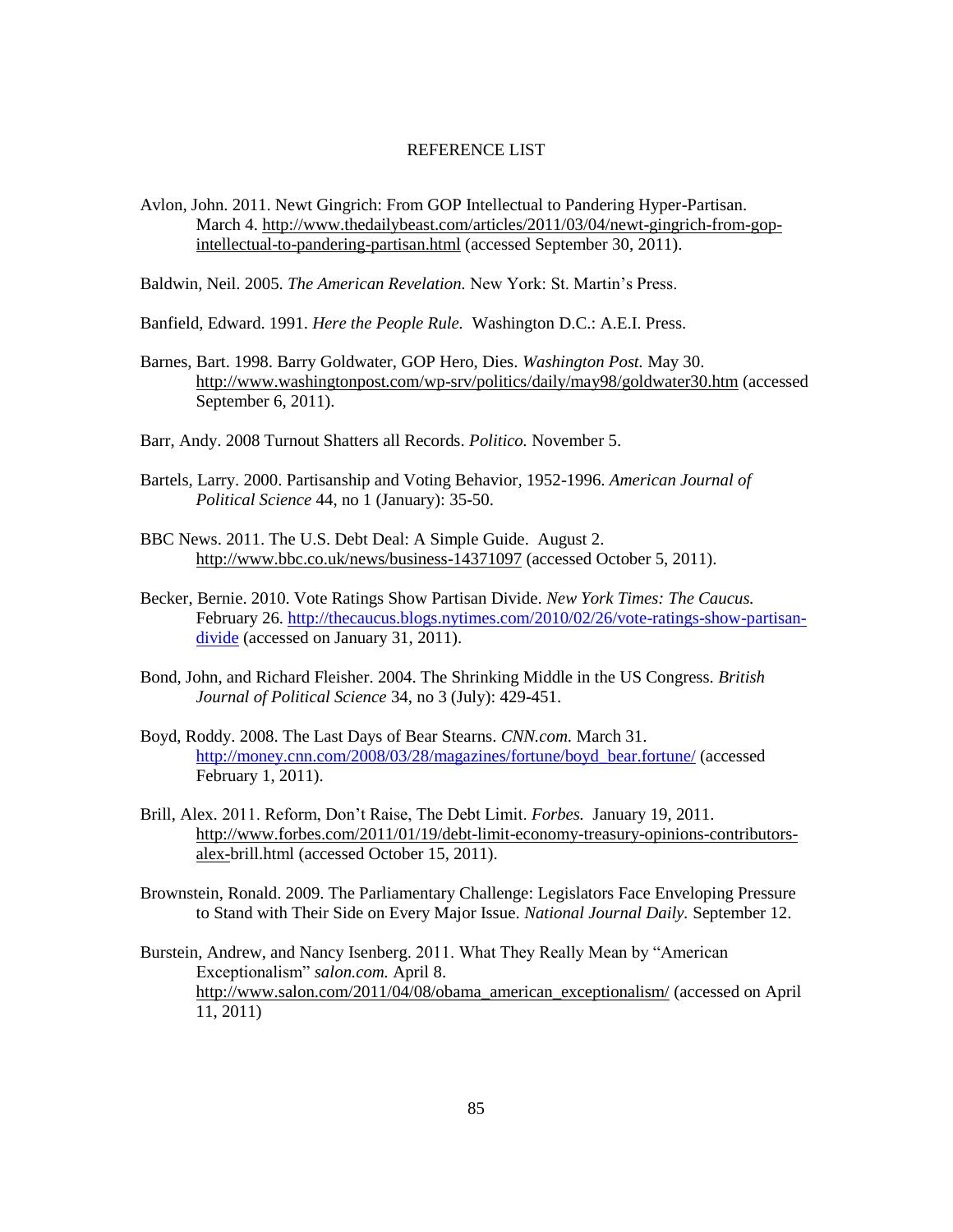- Cain, Herman. 2011. In Defense of American Exceptionalism. *The American Spectator*. March 3.<http://spectator.org/archives/2011/03/03/in-defense-of-american-excepti> (accessed April 11, 2011).
- Castle, David S. 1990. Goldwater's Presidential Candidacy and Political Realignment. *Presidential Studies Quarterly* 20*,* no. 1 (Winter): 103-110.
- Cho, David, Neil Irwin, and Carrie Johnson. 2008. Long Fight Ahead for Treasury Blueprint. *Washington Post*, March 30.
- Claassen, Ryan L, and Benjamin Highton. 2009. Policy Polarization among party Elites and the Significance of Political Awereness in the Mass Public*. Political Research Quarterly* 62, no. 3 (September): 538-551.
- Cohen, Peter, and Andy Leonatti. 2010. Dems Look for Big Win Conference, Then Fireworks. *National Journal Daily*. June 28.
- Cooper, Michael, and Megan Thee-Brenan. 2011. Disapproval Rate for Congress at Record 82% After Debt Talks. *New York Times*. August 4.
- Cox, Gary, and Mathew McCubbins. 2005. *Setting the Agenda: Responsible Party Government in the U.S. House of Representatives*. Cambridge: Cambridge University Press.
- Crespi, Irving. 1965. The Structural Basis for Right-Wing Conservatism: The Goldwater Case. *The Public Opinion Quarterly* 29, no. 4 (Winter): 523-543.
- Dodson, Kyle. 2010. The Return of the American Voter? Party Polarization and Voting Behavior, 1988-2004. *Sociological Perspectives* 53, no. 3 (Fall): 443-449.
- Ferling, John. 2004. *Adams vs. Jefferson: The Tumultuous Election of 1800*. Oxford University Press: New York.
- Friedman, Dan, and Billy House. 2010. Dems, GOP Fight War of Words at Home*. National Journal.* June 1.
- Friedman, Dan. 2010. Durbin, Schumer Traveled Different Paths on *Finance* Bill. *National Journal Daily.* May 27.
- Friedman, Milton. 2009. *Capitalism and Freedom: Fortieth Anniversary Edition.* Chicago, Illinois: University of Chicago Press.
- Gans, Curtis. 2010. Huge GOP Victory Comes Amid Minor Turnout Increase. *American University.* November [http://www.american.edu/media/news/20101104\\_Huge\\_GOP\\_Victory\\_Comes\\_Amid\\_Mi](http://www.american.edu/media/news/20101104_Huge_GOP_Victory_Comes_Amid_Minor_Turnout_Increase.cfm) [nor\\_Turnout\\_Increase.cfm](http://www.american.edu/media/news/20101104_Huge_GOP_Victory_Comes_Amid_Minor_Turnout_Increase.cfm) (accessed October 23, 2011).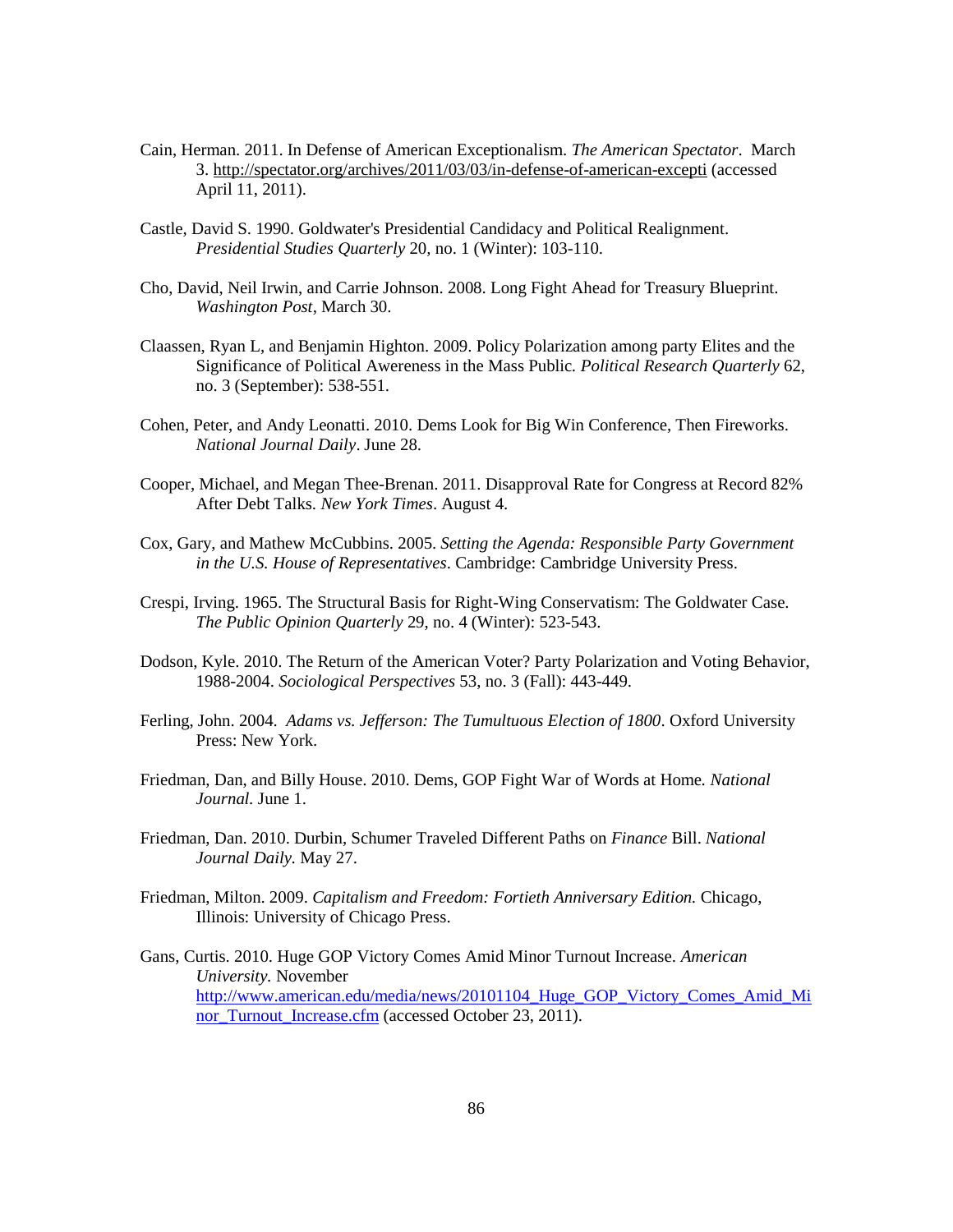- Gillespie, Edward, and Robert Schellhas, ed. 1994. *Contract with America: The Bold Plan by Rep Newt Gingrich, Rep Dick Armey, and the House Republicans to Change the Nation*. Republican National Committee: Washington, DC
- Gillon, Steven M. 2008. *The Pact: Bill Clinton, Newt Gingrich, and the Rivalry that Defined a Generation.* Oxford University Press: New York.
- Gingrich, Newt. 1984. *Window of Opportunity*. New York: Tor Books.
- Goldfarb, Zachary. 2011. Deadline to Raise U.S. Debt Ceiling Pushed to Aug. 2, Geithner Says. *Washington Post*. May 2.
- ------. 2011. S&P Downgrades U.S. credit rating for the first time. *Washington Post.* August 6.
- Goldmacher, Shane. Debt deal done, but public sours on Congress. August 5, 2011. Los Angeles **Times**
- Herszenhorn, Robert, and Robert Pear. 2010. Health Vote is Done, but Partisan Debate Rages On. *New York Times.* March 22.
- Hetherington, Marc J. 2001. Resurgent Mass Partisanship: The Role of Elite Polarization. *The American Political Science Review* 95, no 3. (September): 619-631.
- Hirsch, Abraham, and Neil de Marchi. 1990. *Milton Friedman: Economics in Theory and Practice.* Ann Arbor: University of Michigan Press.
- Hulse, Carl. 2010. Senate Confirms Kagen in Partisan. *New York Times*. August 5.
- Hunt, Terence. 2008. Obama Blames Wall Street Crisis on Republican Policy. *Breitbart*, September 15. [http://www.breitbart.com/article.php?id=D9374EMO0&show\\_article=1](http://www.breitbart.com/article.php?id=D9374EMO0&show_article=1) (accessed September 10, 2011).
- International Business News. 2011. Disapproval of U.S. Congress Hits Record High: Poll. August 5. [http://www.ibtimes.com/articles/192858/20110805/u-s-congress-disapproval](http://www.ibtimes.com/articles/192858/20110805/u-s-congress-disapproval-record-high-poll-republicans-democrats-president-obama-ny-times-cbs-news-su.htm)[record-high-poll-republicans-democrats-president-obama-ny-times-cbs-news-su.htm](http://www.ibtimes.com/articles/192858/20110805/u-s-congress-disapproval-record-high-poll-republicans-democrats-president-obama-ny-times-cbs-news-su.htm) (accessed October 3, 2011).
- Jones, Charles O. 1999. *Clinton and Congress 1993-1996: Risk, Restoration and Reelection.* University of Oklahoma Press: Norman.
- Kane, Paul. 2010. Senate Poised to Confirm Kagan this Week. *Washington Post.* August 4. [http://www.washingtonpost.com/wp-srv/package/supremecourt/2010candidates/elena](http://www.washingtonpost.com/wp-srv/package/supremecourt/2010candidates/elena-kagan.html)[kagan.html](http://www.washingtonpost.com/wp-srv/package/supremecourt/2010candidates/elena-kagan.html) (Accessed July 20, 2011).
- Kimball, David. 2005. Priming Partisan Evaluations of Congress. *Legislative Studies Quarterly* 30, no. 1 (February): 63-84.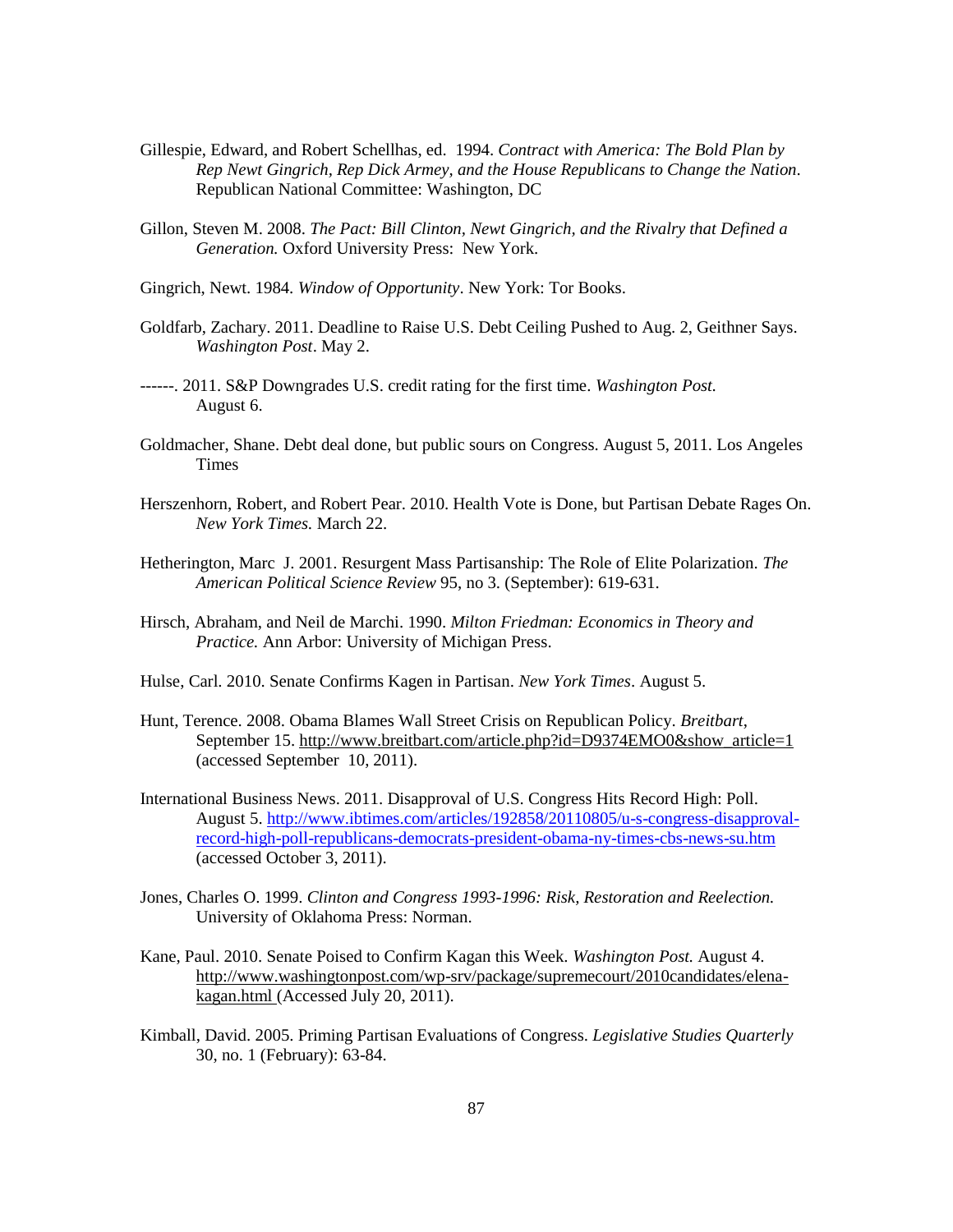- Lajara Hoffman, Melissa. 2008. Proposed Treasury "Blueprint" Would Restructure Regulation 6- 1-2008 *The Trusted Professional.* June 11. <http://www.nysscpa.org/trustedprof/608/tp1.htm> (accessed February 1, 2011).
- Leube, Kurt, ed. 1987. *The Essence of Friedman.* Stanford CA: Hoover Institution Press
- Lowi, Theodore, and Joseph Romance. 1998. *A Republic of Parties? Debating the Two-Party System.* Lanham, Maryland: Rowman and Littlefield Publishers.
- Mann, Thomas, and Norman Orenstein. 2006. *The Broken Branch*. New York: Oxford University Press.
- McCarty, Nolan, Keith Poole, and Howard Rosenthal. 2006. *Polarized America: The Dance of Ideology and Unequal Riches.* Cambridge, Massachusetts: The MIT Press.
- McGrane, Victoria. 2009. Senators to Pair Up on Financial Reform. *Politico.* November 24.
- -----. 2011. Senate GOP Leaders: Repeal Dodd-Frank. *Wall Street Journal.* April 1. <http://blogs.wsj.com/washwire/2011/04/01/senate-gop-leaders-repeal-dodd-frank/> (accessed September 26, 2011).
- Meinke, Scott R. 2009. Presentation of Partisanship: Constituency Connections and Partisan Congressional Activity. *Social Science Quarterly* 90, no 4. (December): 855-867.
- Mill, John Stewart. 2010. *On Liberty and Other Writings.* New York, NY: Classic Books International.
- Montopoli, Brian. 2011. Tea Party Supporters: Who Are They and What Do They Believe. *CBS News.* January 31. [http://www.cbsnews.com/8301-503544\\_162-20002529-503544.html](http://www.cbsnews.com/8301-503544_162-20002529-503544.html) (accessed August 29, 2011).
- Muskal, Michael. 2011. Poll Finds Americans United in Their Disgust Over Debt-Ceiling Process. *Los Angeles Times.* August 1[.http://articles.latimes.com/2011/aug/01/news/la](http://articles.latimes.com/2011/aug/01/news/la-pn-debt-ceiling-pew-poll-20110801)[pn-debt-ceiling-pew-poll-20110801](http://articles.latimes.com/2011/aug/01/news/la-pn-debt-ceiling-pew-poll-20110801) (accessed October 15, 2011).
- New York Times. 2010. Try Something Hard: Governing. November 13. <http://www.nytimes.com/2010/11/14/opinion/14sun1.html> (accessed November 15).
- Nichols, John. 2010. Young Voter Turnout Fell 60% from 2008 to 2010; Dems Won"t Win in 2012 If The Trend Continues. *The Nation.* November 16. [http://www.thenation.com/blog/156470/young-voter-turnout-fell-60-2008-2010-dems](http://www.thenation.com/blog/156470/young-voter-turnout-fell-60-2008-2010-dems-wont-win-2012-if-trend-continues)[wont-win-2012-if-trend-continues](http://www.thenation.com/blog/156470/young-voter-turnout-fell-60-2008-2010-dems-wont-win-2012-if-trend-continues) (accessed October 25, 2011).
- Nivola, Pietro S., Brady, David. 2006. *Red and Blue Nation? Volume 1: Characteristics: and Causes of America's Polarized Politics.* Washington D.C.: Brookings Institution Press.
- ------ 2006. *Red and Blue Nation? Volume 2: Consequences and Correction of America's Polarized Politics.* Washington D.C.: Brookings Institution Press.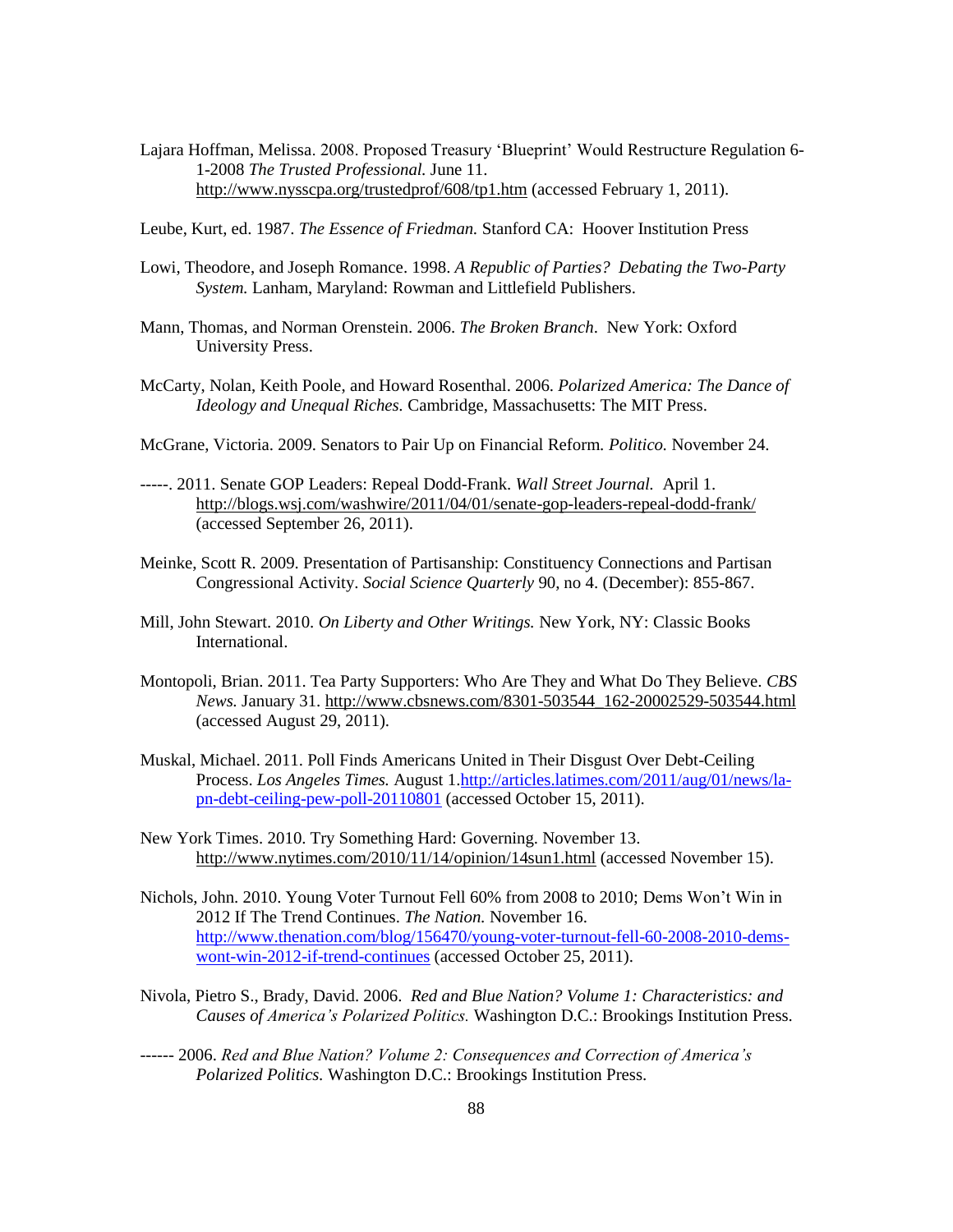- North, Cady. 2011. Bloomberg Government Legislative Briefing: Efforts to Repeal or Amend Dodd-Frank. *Bloomberg Government.* July. [www.BGOV.com](http://www.bgov.com/) (accessed October1, 2011).
- Ohline, Howard A. 1971. Republicanism and Slavery: The Origins of the Three-fifths Clause in the United States Constitution." (1971). *JSTOR*. Web. 10 May 2010. <http://www.jstor.org/pss/1922187>.
- Pacquet, Julian. 2011.Months After Healthcare Repeal Vote, GOP still working on "Replace." *The Hil.l* June 5. [http://thehill.com/blogs/healthwatch/health-reform-implementation/164777](http://thehill.com/blogs/healthwatch/health-reform-implementation/164777-months-after-) [months-after-h](http://thehill.com/blogs/healthwatch/health-reform-implementation/164777-months-after-)ealthcare-repeal-vote-gop-still-working-on-replace (accessed September 20, 2011).
- Przbyla, Heidi. 2008. Obama Won Without Voter Turnout Surge Expected. *Bloomberg.*  December 2. http://www.bloomberg.com/apps/news?pid=washingtonstory&sid=aQuBHnTVdctY (accessed October 12, 2011).
- Quirk, Paul J. 2011. 2011. Polarized Populism: Masses, Elites, and Partisan Conflict*. The Forum*  9, no. 1.<http://www.bepress.com/forum/vol9/iss1/art5/> (accessed October 11, 2011).
- Ramirez, Mark D. 2009. The Dynamics of Partisan Conflict on Congressional Approval. *American Journal of Political Science* 53, no. 3 (July): 681-694.
- Randall Strahan, and Daniel J. Palazzolo. 2004. The Gingrich Effect. *Political Science Quarterly*  119, no 1 (Spring): 89-114.
- Scherer, Michael. 2009. "You Lie!" Representative Wilson"s Outburst. *Time Magazine,*  September 10. 2009.<http://www.time.com/time/politics/article/0,8599,1921455,00.html> (accessed October 9, 2011).
- Schickler, Eric. 2000. Institutional Change in the House of Representatives, 1867-1998: A Test of Partisan and Ideological Power Balance Models. *The American Political Science Review* 94, no. 2. (June): 269-288.
- Smith, Donna, and Thomas Ferraro. 2011. House set to Vote on Healthcare Repeal. *Reuters.*  January 13. [http://www.reuters.com/article/2011/01/13/us-usa-congress-healthcare](http://www.reuters.com/article/2011/01/13/us-usa-congress-healthcare-idUSTRE70113W20110113)[idUSTRE70113W20110113](http://www.reuters.com/article/2011/01/13/us-usa-congress-healthcare-idUSTRE70113W20110113) (accessed September 30, 2011).
- Son, Hugh. 2008. AIG Seeks \$40 Billion Fed Bridge Loan, Times Says (Update1). *Bloomberg.* September 14. <http://www.bloomberg.com/apps/news?pid=newsarchive&sid=amE9cvUPd30A> (accessed March 5, 2011).
- Sorkin, Ross, and Landon Thomas Jr. 2008. JP Morgan Acts to Buy Ailing Bear Stearns at Huge Discount. *New York Times*, March 16.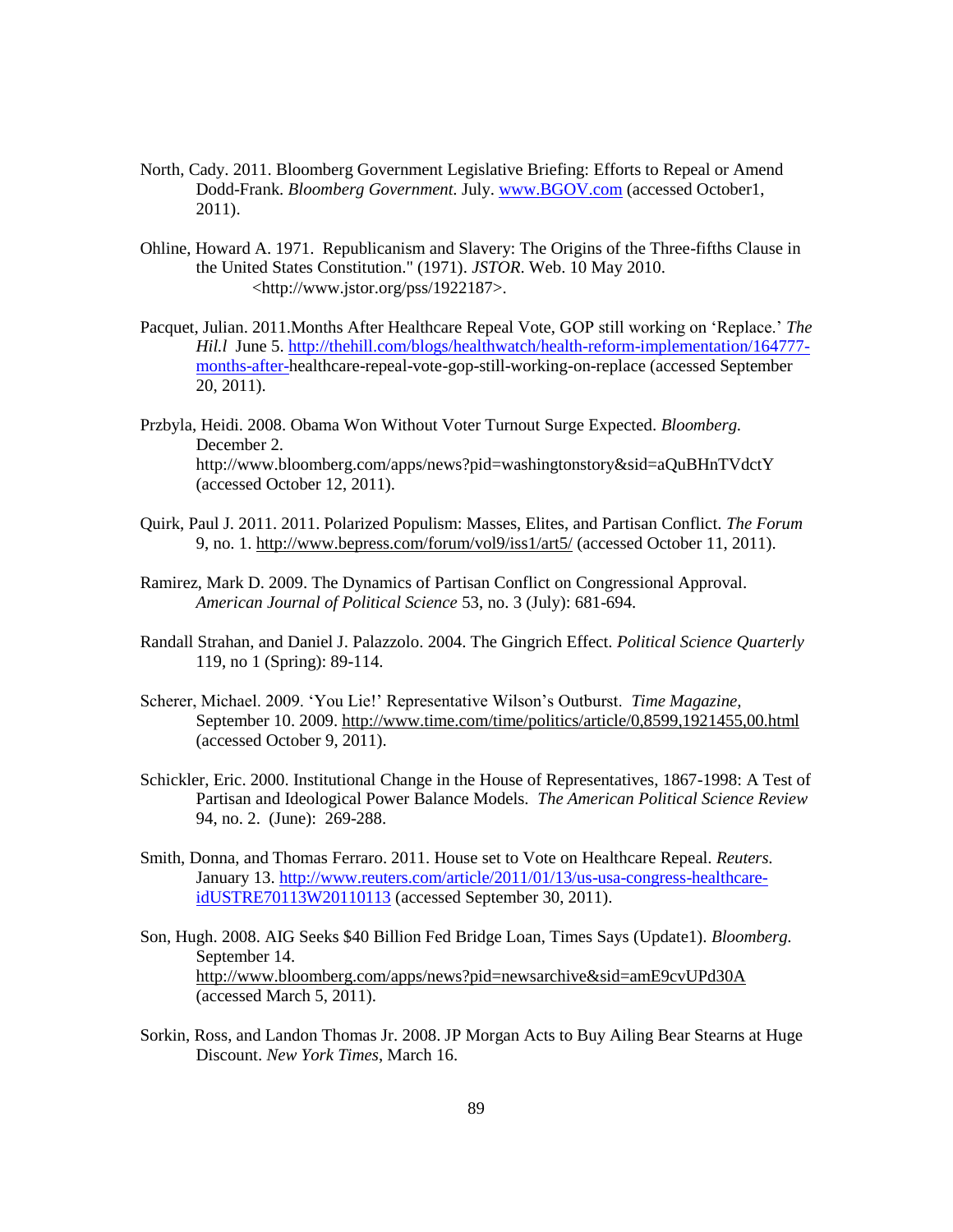- Sorkin, Andrew Ross. 2008. Lehman files for Bankruptcy; Merrill is Sold. *New York Times.* September 15
- Sorkin, Andrew Ross, ed. 2010. Now On Deck: Financial Regulatory Reform. *New York Times Dealbook.* March 20. [http://dealbook.nytimes.com/2010/03/20/fed-chairman-assails](http://dealbook.nytimes.com/2010/03/20/fed-chairman-assails-banks-too-big-to-fail/)[banks-too-big-to-fail/](http://dealbook.nytimes.com/2010/03/20/fed-chairman-assails-banks-too-big-to-fail/) (accessed March 20, 2011).
- Stein, Sam. 2011. Obama Warns Cantor as Debt Talks Stall: "Don"t Call My Bluff." *Huffington Post.* July 13[. http://www.huffingtonpost.com/2011/07/13/obama-debt-ceiling](http://www.huffingtonpost.com/2011/07/13/obama-debt-ceiling-meeting_n_897834.html)meeting n 897834.html (accessed October 9, 2011).
- Strahan, Randall, and Daniel J. Palazzolo. The Gingrich Effect. 2004. *Political Science Quarterly*  119*,* no.1 (Spring): 89-114.
- Swindell, Bill. 2010. Dodd, Frank See Speedy Conference. *National Journal Daily.* May 21.
- ------. 2010. House Moves Overhaul Package a Bit Closer to Goal Line. *National Journal Daily.* July 1.
- Swindell, Bill, and Dan Friedman. 2010. Cloture Vote Forces Scramble on Amendments*. National Journal Daily.* May 5.
- -------. 2010. Democrats End Debate on Dodd Bill*. National Journal Daily.* May 20.
- Swindell, Bill, and Andy Leonatti. 2010. Conferees Approve Revised Report on Reform Package. *National Journal Daily.* June 30.
- The Hill"s Blog Briefing Room.

[http://thehill.com/blogs/blog-briefing-room/news/139689-you-lie-](http://thehill.com/blogs/blog-briefing-room/news/139689-you-lie-%20congressman-to-sit-with-dems-at-state-of-the-union) congressman-to-sit[with-dems-at-state-of-the-union](http://thehill.com/blogs/blog-briefing-room/news/139689-you-lie-%20congressman-to-sit-with-dems-at-state-of-the-union) (accessed September 10, 2011).

- Trattner, William. 1999. *From Poor Law to Welfare State: A History of Social Welfare in*  America. 6<sup>th</sup> ed. New York, NY: The Free Press
- Tropman, John. 1989. *American Values and Social Welfare: Cultural Contradictions in the Welfare State.* Englewood Cliffs, New Jersey: Prentice Hall
- Tumulty, Karen. 2010. American Exceptionalism: an old idea and a new political battle. *Washington Post.* November 29.
- Tumulty, Karen and Parry J. Bacon. 2011. What the Debt Ceiling Battle Means for 2012. *Washington Post*. August 1.
- Washington, George. 2004. *Washington's Farewell Address to the People of the United States*. Washington: (U.S. G.P.O.).

Weitzman, Hal. 2011. Caterpillar Chief Attacks Washington. *Financial Times.* August 28.